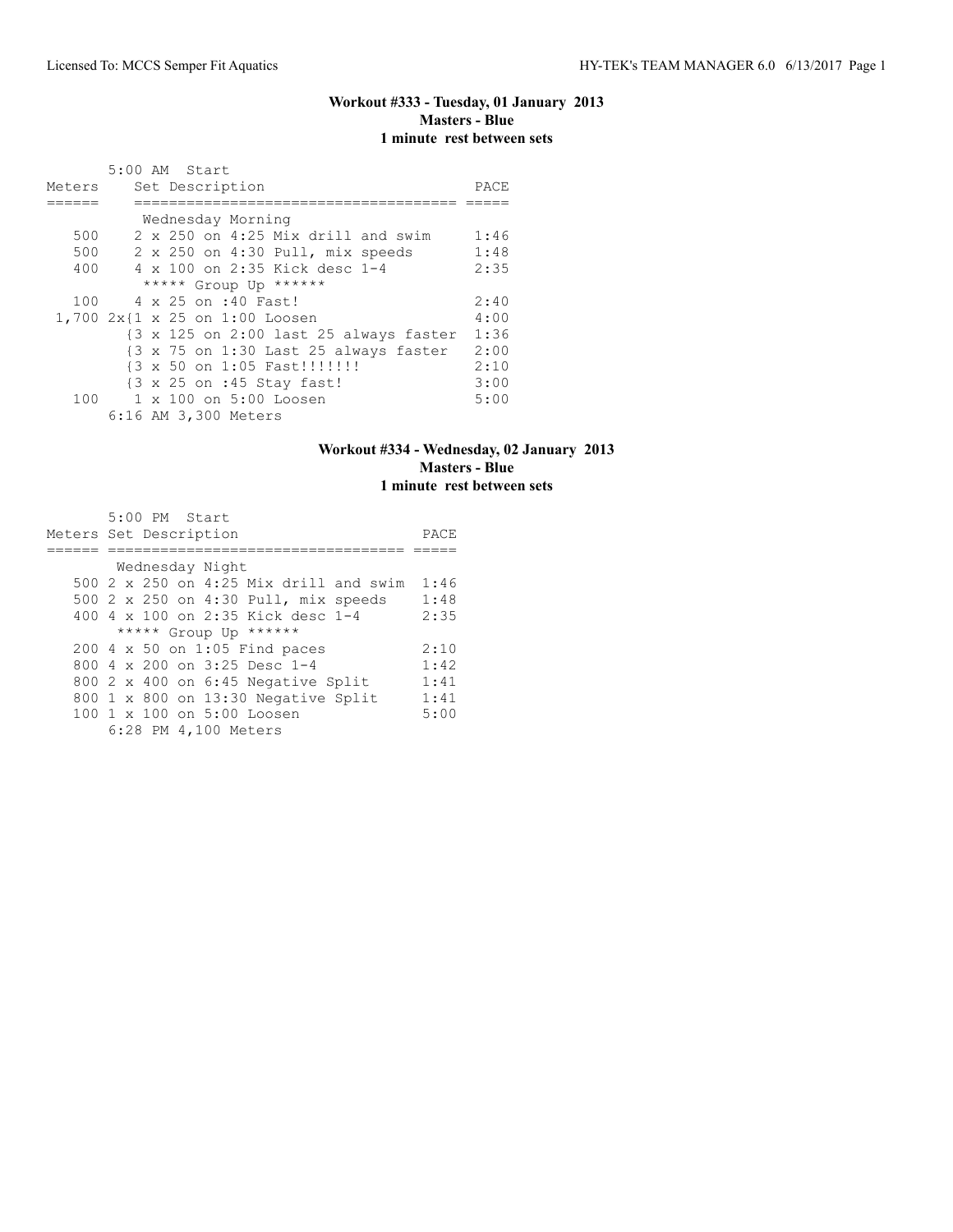# **Workout #335 - Thursday, 03 January 2013 Masters - Blue 1 minute rest between sets**

|                                 | 5:00 PM Start |  |                      |                                |                                             |      |
|---------------------------------|---------------|--|----------------------|--------------------------------|---------------------------------------------|------|
| Meters                          |               |  | Set Description      |                                |                                             | PACE |
|                                 |               |  |                      |                                |                                             |      |
| 500                             |               |  |                      |                                | $1 \times 500$ on $8:45$ Mix swim and drill | 1:45 |
| 450                             |               |  |                      |                                | 6 x 75 on 1:40 kick, last 25 faster 2:13    |      |
| 500                             |               |  |                      |                                | 1 x 500 on 8:45 Pull, mix speeds            | 1:45 |
|                                 |               |  |                      | $==== qroup Up == ==$          |                                             |      |
| 100                             |               |  | 4 x 25 on :40 Fast!  |                                |                                             | 2:40 |
| 1,200 1x{3 x 100 on 1:50 Steady |               |  |                      |                                |                                             | 1:50 |
|                                 |               |  |                      | {1 x 100 on 1:40 Fast Pace     |                                             | 1:40 |
|                                 |               |  |                      | {2 x 100 on 1:50 Steady        |                                             | 1:50 |
|                                 |               |  |                      | {2 x 100 on 1:40 Fast Pace     |                                             | 1:40 |
|                                 |               |  |                      | {1 x 100 on 1:50 Steady        |                                             | 1:50 |
|                                 |               |  |                      | {3 x 100 on 1:40 Fast Pace     |                                             | 1:40 |
| 25                              |               |  |                      | $1 \times 25$ on $1:00$ Loosen |                                             | 4:00 |
| 200                             |               |  |                      | 2 x 100 on 3:00 Best effort    |                                             | 3:00 |
| 100                             |               |  |                      | 1 x 100 on 5:00 Loosen         |                                             | 5:00 |
|                                 |               |  | 6:11 PM 3,075 Meters |                                |                                             |      |

## **Workout #338 - Monday, 07 January 2013 Masters - Blue 1 minute rest between sets**

| 5:00 PM Start                                           |      |
|---------------------------------------------------------|------|
| Meters Set Description                                  | PACE |
|                                                         |      |
| 400 1 x 400 on 8:00 Mix swim & Drill                    | 2:00 |
| 400 1 x 400 on 8:00 Pull, mix speeds                    | 2:00 |
| 400 4 x 100 on 2:45 Kick, mix in a fast 25 on each 2:45 |      |
| ***** Group Up ******                                   |      |
| 100 4 x 25 on 1:00 Speedy!                              | 4:00 |
| 400 8 x 50 on 1:05 Desc 1-4, 5-8                        | 2:10 |
| 200 1 x 200 on 4:00 Get Ready                           | 2:00 |
| $6006 \times 100$ on $3:00$ Test Yourself!!             | 3:00 |
| $500 \t 1 \t x \t 500$ on $10:00$ Cool down             | 2:00 |
| 6:19 PM 3,000 Meters                                    |      |

## **Workout #339 - Tuesday, 08 January 2013 Masters - Blue 1 minute rest between sets**

|        | $5:00$ PM Start                          |      |
|--------|------------------------------------------|------|
| Meters | Set Description                          | PACE |
|        |                                          |      |
| 500    | $1 \times 500$ on 9:00 Drill Swim Mix    | 1:48 |
| 600    | 8 x 75 on 1:30 Pull. last 25 faster pace | 2:00 |
| 400    | 8 x 50 on 1:20 Kick, mix up the speeds   | 2:40 |
|        | $--- $ Group Up $---$                    |      |
| 100    | 4 x 25 on :40 Fast!                      | 2:40 |
|        | 1,600 1x{3 x 200 on 3:30 Steady          | 1:45 |
|        | {4 x 50 on 1:00 Desc 1-4                 | 2:00 |
|        | {2 x 200 on 3:30 Steady                  | 1:45 |
|        | {4 x 50 on 1:00 Desc 1-4                 | 2:00 |
|        | {1 x 200 on 3:30 Last one, fast one      | 1:45 |
| 100    | 1 x 100 on 5:00 Loosen                   | 5:00 |
|        | 6:14 PM 3,300 Meters                     |      |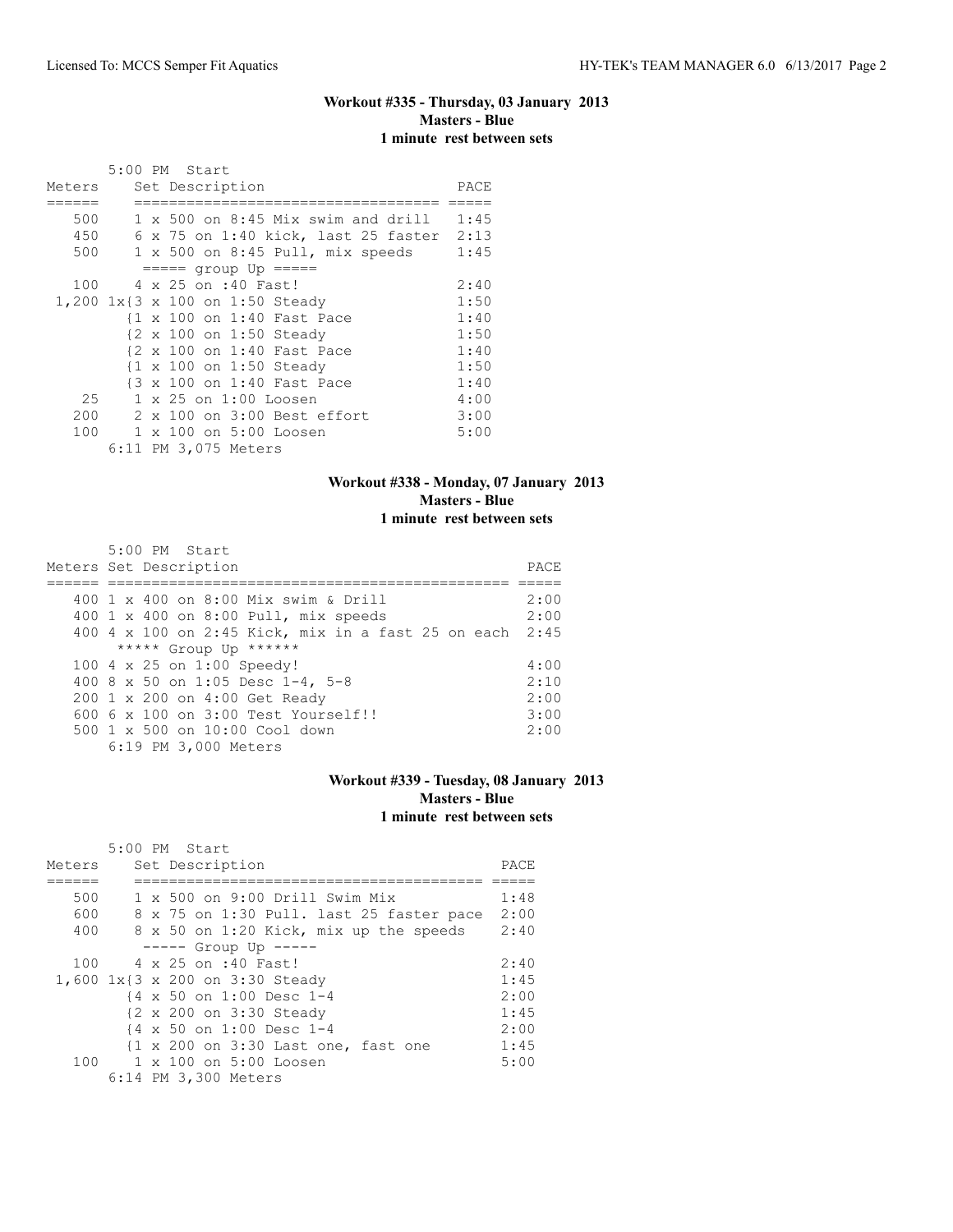## **Workout #340 - Wednesday, 09 January 2013 Masters - Blue 1 minute rest between sets**

|        |  | 5:00 PM Start                                                 |      |
|--------|--|---------------------------------------------------------------|------|
| Meters |  | Set Description                                               | PACE |
|        |  |                                                               |      |
| 600    |  | 6 x 100 on 1:50 1st 25 = drill, last 25=faster 1:50           |      |
| 400    |  | $1 \times 400$ on $11:00$ Kick as desired                     | 2:45 |
| 400    |  | 4 x 100 on 1:50 Pull, Hold stroke count                       | 1:50 |
|        |  | $====$ Group Up $====$                                        |      |
|        |  | 1,400 2x{2 x 50 on 1:00 Desc 1-2                              | 2:00 |
|        |  | {1 x 600 on 10:30 1st 50 fast+ midsettle+ NS                  | 1:45 |
|        |  |                                                               |      |
|        |  | 1,150 1x{1 x 600 on 11:00 NS, 1st 50 fast                     | 1:50 |
|        |  | {1 x 300 on 5:15 NS, 1st 50 fast                              | 1:45 |
|        |  | {1 x 150 on 2:30 NS, 1st 50 fast                              | 1:40 |
|        |  | {1 x 75 on 1:20 ALL FAST                                      | 1:47 |
|        |  | $\{1 \times 25 \text{ on } 1:00 \text{ Last one, fast one}\}$ | 4:00 |
|        |  | 100 1 x 100 on 5:00 Cool down                                 | 5:00 |
|        |  | 6:27 PM 4,050 Meters                                          |      |

## **Workout #341 - Thursday, 10 January 2013 Masters - Blue 1 minute rest between sets**

| 5:00 PM Start                               |      |
|---------------------------------------------|------|
| Meters Set Description                      | PACE |
|                                             |      |
| 500 10 x 50 on :55 alt drill/swim @ 25 1:50 |      |
| $400\,$ 1 x $400\,$ on 7:30 Pull as desired | 1:52 |
| 450 6 x 75 on 1:35 Kick last 25 faster 2:07 |      |
| $\#$ #### Group Up $\#$ ####                |      |
| 100 4 x 25 on :40 Fast!                     | 2:40 |
| 750 3 x 250 on 4:25 Desc 1-3                | 1:46 |
| 500 $2 \times 250$ on 4:35 Desc 1-2         | 1:50 |
| $250 \t1 x 250$ on $5:00$ Best effort       | 2:00 |
| 100 1 x 100 on 5:00 Loosen                  | 5:00 |
| 6:12 PM 3,050 Meters                        |      |

## **Workout #346 - Monday, 14 January 2013 Masters - Blue 1 minute rest between sets**

| Meters | 5:00 PM Start<br>Set Description                   | PACE |
|--------|----------------------------------------------------|------|
|        |                                                    |      |
| 500    | $1 \times 500$ on 9:00 swim / drill mix            | 1:48 |
| 450    | 6 x 75 on 1:25 Pull, last 25 faster pace           | 1:53 |
| 400    | 4 x 100 on 2:30 Kick, mix speeds                   | 2:30 |
|        | $++++$ Group Up $++++$                             |      |
| 100    | 4 x 25 on :35 Fast!                                | 2:20 |
|        | 1,500 $4x$ {3 x 25 on :45 #1 Easy, #2 Max, #3 Easy | 3:00 |
|        | {6 x 50 on 1:10 Desc 1-3, 4-6: 3 & 6 are FAST      | 2:20 |
|        | 100 1 x 100 on 5:00 Loosen                         | 5:00 |
|        | 6:18 PM 3,050 Meters                               |      |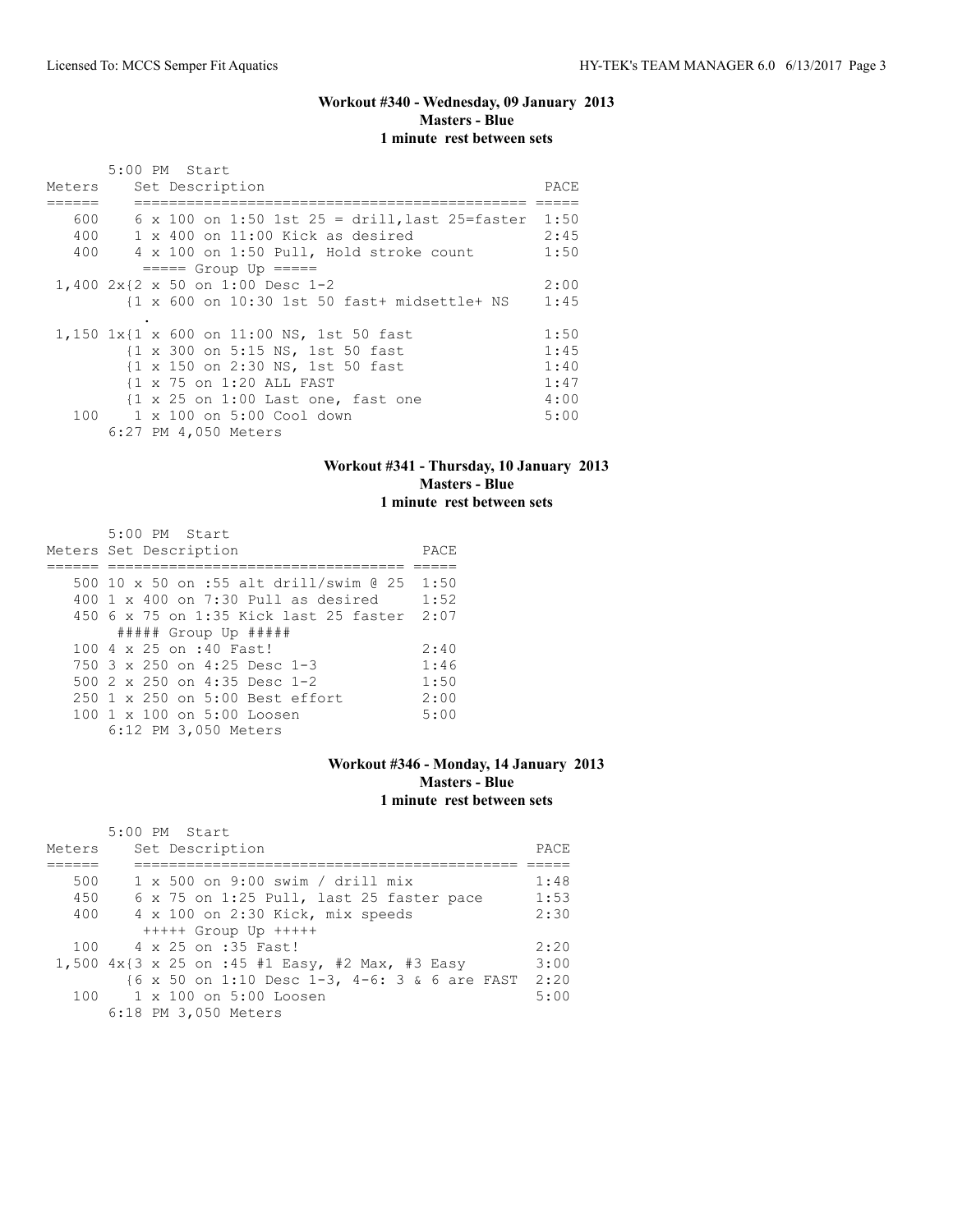# **Workout #347 - Tuesday, 15 January 2013 Masters - Blue 1 minute rest between sets**

| Meters | 5:00 PM Start<br>Set Description             | PACE |
|--------|----------------------------------------------|------|
|        |                                              |      |
| 600    | 6 x 100 on 1:45 Desc 1-3, 4-6                | 1:45 |
| 400    | 2 x 200 on 3:40 Pull, mix paces              | 1:50 |
| 400    | 8 x 50 on 1:20 Kick, faster on the even ones | 2:40 |
|        | $== == $ Group Up $== == $                   |      |
| 100    | 4 x 25 on :40 Fast!                          | 2:40 |
| 400    | 4 x 100 on 1:40 Desc 1-4                     | 1:40 |
|        | 1,050 3x{1 x 50 on 1:30 Loosen               | 3:00 |
|        | {4 x 75 on 2:00 Best pace you can repeat     | 2:40 |
| 100    | 1 x 100 on 5:00 Loosen                       | 5:00 |
|        | 6:20 PM 3,050 Meters                         |      |

#### **Workout #348 - Wednesday, 16 January 2013 Masters - Blue 1 minute rest between sets**

| 5:00 PM Start                                       |      |
|-----------------------------------------------------|------|
| Meters Set Description                              | PACE |
|                                                     |      |
| 600 $3 \times 200$ on $3:30$ Mix paces and drills   | 1:45 |
| 400 4 x 100 on 1:45 Pull, last 50 faster pace       | 1:45 |
| $400 \t 1 \t x \t 400$ on $10:00$ Kick as desired   | 2:30 |
| $\{\{\{\{\}\}\}\}$ Group Up $\{\{\{\{\{\}\}\}\}$    |      |
| 300 6 x 50 on 1:00 Desc 1-3, 4-6                    | 2:00 |
| 800 2 x 400 on 6:30 Desc 1-2 + last 100 faster 1:38 |      |
| $200 \text{ } 4 \times 50$ on 1:05 Desc 1-4         | 2:10 |
| 600 2 x 300 on 5:05 Desc 1-2 + last 100 faster      | 1:42 |
| $2004 \times 50$ on 1:10 Desc 1-4                   | 2:20 |
| 400 2 x 200 on 3:30 Desc $1-2$ + last 100 faster    | 1:45 |
| 100 1 x 100 on 5:00 Loosen                          | 5:00 |
| 6:29 PM 4,000 Meters                                |      |

## **Workout #349 - Thursday, 17 January 2013 Masters - Blue 1 minute rest between sets**

| $5:00$ PM Start                                      |      |
|------------------------------------------------------|------|
| Meters Set Description                               | PACE |
|                                                      |      |
| 600 $3 \times 200$ on $3:40$ Mix speeds and drills   | 1:50 |
| 400 8 x 50 on 1:00 Pull, Mix paces                   | 2:00 |
| 400 4 x 100 on 2:30 Kick, last 25 faster             | 2:30 |
| <<<<<< Group Up >>>>>>                               |      |
| 100 4 x 25 on :45 Fast!                              | 3:00 |
| 800 8 x 100 on 1:40 Desc 1-4, 5-8                    | 1:40 |
| 400 4 $\times$ 100 on 1:50 Desc 1-4                  | 1:50 |
| 200 2 x 100 on 2:00 Desc 1-2, #2 as fast as possible | 2:00 |
| 100 1 x 100 on 5:00 Loosen                           | 5:00 |
| 6:10 PM 3,000 Meters                                 |      |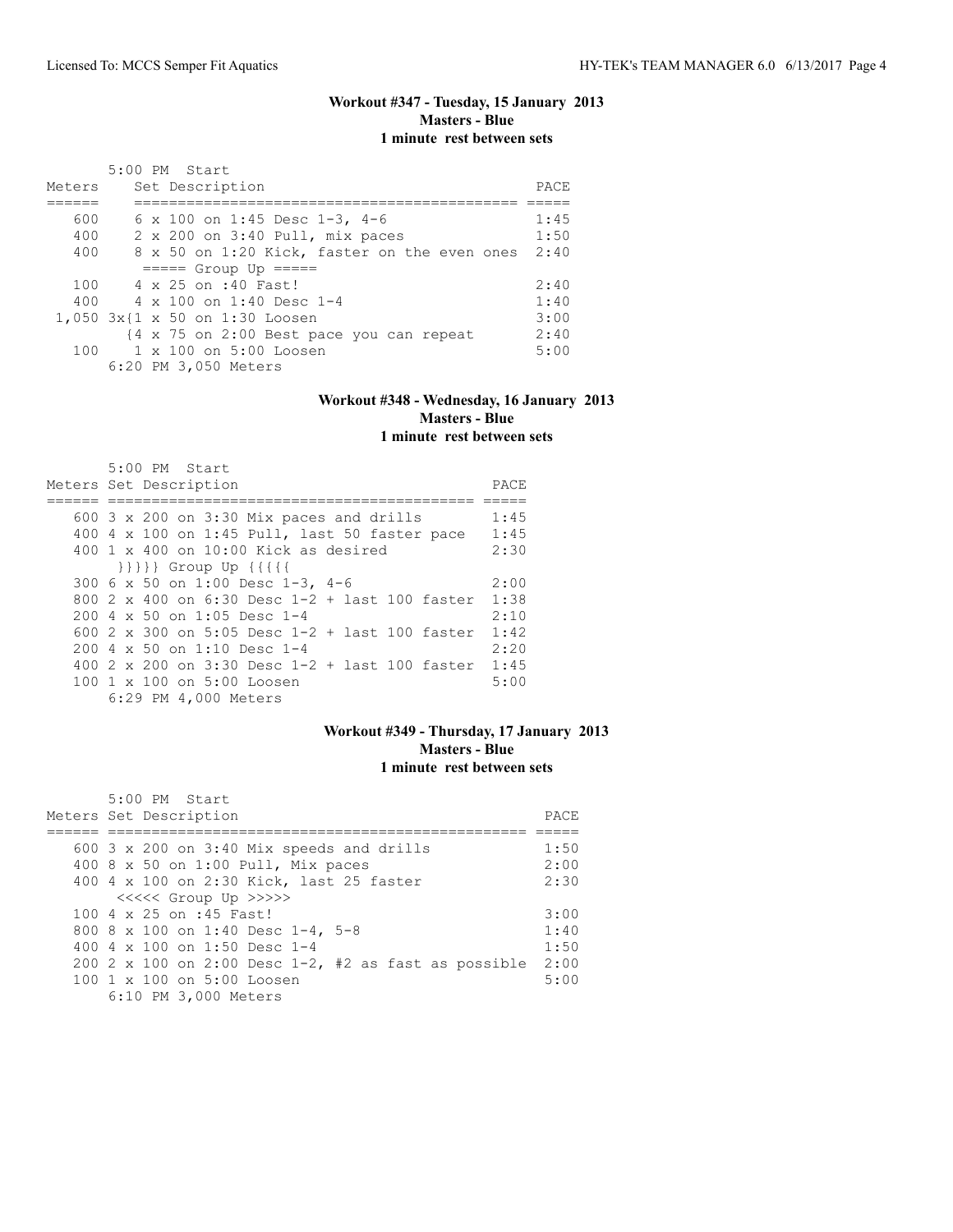# **Workout #356 - Monday, 21 January 2013 Masters - Blue 1 minute rest between sets**

|        | 5:00 PM Start                                  |      |
|--------|------------------------------------------------|------|
| Meters | Set Description                                | PACE |
|        |                                                |      |
|        | Tuesday Morning                                |      |
|        | 400 4 x 100 on 2:25 Kick, mix speeds           | 2:25 |
| 600 00 | 3 x 200 on 3:30 Include some drill, mix speeds | 1:45 |
|        | 400 2 x 200 on 3:30 Pull, Desc 1-2             | 1:45 |
|        | $=====$ Group Up $====$                        |      |
|        | 100 4 x 25 on :40 Fast!                        | 2:40 |
|        | 1,500 1x{6 x 50 on 1:09 Steady                 | 2:18 |
|        | $\{1$ on :30 rest                              |      |
|        | {6 x 50 on 1:04 Steady                         | 2:08 |
|        | $\{1$ on :30 rest                              |      |
|        | {6 x 50 on :59 Steady                          | 1:58 |
|        | $\{1$ on :30 rest                              |      |
|        | {6 x 50 on :54 Alt Fast and Moderate           | 1:48 |
|        | $\{1$ on :30 rest                              |      |
|        | {6 x 50 on :49 All Fast                        | 1:38 |
| 100    | 1 x 100 on 5:00 Loosen                         | 5:00 |
|        | 6:13 PM 3,100 Meters                           |      |

# **Workout #357 - Tuesday, 22 January 2013 Masters - Blue 1 minute rest between sets**

|        | 5:00 PM Start                                   |      |
|--------|-------------------------------------------------|------|
| Meters | Set Description                                 | PACE |
|        |                                                 |      |
| 500    | $1 \times 500$ on 8:30 Swim / drill mix         | 1:42 |
| 500    | 1 x 500 on 9:00 Pull, mix up breathing patterns | 1:48 |
| 400    | 4 x 100 on 2:30 Kick as desired                 | 2:30 |
|        | $++++$ Group Up $++++$                          |      |
| 100    | 4 x 25 on :45 Fast!                             | 3:00 |
|        | 1,600 4x{3 x 100 on 1:40 Desc 1-3               | 1:40 |
|        | {1 x 50 on 1:20 Super Effort!!                  | 2:40 |
|        | {1 x 50 on 1:15 Steady, Relaxed                 | 2:30 |
|        | 6:06 PM 3,100 Meters                            |      |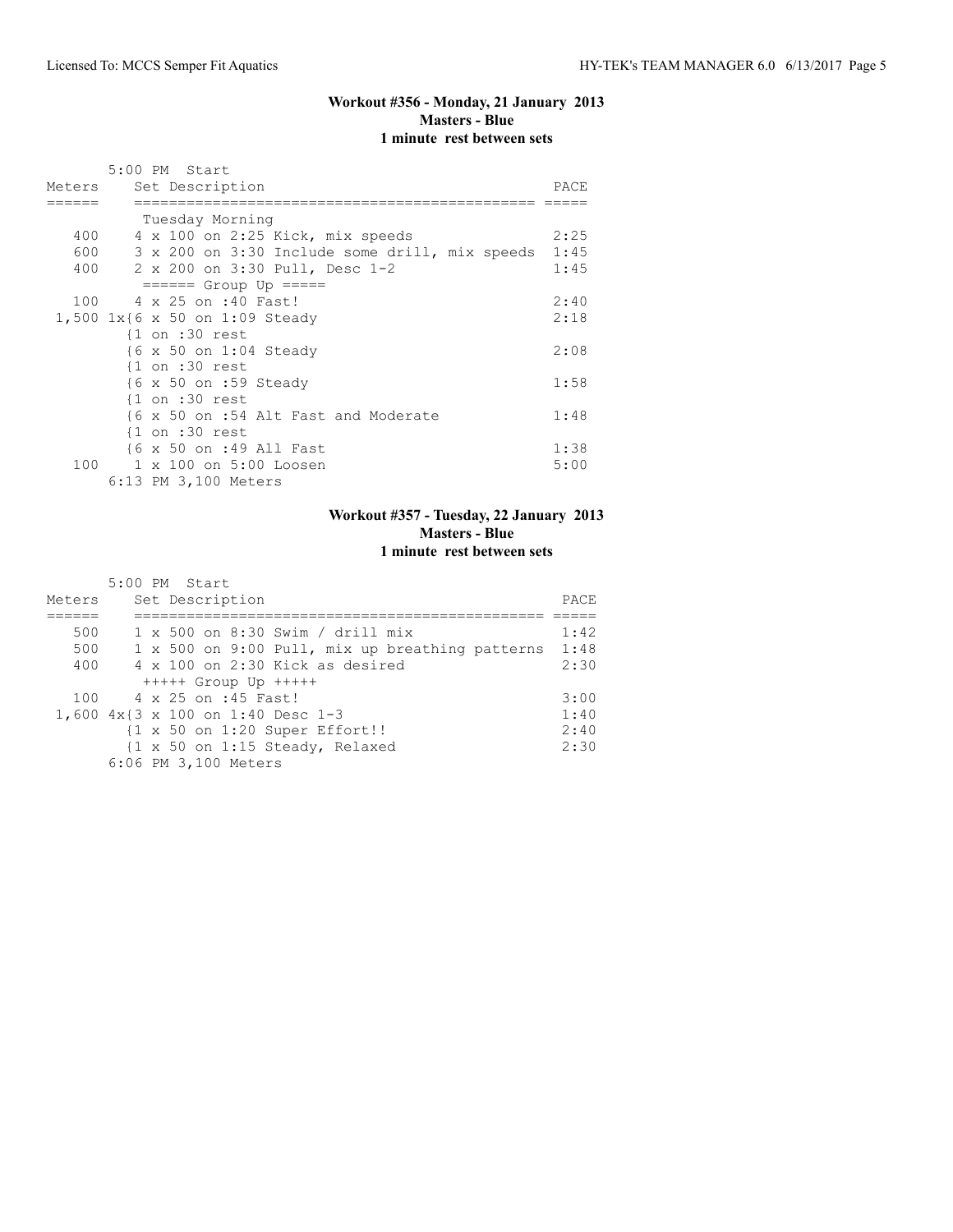## **Workout #358 - Wednesday, 23 January 2013 Masters - Blue 1 minute rest between sets**

|        | 5:00 PM Start |  |                      |                                                       |      |
|--------|---------------|--|----------------------|-------------------------------------------------------|------|
| Meters |               |  | Set Description      |                                                       | PACE |
|        |               |  |                      |                                                       |      |
| 600    |               |  |                      | 6 x 100 on 1:45 desc $1-3/4-6$                        | 1:45 |
| 400    |               |  |                      | 2 x 200 on 3:45 Pull Steady Stroke Count              | 1:52 |
| 400    |               |  |                      | 8 x 50 on 1:20 Kick, last 25 faster                   | 2:40 |
|        |               |  |                      | ***** group Up *****                                  |      |
|        |               |  |                      | $2,500$ 1x{1 x 100 on 1:50 neg split                  | 1:50 |
|        |               |  |                      | {1 x 200 on 3:35 steady                               | 1:48 |
|        |               |  |                      | $\{1 \times 300 \text{ on } 5:15 \text{ neg split}\}$ | 1:45 |
|        |               |  |                      | $\{1 \times 400 \text{ on } 6:45 \text{ steady}\}$    | 1:41 |
|        |               |  |                      | $\{1 \times 500$ on 8:20 neg split                    | 1:40 |
|        |               |  |                      | $\{1 \times 400 \text{ on } 6:55 \text{ steady}\}$    | 1:44 |
|        |               |  |                      | $\{1 \times 300 \text{ on } 5:20 \text{ neg split}\}$ | 1:47 |
|        |               |  |                      | $\{1 \times 200 \text{ on } 3:40 \text{ steady}\}$    | 1:50 |
|        |               |  |                      | $\{1 \times 100 \text{ on } 2:00 \text{ neg split}\}$ | 2:00 |
| 100    |               |  |                      | 1 x 100 on 5:00 Loosen                                | 5:00 |
|        |               |  | 6:23 PM 4,000 Meters |                                                       |      |

## **Workout #359 - Thursday, 24 January 2013 Masters - Blue 1 minute rest between sets**

| 5:00 PM Start                                    |      |
|--------------------------------------------------|------|
| Meters Set Description                           | PACE |
|                                                  |      |
| 600 2 x 300 on 5:20 drill, swim mix              | 1:47 |
| 450 6 x 75 on 1:20 Pull, last 25 faster          | 1:47 |
| 400 4 x 100 on 2:30 Kick, 1st 25 sprint          | 2:30 |
| ^^^^^^ Group Up ^^^^^^                           |      |
| $200.4 \times 50$ on 1:15 Desc 1-4               | 2:30 |
| 450 3 x 150 on 2:40 Desc 1-3                     | 1:47 |
| $1$ on $1:00$ extra rest                         |      |
| $450$ 3 x 150 on 2:35 Build each to fast last 50 | 1:43 |
| $1$ on $1:00$ extra rest                         |      |
| 450 3 x 150 on 2:30 Go time - all three fast     | 1:40 |
| 100 1 x 100 on 5:00 Loosen                       | 5:00 |
| 6:12 PM 3,100 Meters                             |      |

#### **Workout #360 - Monday, 28 January 2013 Masters - Blue 1 minute rest between sets**

|        | 5:00 PM Start                        |      |
|--------|--------------------------------------|------|
| Meters | Set Description                      | PACE |
|        |                                      |      |
| 600    | $8 \times 75$ on 1:20 1st 25 = drill | 1:47 |
| 400    | 8 x 50 on 1:00 Pull, mix speeds      | 2:00 |
| 450    | 3 x 150 on 3:30 Kick, last 50 faster | 2:20 |
|        | $( ) )$ ))) Group Up $( ( )$         |      |
| 100    | 4 x 25 on :40 Fast!                  | 2:40 |
| 200    | $4 \times 50$ on 1:05 Desc 1-4       | 2:10 |
|        | 1,200 3x{1 x 100 on 3:00 Easy loosen | 3:00 |
|        | {4 x 75 on 2:00 Magnificent Swims    | 2:40 |
| 100    | $1 \times 100$ on $5:00$ Loosen      | 5:00 |
|        | 6:22 PM 3,050 Meters                 |      |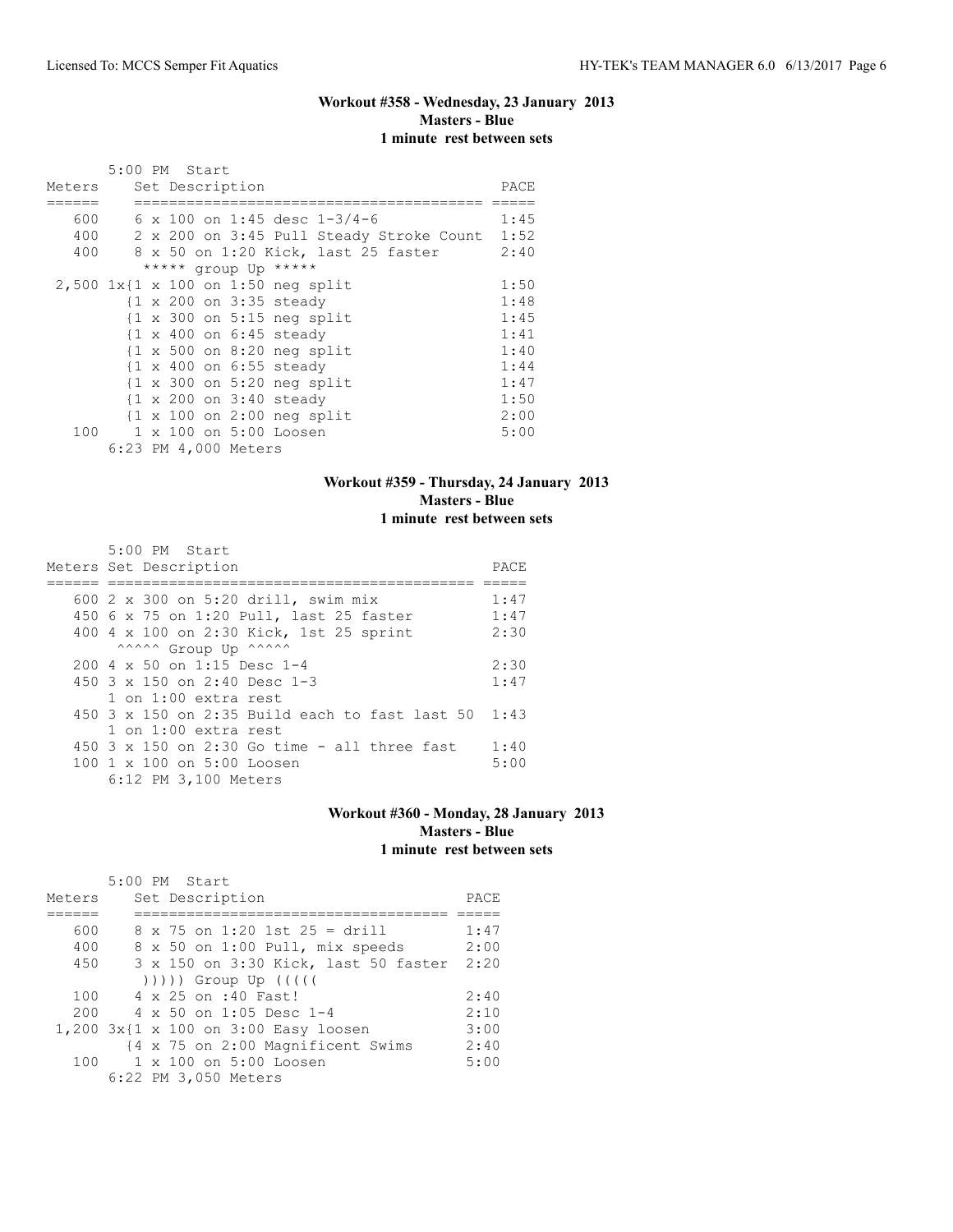# **Workout #361 - Tuesday, 29 January 2013 Masters - Blue 1 minute rest between sets**

|        | $5:00$ PM Start                                              |       |
|--------|--------------------------------------------------------------|-------|
| Meters | Set Description                                              | PACE. |
|        |                                                              |       |
| 600    | $3 \times 200$ on $3:30$ middle of each faster effort $1:45$ |       |
| 400    | $1 \times 400$ on 7:00 Pull as desired                       | 1:45  |
| 450    | 6 x 75 on 2:00 Kick, last 25 faster                          | 2:40  |
|        | >>>>> Group Up <<<<<                                         |       |
|        | 100 4 x 25 on :40 Fast!                                      | 2:40  |
|        | $1,600$ 2x{5 x 150 on 2:30 Strong and Steady                 | 1:40  |
|        | {2 x 25 on 1:00 #1 Fast, #2 Easy                             | 4:00  |
|        | 100 1 x 100 on 5:00 Loosen                                   | 5:00  |
|        | 6:12 PM 3,250 Meters                                         |       |

## **Workout #362 - Wednesday, 30 January 2013 Masters - Blue 1 minute rest between sets**

| Meters | $5:00$ PM Start<br>Set Description                                         | PACE |
|--------|----------------------------------------------------------------------------|------|
|        |                                                                            |      |
| 500    | 10 x 50 on 1:00 alt drill/swim and swim @ 50                               | 2:00 |
| 450    | $6 \times 75$ on 1:45 Kick - mix efforts                                   | 2:20 |
| 400    | 2 x 200 on 3:45 Pull Desc 1-2                                              | 1:52 |
|        | 88888 Group Up 88888                                                       |      |
| 100    | 4 x 25 on :35 Fast!                                                        | 2:20 |
|        | 2,600 $2x$ {2 x 400 on 6:40 Desc 1-2+last 100 of #2 FAST                   | 1:40 |
|        | $\{2 \times 200 \text{ on } 3:30 \text{ #1 steady, #2 pick up the pace}\}$ | 1:45 |
|        | {2 x 50 on 1:15 #1 Easier, #2 FAST                                         | 2:30 |
| 100    | $1 \times 100$ on $5:00$ Loosen                                            | 5:00 |
|        | 6:28 PM 4,150 Meters                                                       |      |

#### **Workout #363 - Thursday, 31 January 2013 Masters - Blue 1 minute rest between sets**

|        | 5:00 PM Start                                                  |      |
|--------|----------------------------------------------------------------|------|
| Meters | Set Description                                                | PACE |
|        |                                                                |      |
| 500    | 1 x 500 on 9:00 Swim, Your Choice                              | 1:48 |
| 500    | 1 x 500 on 9:00 Pull, Your Choice                              | 1:48 |
| 400    | 1 x 400 on 11:00 Kick, Any Way You Want                        | 2:45 |
|        | $\ldots$ . Group Up $\ldots$ .                                 |      |
| 200    | 4 x 50 on 1:15 Desc 1-4                                        | 2:30 |
|        | 1,300 1x{3 x 200 on 3:15 Steady                                | 1:38 |
|        | {2 x 25 on 1:00 Fast!                                          | 4:00 |
|        | {2 x 200 on 3:00 Steady                                        | 1:30 |
|        | {2 x 25 on 1:00 Fast!                                          | 4:00 |
|        | $\{1 \times 200 \text{ on } 5:00 \text{ Last one, fast one}\}$ | 2:30 |
|        | 100 1 x 100 on 5:00 Loosen                                     | 5:00 |
|        | 6:09 PM 3,000 Meters                                           |      |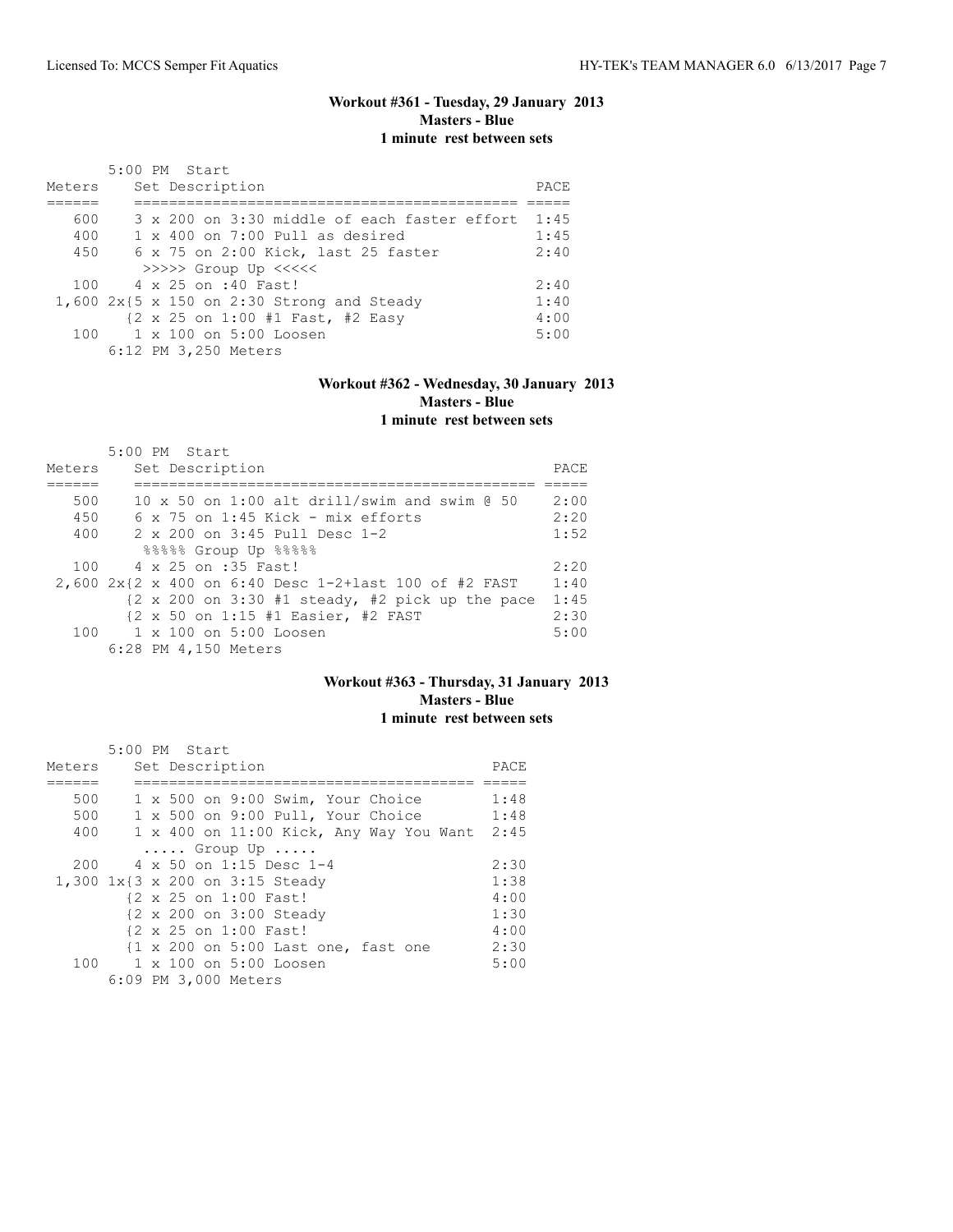## **Workout #372 - Monday, 04 February 2013 Masters - Blue 1 minute rest between sets**

| 5:00 PM Start<br>Meters Set Description                 | PACE. |
|---------------------------------------------------------|-------|
|                                                         |       |
| 400 1 x 400 on 8:00 Mix swim & Drill                    | 2:00  |
| 400 1 x 400 on 8:00 Pull, mix speeds                    | 2:00  |
| 400 4 x 100 on 2:45 Kick, mix in a fast 25 on each 2:45 |       |
| ***** Group Up ******                                   |       |
| 100 4 x 25 on 1:00 Speedy!                              | 4:00  |
| 400 8 x 50 on 1:05 Desc 1-4, 5-8                        | 2:10  |
| 200 1 x 200 on 4:00 Get Ready                           | 2:00  |
| $6006 \times 100$ on $3:00$ Test Yourself!!             | 3:00  |
| 500 1 x 500 on 10:00 Cool down                          | 2:00  |
| 6:19 PM 3,000 Meters                                    |       |

#### **Workout #373 - Tuesday, 05 February 2013 Masters - Blue 1 minute rest between sets**

|        |  | 5:00 PM Start                         |      |
|--------|--|---------------------------------------|------|
| Meters |  | Set Description                       | PACE |
|        |  |                                       |      |
| 400    |  | $4 \times 100$ on 1:45 drill swim mix | 1:45 |
| 600    |  | 6 x 100 on 1:45 Pull, mix speeds      | 1:45 |
| 400    |  | 8 x 50 on 1:15 Kick, mix speeds       | 2:30 |
|        |  | ***** Group Up *****                  |      |
| 100    |  | 4 x 25 on :40 Fast!                   | 2:40 |
|        |  | 1,500 2x{4 x 50 on 1:00 Desc 1-4      | 2:00 |
|        |  | {2 x 200 on 3:20 Desc 1-2             | 1:40 |
|        |  | {2 x 50 on 1:15 Both Fast Efforts     | 2:30 |
|        |  | {1 x 50 on 1:30 Loosen                | 3:00 |
|        |  | 6:05 PM 3,000 Meters                  |      |

## **Workout #374 - Wednesday, 06 February 2013 Masters - Blue 1 minute rest between sets**

| 5:00 PM Start                                          |      |
|--------------------------------------------------------|------|
| Meters Set Description                                 | PACE |
|                                                        |      |
| 600 3 x 200 on 3:40 Drill Swim Mix                     | 1:50 |
| 400 4 x 100 on 2:30 Kick, last 25 FAST!                | 2:30 |
| 400 1 x 400 on 6:45 Pull, steady stroke count          | 1:41 |
| $== == $ Group Up $== == $                             |      |
| 200 4 x 50 on 1:05 Steady, fast pace                   | 2:10 |
| 600 $1 \times 600$ on 10:00 Negative Split             | 1:40 |
| 600 2 x 300 on 5:05 Desc 1-2                           | 1:42 |
| 600 1 x 600 on 10:30 Build to fast last 100            | 1:45 |
| 600 2 x 300 on 5:20 Desc 1-2, last one fast            | 1:47 |
| $100 \text{ 1 x } 100 \text{ on } 5:00 \text{ Loosen}$ | 5:00 |
| 6:29 PM 4,100 Meters                                   |      |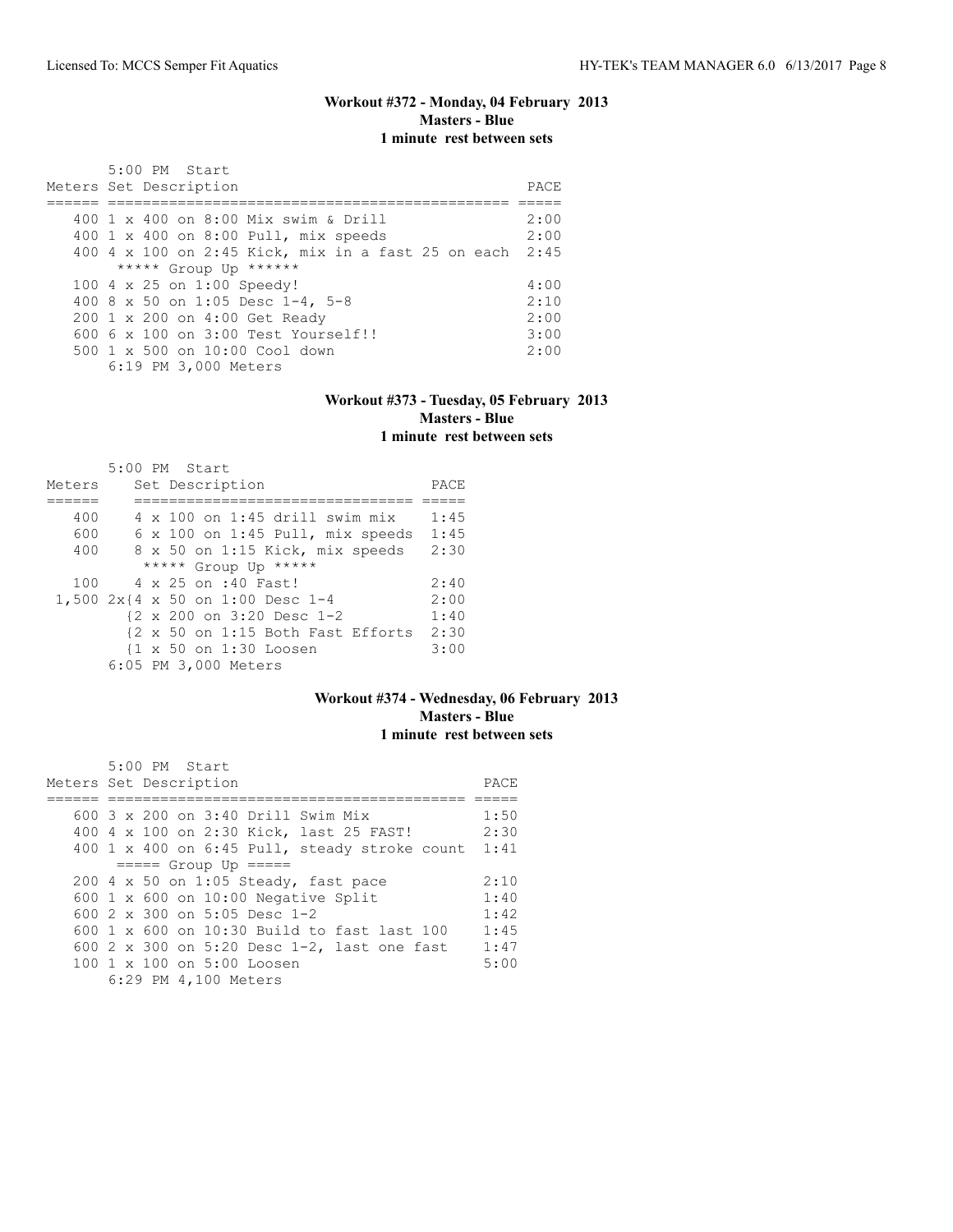## **Workout #375 - Thursday, 07 February 2013 Masters - Blue 1 minute rest between sets**

| 5:00 PM Start                                               |       |
|-------------------------------------------------------------|-------|
| Meters Set Description                                      | PACE. |
|                                                             |       |
| 600 2 x 300 on 5:30 Desc $1-2$ , include some drills $1:50$ |       |
| 400 4 x 100 on 1:45 Pull, negative split                    | 1:45  |
| $400 \t 1 \t x \t 400$ on $10:00$ Kick as desired           | 2:30  |
| $---$ Group Up $---$                                        |       |
| 100 4 x 25 on :40 Fast!                                     | 2:40  |
| 1,000 4 x 250 on 4:10 Strong & Steady                       | 1:40  |
| 450 3 x 150 on 2:35 Stronger                                | 1:43  |
| $1002 \times 50$ on $1:00$ FAST!                            | 2:00  |
| 100 1 x 100 on 5:00 Loosen                                  | 5:00  |
| 6:10 PM 3,150 Meters                                        |       |

#### **Workout #382 - Monday, 11 February 2013 Masters - Blue 1 minute rest between sets**

|        |  | 5:00 PM Start                                           |      |
|--------|--|---------------------------------------------------------|------|
| Meters |  | Set Description                                         | PACE |
|        |  |                                                         |      |
| 600    |  | 3 x 200 on 3:30 Drill, swim mix                         | 1:45 |
| 400    |  | 4 x 100 on 2:30 Kick, do some at fast efforts           | 2:30 |
| 400    |  | 1 x 400 on 7:30 Pull, how is your pull pattern?         | 1:52 |
|        |  | $====$ Group Up $====$                                  |      |
| 200    |  | 4 x 50 on 1:00 Desc 1-4                                 | 2:00 |
|        |  | 1,400 4x{2 x 25 on :35 Swim - FAST!!                    | 2:20 |
|        |  | {2 x 50 on 1:15 Swim - FAST!!                           | 2:30 |
|        |  | $\{2 \times 75 \text{ on } 2:00 \text{ Swim - FAST}!\}$ | 2:40 |
|        |  | {1 x 50 on 2:00 Loosen                                  | 4:00 |
|        |  | 6:16 PM 3,000 Meters                                    |      |

## **Workout #383 - Tuesday, 12 February 2013 Masters - Blue 1 minute rest between sets**

|        |  | 5:00 PM Start |                      |                                                                       |      |
|--------|--|---------------|----------------------|-----------------------------------------------------------------------|------|
| Meters |  |               | Set Description      |                                                                       | PACE |
|        |  |               |                      |                                                                       |      |
| 600    |  |               |                      | $6 \times 100$ on 1:50 Mix drill and swim                             | 1:50 |
| 400    |  |               |                      | 2 x 200 on 5:00 Kick, mix speeds                                      | 2:30 |
| 400    |  |               |                      | 8 x 50 on 1:00 Pull, alt mod/fast                                     | 2:00 |
|        |  |               |                      | ##### Group Up #####                                                  |      |
| 200    |  |               |                      | 4 x 50 on 1:10 Desc 1-4                                               | 2:20 |
|        |  |               |                      | 1,350 $1x$ {2 x 75 on 1:25 Steady & Strong                            | 1:53 |
|        |  |               |                      | {4 x 75 on 1:20 Desc 1-4                                              | 1:47 |
|        |  |               |                      | $\{6 \times 75 \text{ on } 1:15 \text{ Fast Face} - \text{ Steadv}\}$ | 1:40 |
|        |  |               |                      | {4 x 75 on 1:25 Desc 1-4                                              | 1:53 |
|        |  |               |                      | {2 x 75 on 2:00 As fast as you can                                    | 2:40 |
|        |  |               |                      | 100 1 x 100 on 5:00 Loosen                                            | 5:00 |
|        |  |               | 6:10 PM 3,050 Meters |                                                                       |      |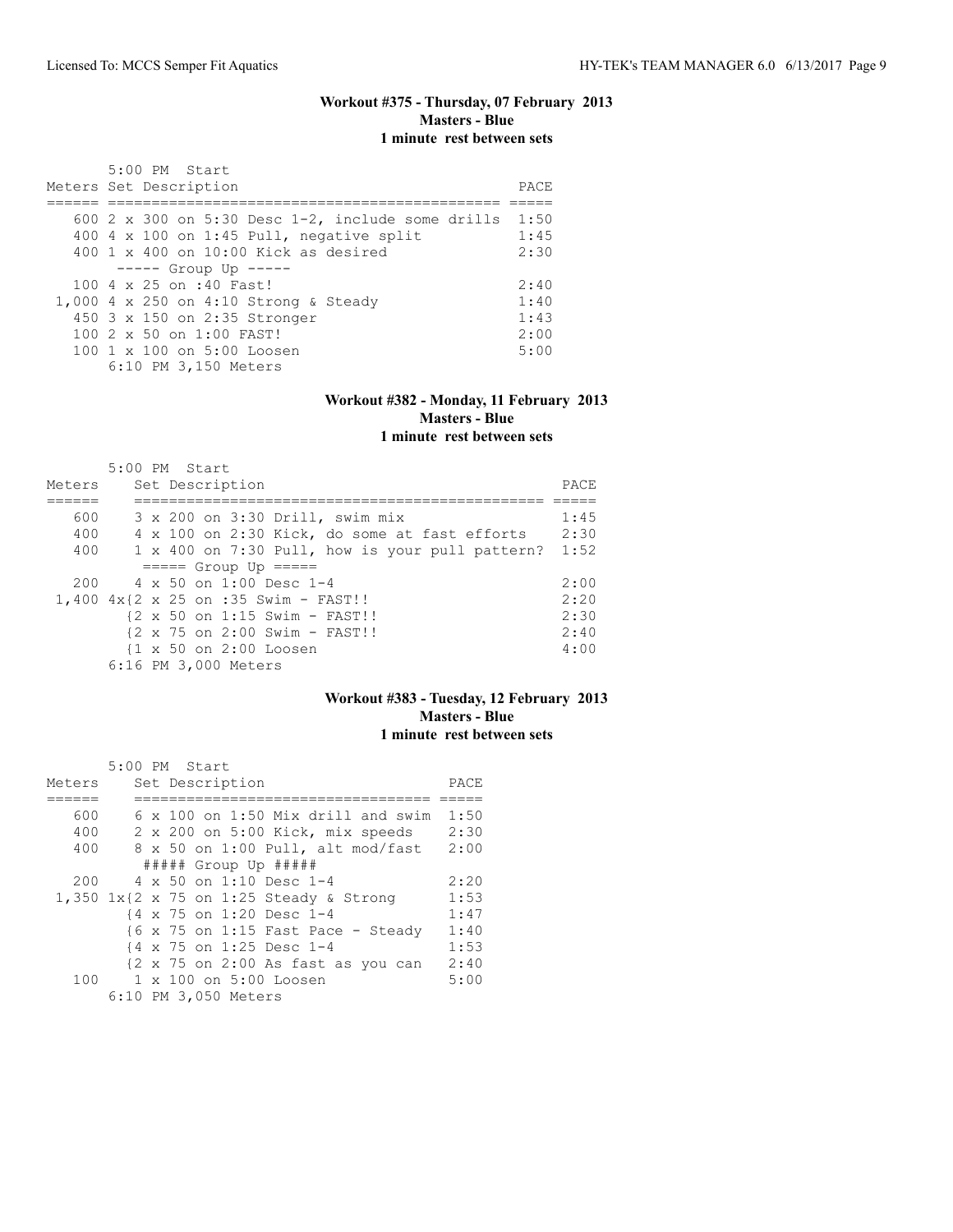# **Workout #384 - Wednesday, 13 February 2013 Masters - Blue 1 minute rest between sets**

|        | 5:00 PM Start                                         |      |
|--------|-------------------------------------------------------|------|
| Meters | Set Description                                       | PACE |
|        |                                                       |      |
| 600    | 2 x 300 on 5:30 Drill / swim mix                      | 1:50 |
| 450    | 6 x 75 on 1:20 Pull, last 25 faster                   | 1:47 |
| 400    | $1 \times 400$ on 10:00 Kick as desired               | 2:30 |
|        | $() () ()$ Group Up $() () ()$                        |      |
|        | 2,600 1x{3 x 400 on 6:40 Desc 1-3 & Neq Split         | 1:40 |
|        | {2 x 50 on 1:15 Desc 1-2                              | 2:30 |
|        | {2 x 400 on 6:30 Desc 1-2 & Neg Split                 | 1:38 |
|        | $\{2 \times 50 \text{ on } 1:15 \text{ Desc } 1-2\}$  | 2:30 |
|        | $\{1 \times 400 \text{ on } 6:20 \text{ Neg Split}\}$ | 1:35 |
| 100    | $1 \times 100$ on $5:00$ Loosen                       | 5:00 |
|        | 6:23 PM 4,150 Meters                                  |      |

#### **Workout #385 - Thursday, 14 February 2013 Masters - Blue 1 minute rest between sets**

|                                | 5:00 PM Start |  |                      |                                                                 |                                         |                                            |      |
|--------------------------------|---------------|--|----------------------|-----------------------------------------------------------------|-----------------------------------------|--------------------------------------------|------|
| Meters                         |               |  | Set Description      |                                                                 |                                         |                                            | PACE |
|                                |               |  |                      |                                                                 |                                         |                                            |      |
| 600                            |               |  |                      |                                                                 | $6 \times 100$ on 1:50 Mix drill & swim |                                            | 1:50 |
| 400                            |               |  |                      |                                                                 |                                         | 4 x 100 on 1:50 Pull, negative split       | 1:50 |
| 400                            |               |  |                      |                                                                 |                                         | 4 x 100 on 2:30 Kick, middle faster effort | 2:30 |
|                                |               |  |                      | $++++$ qroup Up $++++$                                          |                                         |                                            |      |
| 100                            |               |  |                      | 4 x 25 on :50 Swim - FAST!!                                     |                                         |                                            | 3:20 |
| 1,575 3x{1 x 25 on 1:00 Loosen |               |  |                      |                                                                 |                                         |                                            | 4:00 |
|                                |               |  |                      | $\{1 \times 100 \text{ on } 1:50 \text{ Steadv} \text{ pace}\}$ |                                         |                                            | 1:50 |
|                                |               |  |                      | $\{1 \times 100 \text{ on } 1:45 \text{ Steady Race}\}$         |                                         |                                            | 1:45 |
|                                |               |  |                      | $\{1 \times 100 \text{ on } 1:40 \text{ Steadv Page}\}$         |                                         |                                            | 1:40 |
|                                |               |  |                      | $\{1 \times 100 \text{ on } 1:35 \text{ Steadv Page}\}$         |                                         |                                            | 1:35 |
|                                |               |  |                      | $\{1 \times 100 \text{ on } 1:30 \text{ Steady Race}\}$         |                                         |                                            | 1:30 |
|                                |               |  |                      | 100 1 x 100 on 5:00 Loosen                                      |                                         |                                            | 5:00 |
|                                |               |  | 6:11 PM 3,175 Meters |                                                                 |                                         |                                            |      |

## **Workout #391 - Monday, 18 February 2013 Masters - Blue 1 minute rest between sets**

|        | 5:00 PM Start                                                              |      |
|--------|----------------------------------------------------------------------------|------|
| Meters | Set Description                                                            | PACE |
|        |                                                                            |      |
| 500    | $1 \times 500$ on 9:00 Swim & Drill Mix                                    | 1:48 |
| 600    | 6 x 100 on 1:45 Pull, last 25 faster pace                                  | 1:45 |
| 400    | 2 x 200 on 5:00 Kick, 2nd and 4th 50 faster                                | 2:30 |
|        | ^^^^^^ Group Up ^^^^^^                                                     |      |
|        | 100 4 x 25 on :40 Fast!                                                    | 2:40 |
|        | 1,400 4x{4 x 50 on 1:00 Desc 1-4                                           | 2:00 |
|        | $\{2 \times 50 \text{ on } 1:15 \#1 = \text{Modern} \}, \#2 = \text{FAST}$ | 2:30 |
|        | {1 x 50 on 1:30 Loosen                                                     | 3:00 |
|        | 6:09 PM 3,000 Meters                                                       |      |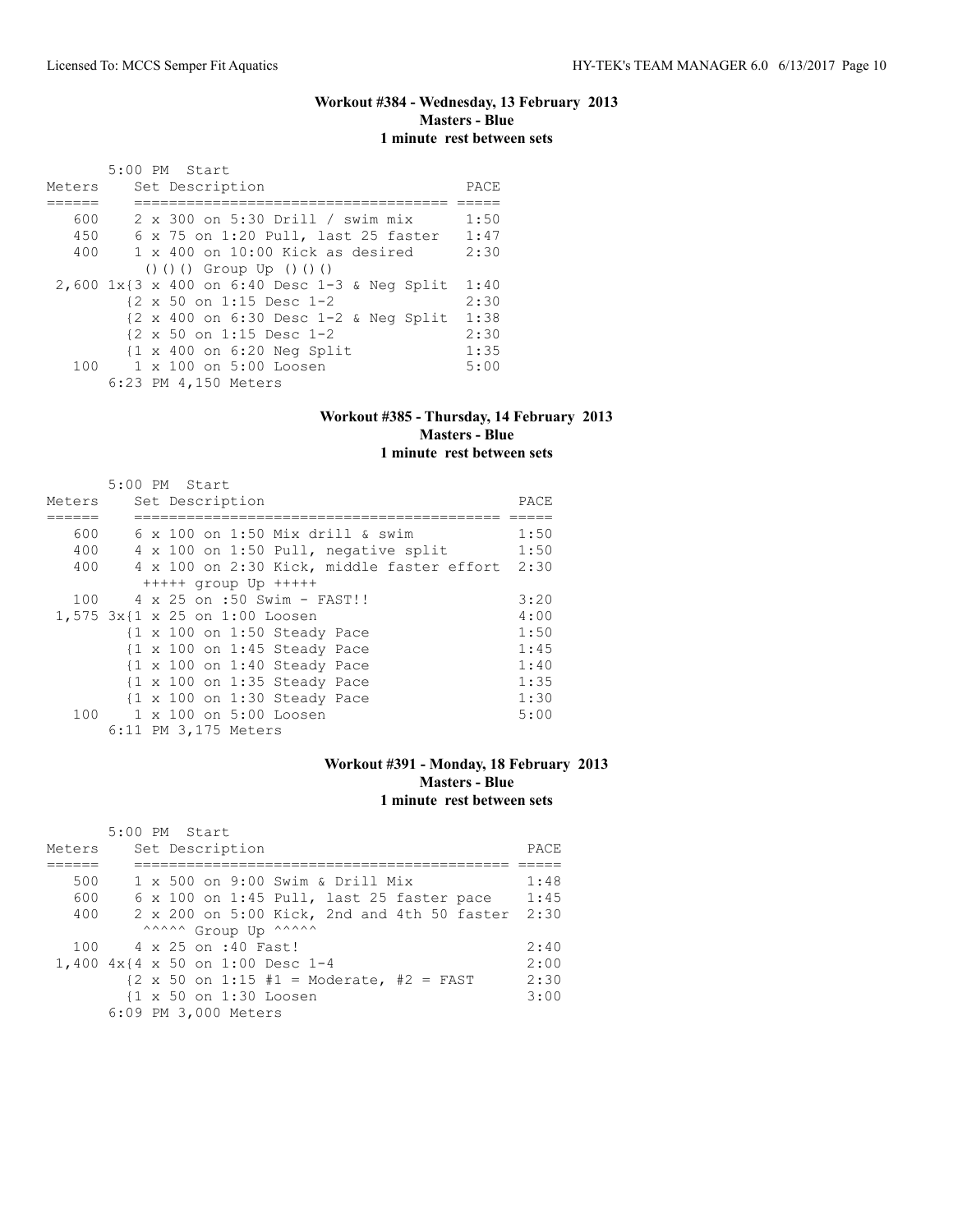# **Workout #392 - Tuesday, 19 February 2013 Masters - Blue 1 minute rest between sets**

|     | 5:00 PM Start                                           |      |
|-----|---------------------------------------------------------|------|
|     | Meters Set Description                                  | PACE |
|     |                                                         |      |
|     | 600 3 x 200 on 3:30 Drill the 1st 50                    | 1:45 |
|     | 400 4 x 100 on 2:30 Kick, first and last 25 faster 2:30 |      |
|     | 400 8 x 50 on :55 Pull, Desc 1-2                        | 1:50 |
|     | $--- $ Group Up $--- $                                  |      |
|     | 100 4 x 25 on :45 Fast!                                 | 3:00 |
|     | 200 2 x 100 on 1:45 Desc 1-2                            | 1:45 |
|     | $2002 \times 100$ on 1:50 Desc 1-2                      | 1:50 |
|     | $2002 \times 100$ on 1:40 Desc 1-2                      | 1:40 |
|     | 200 2 x 100 on 1:45 Desc 1-2                            | 1:45 |
|     | $2002 \times 100$ on 1:35 Desc 1-2                      | 1:35 |
|     | 200 2 x 100 on 1:40 Desc 1-2                            | 1:40 |
|     | 50 1 x 50 on 1:30 Loosen                                | 3:00 |
| 200 | 2 x 100 on 1:30 Fast!                                   | 1:30 |
| 100 | 1 x 100 on 5:00 Loosen                                  | 5:00 |
|     | 6:18 PM 3,050 Meters                                    |      |

## **Workout #393 - Wednesday, 20 February 2013 Masters - Blue 1 minute rest between sets**

|        | 5:00 PM Start                                                       |      |
|--------|---------------------------------------------------------------------|------|
| Meters | Set Description                                                     | PACE |
|        |                                                                     |      |
| 600    | 2 x 300 on 5:15 middle 100 faster pace                              | 1:45 |
| 400    | 4 x 100 on 1:50 Pull, hold steady stroke count                      | 1:50 |
| 400    | $1 \times 400$ on $10:00$ Kick as desired                           | 2:30 |
|        | $\{\{\{\{\}\}\}\}$ Group Up $\{\{\{\{\{\}\}\}\}$                    |      |
|        | $200 \t 4 \times 50$ on 1:15 Desc 1-4                               | 2:30 |
|        | $2,400$ $2x10$ x 50 on 1:00 Alt 2 easier, 2 faster                  | 2:00 |
|        | $\{1 \times 500$ on 8:15 Negative Split                             | 1:39 |
|        | $\{2 \times 100 \text{ on } 2:15 \text{ #1 mod, } \text{#2 fast}\}$ | 2:15 |
|        | 100 1 x 100 on 5:00 Loosen                                          | 5:00 |
|        | 6:30 PM 4,100 Meters                                                |      |

## **Workout #394 - Thursday, 21 February 2013 Masters - Blue 1 minute rest between sets**

|        | 5:00 PM Start                                  |      |
|--------|------------------------------------------------|------|
| Meters | Set Description                                | PACE |
|        |                                                |      |
| 500    | 1 x 500 on 9:00 Swim as desired                | 1:48 |
| 500    | $1 \times 500$ on 9:15 Pull as desired         | 1:51 |
| 450    | 6 x 75 on 1:45 Kick, last 25 faster            | 2:20 |
|        | $\ldots$ . Group Up                            |      |
|        | 100 4 x 25 on :40 Fast!                        | 2:40 |
|        | 1,600 4x{2 x 150 on 2:35 last 50 always faster | 1:43 |
|        | {2 x 50 on 1:15 Both Fast                      | 2:30 |
|        | 100 1 x 100 on 5:00 Loosen                     | 5:00 |
|        | 6:14 PM 3,250 Meters                           |      |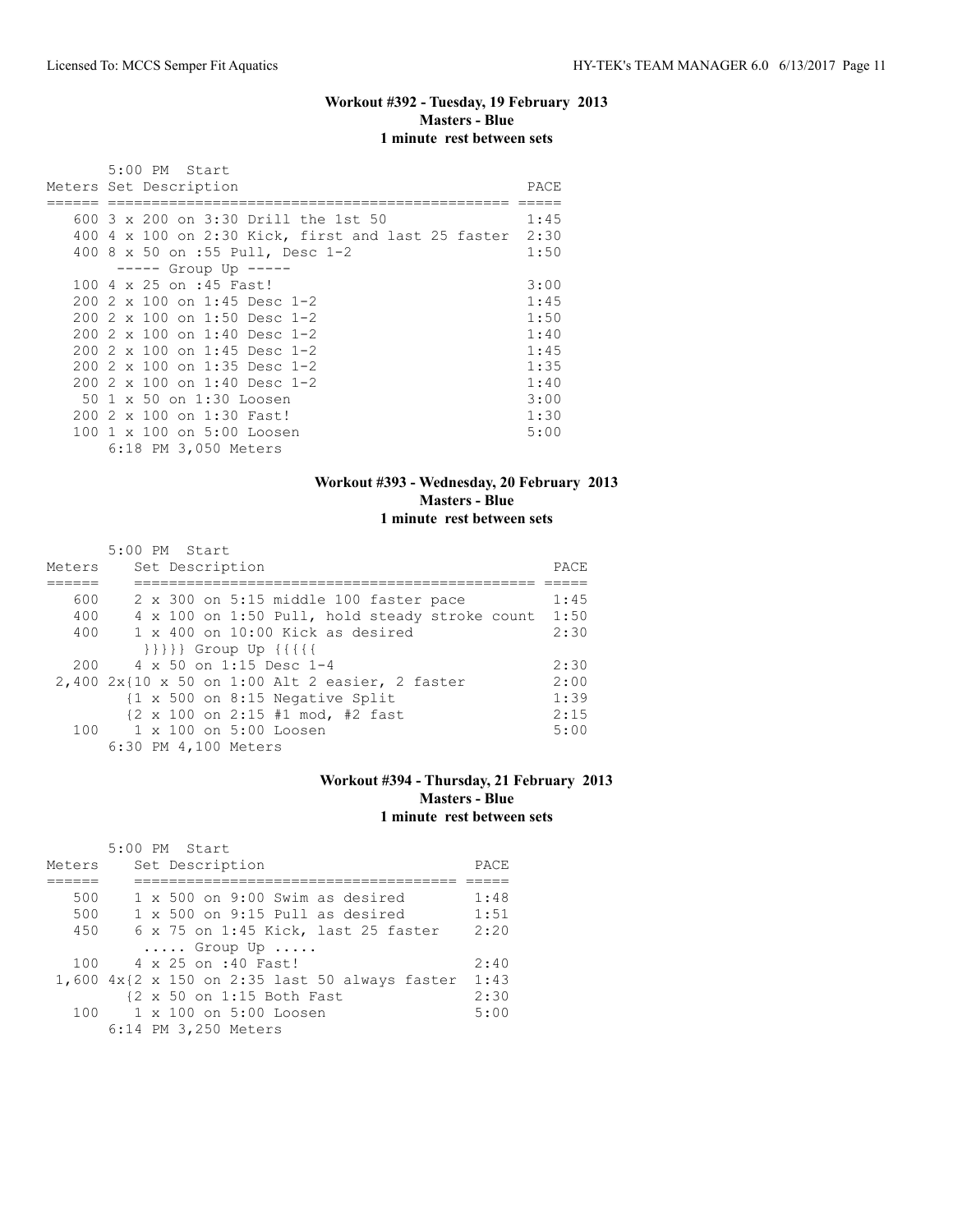## **Workout #406 - Monday, 25 February 2013 Masters - Blue 1 minute rest between sets**

|        | 5:00 PM Start |  |                                                      |      |
|--------|---------------|--|------------------------------------------------------|------|
| Meters |               |  | Set Description                                      | PACE |
| 600    |               |  | $6 \times 100$ on 1:50 mix swim and drill            | 1:50 |
| 400    |               |  | 2 x 200 on 3:40 Pull, Desc 1-2                       | 1:50 |
| 400    |               |  | 8 x 50 on 1:20 Kick, even faster than odd 2:40       |      |
|        |               |  | ***** Group Up *****                                 |      |
|        |               |  | 100 4 x 25 on :40 Fast!                              | 2:40 |
|        |               |  | 1,600 1x{4 x 75 on 1:20 Steady                       | 1:47 |
|        |               |  | $\{1 \times 75 \text{ on } 1:05 \text{ Fast pace}\}$ | 1:27 |
|        |               |  | {3 x 75 on 1:20 Steady                               | 1:47 |
|        |               |  | {2 x 75 on 1:05 Fast Pace                            | 1:27 |
|        |               |  | {2 x 75 on 1:20 Steady                               | 1:47 |
|        |               |  | {3 x 75 on 1:05 Fast Pace                            | 1:27 |
|        |               |  | $\{1 \times 75 \text{ on } 1:20 \text{ Steady}\}$    | 1:47 |
|        |               |  | {4 x 75 on 1:05 Fast Pace                            | 1:27 |
|        |               |  | $\{1 \times 25 \text{ on } : 45 \text{ Easy}\}$      | 3:00 |
|        |               |  | {1 x 75 on 2:00 Best of the day                      | 2:40 |
| 100    |               |  | 1 x 100 on 5:00 Loosen                               | 5:00 |
|        |               |  | 6:10 PM 3,200 Meters                                 |      |

## **Workout #407 - Tuesday, 26 February 2013 Masters - Blue 1 minute rest between sets**

|        |  | 5:00 PM Start                                                          |      |
|--------|--|------------------------------------------------------------------------|------|
| Meters |  | Set Description                                                        | PACE |
|        |  |                                                                        |      |
| 600    |  | 2 x 300 on 5:20 Swim Drill Mix                                         | 1:47 |
| 450    |  | 6 x 75 on 1:50 Kick, last 25 faster effort 2:27                        |      |
| 400    |  | $1 \times 400$ on 7:00 Pull as desired                                 | 1:45 |
|        |  | $====$ Group Up $====$                                                 |      |
| 200    |  | $4 \times 50$ on 1:05 Desc 1-4                                         | 2:10 |
|        |  | 1,400 $4x$ {2 x 150 on 2:30 Desc 1-2, #2 is FAST!                      | 1:40 |
|        |  | $\{2 \times 25 \text{ on } : 45 \text{ #1 Easy. } #2 \text{ Sprint. }$ | 3:00 |
|        |  | 100 1 x 100 on 5:00 Loosen                                             | 5:00 |
|        |  | 6:10 PM 3,150 Meters                                                   |      |

# **Workout #408 - Wednesday, 27 February 2013 Masters - Blue 1 minute rest between sets**

|        | 5:00 PM Start                                                          |      |
|--------|------------------------------------------------------------------------|------|
| Meters | Set Description                                                        | PACE |
|        |                                                                        |      |
| 400    | 8 x 50 on :55 Mix speeds                                               | 1:50 |
| 600    | 3 x 200 on 3:30 Pull, Negative Split                                   | 1:45 |
| 400    | $4 \times 100$ on 2:20 Kick as desired                                 | 2:20 |
|        | $--- $ Group Up $---$                                                  |      |
| 100    | 4 x 25 on :40 Fast!                                                    | 2:40 |
| 400    | $4 \times 100$ on 1:40 Desc 1-4                                        | 1:40 |
|        | 2,000 $2x(4 \times 50 \text{ on } 1:00 \text{ Desc } 1-4$ (#1 is easy) | 2:00 |
|        | {1 x 400 on 6:40 Negative Split                                        | 1:40 |
|        | {4 x 100 on 1:45 All Faster pace than above 400                        | 1:45 |
| 100    | 1 x 100 on 5:00 Loosen                                                 | 5:00 |
|        | 6:26 PM 4,000 Meters                                                   |      |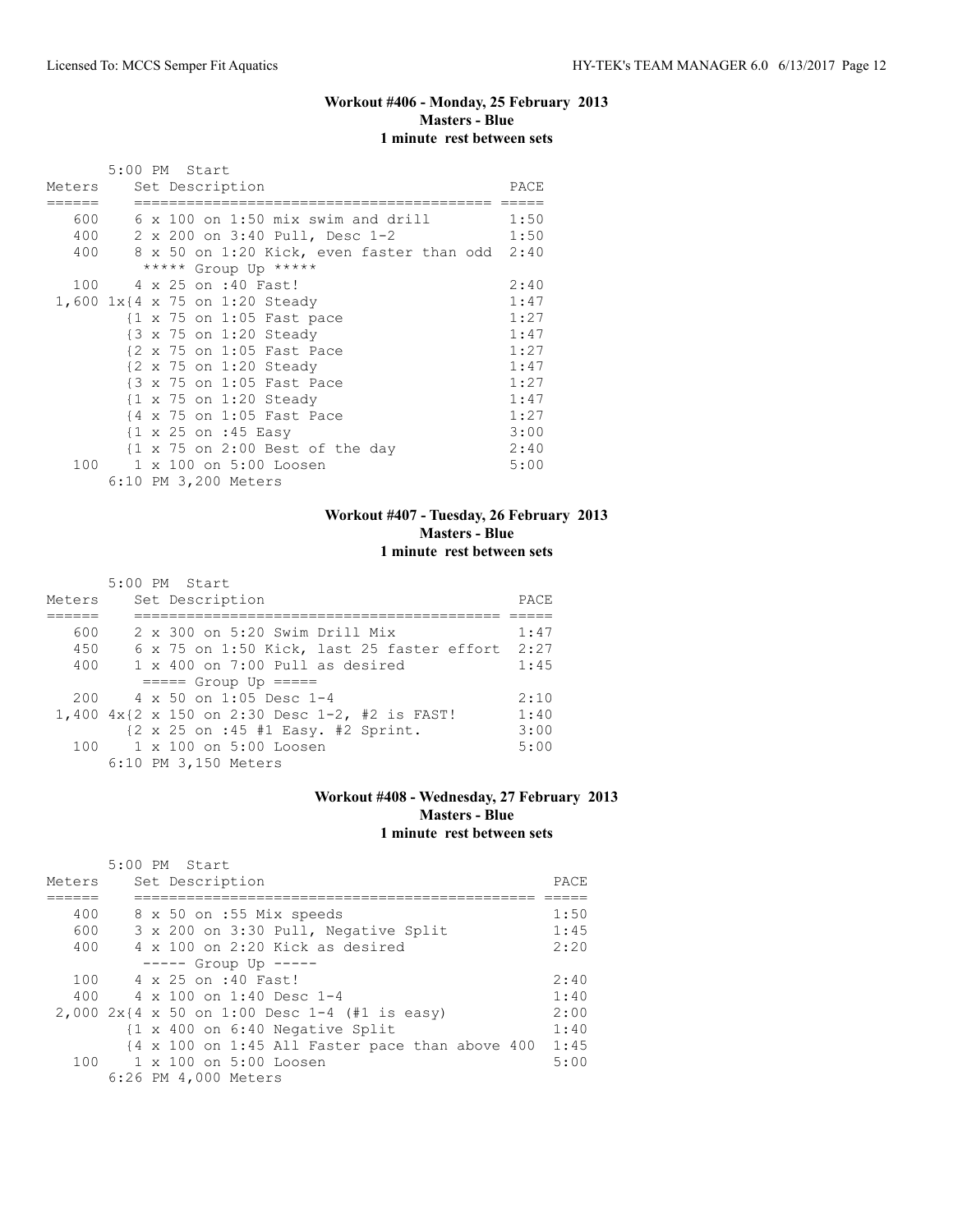## **Workout #409 - Thursday, 28 February 2013 Masters - Blue 1 minute rest between sets**

|        | 5:00 PM Start                                    |       |
|--------|--------------------------------------------------|-------|
| Meters | Set Description                                  | PACE. |
|        |                                                  |       |
| 500    | 1 x 500 on 9:00 Mix drill anbd swim              | 1:48  |
| 500    | 10 x 50 on 1:00 Pull, alt easy, moderate efforts | 2:00  |
| 400    | 8 x 50 on 1:20 Kick, alt easy & moderate effort  | 2:40  |
|        | 88888 Group Up 88888                             |       |
| 100    | 4 x 25 on :45 Fast!                              | 3:00  |
|        | 1,800 1x{1 x 200 on 3:10 Steady                  | 1:35  |
|        | {1 x 200 on 2:50 Fast Pace                       | 1:25  |
|        | {1 x 200 on 3:10 Steady                          | 1:35  |
|        | {2 x 200 on 2:50 Fast Pace                       | 1:25  |
|        | {1 x 200 on 3:10 Steady                          | 1:35  |
|        | {3 x 200 on 2:50 Fast Pace                       | 1:25  |
|        | 100 1 x 100 on 5:00 Loosen                       | 5:00  |
|        | 6:10 PM 3,400 Meters                             |       |

# **Workout #410 - Monday, 04 March 2013 Masters - Blue**

**1 minute rest between sets**

| $5:00$ PM Start                                         |      |
|---------------------------------------------------------|------|
| Meters Set Description                                  | PACE |
|                                                         |      |
| 400 1 x 400 on 8:00 Mix swim & Drill                    | 2:00 |
| 400 1 x 400 on 8:00 Pull, mix speeds                    | 2:00 |
| 400 4 x 100 on 2:45 Kick, mix in a fast 25 on each 2:45 |      |
| ***** Group Up ******                                   |      |
| 100 4 x 25 on 1:00 Speedy!                              | 4:00 |
| 400 8 x 50 on 1:05 Desc 1-4, 5-8                        | 2:10 |
| 200 1 x 200 on 4:00 Get Ready                           | 2:00 |
| 600 6 x 100 on 3:00 Test Yourself!!                     | 3:00 |
| 500 1 x 500 on 10:00 Cool down                          | 2:00 |
| 6:19 PM 3,000 Meters                                    |      |

## **Workout #411 - Tuesday, 05 March 2013 Masters - Blue 1 minute rest between sets**

| $5:00$ PM Start                            |      |
|--------------------------------------------|------|
| Meters Set Description                     | PACE |
|                                            |      |
| 600 6 x 100 on 1:50 Drill/Swim Mix         | 1:50 |
| 450 3 x 150 on 2:45 Pull, last 50 faster   | 1:50 |
| 400 8 x 50 on 1:15 kick, mix speeds        | 2:30 |
| $--- $ Group Up $--- $                     |      |
| 100 4 x 25 on :40 Fast!                    | 2:40 |
| 400 2 x 200 on 3:30 Desc 1-2, #3 is fast   | 1:45 |
| 100 2 x 50 on 1:15 #1 Easy, #2 Moderate    | 2:30 |
| 400 2 x 200 on 3:20 Desc 1-2, #3 is fast!  | 1:40 |
| 100 2 x 50 on 1:15 #1 Easy, #2 Moderate    | 2:30 |
| 400 2 x 200 on 3:10 Desc 1-2, #3 is FAST!! | 1:35 |
| 100 1 x 100 on 5:00 Loosen                 | 5:00 |
| 6:14 PM 3,050 Meters                       |      |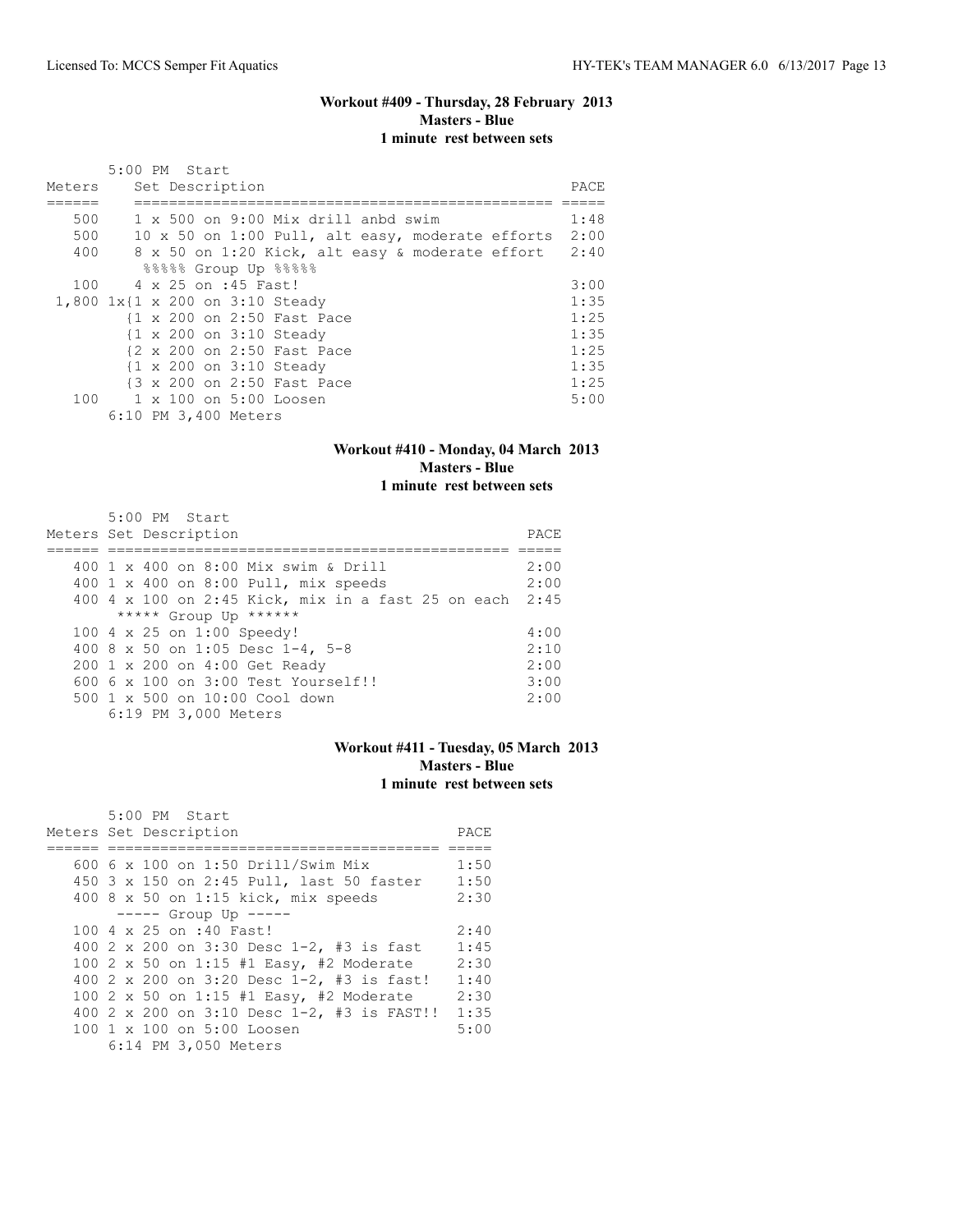# **Workout #412 - Wednesday, 06 March 2013 Masters - Blue 1 minute rest between sets**

|        | 5:00 PM Start                                               |             |
|--------|-------------------------------------------------------------|-------------|
| Meters | Set Description                                             | <b>PACE</b> |
|        |                                                             |             |
| 600    | 2 x 300 on 5:30 Swim, drill mix                             | 1:50        |
| 450    | 6 x 75 on 1:25 Pull, Steady pace                            | 1:53        |
| 400    | 1 x 400 on 10:00 Kick as desired                            | 2:30        |
|        | $ + + + + $ Group Up $ + + + + $                            |             |
| 100    | 4 x 25 on :50 Fast, Get Ready!                              | 3:20        |
|        | $2,400$ 1x{4 x 50 on :55 Steady, Moderate Pace              | 1:50        |
|        | $\{1 \times 600 \text{ on } 10:30 \text{ Negative Split}\}$ | 1:45        |
|        | {4 x 50 on 1:00 Steady, Moderate Pace                       | 2:00        |
|        | $\{1 \times 600$ on $10:15$ Neg Split                       | 1:42        |
|        | {4 x 50 on 1:05 Steady, Moderate Pace                       | 2:10        |
|        | {1 x 600 on 10:00 Neg Split                                 | 1:40        |
| 100    | 1 x 100 on 5:00 Loosen                                      | 5:00        |
|        | 6:27 PM 4,050 Meters                                        |             |

## **Workout #413 - Thursday, 07 March 2013 Masters - Blue 1 minute rest between sets**

| Meters | 5:00 PM Start<br>Set Description                                             | PACE |
|--------|------------------------------------------------------------------------------|------|
|        |                                                                              |      |
| 600    | $1 \times 600$ on $11:00$ Swim as desired                                    | 1:50 |
| 400    | 8 x 50 on 1:00 Pull, alt easy/mod @ 50                                       | 2:00 |
| 400    | 4 x 100 on 2:30 Kick, mix speeds                                             | 2:30 |
|        | $====$ Group Up $====$                                                       |      |
| 100    | 4 x 25 on :40 Fast!                                                          | 2:40 |
| 200    | 4 x 50 on 1:05 Desc 1-4                                                      | 2:10 |
|        | 1,300 2x{1 x 50 on 1:30 Loosen                                               | 3:00 |
|        | {2 x 150 on 2:30 Steady, build speed last 50                                 | 1:40 |
|        | $\{2 \times 100 \text{ on } 1:40 \text{ Build speed last } 50\}$             | 1:40 |
|        | $\{2 \times 50 \text{ on } 1:05 \text{ #1} \text{ Moderate, #2 Best Effect}$ | 2:10 |
|        | 100 1 x 100 on 5:00 Cool down                                                | 5:00 |
|        | 6:12 PM 3,100 Meters                                                         |      |

## **Workout #414 - Monday, 11 March 2013 Masters - Blue 1 minute rest between sets**

|        | 5:00 PM Start                        |      |
|--------|--------------------------------------|------|
| Meters | Set Description                      | PACE |
|        |                                      |      |
| 600    | 2 x 300 on 5:30 Mix swim and drill   | 1:50 |
| 400    | 1 x 400 on 7:00 Pull, negative split | 1:45 |
| 400    | 2 x 200 on 4:20 Kick, mix speeds     | 2:10 |
|        | ***** Group UP *****                 |      |
| 100    | 4 x 25 on :50 FAST!!                 | 3:20 |
|        | 1,400 4x{1 x 50 on 1:30 Loosen       | 3:00 |
|        | {4 x 50 on :55 Alt Mod/Fast @ 50     | 1:50 |
|        | {4 x 25 on :45 BEST EFFORT POSSIBLE  | 3:00 |
|        | 100 1 x 100 on 5:00 Loosen           | 5:00 |
|        | 6:14 PM 3,000 Meters                 |      |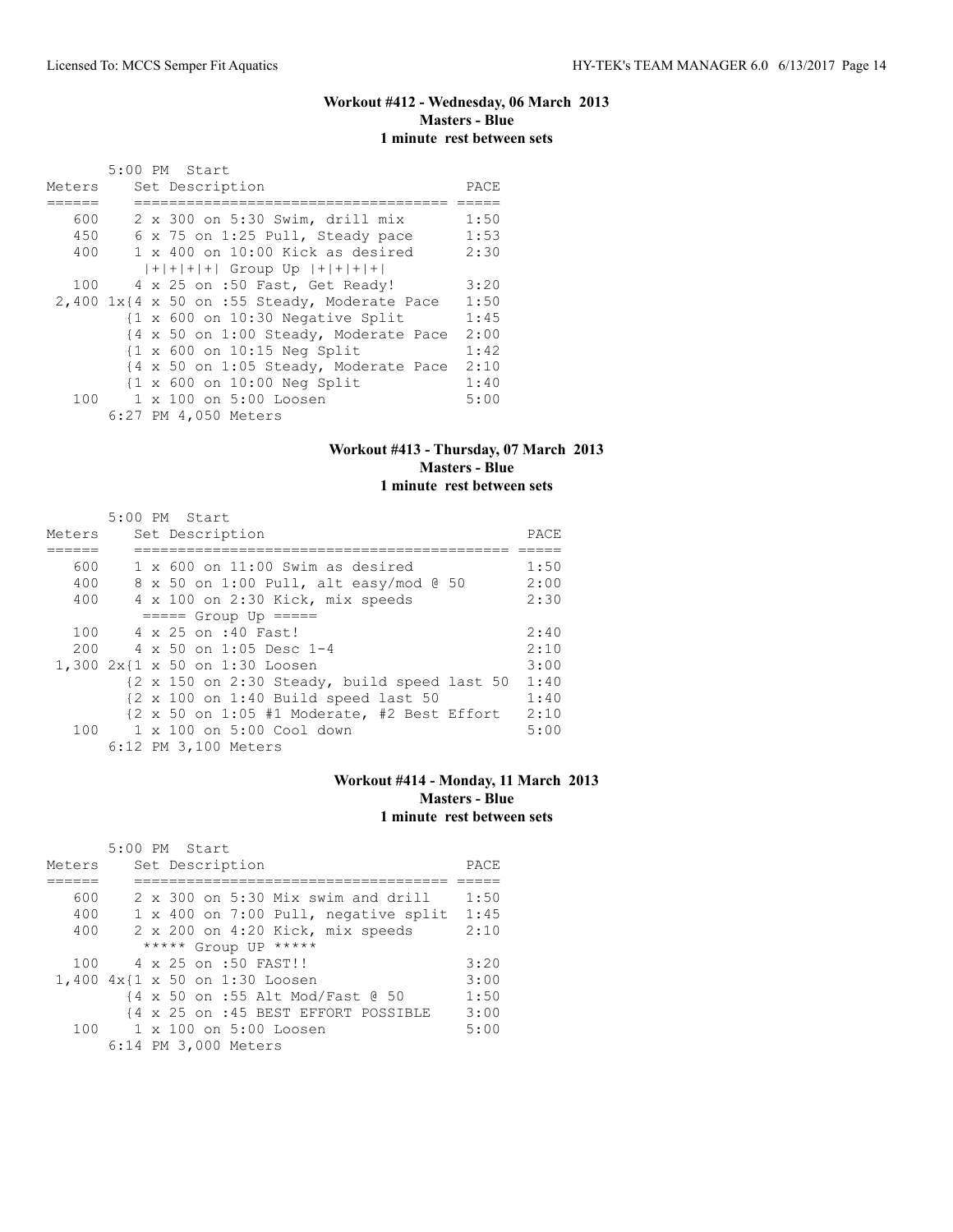# **Workout #415 - Tuesday, 12 March 2013 Masters - Blue 1 minute rest between sets**

| Meters | 5:00 PM Start<br>Set Description               | PACE |
|--------|------------------------------------------------|------|
| 450    | $6 \times 75$ on 1:20 Swim drill mix           | 1:47 |
| 600    | 2 x 300 on 5:15 Pull, middle 100 faster effort | 1:45 |
| 400    | 8 x 50 on 1:20 Kick, hold a mod to fast pace   | 2:40 |
|        | $++++$ Group Up $++++$                         |      |
| 100    | 4 x 25 on :40 Fast!                            | 2:40 |
| 400    | 4 x 100 on 1:45 Desc 1-4                       | 1:45 |
|        | 950 $2x(1 \times 25$ on 1:30 Easy recovery     | 6:00 |
|        | {6 x 75 on 2:00 Fast as you can on each        | 2:40 |
| 100    | $1 \times 100$ on $5:00$ Loosen                | 5:00 |
|        | 6:18 PM 3,000 Meters                           |      |

# **Workout #416 - Wednesday, 13 March 2013 Masters - Blue**

**1 minute rest between sets**

|                                              | 5:00 PM Start |  |                      |                                                           |  |  |                                              |      |
|----------------------------------------------|---------------|--|----------------------|-----------------------------------------------------------|--|--|----------------------------------------------|------|
| Meters                                       |               |  | Set Description      |                                                           |  |  |                                              | PACE |
|                                              |               |  |                      |                                                           |  |  |                                              |      |
| 600                                          |               |  |                      | $3 \times 200$ on $3:30$ Mix swim and drill               |  |  |                                              | 1:45 |
| 400                                          |               |  |                      | 2 x 200 on 3:30 Pull, faster last 50                      |  |  |                                              | 1:45 |
| 450                                          |               |  |                      | 6 x 75 on 1:45 Kick, mix efforts                          |  |  |                                              | 2:20 |
|                                              |               |  |                      | $====$ Group Up $====$                                    |  |  |                                              |      |
| 200                                          |               |  |                      | $4 \times 50$ on 1:05 Desc. 1-4                           |  |  |                                              | 2:10 |
| $2,400$ 1x{2 x 400 on 6:35 Strong and steady |               |  |                      |                                                           |  |  |                                              | 1:39 |
|                                              |               |  |                      | $\{1 \times 200 \text{ on } 3:20 \text{ Hold the pace}\}$ |  |  |                                              | 1:40 |
|                                              |               |  |                      | {2 x 400 on 6:50 Last 100 faster on each                  |  |  |                                              | 1:42 |
|                                              |               |  |                      | {1 x 200 on 3:30 Hold the faster pace                     |  |  |                                              | 1:45 |
|                                              |               |  |                      |                                                           |  |  | {1 x 400 on 7:00 Build from moderate to fast | 1:45 |
|                                              |               |  |                      | 100 1 x 100 on 3:00 Cool Down                             |  |  |                                              | 3:00 |
|                                              |               |  | 6:23 PM 4,150 Meters |                                                           |  |  |                                              |      |

## **Workout #417 - Thursday, 14 March 2013 Masters - Blue 1 minute rest between sets**

| 5:00 PM Start                                         |       |
|-------------------------------------------------------|-------|
| Meters Set Description                                | PACE. |
|                                                       |       |
| 500 1 x 500 on 9:00 Mix swim and drill                | 1:48  |
| 400 8 x 50 on 1:00 Pull, hold steady stroke count     | 2:00  |
| 450 18 x 25 on :35 Kick, alt mod and fast effort 2:20 |       |
| ^^^^^^ Group Up ^^^^^^                                |       |
| 100 4 x 25 on :45 FAST!                               | 3:00  |
| 800 4 $\times$ 200 on 3:20 Desc 1-4                   | 1:40  |
| 400 4 $\times$ 100 on 1:50 Desc 1-4                   | 1:50  |
| $200.4 \times 50$ on 1:15 Desc 1-4                    | 2:30  |
| 200 2 x 100 on 2:30 #1 is easy, #2 is FAST            | 2:30  |
| 100 1 x 100 on 3:00 Cool Down                         | 3:00  |
| 6:14 PM 3,150 Meters                                  |       |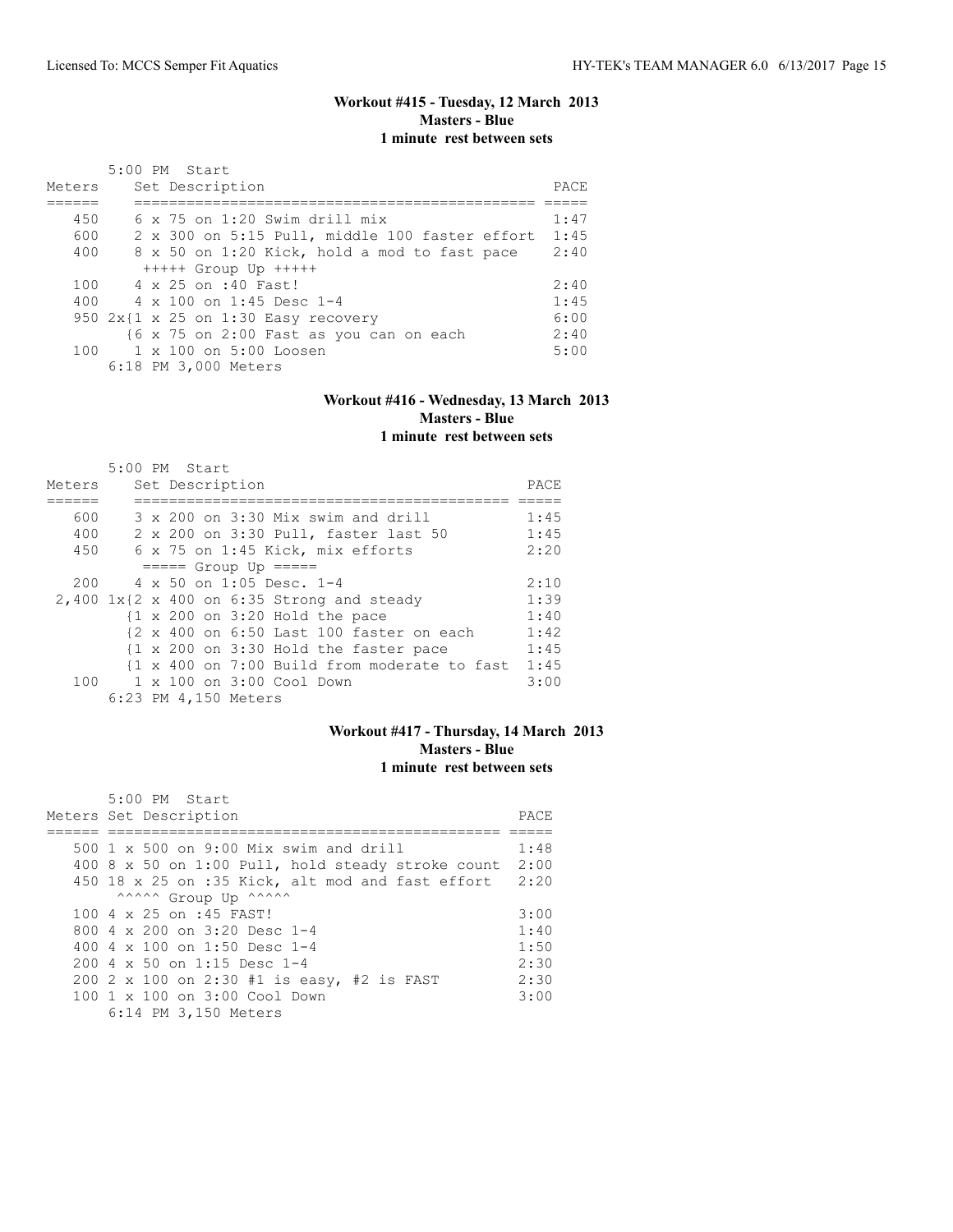## **Workout #418 - Monday, 18 March 2013 Masters - Blue 1 minute rest between sets**

|        | $5:00$ PM Start                            |       |
|--------|--------------------------------------------|-------|
| Meters | Set Description                            | PACE. |
|        |                                            |       |
| 500    | $1 \times 500$ on 9:00 Mix swim and drill  | 1:48  |
| 500    | 1 x 500 on 9:00 Pull, build each 100       | 1:48  |
| 400    | 4 x 100 on 2:25 Kick, Build effort each 50 | 2:25  |
|        | $== == $ Group Up $== == $                 |       |
| 100    | 4 x 25 on :40 Fast efforts!                | 2:40  |
|        | 1,500 2x{1 x 50 on 1:30 Loosen             | 3:00  |
|        | {6 x 50 on 1:05 Desc 1-3, 4-6              | 2:10  |
|        | {4 x 100 on 2:15 Fast Pace                 | 2:15  |
|        | 100 1 x 100 on 5:00 Loosen                 | 5:00  |
|        | 6:15 PM 3,100 Meters                       |       |

#### **Workout #419 - Tuesday, 19 March 2013 Masters - Blue 1 minute rest between sets**

| $5:00$ PM Start                                     |      |
|-----------------------------------------------------|------|
| Meters Set Description                              | PACE |
|                                                     |      |
| 600 6 x 100 on 1:50 Mix swim and drill              | 1:50 |
| 400 8 x 50 on 1:00 Pull, Alt ez/Mod                 | 2:00 |
| 450 6 x 75 on 1:45 Kick, last 25 faster effort 2:20 |      |
| ***** Group Up *****                                |      |
| 100 4 x 25 on :35 Fast efforts!                     | 2:20 |
| 1 on :30 Extra Rest                                 |      |
| 400 4 $\times$ 100 on 1:50 Desc 1-4                 | 1:50 |
| 1 on :30 Extra Rest                                 |      |
| 400 4 $\times$ 100 on 1:45 Desc 1-4                 | 1:45 |
| 1 on :30 Extra Rest                                 |      |
| 400 4 x 100 on 1:40 Desc 1-4                        | 1:40 |
| 1 on :30 Extra Rest                                 |      |
| 400 4 $\times$ 100 on 1:35 Desc 1-4                 | 1:35 |
| 100 1 x 100 on 5:00 Loosen                          | 5:00 |
| 6:15 PM 3,250 Meters                                |      |

## **Workout #420 - Wednesday, 20 March 2013 Masters - Blue 1 minute rest between sets**

|        | $5:00$ PM Start                                   |      |
|--------|---------------------------------------------------|------|
| Meters | Set Description                                   | PACE |
|        |                                                   |      |
| 600    | 3 x 200 on 3:40 1st 50 always drill               | 1:50 |
| 450    | 6 x 75 on 1:20 Pull, last 25 faster effort        | 1:47 |
| 400    | 8 x 50 on 1:15 Kick, build speed each 50          | 2:30 |
|        | $====$ Group Up $====$                            |      |
|        | 500 5x{1 x 50 on 1:05 Steady                      | 2:10 |
|        | $\{1 \times 50 \text{ on } 1:00 \text{ Steadv}\}$ | 2:00 |
|        | 1 on :30 Extra rest, get ready                    |      |
| 500    | 2 x 250 on 4:05 Last 50 faster                    | 1:38 |
| 1,000  | 2 x 500 on 8:20 1st and last 100 faster           | 1:40 |
| 500    | 2 x 250 on 4:15 1st and last 50 faster            | 1:42 |
| 100    | $1 \times 100$ on $5:00$ Loosen                   | 5:00 |
|        | 6:27 PM 4,050 Meters                              |      |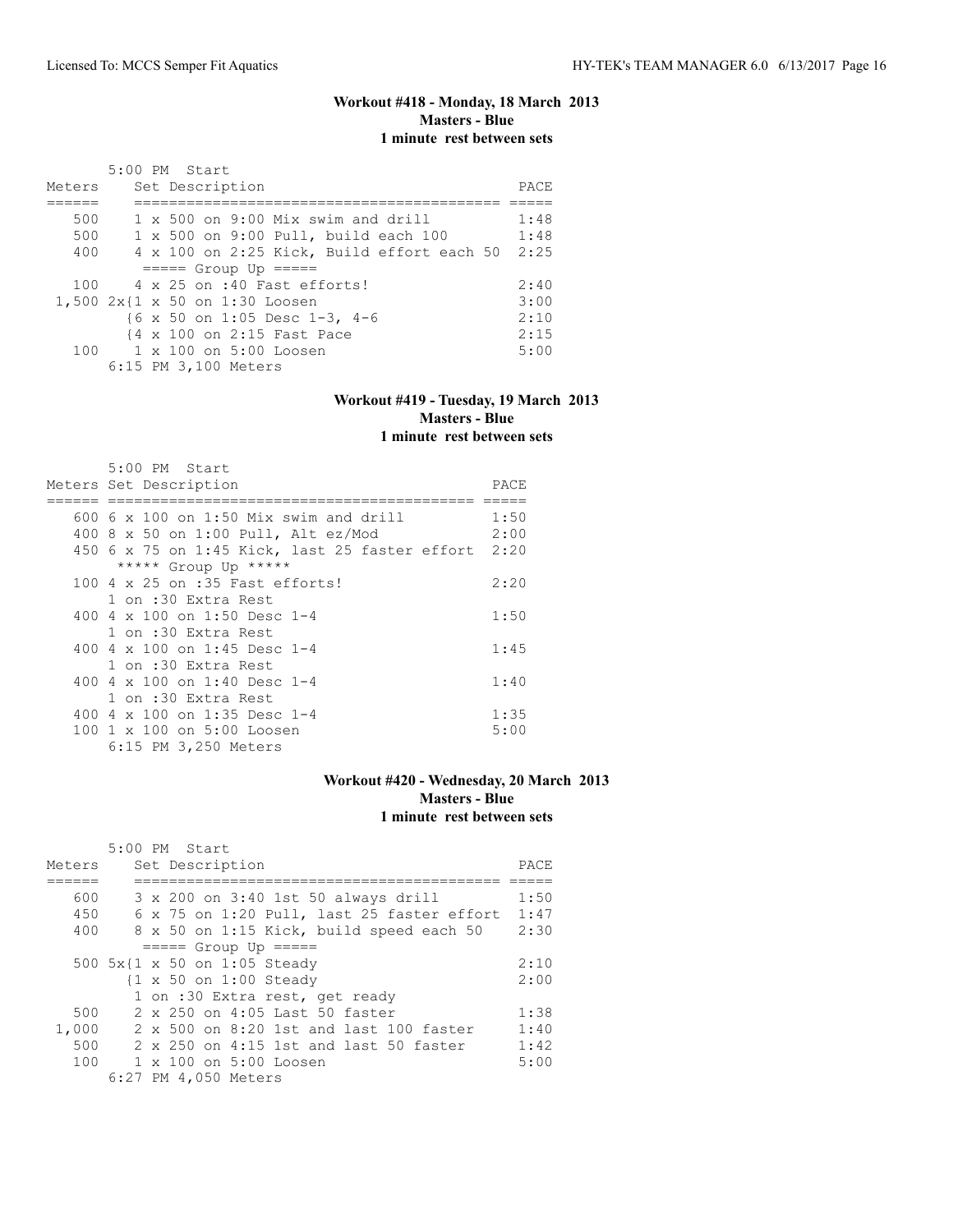#### **Workout #421 - Thursday, 21 March 2013 Masters - Blue 1 minute rest between sets**

 5:00 PM Start Meters Set Description PACE ====== ================================ ===== 600 2 x 300 on 5:30 Swim / Drill Mix 1:50 400 2 x 200 on 3:30 Pull, desc 1:45 400 1 x 400 on 10:00 Kick as desired 2:30 ##### Group Up ##### 100 4 x 25 on :40 Fast efforts! 2:40<br>500 2 x 250 on 4:10 Desc 1-2 1:40 500 2 x 250 on 4:10 Desc 1-2 1:40<br>400 2 x 200 on 3:20 Desc 1-2 1:40 400 2 x 200 on 3:20 Desc 1-2 1:40<br>300 2 x 150 on 2:30 Desc 1-2 1:40 300 2 x 150 on 2:30 Desc 1-2 1:40<br>200 2 x 100 on 1:40 Desc 1-2 1:40 200 2 x 100 on 1:40 Desc 1-2 1:40<br>100 2 x 50 on :50 Desc 1-2 1:40 100 2 x 50 on :50 Desc 1-2 1:40<br>100 1 x 100 on 5:00 Loosen 5:00 100 1 x 100 on 5:00 Loosen 6:12 PM 3,100 Meters

#### **Workout #422 - Monday, 25 March 2013 Masters - Blue 1 minute rest between sets**

|        | 5:00 PM Start                                   |      |
|--------|-------------------------------------------------|------|
| Meters | Set Description                                 | PACE |
|        |                                                 |      |
| 600    | 4 x 150 on 2:40 mix drill & swim                | 1:47 |
| 400    | 2 x 200 on 3:40 Pull, mix paces                 | 1:50 |
| 400    | 8 x 50 on 1:10 Kick, alt easy and faster        | 2:20 |
|        | $====$ Group Up $====$                          |      |
| 100    | 4 x 25 on :40 Fast efforts!                     | 2:40 |
|        | 1,400 $4x$ {4 x 50 on 1:10 #1 is easy! Desc 1-4 | 2:20 |
|        | {2 x 75 on 2:00 Both fast                       | 2:40 |
|        | 100 1 x 100 on 5:00 loosen                      | 5:00 |
|        | 6:17 PM 3,000 Meters                            |      |

# **Workout #423 - Tuesday, 26 March 2013 Masters - Blue 1 minute rest between sets**

| 5:00 PM Start                                           |      |
|---------------------------------------------------------|------|
| Meters Set Description                                  | PACE |
|                                                         |      |
| $600 \text{ 1 x } 600$ on $11:00$ Mix swim and drill    | 1:50 |
| 450 6 x 75 on 1:45 kick, last 25 faster effort 2:20     |      |
| 400 2 x 200 on 3:20 Pull, decs 1-2                      | 1:40 |
| $++++$ Group Up $++++$                                  |      |
| 100 4 x 25 on :50 Fast efforts!                         | 3:20 |
| $200\,$ 4 $\times$ 50 on 1:00 last 25 faster than first | 2:00 |
| 300 $2 \times 150$ on $2:40$ Desc 1-2                   | 1:47 |
| $200\,4 \times 50$ on 1:05 Last 25 faster than first    | 2:10 |
| 300 $2 \times 150$ on $2:35$ Desc 1-2                   | 1:43 |
| $200\,4 \times 50$ on 1:10 Last 25 faster than first    | 2:20 |
| $300.2 \times 150$ on 2:30 Desc 1-2                     | 1:40 |
| 100 1 x 100 on 5:00 Loosen                              | 5:00 |
| 6:19 PM 3,150 Meters                                    |      |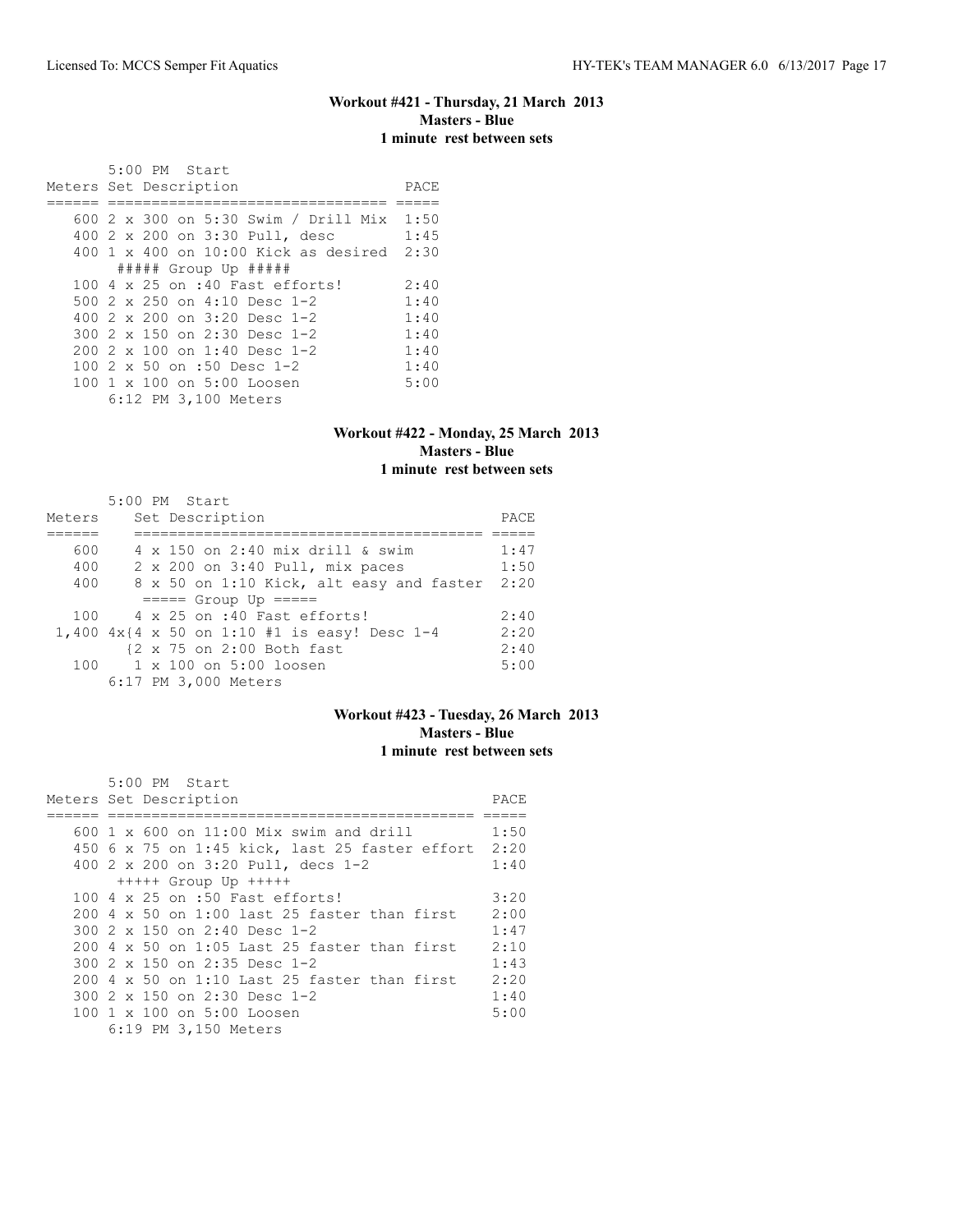## **Workout #424 - Wednesday, 27 March 2013 Masters - Blue 1 minute rest between sets**

 5:00 PM Start Meters Set Description **PACE** ====== ================================== ===== 600 3 x 200 on 3:30 Mix drill and swim 1:45 400 2 x 200 on 3:30 Pull, Desc 1-2 1:45 400 2 x 200 on 4:10 Kick, mix efforts 2:05 ----- Group Up ----- 200 4 x 50 on 1:00 Steady pace efforts 2:00 1,200 3 x 400 on 6:30 Desc 1-3 1:38 800 2 x 400 on 6:40 Desc 1-2 1:40 400 1 x 400 on 6:50 last one, fast one 1:42<br>100 1 x 100 on 5:00 Loosen 5:00 100 1 x 100 on 5:00 Loosen 6:24 PM 4,100 Meters

#### **Workout #425 - Thursday, 28 March 2013 Masters - Blue 1 minute rest between sets**

|        | 5:00 PM Start                                                             |      |
|--------|---------------------------------------------------------------------------|------|
| Meters | Set Description                                                           | PACE |
|        |                                                                           |      |
| 500    | $10 \times 50$ on 1:00 Mix drill and swim                                 | 2:00 |
| 400    | 4 x 100 on 2:30 Kick, last 25 always faster                               | 2:30 |
| 500    | 10 x 50 on 1:00 Pull, mix speeds                                          | 2:00 |
|        | ***** Group Up *****                                                      |      |
| 100    | 4 x 25 on :40 Fast efforts!                                               | 2:40 |
|        | 1,400 $2x(2 \times 50$ on 1:05 #1 easy, #2 moderate                       | 2:10 |
|        | {3 x 100 on 1:55 Steady, Stretch it out                                   | 1:55 |
|        | $\{2 \times 100 \text{ on } 1:45 \text{ Steadv}, \text{stretch it out}\}$ | 1:45 |
|        | $\{1 \times 100 \text{ on } 1:35 \text{ stronger, faster}\}$              | 1:35 |
|        | 100 1 x 100 on 5:00 Loosen                                                | 5:00 |
|        | 6:09 PM 3,000 Meters                                                      |      |

# **Workout #426 - Monday, 01 April 2013 Masters - Blue 1 minute rest between sets**

| 5:00 PM Start<br>Meters Set Description                 | PACE |
|---------------------------------------------------------|------|
|                                                         |      |
| 400 1 x 400 on 8:00 Mix swim & Drill                    | 2:00 |
| 400 1 x 400 on 8:00 Pull, mix speeds                    | 2:00 |
| 400 4 x 100 on 2:45 Kick, mix in a fast 25 on each 2:45 |      |
| ***** Group Up ******                                   |      |
| 100 4 x 25 on 1:00 Speedy!                              | 4:00 |
| 400 8 x 50 on 1:05 Desc 1-4, 5-8                        | 2:10 |
| 200 1 x 200 on 4:00 Get Ready                           | 2:00 |
| 600 6 x 100 on 3:00 Test Yourself!!                     | 3:00 |
| 500 1 x 500 on 10:00 Cool down                          | 2:00 |
| 6:19 PM 3,000 Meters                                    |      |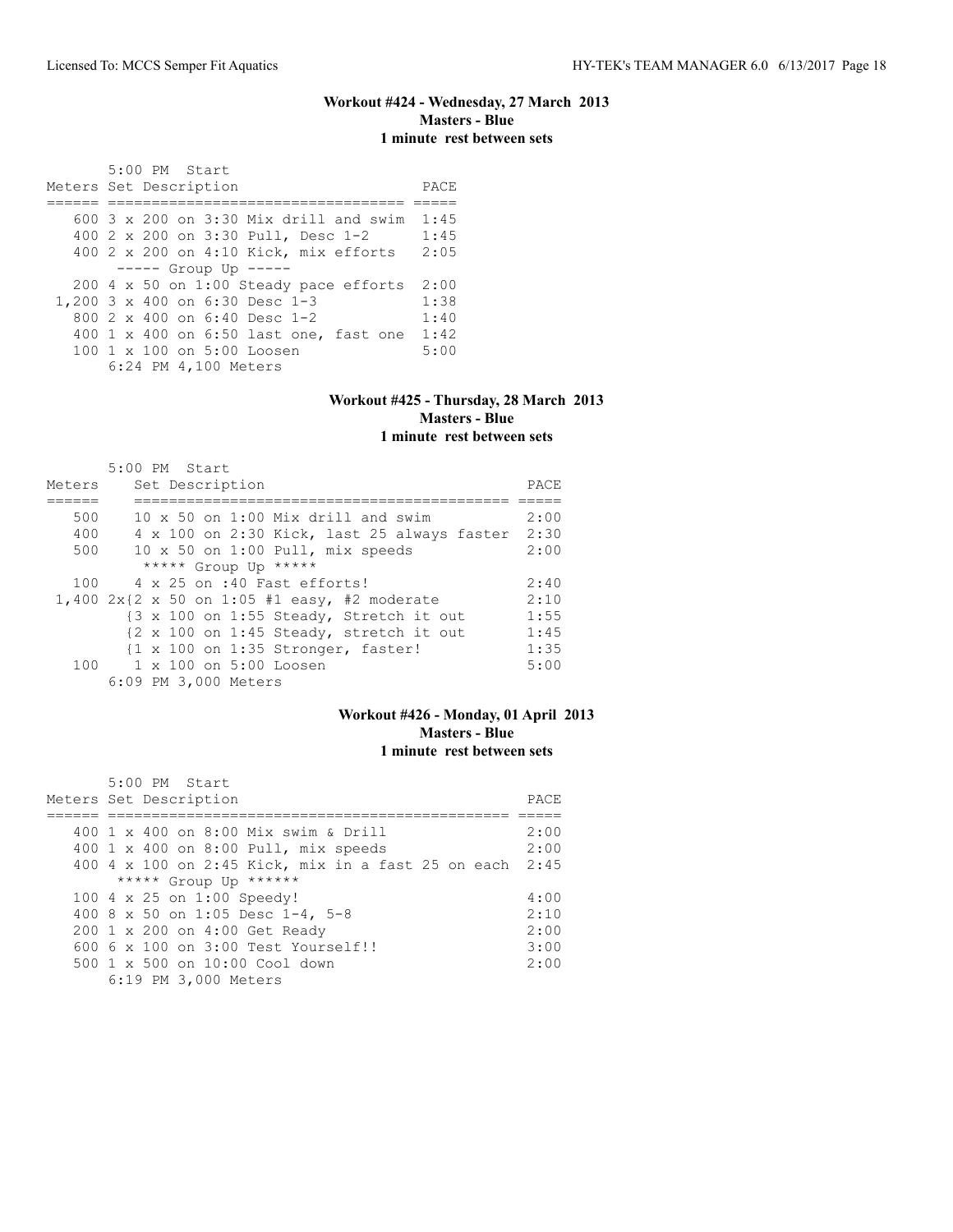# **Workout #427 - Tuesday, 02 April 2013 Masters - Blue 1 minute rest between sets**

|        |  | 5:00 PM Start              |                                     |  |                                                      |      |
|--------|--|----------------------------|-------------------------------------|--|------------------------------------------------------|------|
| Meters |  | Set Description            |                                     |  |                                                      | PACE |
|        |  |                            |                                     |  |                                                      |      |
| 600    |  |                            |                                     |  | $2 \times 300$ on 5:30 Desc 1-2, include some drills | 1:50 |
| 400    |  |                            |                                     |  | 8 x 50 on 1:00 Pull, alt easy and moderate           | 2:00 |
| 450    |  |                            | 6 x 75 on 1:40 Kick, last 25 faster |  |                                                      | 2:13 |
|        |  | $--- $ Group Up $---$      |                                     |  |                                                      |      |
| 100    |  | 4 x 25 on :45 Fast!        |                                     |  |                                                      | 3:00 |
|        |  |                            | 1,400 1x{1 x 200 on 3:45 Steady     |  |                                                      | 1:52 |
|        |  |                            | {1 x 200 on 3:20 Fast Pace          |  |                                                      | 1:40 |
|        |  |                            | {1 x 200 on 3:40 Steady             |  |                                                      | 1:50 |
|        |  |                            | {1 x 200 on 3:20 Fast Pace          |  |                                                      | 1:40 |
|        |  |                            | {1 x 200 on 3:35 Steady             |  |                                                      | 1:48 |
|        |  |                            | {1 x 200 on 3:20 Fast Pace          |  |                                                      | 1:40 |
|        |  |                            | {1 x 200 on 3:30 Last one, fast one |  |                                                      | 1:45 |
|        |  | 100 1 x 100 on 5:00 Loosen |                                     |  |                                                      | 5:00 |
|        |  | 6:07 PM 3,050 Meters       |                                     |  |                                                      |      |

## **Workout #428 - Wednesday, 03 April 2013 Masters - Blue 1 minute rest between sets**

| 5:00 PM Start                                          |      |
|--------------------------------------------------------|------|
| Meters Set Description                                 | PACE |
|                                                        |      |
| 600 $3 \times 200$ on $3:30$ Mix swim and drill        | 1:45 |
| 400 4 x 100 on 1:50 Pull, steady pace, count strokes   | 1:50 |
| 400 4 x 100 on 2:30 Kick, mix speeds                   | 2:30 |
| $== == $ Group Up $== ==$                              |      |
| 600 $1 \times 600$ on 10:00 Negative Split             | 1:40 |
| 400 $2 \times 200$ on $3:25$ Desc 1-2                  | 1:42 |
| 600 $1 \times 600$ on 10:15 Negative Split             | 1:42 |
| 400 4 $\times$ 100 on 1:45 Desc 1-4                    | 1:45 |
| 600 $1 \times 600$ on 10:30 Negative Split             | 1:45 |
| $100 \text{ 1 x } 100 \text{ on } 5:00 \text{ Loosen}$ | 5:00 |
| 6:28 PM 4,100 Meters                                   |      |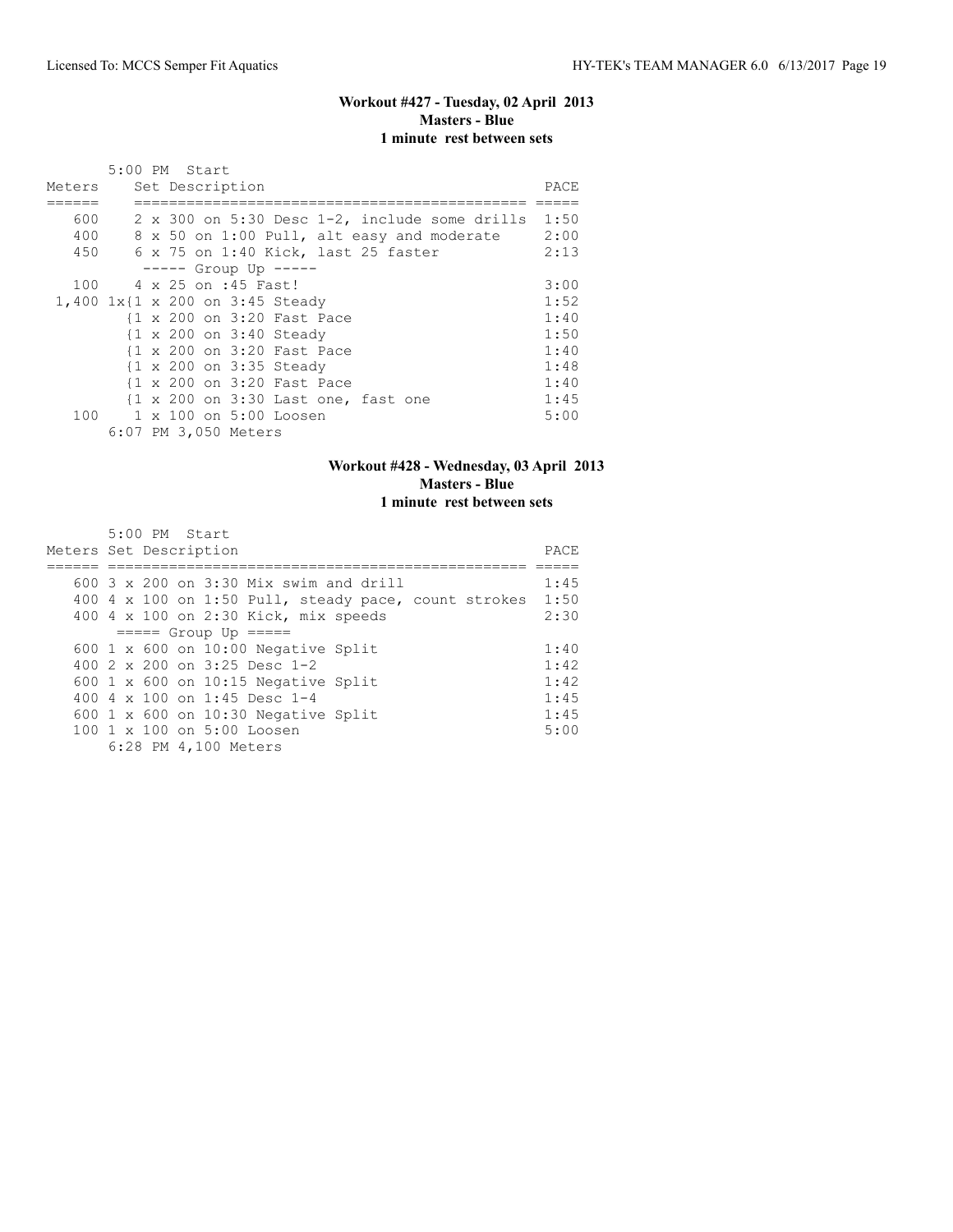#### **Workout #429 - Thursday, 04 April 2013 Masters - Blue 1 minute rest between sets**

| 5:00 PM Start                                         |      |
|-------------------------------------------------------|------|
| Meters Set Description                                | PACE |
|                                                       |      |
| $600 \text{ 1 x } 600$ on $11:00$ As desired          | 1:50 |
| 400 8 x 50 on 1:15 kick, strong & steady              | 2:30 |
| 400 4 x 100 on 1:50 Pull, Desc $1-4$ , steady strokes | 1:50 |
| $====$ Group Up $====$                                |      |
| 100 4 x 25 on :40 Fast!                               | 2:40 |
| 1 on :30 Extra rest                                   |      |
| 600 $4 \times 150$ on 2:25 Fast!                      | 1:37 |
| 1 on :25 Extra rest                                   |      |
| 450 3 x 150 on 2:35 Fast!                             | 1:43 |
| 1 on :20 Extra rest                                   |      |
| 300 2 x 150 on 2:45 Fast!                             | 1:50 |
| 1 on :15 Extra Rest                                   |      |
| 150 1 x 150 on 2:55 Last one, fast one                | 1:57 |
| 100 1 x 100 on 5:00 Loosen                            | 5:00 |
| 6:12 PM 3,100 Meters                                  |      |

## **Workout #430 - Monday, 08 April 2013 Masters - Blue 1 minute rest between sets**

|        | 5:00 PM Start                              |      |
|--------|--------------------------------------------|------|
| Meters | Set Description                            | PACE |
|        |                                            |      |
| 600    | 4 x 150 on 2:40 1st 25 always drill        | 1:47 |
| 400    | 16 x 25 on :40 Kick, alt moderate and fast | 2:40 |
| 400    | 2 x 200 on 3:30 Pull, mix efforts          | 1:45 |
|        | 88888 Group Up 88888                       |      |
|        | 1,500 3x{4 x 75 on 1:30 Fast last 25s      | 2:00 |
|        | {3 x 50 on 1:15 Fast last 25s              | 2:30 |
|        | {2 x 25 on 1:00 Best Effort on Both        | 4:00 |
|        | 100 1 x 100 on 5:00 Loosen                 | 5:00 |
|        | 6:14 PM 3,000 Meters                       |      |

## **Workout #431 - Tuesday, 09 April 2013 Masters - Blue 1 minute rest between sets**

| Meters | $5:00$ PM Start<br>Set Description                   | PACE |
|--------|------------------------------------------------------|------|
|        |                                                      |      |
| 600    | 2 x 300 on 5:20 drill / swim mix                     | 1:47 |
| 400    | 2 x 200 on 3:20 Pull, Desc 1-2, Hold Stroke Coun     | 1:40 |
| 400    | 4 x 100 on 2:30 Kick, strong & steady                | 2:30 |
|        | *-* *-* *-* Group Up *-* *-* *-*                     |      |
| 100    | 4 x 25 on :40 Fast efforts!                          | 2:40 |
|        | 1,400 4x{1 x 50 on 1:30 Loosen                       | 3:00 |
|        | $\{2 \times 75 \text{ on } 1:30 \text{ Desc } 1-2\}$ | 2:00 |
|        | {2 x 75 on 1:10 Fast efforts!                        | 1:33 |
|        | $100 \t 1 \times 100$ on $5:00$ Loosen               | 5:00 |
|        | 6:09 PM 3,000 Meters                                 |      |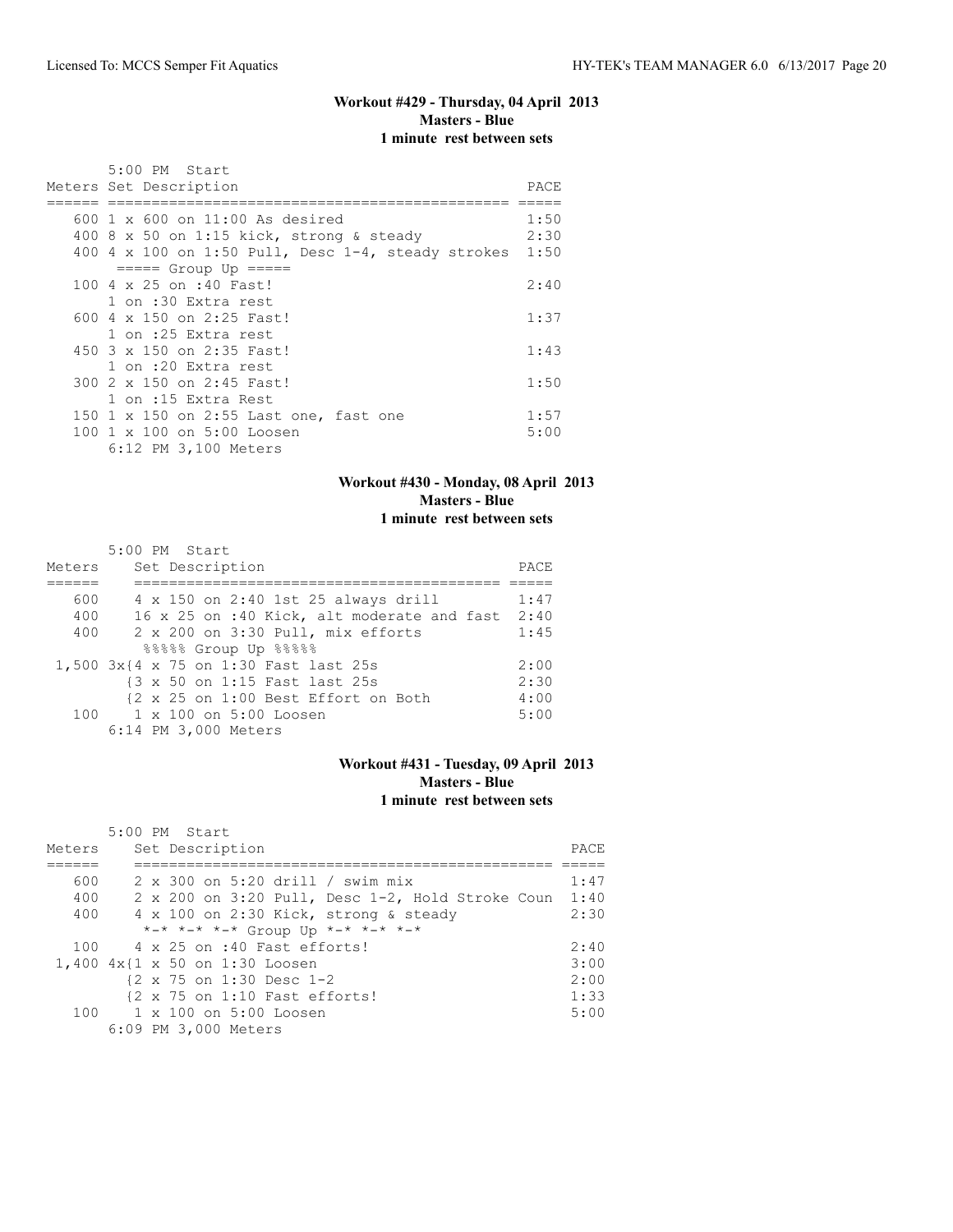# **Workout #432 - Wednesday, 10 April 2013 Masters - Blue 1 minute rest between sets**

|        | $5:00$ PM Start                                            |      |
|--------|------------------------------------------------------------|------|
| Meters | Set Description                                            | PACE |
|        |                                                            |      |
| 600    | 12 x 50 on :55 Mix speeds, swim and drill                  | 1:50 |
| 400    | 1 x 400 on 6:30 Pull as desired                            | 1:38 |
| 450    | 6 x 75 on 1:50 Kick, mix speeds                            | 2:27 |
|        | ^-^ ^-^ >-< Group Up >-< ^-^ ^-^                           |      |
| 200    | 4 x 50 on 1:00 Desc 1-4                                    | 2:00 |
|        | 2,300 1x{2 x 200 on 3:20 Desc 1-2                          | 1:40 |
|        | $\{2 \times 300 \text{ on } 5:05 \text{ Desc } 1-2\}$      | 1:42 |
|        | $\{2 \times 400 \text{ on } 6:55 \text{ Desc } 1-2\}$      | 1:44 |
|        | $\{1 \times 300 \text{ on } 5:20 \text{ Negative Split}\}$ | 1:47 |
|        | $\{1 \times 200 \text{ on } 3:40 \text{ Negative Split}\}$ | 1:50 |
| 100    | 1 x 100 on 5:00 Cool down                                  | 5:00 |
|        | 6:23 PM 4,050 Meters                                       |      |

#### **Workout #433 - Thursday, 11 April 2013 Masters - Blue 1 minute rest between sets**

| 5:00 PM Start                           |      |
|-----------------------------------------|------|
| Meters Set Description                  | PACE |
|                                         |      |
| 500 1 x 500 on 9:00 Swim as desired     | 1:48 |
| 500 2 x 250 on 5:30 Kick as desired     | 2:12 |
| 600 6 x 100 on 1:40 Pull, neg split     | 1:40 |
| $++++$ group Up $++++$                  |      |
| 100 4 x 25 on :40 Fast efforts!         | 2:40 |
| 400 $2 \times 200$ on $3:40$ Desc 1-2   | 1:50 |
| 400 $2 \times 200$ on $3:30$ Desc 1-2   | 1:45 |
| 400 $2 \times 200$ on $3:20$ Desc 1-2   | 1:40 |
| 200 1 x 200 on 4:00 Best Effort         | 2:00 |
| $100 \t 1 \t x \t 100$ on $5:00$ Loosen | 5:00 |
| 6:12 PM 3,200 Meters                    |      |

## **Workout #434 - Monday, 15 April 2013 Masters - Blue 1 minute rest between sets**

|        | $5:00$ PM Start |  |                                                      |      |
|--------|-----------------|--|------------------------------------------------------|------|
| Meters |                 |  | Set Description                                      | PACE |
|        |                 |  |                                                      |      |
| 600    |                 |  | $6 \times 100$ on 1:50 Include some drills           | 1:50 |
| 400    |                 |  | 8 x 50 on 1:00 Pull, mix efforts                     | 2:00 |
| 450    |                 |  | 6 x 75 on 1:40 kick, last 25 faster effort 2:13      |      |
|        |                 |  | ***** Group Up *****                                 |      |
| 100    |                 |  | 4 x 25 on :40 Fast efforts!                          | 2:40 |
|        |                 |  | 1,500 2x{6 x 50 on 1:15 Desc 1-3, 4-6                | 2:30 |
|        |                 |  | $\{1 \times 50 \text{ on } 1:30 \text{ Max Speed}\}$ | 3:00 |
|        |                 |  | {4 x 50 on 1:15 Desc 1-4                             | 2:30 |
|        |                 |  | $\{1 \times 50 \text{ on } 1:30 \text{ Max Speed}\}$ | 3:00 |
|        |                 |  | $\{2 \times 50 \text{ on } 1:15 \text{ Desc } 1-2\}$ | 2:30 |
|        |                 |  | $\{1 \times 50 \text{ on } 1:30 \text{ Max Speed}$   | 3:00 |
|        |                 |  | 6:15 PM 3,050 Meters                                 |      |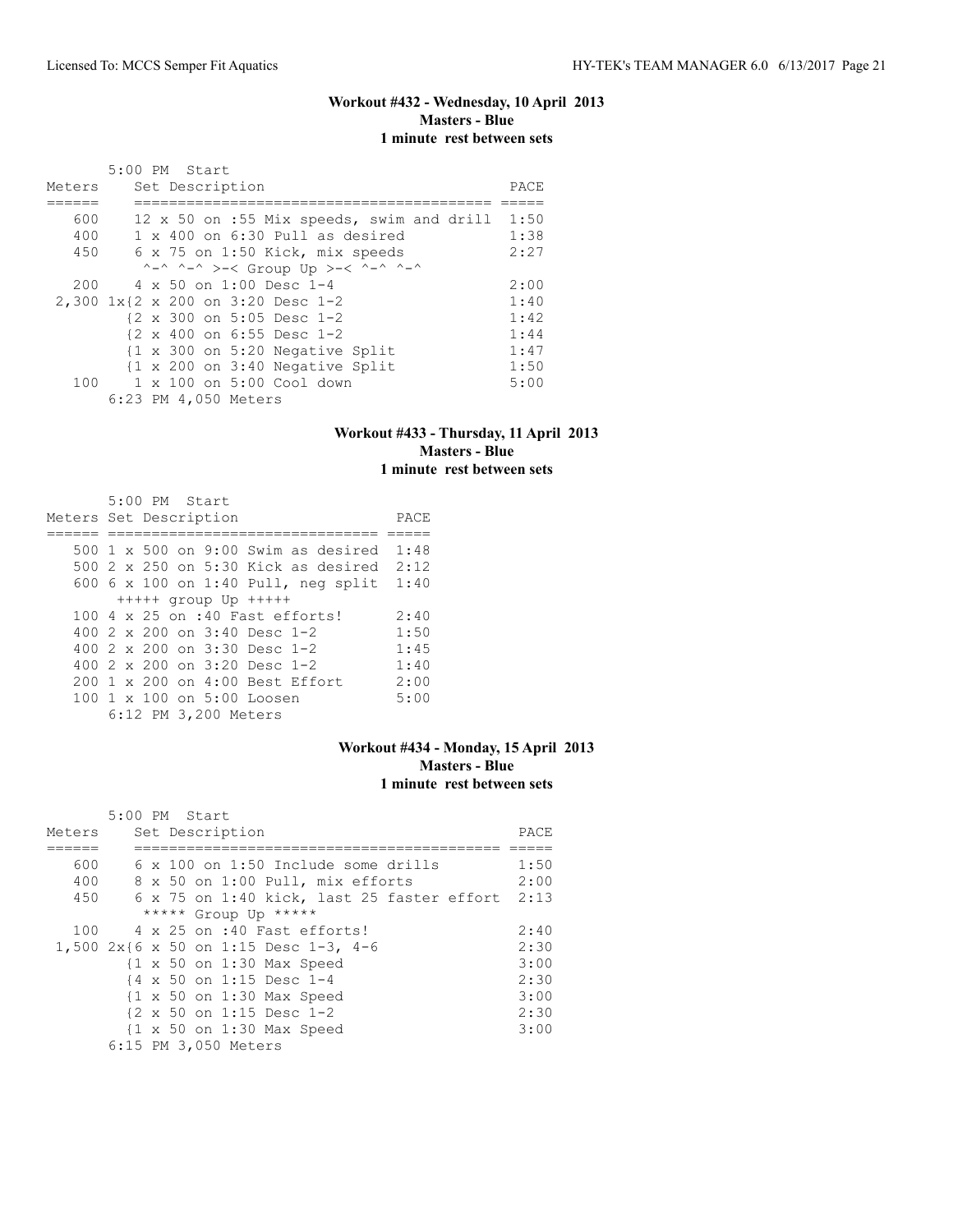# **Workout #435 - Tuesday, 16 April 2013 Masters - Blue 1 minute rest between sets**

| Meters | 5:00 PM Start<br>Set Description     | PACE |
|--------|--------------------------------------|------|
|        |                                      |      |
| 600    | 3 x 200 on 3:40 neg split            | 1:50 |
| 400    | 4 x 100 on 2:30 kick mix speeds      | 2:30 |
| 400    | 4 x 100 on 1:50 Pull, mix efforts    | 1:50 |
|        | $11111$ Group Up $\  \  \$           |      |
| 200    | 4 x 50 on 1:05 All Fast efforts!     | 2:10 |
|        | 1,200 2x{2 x 100 on 1:50 Steady      | 1:50 |
|        | {2 x 100 on 1:45 Steady              | 1:45 |
|        | {2 x 100 on 1:40 Steady              | 1:40 |
| 50     | 1 x 50 on 1:30 Loosen                | 3:00 |
| 100    | $1 \times 100$ on $3:00$ Best Effort | 3:00 |
| 100    | 1 x 100 on 5:00 Loosen               | 5:00 |
|        | 6:12 PM 3,050 Meters                 |      |

#### **Workout #436 - Wednesday, 17 April 2013 Masters - Blue 1 minute rest between sets**

| 5:00 PM Start                             |      |
|-------------------------------------------|------|
| Meters Set Description                    | PACE |
|                                           |      |
| 500 1 x 500 on 9:00 Swim / drill mix      | 1:48 |
| 500 1 x 500 on 9:00 Pull as desired       | 1:48 |
| 500 1 x 500 on 11:00 Kick as desired 2:12 |      |
| $== == $ Group up $== == $                |      |
| $2004 \times 50$ on 1:00 Desc 1-4         | 2:00 |
| 100 4 x 25 on :30 Steady                  | 2:00 |
| 1,000 2 x 500 on 8:15 Desc 1-2            | 1:39 |
| 100 4 x 25 on :30 Steady                  | 2:00 |
| 1,000 2 x 500 on 8:30 Desc 1-2            | 1:42 |
| 100 1 x 100 on 5:00 Loosen                | 5:00 |
| 6:24 PM 4,000 Meters                      |      |

## **Workout #437 - Thursday, 18 April 2013 Masters - Blue 1 minute rest between sets**

| Meters | $5:00$ PM Start<br>Set Description                     | PACE |
|--------|--------------------------------------------------------|------|
|        |                                                        |      |
|        | $600$ 6 x 100 on 1:45 Mix efforts, include some drills | 1:45 |
|        | 800 2x{2 x 100 on 1:50 pull desc 1-2                   | 1:50 |
|        | {2 x 100 on 2:30 kick steady efforts                   | 2:30 |
|        | $\#$ #### Group Up $\#$ ####                           |      |
| 500    | $2 \times 250$ on 4:35 Desc 1-2                        | 1:50 |
| 500    | $2 \times 250$ on 4:25 Desc 1-2                        | 1:46 |
| 500    | $2 \times 250$ on 4:15 Desc 1-2                        | 1:42 |
|        | 1 on :30 Extra Rest                                    |      |
| 250    | $1 \times 250$ on $5:00$ Best Effort                   | 2:00 |
| 100    | $1 \times 100$ on $5:00$ Loosen                        | 5:00 |
|        | 6:13 PM 3,250 Meters                                   |      |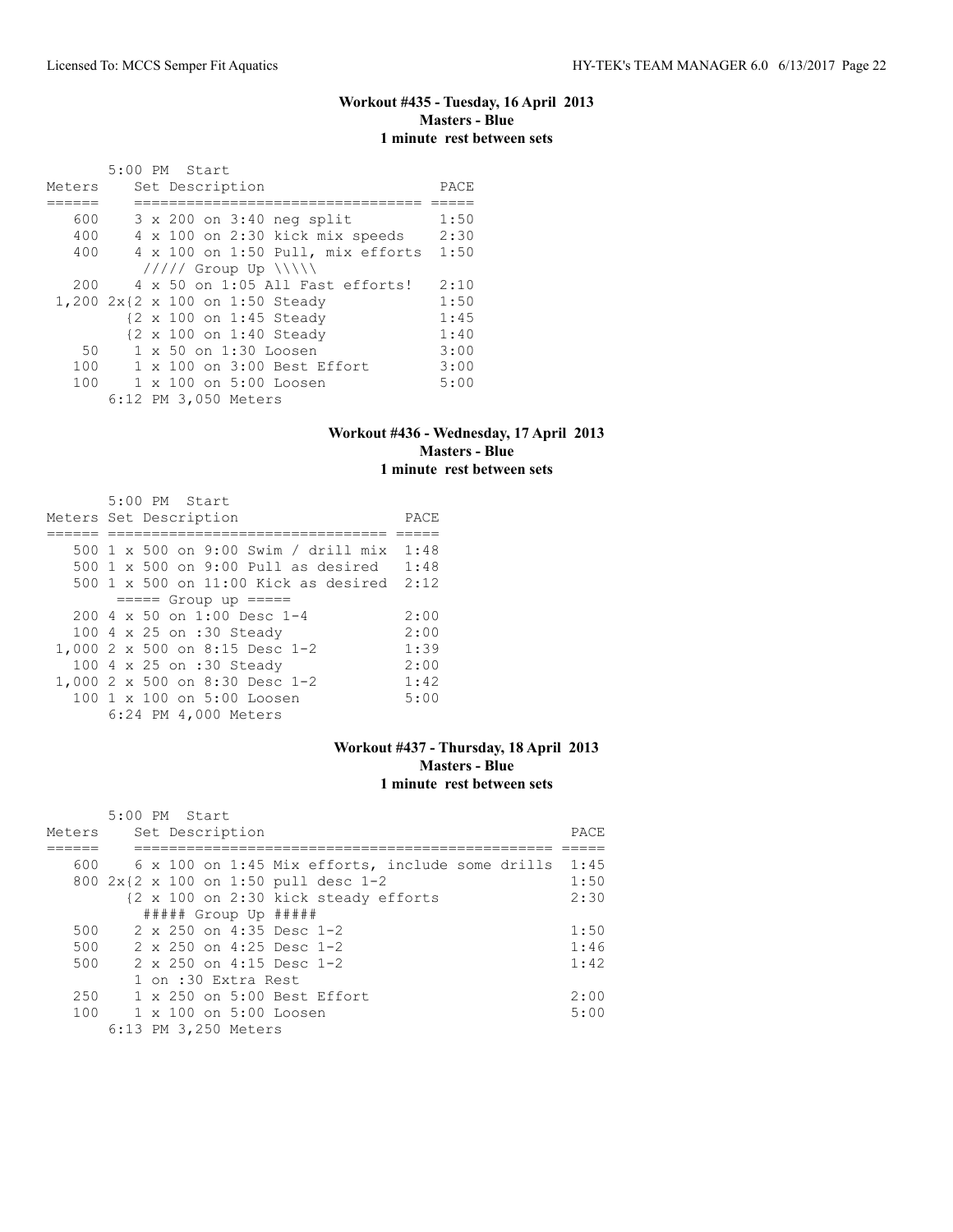## **Workout #438 - Monday, 22 April 2013 Masters - Blue 1 minute rest between sets**

| Meters | 5:00 PM Start<br>Set Description                                               | PACE |
|--------|--------------------------------------------------------------------------------|------|
|        |                                                                                |      |
| 600    | 4 x 150 on 2:45 Swim, drill mix                                                | 1:50 |
| 400    | 2 x 200 on 3:30 Pull, mix efforts                                              | 1:45 |
| 400    | 4 x 100 on 2:30 Kick, include some fast efforts                                | 2:30 |
|        | $====$ Group Up $====$                                                         |      |
| 100    | 4 x 25 on :40 Fast efforts!                                                    | 2:40 |
|        | $1,650$ $3x$ {2 x 100 on 1:40 Desc 1-2, 2nd one is FAST                        | 1:40 |
|        | $\{2 \times 75 \text{ on } 1:25 \text{ Desc } 1-2, 2nd \text{ one is FAST}\}$  | 1:53 |
|        | $\{2 \times 50 \text{ on } 1:10 \text{ Desc } 1-2, 2nd \text{ one is FAST} \}$ | 2:20 |
|        | $\{2 \times 25 \text{ on } : 55 \text{ both are FAST}\}$                       | 3:40 |
|        | {1 x 50 on 1:30 Loosen                                                         | 3:00 |
|        | 6:11 PM 3,150 Meters                                                           |      |

#### **Workout #439 - Tuesday, 23 April 2013 Masters - Blue 1 minute rest between sets**

|        | 5:00 PM Start                                                  |      |
|--------|----------------------------------------------------------------|------|
| Meters | Set Description                                                | PACE |
|        |                                                                |      |
| 600    | $1 \times 600$ on $10:00$ As you like it                       | 1:40 |
| 400    | 8 x 50 on 1:00 Pull, Alt mod and fast                          | 2:00 |
| 450    | 6 x 75 on 1:45 Kick, mix speeds                                | 2:20 |
|        | ***** Group Up *****                                           |      |
| 300    | $6 \times 50$ on 1:00 Fast efforts!                            | 2:00 |
|        | 1,300 2x{1 x 25 on 1:00 Easy Loosen                            | 4:00 |
|        | {4 x 150 on 2:30 Desc 1-4                                      | 1:40 |
|        | $\{1 \times 25 \text{ on } : 45 \text{ Max } \text{Effort} \}$ | 3:00 |
| 100    | $1 \times 100$ on $5:00$ Loosen                                | 5:00 |
|        | 6:09 PM 3,150 Meters                                           |      |

# **Workout #440 - Wednesday, 24 April 2013 Masters - Blue 1 minute rest between sets**

|        | 5:00 PM Start                                              |      |
|--------|------------------------------------------------------------|------|
| Meters | Set Description                                            | PACE |
|        |                                                            |      |
| 600    | $4 \times 150$ on 2:30 Mix swim and drill                  | 1:40 |
| 400    | 2 x 200 on 5:30 Kick, middle 50s faster                    | 2:45 |
| 400    | 4 x 100 on 1:50 Pull, Last 25 faster                       | 1:50 |
|        | ***** Group Up *****                                       |      |
| 100    | 4 x 25 on :40 Fast efforts!                                | 2:40 |
|        | $2,400$ $2x$ {1 x 400 on 6:40 Negative Split               | 1:40 |
|        | {2 x 100 on 1:50 Desc 1-2                                  | 1:50 |
|        | $\{1 \times 400 \text{ on } 6:50 \text{ Negative Split}\}$ | 1:42 |
|        | $\{2 \times 100 \text{ on } 1:50 \text{ Desc } 1-2\}$      | 1:50 |
|        | 100 1 x 100 on 5:00 Loosen                                 | 5:00 |
|        | 6:24 PM 4,000 Meters                                       |      |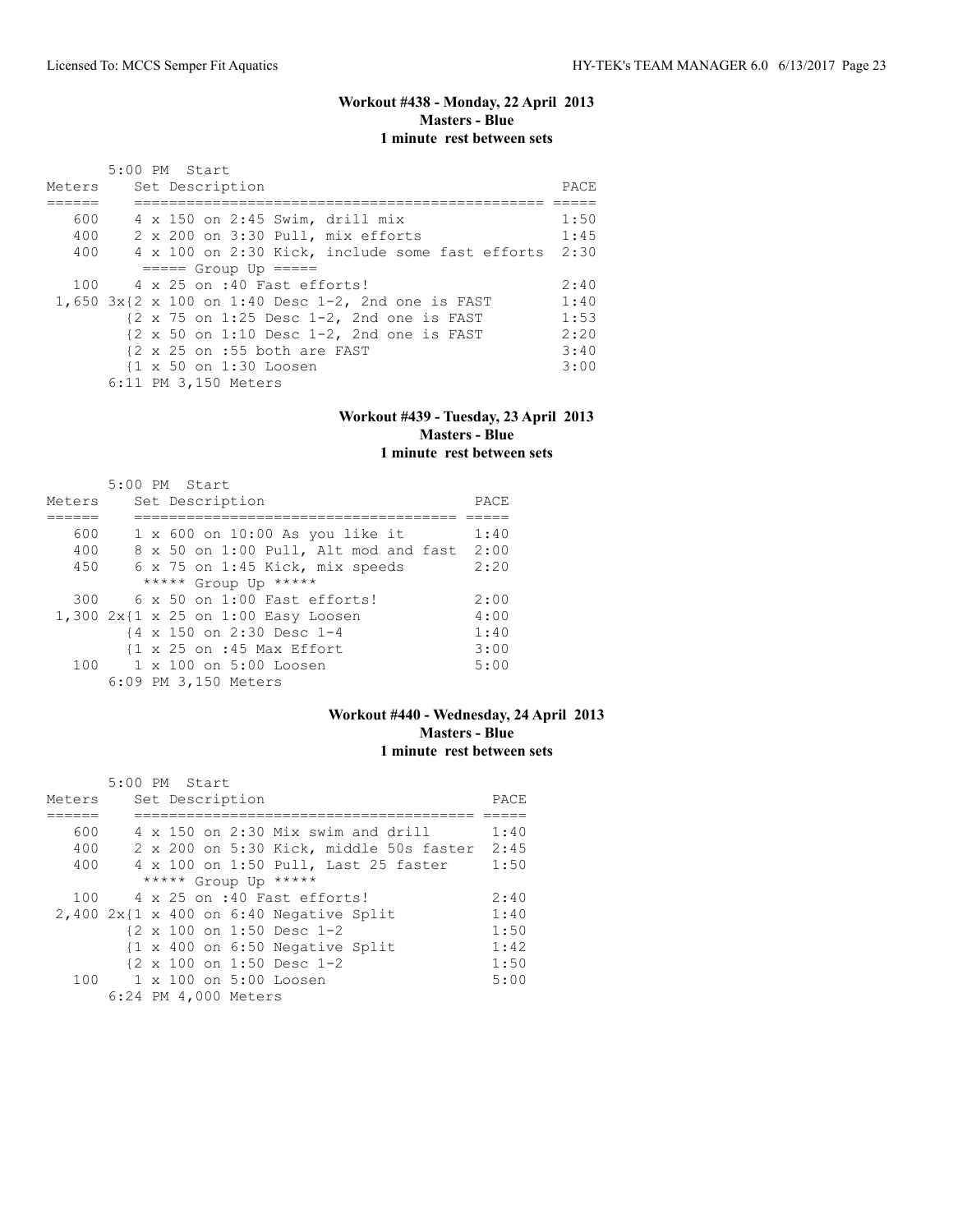# **Workout #441 - Thursday, 25 April 2013 Masters - Blue 1 minute rest between sets**

|                               | 5:00 PM Start |  |                       |                                      |      |
|-------------------------------|---------------|--|-----------------------|--------------------------------------|------|
| Meters                        |               |  | Set Description       |                                      | PACE |
|                               |               |  |                       |                                      |      |
| 600                           |               |  |                       | 2 x 300 on 5:40 Swim, drill mix 1:53 |      |
| 400                           |               |  |                       | 8 x 50 on 1:30 Kick, fast            | 3:00 |
| 400                           |               |  |                       | 2 x 200 on 3:30 Pull desc 1-2        | 1:45 |
|                               |               |  |                       | $== == $ Group Up $== == $           |      |
| 100                           |               |  |                       | 4 x 25 on :35 Fast efforts!          | 2:20 |
| 1,500 1x{1 x 100 on 2:00 Fast |               |  |                       |                                      | 2:00 |
|                               |               |  |                       | {2 x 100 on 1:45 Steady              | 1:45 |
|                               |               |  | {1 x 100 on 1:55 Fast |                                      | 1:55 |
|                               |               |  |                       | {2 x 100 on 1:50 Steady              | 1:50 |
|                               |               |  | {1 x 100 on 1:50 Fast |                                      | 1:50 |
|                               |               |  |                       | {2 x 100 on 1:55 Steady              | 1:55 |
|                               |               |  | {1 x 100 on 1:45 Fast |                                      | 1:45 |
|                               |               |  |                       | {2 x 100 on 2:00 Steady              | 2:00 |
|                               |               |  | {1 x 100 on 1:40 Fast |                                      | 1:40 |
|                               |               |  |                       | {2 x 100 on 2:05 Steady              | 2:05 |
|                               |               |  | 6:07 PM 3,000 Meters  |                                      |      |

# **Workout #442 - Monday, 29 April 2013 Masters - Blue 1 minute rest between sets**

| $5:00$ PM Start<br>Meters Set Description               | PACE |
|---------------------------------------------------------|------|
| 400 1 x 400 on 8:00 Mix swim & Drill                    | 2:00 |
| 400 1 x 400 on 8:00 Pull, mix speeds                    | 2:00 |
| 400 4 x 100 on 2:45 Kick, mix in a fast 25 on each 2:45 |      |
| ***** Group Up ******                                   |      |
| 100 4 x 25 on 1:00 Speedy!                              | 4:00 |
| 400 8 x 50 on 1:05 Desc 1-4, 5-8                        | 2:10 |
| 200 1 x 200 on 4:00 Get Ready                           | 2:00 |
| $6006 \times 100$ on $3:00$ Test Yourself!!             | 3:00 |
| 500 1 x 500 on 10:00 Cool down                          | 2:00 |
| 6:19 PM 3,000 Meters                                    |      |

## **Workout #443 - Tuesday, 30 April 2013 Masters - Blue 1 minute rest between sets**

| Meters |  | 5:00 PM Start<br>Set Description  |  |                                         | PACE |
|--------|--|-----------------------------------|--|-----------------------------------------|------|
|        |  |                                   |  |                                         |      |
|        |  |                                   |  |                                         |      |
| 600    |  |                                   |  | $2 \times 300$ on $5:15$ Swim Drill Mix | 1:45 |
| 400    |  |                                   |  | 2 x 200 on 3:45 Pull, mix efforts       | 1:52 |
| 400    |  |                                   |  | 4 x 100 on 2:30 Kick, each one faster   | 2:30 |
|        |  | ***** Group Up *****              |  |                                         |      |
| 100    |  | 4 x 25 on :35 Fast efforts!       |  |                                         | 2:20 |
|        |  | 1,700 2x{2 x 200 on 3:30 Desc 1-2 |  |                                         | 1:45 |
|        |  | {2 x 100 on 1:50 Desc 1-2         |  |                                         | 1:50 |
|        |  | {1 x 200 on 4:00 Best Effort      |  |                                         | 2:00 |
|        |  | {1 x 50 on 1:30 Loosen            |  |                                         | 3:00 |
|        |  | 6:09 PM 3,200 Meters              |  |                                         |      |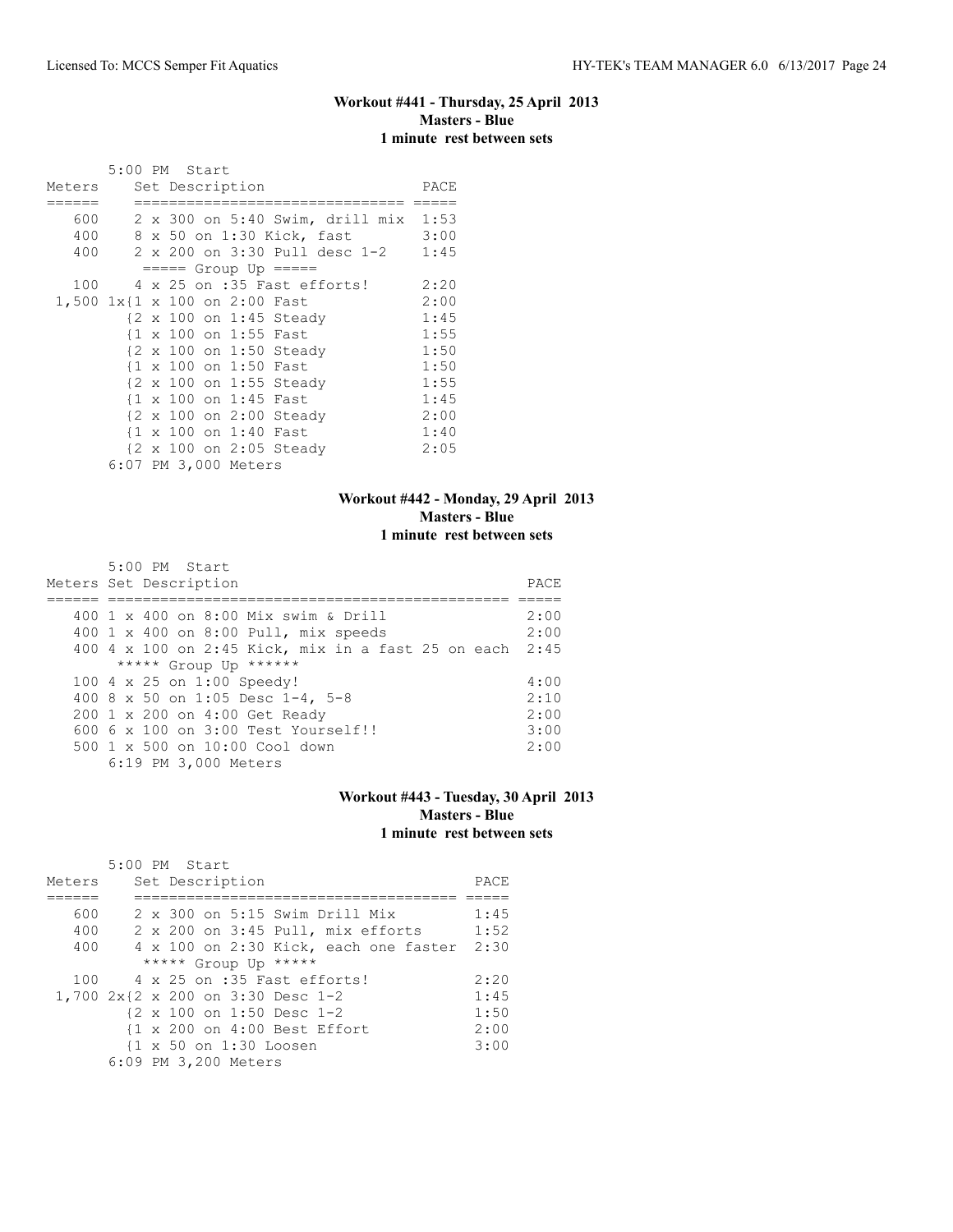# **Workout #444 - Wednesday, 01 May 2013 Masters - Blue 1 minute rest between sets**

|  | 5:00 PM Start                                 |      |
|--|-----------------------------------------------|------|
|  | Meters Set Description                        | PACE |
|  | $600$ 6 x 100 on 1:45 Include some drill work | 1:45 |
|  | $400$ 8 x 50 on 1:20 Kick, alt mod and fast   | 2:40 |
|  | $400 \t1 x 400$ on 7:00 Pull as desired       | 1:45 |
|  | ----- Group Up -----                          |      |
|  | 200 4 x 50 on 1:00 Desc 1-4                   | 2:00 |
|  | 200 1 x 200 on 3:30 Negative Split Day!       | 1:45 |
|  | 100 2 x 50 on 1:00 #1 Mod, #2 Faster          | 2:00 |
|  | $400 \t1 x 400$ on $6:45$ Negative Split      | 1:41 |
|  | 100 2 x 50 on 1:05 #1 Mod, #2 Faster          | 2:10 |
|  | 600 1 x 600 on 10:00 Negative Split           | 1:40 |
|  | 100 2 x 50 on 1:10 #1 Mod, #2 Faster          | 2:20 |
|  | 400 1 x 400 on 6:55 Negative Split            | 1:44 |
|  | 100 2 x 50 on 1:15 #1 Mod, #2 Faster          | 2:30 |
|  | $200 \t1 x 200$ on $3:40$ Negative Split      | 1:50 |
|  | 100 2 x 50 on 1:20 Best Efforts               | 2:40 |
|  | 100 1 x 100 on 5:00 Loosen                    | 5:00 |
|  | 6:38 PM 4,000 Meters                          |      |

# **Workout #445 - Thursday, 02 May 2013 Masters - Blue 1 minute rest between sets**

|        | 5:00 PM Start                                            |      |
|--------|----------------------------------------------------------|------|
| Meters | Set Description                                          | PACE |
|        |                                                          |      |
| 600    | 8 x 75 on 1:10 Last 25 faster                            | 1:33 |
| 400    | $1 \times 400$ on $11:00$ Kick as desired                | 2:45 |
| 400    | 4 x 100 on 1:50 Pull, mix speeds                         | 1:50 |
|        | $====$ Group Up $====$                                   |      |
| 100    | $4 \times 25$ on :40 Fast efforts!                       | 2:40 |
|        | 1,500 3x{1 x 50 on 1:30 Loosen                           | 3:00 |
|        | $\{2 \times 150 \text{ on } 2:30 \text{ Strong Swims}\}$ | 1:40 |
|        | {3 x 50 on 1:15 All Three FAST!!!                        | 2:30 |
| 100    | 1 x 100 on 5:00 Loosen                                   | 5:00 |
|        | 6:13 PM 3,100 Meters                                     |      |

#### **Workout #446 - Monday, 06 May 2013 Masters - Blue 1 minute rest between sets**

|        | 5:00 PM Start                                               |      |
|--------|-------------------------------------------------------------|------|
| Meters | Set Description                                             | PACE |
|        |                                                             |      |
| 600    | 3 x 200 on 3:40 Swim Drill Mix                              | 1:50 |
| 400    | 8 x 50 on 1:20 Kick speedy!                                 | 2:40 |
| 400    | $1 \times 400$ on 7:30 Pull as desired                      | 1:52 |
|        | ***** Group Up *****                                        |      |
| 200    | 4 x 50 on 1:05 Desc 1-4                                     | 2:10 |
|        | 1,500 $3x(2 \times 200)$ on 3:40 Desc 1-2, easy to moderate | 1:50 |
|        | {2 x 25 on 1:00 Maximum Efforts                             | 4:00 |
|        | {1 x 50 on 1:15 Loosen                                      | 2:30 |
|        | 6:11 PM 3,100 Meters                                        |      |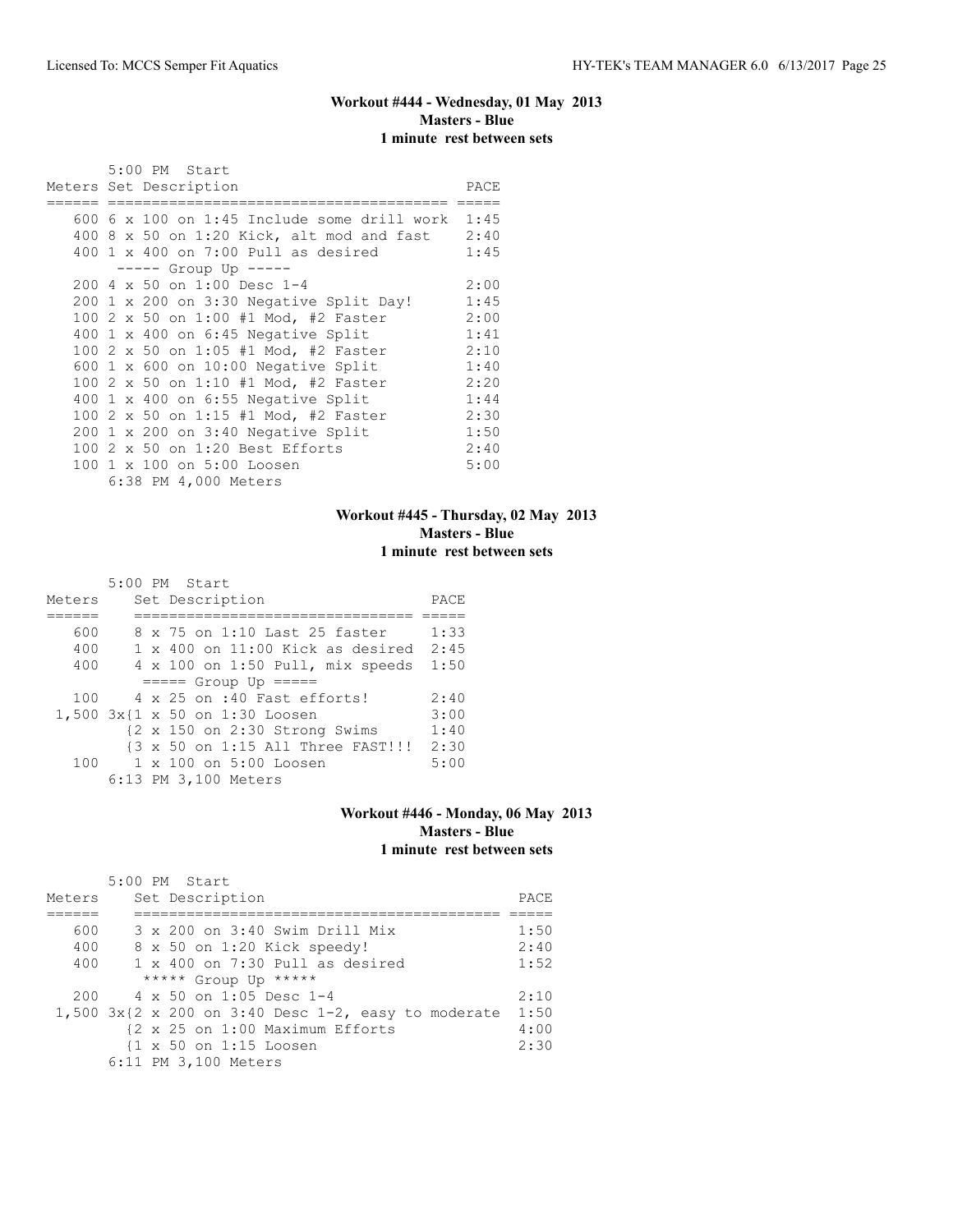# **Workout #447 - Tuesday, 07 May 2013 Masters - Blue 1 minute rest between sets**

|        | 5:00 PM Start |  |                      |                                    |                                        |      |
|--------|---------------|--|----------------------|------------------------------------|----------------------------------------|------|
| Meters |               |  | Set Description      |                                    |                                        | PACE |
|        |               |  |                      |                                    |                                        |      |
| 600    |               |  |                      | $6 \times 100$ on 1:40 Mix efforts |                                        | 1:40 |
| 400    |               |  |                      |                                    | 4 x 100 on 2:30 Kick, last 25 faster   | 2:30 |
| 400    |               |  |                      | 8 x 50 on 1:00 Pull, desc efforts  |                                        | 2:00 |
|        |               |  |                      | $====$ Group Up $====$             |                                        |      |
| 100    |               |  |                      | 4 x 25 on :40 Fast efforts!        |                                        | 2:40 |
|        |               |  |                      | 1,600 2x{2 x 50 on 1:05 Desc 1-2   |                                        | 2:10 |
|        |               |  |                      |                                    | {4 x 75 on 1:45 #1 Moderate, 2-4 Fast  | 2:20 |
|        |               |  |                      | {2 x 50 on 1:15 Desc 1-2           |                                        | 2:30 |
|        |               |  |                      |                                    | {4 x 75 on 1:45 1-2 Moderate, 3-4 Fast | 2:20 |
|        |               |  | 6:13 PM 3,100 Meters |                                    |                                        |      |

#### **Workout #448 - Wednesday, 08 May 2013 Masters - Blue 1 minute rest between sets**

|        | 5:00 PM Start                  |                 |  |                                                            |      |
|--------|--------------------------------|-----------------|--|------------------------------------------------------------|------|
| Meters |                                | Set Description |  |                                                            | PACE |
|        |                                |                 |  |                                                            |      |
| 600    |                                |                 |  | 2 x 300 on 5:15 Swim & Drill Mix                           | 1:45 |
| 400    |                                |                 |  | 4 x 100 on 1:50 Pull, Desc                                 | 1:50 |
| 400    |                                |                 |  | $1 \times 400$ on $11:00$ Kick as desired                  | 2:45 |
|        |                                |                 |  | %%%%% Group Up %%%%                                        |      |
| 400    |                                |                 |  | $4 \times 100$ on 1:45 Desc 1-4                            | 1:45 |
|        | 2,100 2x{1 x 50 on 1:20 Loosen |                 |  |                                                            | 2:40 |
|        |                                |                 |  | {1 x 400 on 6:35 Negative Split                            | 1:39 |
|        |                                |                 |  | {1 x 300 on 5:05 Negative Split                            | 1:42 |
|        |                                |                 |  | $\{1 \times 200 \text{ on } 3:30 \text{ Negative Split}\}$ | 1:45 |
|        |                                |                 |  | {1 x 100 on 1:50 Negative Split                            | 1:50 |
| 100    |                                |                 |  | 1 x 100 on 5:00 Loosen                                     | 5:00 |
|        | 6:24 PM 4,000 Meters           |                 |  |                                                            |      |

## **Workout #449 - Thursday, 09 May 2013 Masters - Blue 1 minute rest between sets**

| $5:00$ PM Start                                        |      |
|--------------------------------------------------------|------|
| Meters Set Description                                 | PACE |
|                                                        |      |
| 400 1 x 400 on 7:00 Swim Drill Mix                     | 1:45 |
| 200 4 x 50 on :55 Swim Desc 1-4                        | 1:50 |
| $400.8 \times 50$ on $1:00$ Pull Desc Efforts          | 2:00 |
| 450 6 x 75 on 1:55 Kick, last 25 faster                | 2:33 |
| $++++$ Group Up $++++$                                 |      |
| 100 4 x 25 on :40 Fast efforts!                        | 2:40 |
| 800 $4 \times 200$ on 3:40 Desc 1-4                    | 1:50 |
| 400 2 x 200 on 3:45 Hold Fastest Pace From Above       | 1:52 |
| 200 1 x 200 on 5:00 Best Effort                        | 2:30 |
| $100 \text{ 1 x } 100 \text{ on } 5:00 \text{ Loosen}$ | 5:00 |
| 6:15 PM 3,050 Meters                                   |      |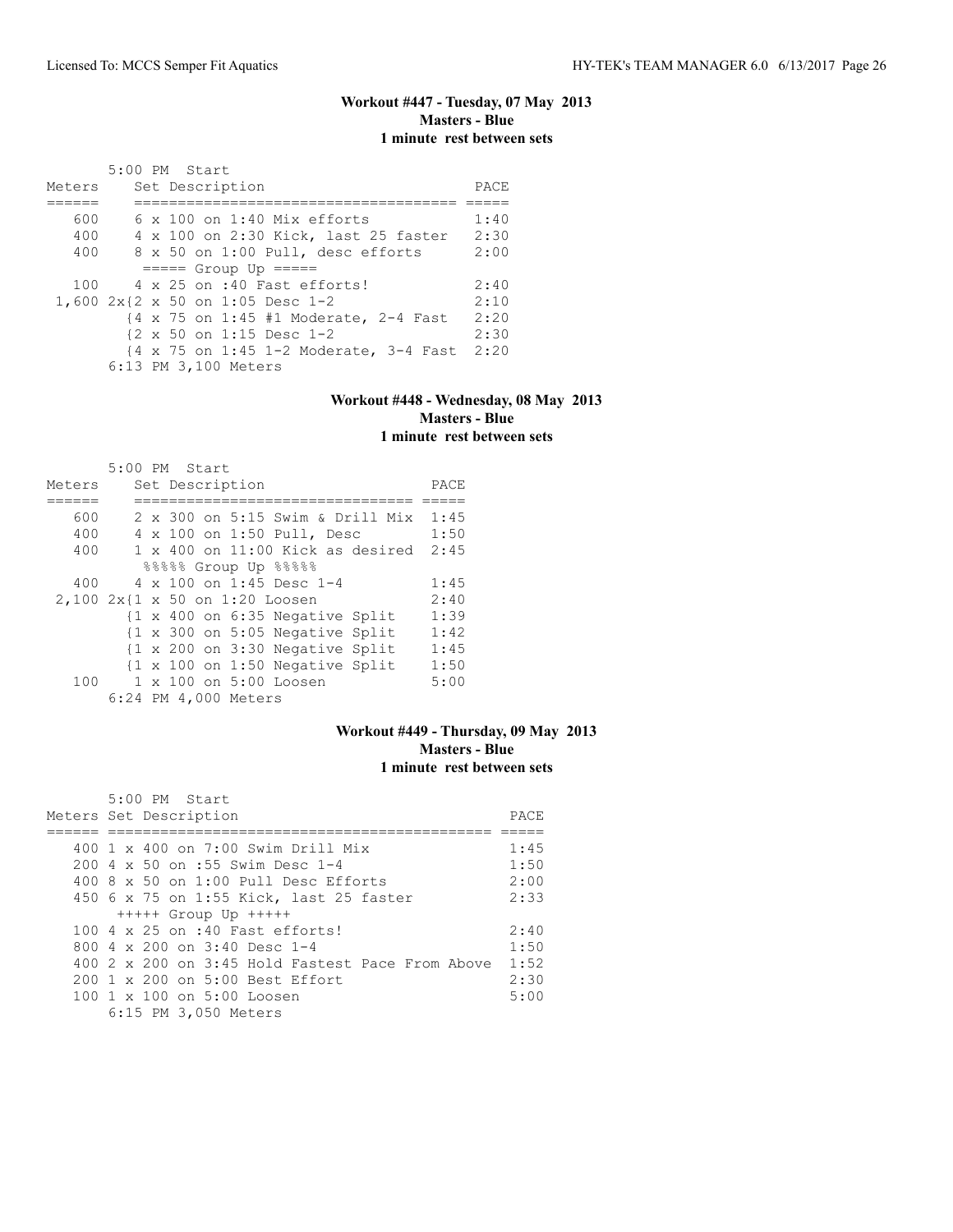# **Workout #450 - Monday, 13 May 2013 Masters - Blue 1 minute rest between sets**

|        | 5:00 PM Start                                                      |      |
|--------|--------------------------------------------------------------------|------|
|        | Meters Set Description                                             | PACE |
| ====== |                                                                    |      |
|        | 500 1 x 500 on 9:00 Mix drill & Swim 1:48                          |      |
|        | 500 2 x 250 on 4:40 Pull, mix efforts 1:52                         |      |
|        | 500 5 x 100 on 2:20 Kick, end each one fast 2:20                   |      |
|        | $====$ Group Up $====$                                             |      |
|        | 100 4 x 25 on :40 Fast efforts!                                    | 2:40 |
|        | 200 4 x 50 on 1:15 Desc 1-4                                        | 2:30 |
|        | $1,200$ $1x$ {1 on :30 rest                                        |      |
|        | $\{4 \times 50 \text{ on } 1:02 \text{ Fast } \& \text{ Steady}\}$ | 2:04 |
|        | $\{1$ on :30 rest                                                  |      |
|        | $\{4 \times 50 \text{ on } : 59 \text{ Fast } \& \text{ Steady}\}$ | 1:58 |
|        | $\{1$ on :30 rest                                                  |      |
|        | $\{4 \times 50 \text{ on } : 56 \text{ Fast } \& \text{ Steady}\}$ | 1:52 |
|        | $\{1$ on :30 rest                                                  |      |
|        | $\{4 \times 50 \text{ on } : 53 \text{ Fast } \& \text{ Steady}\}$ | 1:46 |
|        | $\{1$ on :30 rest                                                  |      |
|        | $\{4 \times 50 \text{ on } : 50 \text{ Fast } \& \text{ Steady}\}$ | 1:40 |
|        | $\{1$ on :30 rest                                                  |      |
|        | {4 x 50 on :47 Fast & Steady                                       | 1:34 |
|        | 100 1 x 100 on 5:00 Loosen                                         | 5:00 |
|        | 6:15 PM 3,100 Meters                                               |      |

# **Workout #451 - Tuesday, 14 May 2013 Masters - Blue 1 minute rest between sets**

|                        |  | 5:00 PM Start |                      |                                             |      |
|------------------------|--|---------------|----------------------|---------------------------------------------|------|
| Meters Set Description |  |               |                      |                                             | PACE |
|                        |  |               |                      |                                             |      |
|                        |  |               |                      | 600 3 x 200 on 3:45 Drill, Swim Mix         | 1:52 |
|                        |  |               |                      | 400 2 x 200 on 3:45 Pull, desc efforts 1:52 |      |
|                        |  |               |                      | 400 2 x 200 on 5:30 Kick, negative split    | 2:45 |
|                        |  |               |                      | <><><> Group Up <><><>                      |      |
|                        |  |               |                      | 200 4 x 50 on 1:10 Desc 1-4                 | 2:20 |
|                        |  |               |                      | 200 2 x 100 on 1:55 Steady                  | 1:55 |
|                        |  |               |                      | 200 2 x 100 on 1:40 Faster                  | 1:40 |
|                        |  |               |                      | 200 2 x 100 on 1:50 Steady                  | 1:50 |
|                        |  |               |                      | 200 2 x 100 on 1:40 Faster                  | 1:40 |
|                        |  |               |                      | 200 2 x 100 on 1:45 Steady                  | 1:45 |
|                        |  |               |                      | 200 2 x 100 on 1:40 Faster                  | 1:40 |
|                        |  |               |                      | 100 1 x 100 on 2:00 Steady                  | 2:00 |
| 100                    |  |               |                      | $1 \times 100$ on 3:00 Best Effort          | 3:00 |
| 100                    |  |               |                      | 1 x 100 on 5:00 Loosen                      | 5:00 |
|                        |  |               | 6:22 PM 3,100 Meters |                                             |      |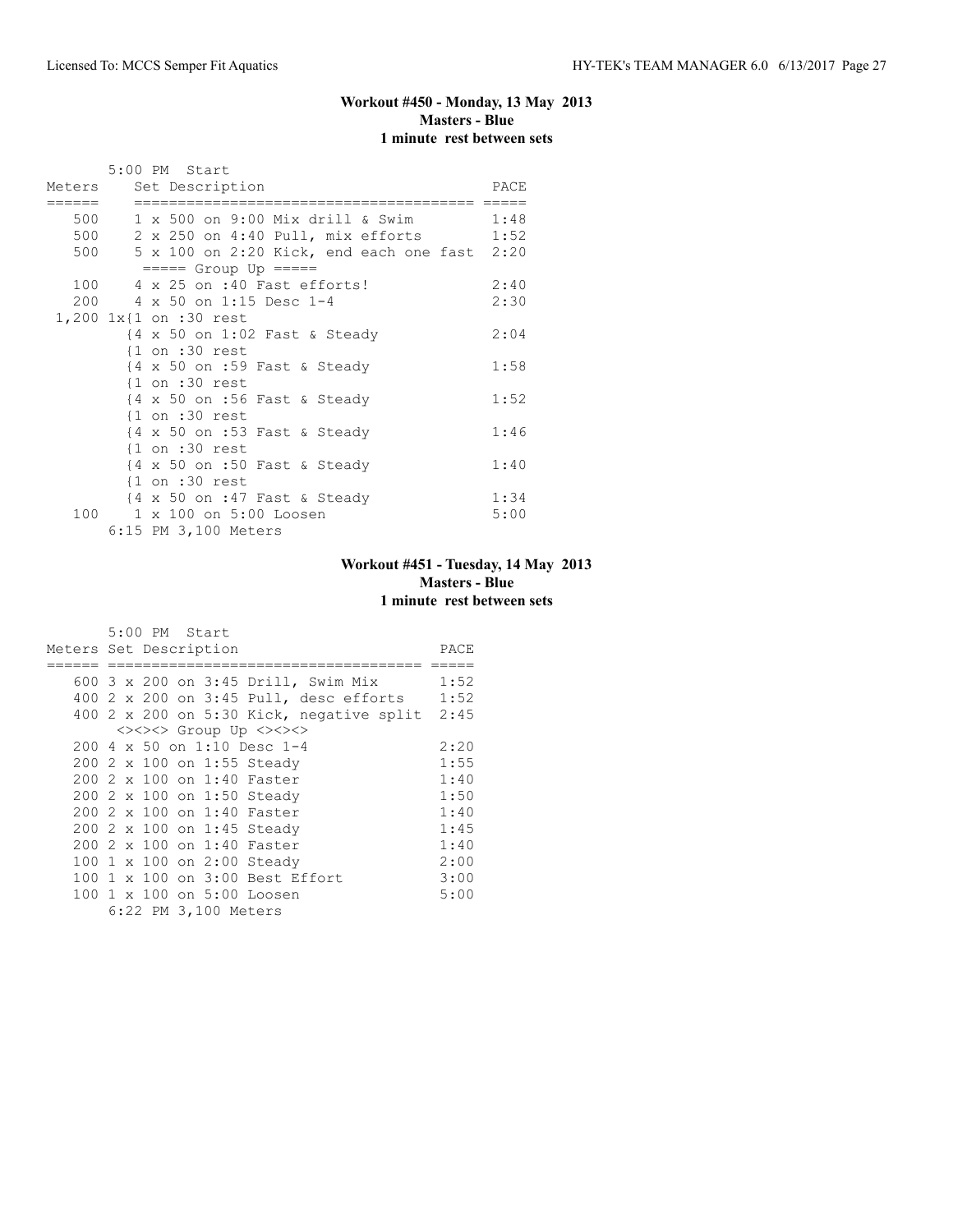# **Workout #452 - Wednesday, 15 May 2013 Masters - Blue 1 minute rest between sets**

| 5:00 PM Start                                        |      |
|------------------------------------------------------|------|
| Meters Set Description                               | PACE |
|                                                      |      |
| 600 2 x 300 on 5:30 Mix drill & Swim                 | 1:50 |
| 400 8 x 50 on 1:00 Pull, vary efforts                | 2:00 |
| 400 1 x 400 on 11:00 Kick, strong and steady         | 2:45 |
| @@@@@ Group Up @@@@@                                 |      |
| $200 \text{ } 4 \text{ } \times 50$ on 1:05 Desc 1-4 | 2:10 |
| 1,500 3 x 500 on 8:20 Desc 1-3                       | 1:40 |
| 400 4 $\times$ 100 on 1:45 Desc 1-4                  | 1:45 |
| 400 8 x 50 on 1:00 Desc 1-4, 5-8                     | 2:00 |
| 100 1 x 100 on 5:00 Loosen                           | 5:00 |
| 6:27 PM 4,000 Meters                                 |      |

#### **Workout #453 - Thursday, 16 May 2013 Masters - Blue 1 minute rest between sets**

|        | $5:00$ PM Start      |                                                 |      |
|--------|----------------------|-------------------------------------------------|------|
| Meters | Set Description      |                                                 | PACE |
|        |                      |                                                 |      |
|        |                      | 1,400 $2x$ {2 x 150 on 2:45 Swim/Drill Mix      | 1:50 |
|        |                      | {2 x 100 on 1:50 Pull, desc efforts             | 1:50 |
|        |                      | {2 x 100 on 2:30 Kick, end each faster          | 2:30 |
|        |                      | $--- $ Group Up $---$                           |      |
| 100    |                      | 4 x 25 on :40 Fast efforts!                     | 2:40 |
| 500    |                      | $2 \times 250$ on $4:30$ Last 50 faster on each | 1:48 |
| 400    |                      | $2 \times 200$ on $3:30$ Last 50 faster on each | 1:45 |
| 300    |                      | $2 \times 150$ on $2:30$ Last 50 faster on each | 1:40 |
| 200    |                      | $2 \times 100$ on 1:30 Can you make it?         | 1:30 |
| 100    |                      | $1 \times 100$ on $5:00$ Loosen                 | 5:00 |
|        | 6:07 PM 3,000 Meters |                                                 |      |

# **Workout #454 - Monday, 20 May 2013 Masters - Blue 1 minute rest between sets**

|        | 5:00 PM Start                             |      |
|--------|-------------------------------------------|------|
| Meters | Set Description                           | PACE |
|        |                                           |      |
| 500    | $1 \times 500$ on 9:00 As desired         | 1:48 |
| 500    | $1 \times 500$ on $10:00$ Pull as desired | 2:00 |
| 400    | $1 \times 400$ on $11:00$ Kick as desired | 2:45 |
|        | $:::::$ Group Up $:::::$                  |      |
| 100    | 4 x 25 on :40 Fast efforts!               | 2:40 |
|        | 1,600 4x{1 x 50 on 1:15 Loosen            | 2:30 |
|        | {4 x 50 on 1:10 Desc 1-4                  | 2:20 |
|        | {2 x 75 on 2:00 As fast as possible       | 2:40 |
| 100    | $1 \times 100$ on $5:00$ Loosen           | 5:00 |
|        | 6:23 PM 3,200 Meters                      |      |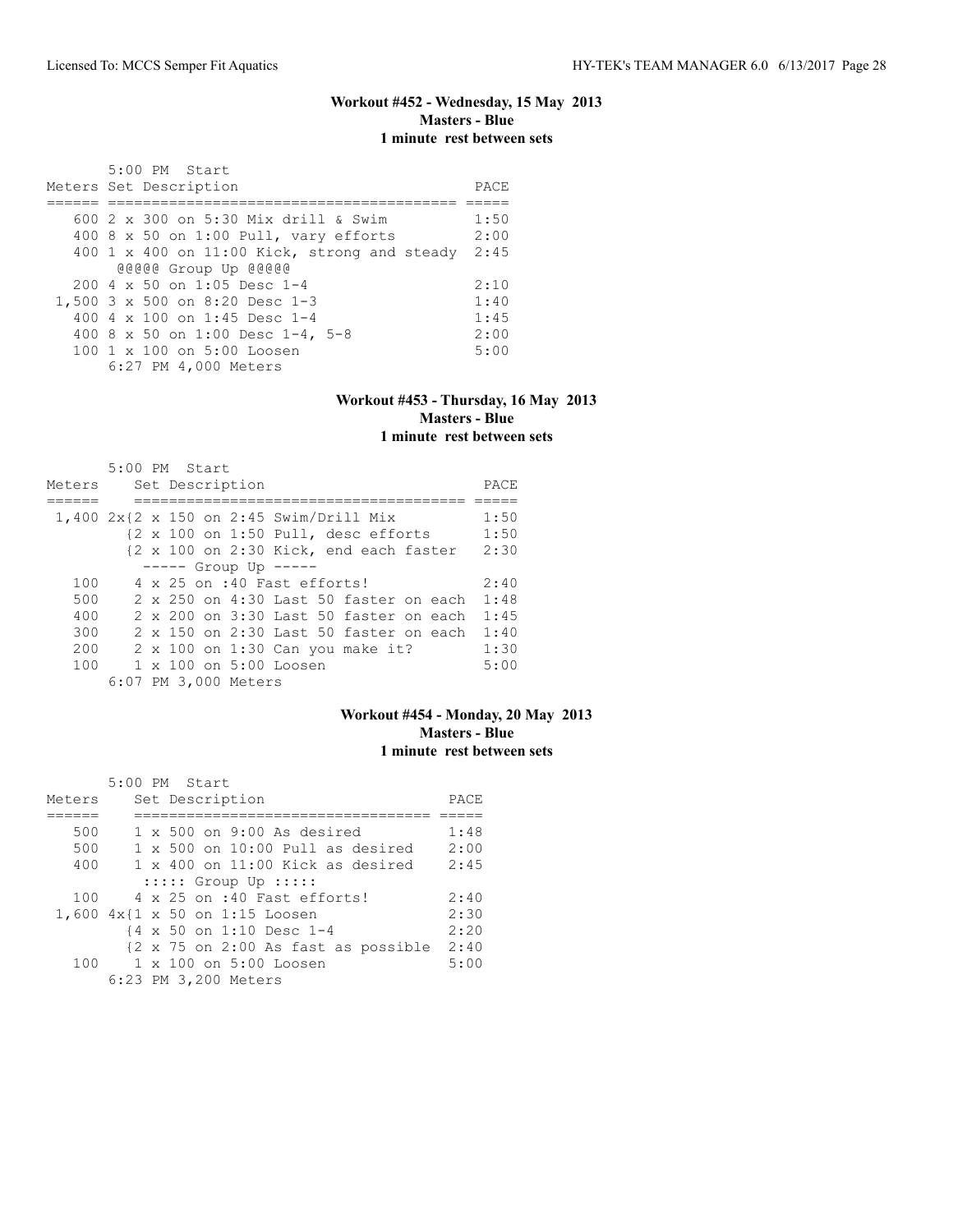# **Workout #455 - Tuesday, 21 May 2013 Masters - Blue 1 minute rest between sets**

| $5:00$ PM Start                                        | PACE |
|--------------------------------------------------------|------|
| Meters Set Description                                 |      |
|                                                        |      |
| 600 $6 \times 100$ on 1:45 Desc Efforts                | 1:45 |
| 400 2 x 200 on 3:40 Pull, mix efforts                  | 1:50 |
| 450 6 x 75 on 2:00 Kick, last 25 always faster         | 2:40 |
| $== == $ Group Up $== == $                             |      |
| $200 \times 50$ on 1:15 Desc 1-4                       | 2:30 |
| 1,200 8 x 150 on 2:35 Desc 1-4, 5-8                    | 1:43 |
| 50 1 x 50 on 1:30 Loosen                               | 3:00 |
| 100 $1 \times 100$ on $3:00$ Max Effort                | 3:00 |
| $100 \text{ 1 x } 100 \text{ on } 5:00 \text{ Loosen}$ | 5:00 |
| 6:14 PM 3,100 Meters                                   |      |

#### **Workout #456 - Wednesday, 22 May 2013 Masters - Blue 1 minute rest between sets**

|        |  | 5:00 PM Start                                        |                                                            |       |
|--------|--|------------------------------------------------------|------------------------------------------------------------|-------|
| Meters |  | Set Description                                      |                                                            | PACE. |
|        |  |                                                      |                                                            |       |
| 800    |  |                                                      | 4 x 200 on 3:30 drill early, fast finish on each           | 1:45  |
| 450    |  |                                                      | 6 x 75 on 1:20 Pull, mix in a faster 25                    | 1:47  |
| 400    |  |                                                      | 2 x 200 on 4:30 Kick, mix efforts                          | 2:15  |
|        |  | $\sim \sim \sim \sim$ Group Up $\sim \sim \sim \sim$ |                                                            |       |
| 300    |  |                                                      | 6 x 50 on 1:10 Desc 1-3, 4-6                               | 2:20  |
|        |  |                                                      | $2,000$ 1x{1 x 400 on 6:40 Negative Split                  | 1:40  |
|        |  |                                                      | {2 x 200 on 3:30 Desc 1-2                                  | 1:45  |
|        |  |                                                      | {4 x 100 on 1:50 Desc 1-4                                  | 1:50  |
|        |  |                                                      | {2 x 200 on 3:30 Strong and Steady                         | 1:45  |
|        |  |                                                      | $\{1 \times 400 \text{ on } 6:45 \text{ Negative Split}\}$ | 1:41  |
|        |  |                                                      | 100 1 x 100 on 5:00 Loosen                                 | 5:00  |
|        |  | 6:23 PM 4,050 Meters                                 |                                                            |       |

## **Workout #457 - Thursday, 23 May 2013 Masters - Blue 1 minute rest between sets**

| 5:00 PM Start                                       |      |
|-----------------------------------------------------|------|
| Meters Set Description                              | PACE |
|                                                     |      |
| 600 8 x 75 on 1:25 drill, swim mix                  | 1:53 |
| 400 8 x 50 on 1:00 Pull, hold a steady stroke count | 2:00 |
| 400 8 x 50 on 1:30 Kick - FAST!                     | 3:00 |
| $\{\{\{\{\}\}\}\}$ Group Up $\{\{\{\{\{\}\}\}\}$    |      |
| 100 4 x 25 on :40 Fast efforts!                     | 2:40 |
| 600 6 x 100 on 1:40 Strong, fast pace               | 1:40 |
| 400 4 x 100 on 1:50 Hold that pace?                 | 1:50 |
| 200 2 x 100 on 2:00 Stay with it!!!                 | 2:00 |
| 100 1 x 100 on 2:30 Loosen                          | 2:30 |
| 100 1 x 100 on 3:00 Max Effort                      | 3:00 |
| 100 1 x 100 on 5:00 Loosen                          | 5:00 |
| 6:17 PM 3,000 Meters                                |      |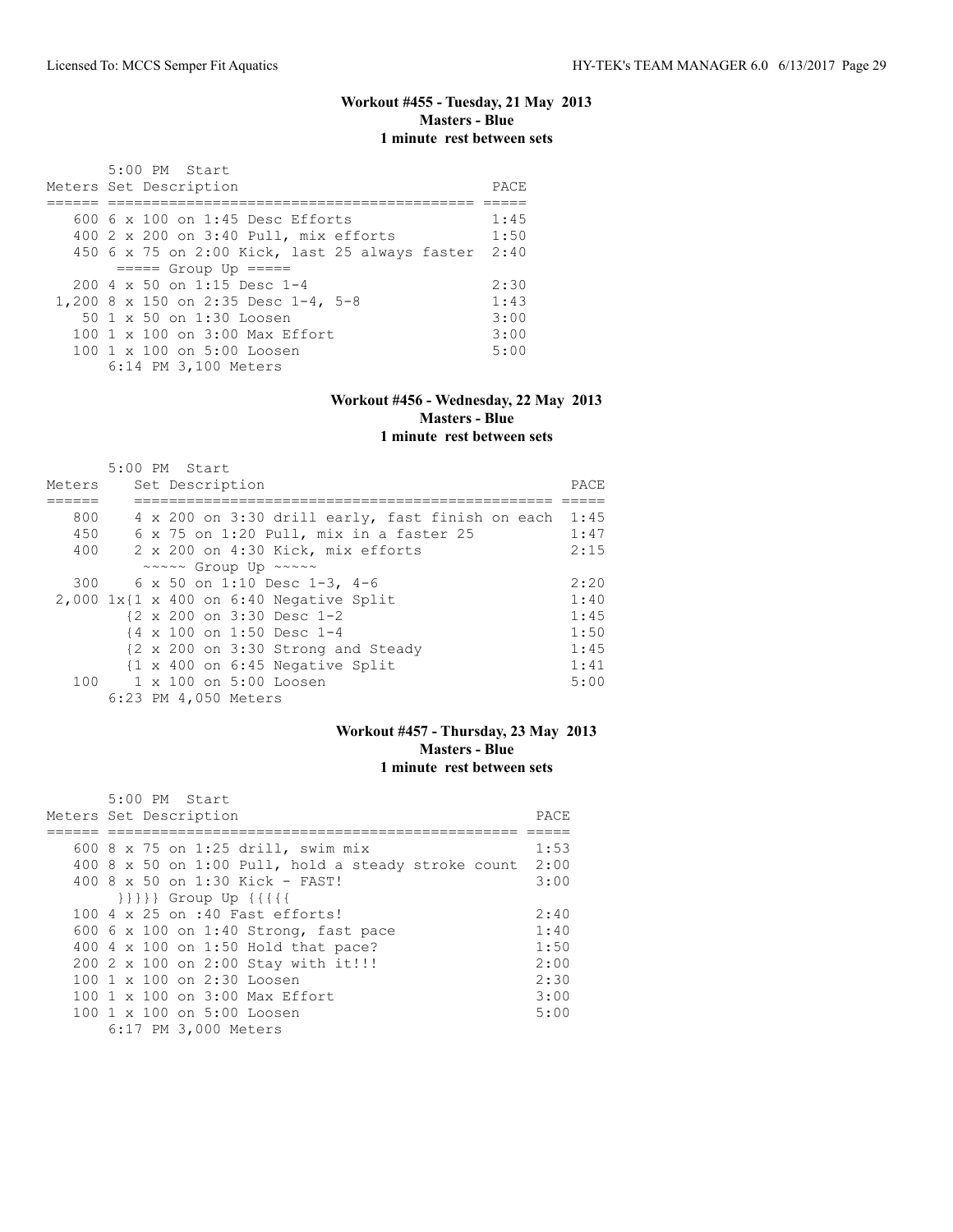## **Workout #458 - Monday, 27 May 2013 Masters - Blue 1 minute rest between sets**

| 5:00 PM Start<br>Meters Set Description                 | PACE. |
|---------------------------------------------------------|-------|
| 400 1 x 400 on 8:00 Mix swim & Drill                    | 2:00  |
| 400 1 x 400 on 8:00 Pull, mix speeds                    | 2:00  |
| 400 4 x 100 on 2:45 Kick, mix in a fast 25 on each 2:45 |       |
| ***** Group Up ******                                   |       |
| 100 4 x 25 on 1:00 Speedy!                              | 4:00  |
| 400 8 x 50 on 1:05 Desc 1-4, 5-8                        | 2:10  |
| 200 1 x 200 on 4:00 Get Ready                           | 2:00  |
| $6006 \times 100$ on $3:00$ Test Yourself!!             | 3:00  |
| $500 \t 1 \t x \t 500$ on $10:00$ Cool down             | 2:00  |
| 6:19 PM 3,000 Meters                                    |       |

#### **Workout #459 - Tuesday, 28 May 2013 Masters - Blue 1 minute rest between sets**

| $5:00$ PM Start<br>Meters Set Description         | PACE |
|---------------------------------------------------|------|
|                                                   |      |
| 600 4 x 150 on 2:40 Swim, drill mix               | 1:47 |
| 400 8 x 50 on 1:00 Pull, mix speeds               | 2:00 |
| $400 \text{ 1 x } 400$ on $11:00$ kick as desired | 2:45 |
| $--- $ Group Up $---$                             |      |
| 100 4 x 25 on :40 free                            | 2:40 |
| 600 $3 \times 200$ on $3:35$ Desc 1-3             | 1:48 |
| 100 2 x 50 on 1:05 Steady, moderate pace          | 2:10 |
| 400 $2 \times 200$ on $3:25$ Desc 1-2             | 1:42 |
| 100 2 x 50 on 1:10 Steady, moderate pace          | 2:20 |
| $200 \t 1 \t x \t 200 \t on \t 4:00$ FAST!        | 2:00 |
| 100 1 x 100 on 5:00 Loosen                        | 5:00 |
| 6:15 PM 3,000 Meters                              |      |

## **Workout #460 - Wednesday, 29 May 2013 Masters - Blue 1 minute rest between sets**

| 5:00 PM Start                                 |      |
|-----------------------------------------------|------|
| Meters Set Description                        | PACE |
|                                               |      |
| 800 4 x 200 on 3:30 Swim & Drill Mix          | 1:45 |
| 400 1 x 400 on 7:00 Pull as desired           | 1:45 |
| 400 8 x 50 on 1:15 kick, 1st 25 always faster | 2:30 |
| $====$ Group Up $====$                        |      |
| $200 \text{ } 4 \times 50$ on $1:00$ Desc 1-4 | 2:00 |
| 1,200 2 x 600 on 10:00 Desc 1-2 + Neg Split   | 1:40 |
| 600 2 x 300 on 5:05 Desc 1-2 + Neg Split      | 1:42 |
| 300 2 x 150 on 2:40 Desc $1-2$ + Neg Split    | 1:47 |
| 150 2 x 75 on 1:25 FAST                       | 1:53 |
| 100 1 x 100 on 5:00 Loosen                    | 5:00 |
| 6:28 PM 4,150 Meters                          |      |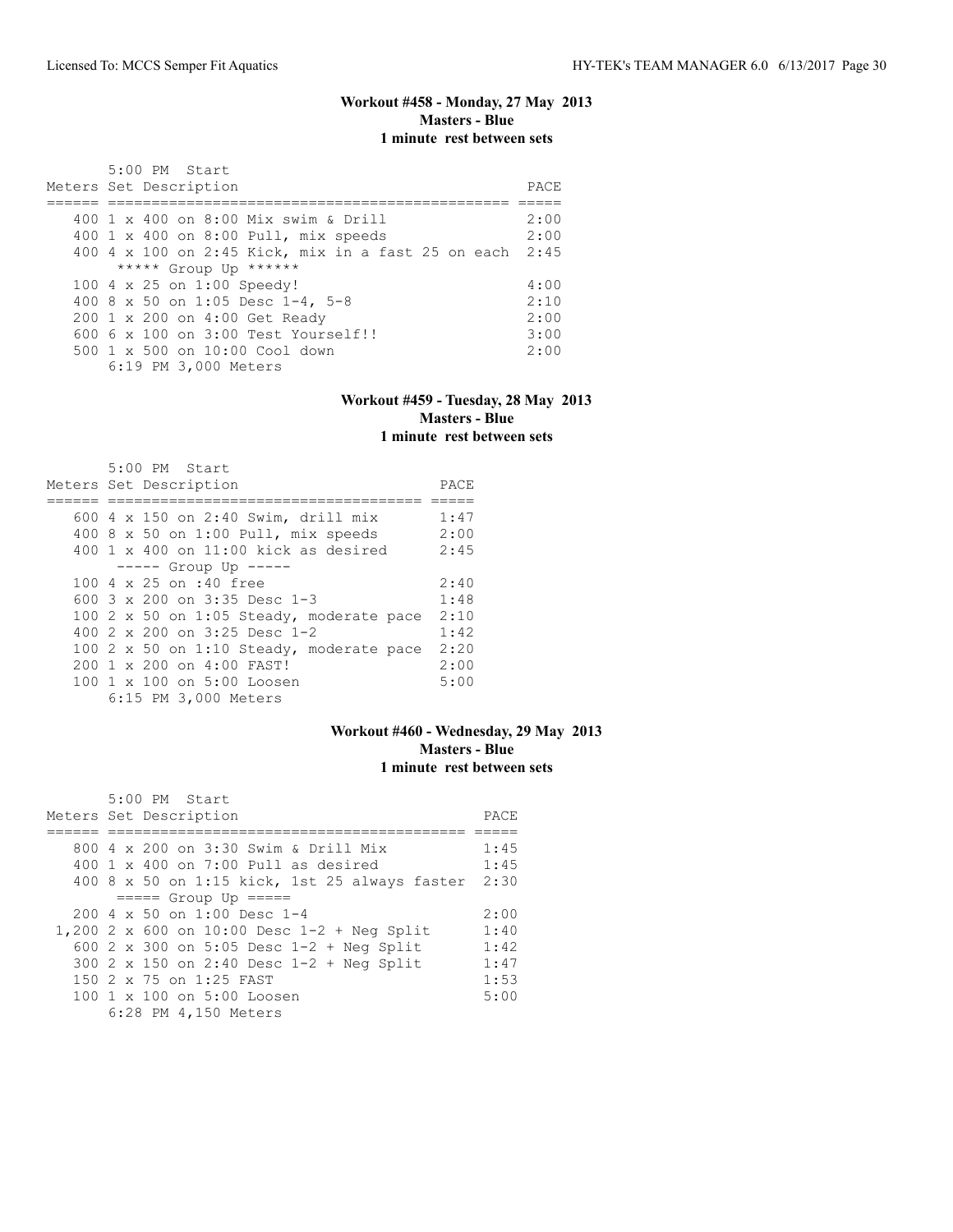## **Workout #461 - Thursday, 30 May 2013 Masters - Blue 1 minute rest between sets**

| 5:00 PM Start<br>Meters Set Description     | PACE |
|---------------------------------------------|------|
| 600 6 x 100 on 1:50 Desc $1-3, 4-6 + drift$ | 1:50 |
| 400 2 x 200 on 5:10 kick, desc 1-2          | 2:35 |
| 450 6 x 75 on 1:20 Pull, last 25 faster     | 1:47 |
| ##### Group Up #####                        |      |
| 100 4 x 25 on :40 Max Speed                 | 2:40 |
| 450 $3 \times 150$ on 2:50 Desc 1-3         | 1:53 |
| 450 3 x 150 on 2:40 Desc 1-3                | 1:47 |
| 450 3 x 150 on 2:30 Best you can do         | 1:40 |
| 100 1 x 100 on 5:00 Loosen                  | 5:00 |
| 6:10 PM 3,000 Meters                        |      |

#### **Workout #462 - Monday, 03 June 2013 Masters - Blue 1 minute rest between sets**

|        | 5:00 PM Start                                         |       |
|--------|-------------------------------------------------------|-------|
| Meters | Set Description                                       | PACE. |
|        |                                                       |       |
| 500    | 1 x 500 on 9:00 Swim and drill mix                    | 1:48  |
| 500    | 1 x 500 on 9:00 Pull, keep steady stroke count        | 1:48  |
| 400    | 1 x 400 on 11:00 Kick, mix up speeds                  | 2:45  |
|        | 88888 Group Up 88888                                  |       |
| 100    | 4 x 25 on :40 Fast                                    | 2:40  |
|        | 1,500 2x{1 x 50 on 1:30 Loosen                        | 3:00  |
|        | {3 x 100 on 2:15 Fast                                 | 2:15  |
|        | 12 x 25 on :45 Fast                                   | 3:00  |
|        | {3 x 100 on 1:45 Strong & Steady                      | 1:45  |
|        | $\{2 \times 25 \text{ on } : 45 \text{ Fast again}\}$ | 3:00  |
| 100    | 1 x 100 on 5:00 Loosen                                | 5:00  |
|        | 6:15 PM 3,100 Meters                                  |       |

## **Workout #463 - Tuesday, 04 June 2013 Masters - Blue 1 minute rest between sets**

|        | 5:00 PM Start      |  |                      |                                                   |      |
|--------|--------------------|--|----------------------|---------------------------------------------------|------|
| Meters |                    |  | Set Description      |                                                   | PACE |
|        |                    |  |                      |                                                   |      |
| 600    |                    |  |                      | $6 \times 100$ on 1:50 Drill, swim mix            | 1:50 |
| 400    |                    |  |                      | 8 x 50 on 1:20 Kick, 2nd 25 faster than 1st 2:40  |      |
| 400    |                    |  |                      | 2 x 200 on 3:30 Pull, desc 1-2                    | 1:45 |
|        |                    |  |                      | ***** Group Up *****                              |      |
| 100    | 4 x 25 on :40 Fast |  |                      |                                                   | 2:40 |
|        |                    |  |                      | 1,500 1x{4 x 75 on 1:40 Steady                    | 2:13 |
|        |                    |  |                      | {1 x 75 on 1:20 Fast Pace                         | 1:47 |
|        |                    |  |                      | {3 x 75 on 1:40 Steady                            | 2:13 |
|        |                    |  |                      | {2 x 75 on 1:20 Fast Pace                         | 1:47 |
|        |                    |  |                      | {2 x 75 on 1:40 Steady                            | 2:13 |
|        |                    |  |                      | {3 x 75 on 1:20 Fast Pace                         | 1:47 |
|        |                    |  |                      | $\{1 \times 75 \text{ on } 1:40 \text{ Steadv}\}$ | 2:13 |
|        |                    |  |                      | {4 x 75 on 1:20 Fast Pace                         | 1:47 |
|        |                    |  |                      | 100 1 x 100 on 5:00 Loosen                        | 5:00 |
|        |                    |  | 6:12 PM 3,100 Meters |                                                   |      |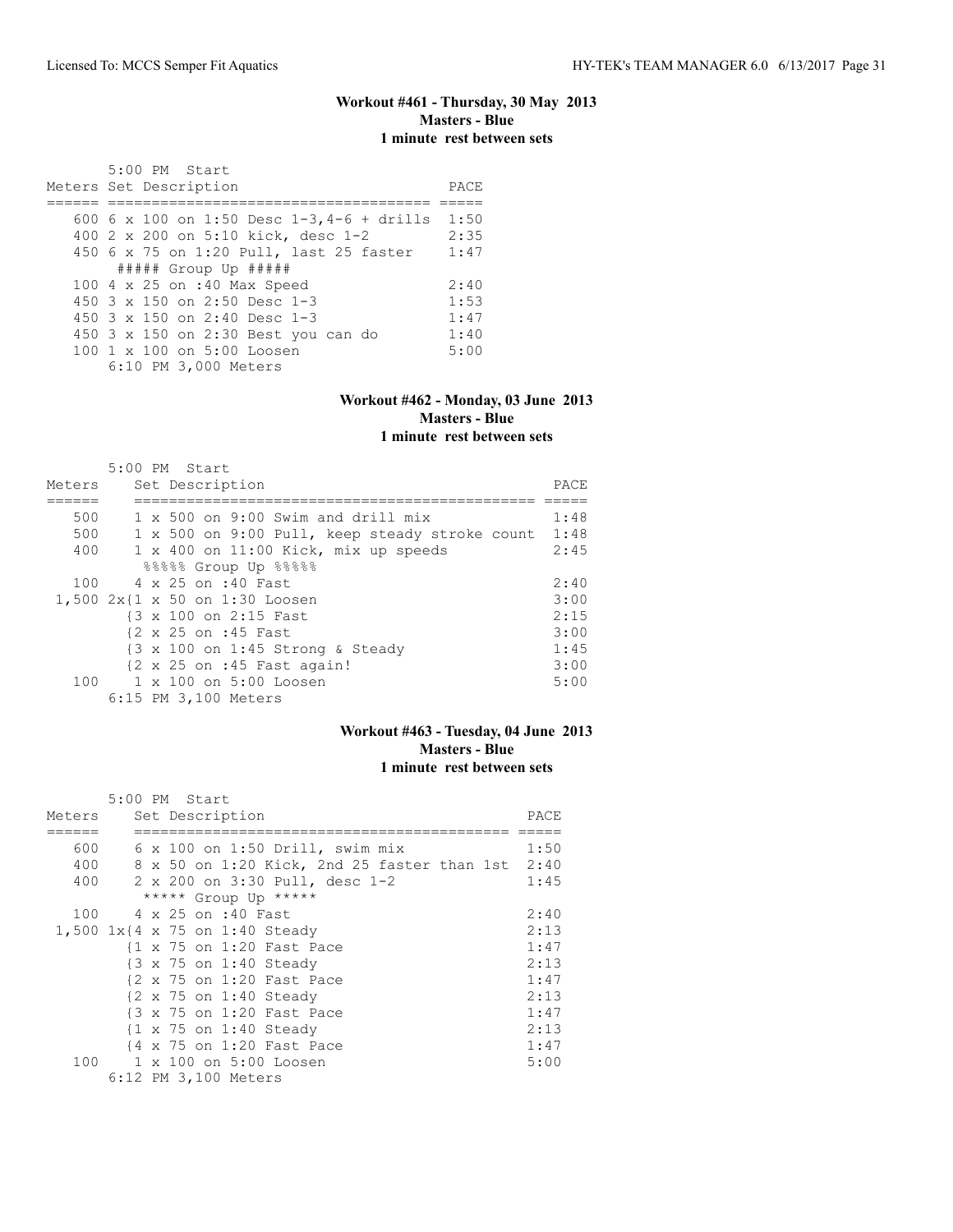# **Workout #464 - Wednesday, 05 June 2013 Masters - Blue 1 minute rest between sets**

|        | 5:00 PM Start                               |      |
|--------|---------------------------------------------|------|
| Meters | Set Description                             | PACE |
|        |                                             |      |
| 600    | $3 \times 200$ on $3:35$ Mix swim and drill | 1:48 |
| 400    | 8 x 50 on 1:00 Pull, mix efforts            | 2:00 |
| 400    | $4 \times 100$ on 2:30 Kick, build each     | 2:30 |
|        | ***** Group Up *****                        |      |
|        | 100 4 x 25 on :40 Fast                      | 2:40 |
|        | 2,400 2x{1 x 400 on 6:40 Steady             | 1:40 |
|        | {4 x 100 on 1:50 Desc 1-4                   | 1:50 |
|        | {8 x 50 on 1:05 Get peppy!                  | 2:10 |
| 100    | 1 x 100 on 5:00 loosen                      | 5:00 |
|        | 6:28 PM 4,000 Meters                        |      |

#### **Workout #465 - Thursday, 06 June 2013 Masters - Blue 1 minute rest between sets**

| 5:00 PM Start<br>Meters Set Description       | PACE |
|-----------------------------------------------|------|
|                                               |      |
| 600 $6 \times 100$ on 1:50 Swim and Drill Mix | 1:50 |
| 450 6 x 75 on 1:45 kick, last 25 faster 2:20  |      |
| 400 2 x 200 on 3:45 Pull, Desc 1-2            | 1:52 |
| $11111$ Group Up $\ \ $                       |      |
| $100.4 \times 25$ on :40 fast                 | 2:40 |
| 1,200 6 x 200 on 3:30 Desc 1-3, 4-6           | 1:45 |
| $100 \t 1 \t x \t 100$ on $3:00$ Loosen       | 3:00 |
| 200 1 x 200 on 7:00 Best Effort               | 3:30 |
| $100 \t 1 \t x \t 100$ on $5:00$ Loosen       | 5:00 |
| 6:16 PM 3,150 Meters                          |      |

## **Workout #466 - Monday, 10 June 2013 Masters - Blue 1 minute rest between sets**

| Meters | 5:00 PM Start<br>Set Description                            | PACE. |
|--------|-------------------------------------------------------------|-------|
| 500    | $10 \times 50$ on $1:00$ Swim, drill mix                    | 2:00  |
| 500    | 5 x 100 on 1:50 Pull, mix speed, steady strokes             | 1:50  |
| 400    | 2 x 200 on 5:15 kick, mix speed                             | 2:38  |
|        | $====$ Group Up $====$                                      |       |
|        | 100 4 x 25 on :40 Fast                                      | 2:40  |
|        | 1,500 $3x(2 \times 100)$ on 1:50 Desc 1-2, moderate to easy | 1:50  |
|        | {6 x 50 on 1:05 Hold best speed possible                    | 2:10  |
|        | 100 1 x 100 on 5:00 Loosen                                  | 5:00  |
|        | 6:15 PM 3,100 Meters                                        |       |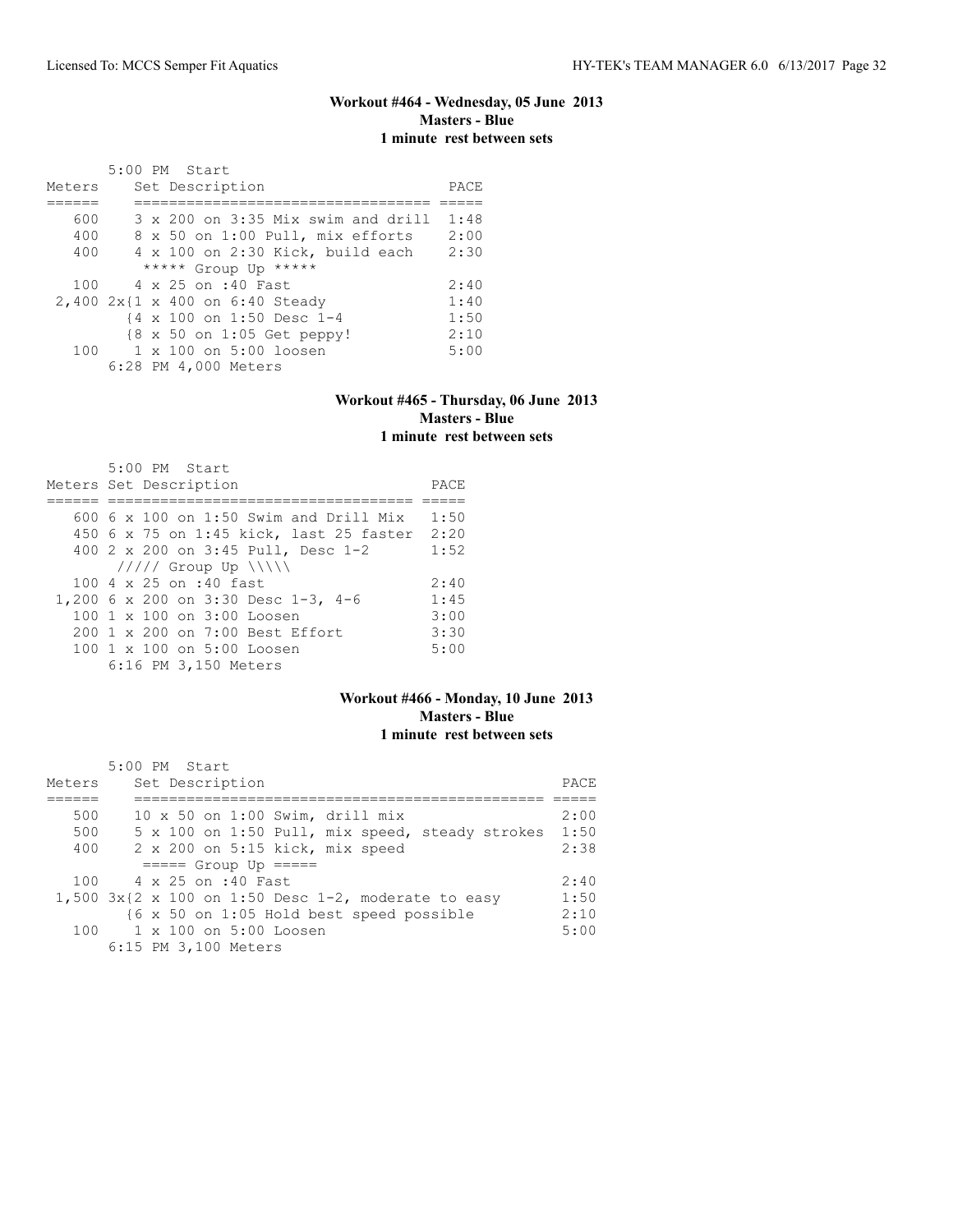# **Workout #467 - Tuesday, 11 June 2013 Masters - Blue 1 minute rest between sets**

| Meters | 5:00 PM Start<br>Set Description                                                   | PACE |
|--------|------------------------------------------------------------------------------------|------|
| 600    | 2 x 300 on 5:30 Swim / Drill Mix                                                   | 1:50 |
| 400    | 4 x 100 on 2:30 kick, last 25 faster                                               | 2:30 |
| 400    | 2 x 200 on 3:30 Pull, strong & steady                                              | 1:45 |
|        | $--- $ Group Up $---$                                                              |      |
| 100    | 4 x 25 on :40 Fast                                                                 | 2:40 |
|        | $1,500$ $1x\{5 \times 100 \text{ on } 1:45 \text{ Steady}, \text{last one faster}$ | 1:45 |
|        | {4 x 100 on 1:50 Steady, last one faster                                           | 1:50 |
|        | $\{3 \times 100 \text{ on } 1:55 \text{ Steady, last one faster}\}$                | 1:55 |
|        | {2 x 100 on 2:00 Steady, last one faster                                           | 2:00 |
|        | {1 x 100 on 3:00 last one, fast one                                                | 3:00 |
|        | 100 1 x 100 on 5:00 Loosen                                                         | 5:00 |
|        | 6:10 PM 3,100 Meters                                                               |      |

#### **Workout #468 - Wednesday, 12 June 2013 Masters - Blue 1 minute rest between sets**

|        | 5:00 PM Start                                                        |      |
|--------|----------------------------------------------------------------------|------|
| Meters | Set Description                                                      | PACE |
|        |                                                                      |      |
| 600    | $1 \times 600$ on $11:00$ Swim and drill mix                         | 1:50 |
| 450    | 6 x 75 on 1:20 Pull, mix efforts                                     | 1:47 |
| 400    | 8 x 50 on 1:20 kick, steady                                          | 2:40 |
|        | ***** Group Up *****                                                 |      |
| 100    | 4 x 25 on :40 Fast                                                   | 2:40 |
|        | 2,400 2x{1 x 100 on 2:00 Steady, easy                                | 2:00 |
|        | $\{1 \times 500 \text{ on } 8:45 \text{ Negative Split}\}$           | 1:45 |
|        | {4 x 100 on 1:50 Desc 1-4                                            | 1:50 |
|        | $\{4 \times 50 \text{ on } 1:10 \text{ Strong } \& \text{ Steady}\}$ | 2:20 |
| 100    | 1 x 100 on 5:00 Loosen                                               | 5:00 |
|        | 6:29 PM 4,050 Meters                                                 |      |

## **Workout #469 - Thursday, 13 June 2013 Masters - Blue 1 minute rest between sets**

|        | 5:00 PM Start                                |       |
|--------|----------------------------------------------|-------|
| Meters | Set Description                              | PACE. |
|        |                                              |       |
| 600    | 6 x 100 on 1:50 drill & swim mix, mix speeds | 1:50  |
| 450    | 6 x 75 on 1:40 kick, last 25 faster          | 2:13  |
| 400    | $2 \times 200$ on $3:40$ Pull as desired     | 1:50  |
|        | 88888 Group Up 88888                         |       |
| 100    | 4 x 25 on :40 Fast                           | 2:40  |
|        | 1,500 1x{3 x 250 on 4:20 Desc 1-3            | 1:44  |
|        | {2 x 250 on 4:30 Desc 1-2                    | 1:48  |
|        | {1 x 250 on 4:40 Fast!                       | 1:52  |
|        | 100 1 x 100 on 5:00 Loosen                   | 5:00  |
|        | 6:09 PM 3,150 Meters                         |       |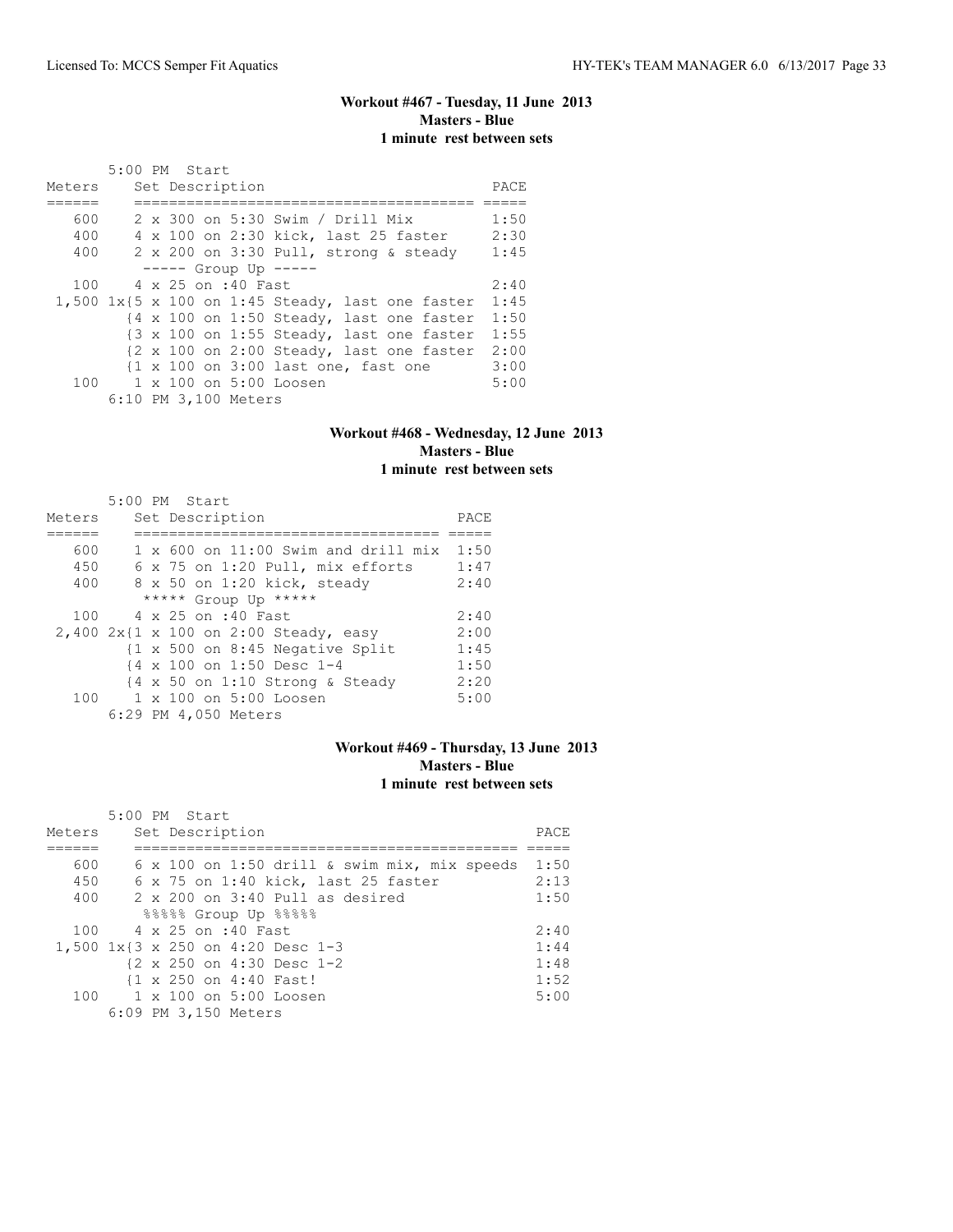## **Workout #470 - Monday, 17 June 2013 Masters - Blue 1 minute rest between sets**

|        | 5:00 PM Start                                      |      |
|--------|----------------------------------------------------|------|
| Meters | Set Description                                    | PACE |
|        |                                                    |      |
| 600    | $6 \times 100$ on 1:50 Drill & Swim Mix            | 1:50 |
| 400    | 2 x 200 on 3:30 Pull, Neg Split                    | 1:45 |
| 400    | 8 x 50 on 1:20 Kick, every other faster            | 2:40 |
|        | $++++$ Group Up $++++$                             |      |
| 100    | 4 x 25 on :45 Fast                                 | 3:00 |
|        | 1,500 1x{4 x 75 on 1:15 Desc 1-4                   | 1:40 |
|        | {4 x 50 on 1:05 Desc 1-4                           | 2:10 |
|        | {4 x 75 on 1:20 Desc 1-4                           | 1:47 |
|        | $\{4 \times 50 \text{ on } 1:10 \text{ Desc } 1-4$ | 2:20 |
|        | {4 x 75 on 1:25 Desc 1-4                           | 1:53 |
|        | {4 x 50 on 1:15 Desc 1-4                           | 2:30 |
|        | 100 1 x 100 on 5:00 Loosen                         | 5:00 |
|        | 6:12 PM 3,100 Meters                               |      |

## **Workout #471 - Tuesday, 18 June 2013 Masters - Blue 1 minute rest between sets**

|        | 5:00 PM Start                                                              |      |
|--------|----------------------------------------------------------------------------|------|
| Meters | Set Description                                                            | PACE |
|        |                                                                            |      |
| 600    | 2 x 300 on 5:30 Drill, swim mix                                            | 1:50 |
| 450    | 6 x 75 on 1:45 Kick, last 25 faster                                        | 2:20 |
| 400    | 2 x 200 on 3:30 Pull neg split                                             | 1:45 |
|        | $--- -$ qroup up $--- -$                                                   |      |
|        | $1,800$ $1x$ {4 x 50 on 1:00 Steady and strong                             | 2:00 |
|        | $\{4 \times 100 \text{ on } 1:50 \text{ Last } 25 \text{ always faster}\}$ | 1:50 |
|        | {4 x 150 on 2:35 1st and last 50 faster                                    | 1:43 |
|        | $\{4 \times 100 \text{ on } 1:55 \text{ Strong } \& \text{ steady} \}$     | 1:55 |
|        | $\{4 \times 50 \text{ on } 1:10 \text{ Black all of them}\}$               | 2:20 |
|        | 100 1 x 100 on 5:00 Loosen                                                 | 5:00 |
|        | 6:12 PM 3,350 Meters                                                       |      |

## **Workout #472 - Wednesday, 19 June 2013 Masters - Blue 1 minute rest between sets**

| 5:00 PM Start                                                                                                                                                                                                                |      |
|------------------------------------------------------------------------------------------------------------------------------------------------------------------------------------------------------------------------------|------|
| Meters Set Description                                                                                                                                                                                                       | PACE |
|                                                                                                                                                                                                                              |      |
| $600 \text{ 1 x } 600$ on $11:00$ As desired                                                                                                                                                                                 | 1:50 |
| 400 2 x 200 on 4:45 Kick, mix efforts                                                                                                                                                                                        | 2:22 |
| $400 \t 1 \t x \t 400$ on $7:00$ Pull as desired                                                                                                                                                                             | 1:45 |
| $($ $($ $($ $($ $($ $($ $))$ $)$ $)$ $($ $)$ $($ $)$ $($ $)$ $($ $)$ $($ $)$ $($ $)$ $($ $)$ $($ $)$ $($ $)$ $($ $)$ $($ $)$ $($ $)$ $($ $)$ $($ $)$ $($ $)$ $($ $)$ $($ $)$ $($ $)$ $($ $)$ $($ $)$ $($ $)$ $($ $)$ $($ $)$ |      |
| 100 $4 \times 25$ on :40 Fast pace swims                                                                                                                                                                                     | 2:40 |
| 1,200 3 x 400 on 6:40 Desc 1-3 (each one faster)                                                                                                                                                                             | 1:40 |
| 600 $3 \times 200$ on $3:40$ Desc 1-3                                                                                                                                                                                        | 1:50 |
| 300 $3 \times 100$ on 2:00 Desc 1-3                                                                                                                                                                                          | 2:00 |
| 400 1 x 400 on 8:00 Negative split, strong effort                                                                                                                                                                            | 2:00 |
| 100 1 x 100 on 5:00 Loosen                                                                                                                                                                                                   | 5:00 |
| 6:29 PM 4,100 Meters                                                                                                                                                                                                         |      |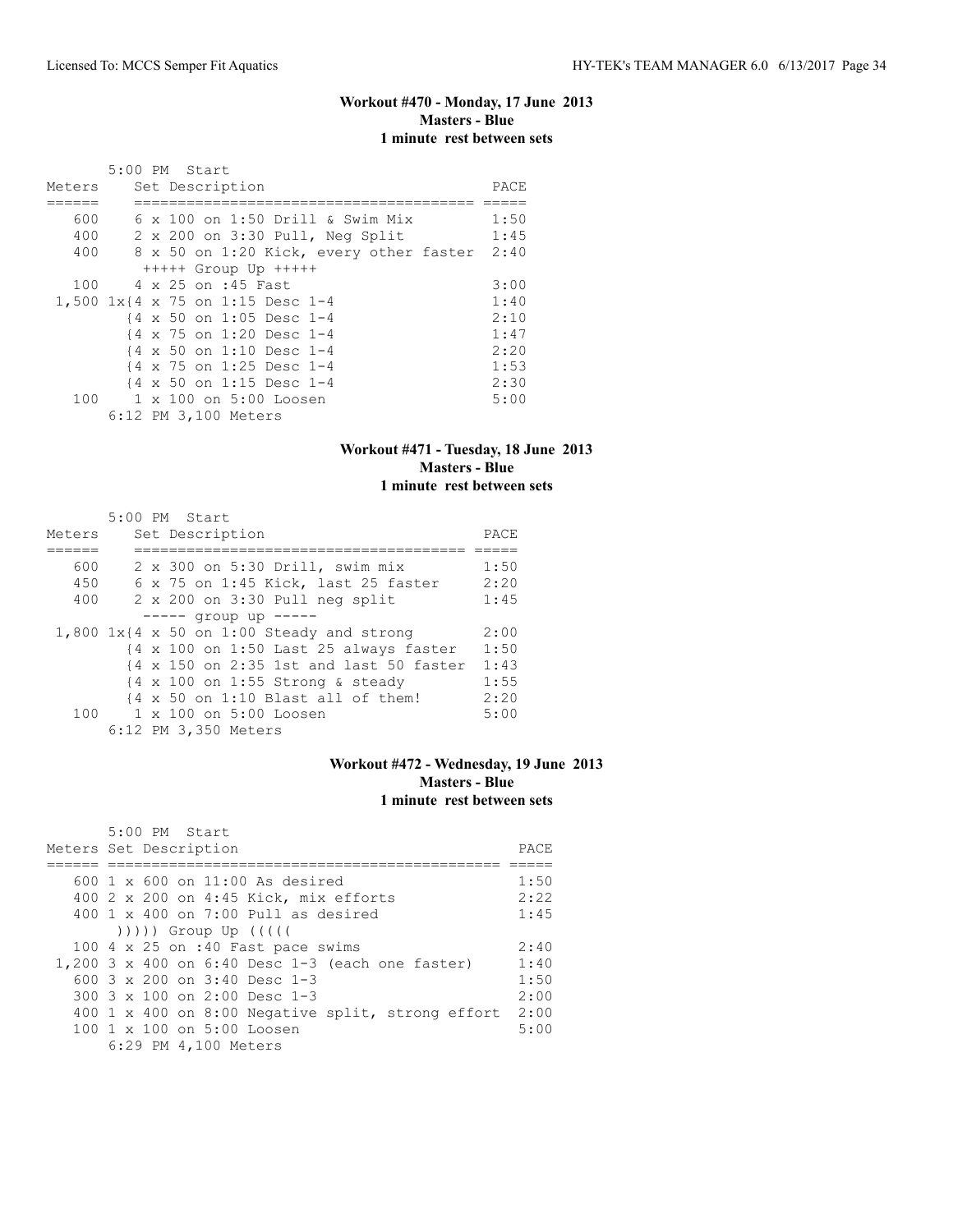# **Workout #473 - Thursday, 20 June 2013 Masters - Blue 1 minute rest between sets**

|        | 5:00 PM Start                                             |      |  |  |  |  |  |  |
|--------|-----------------------------------------------------------|------|--|--|--|--|--|--|
| Meters | Set Description                                           | PACE |  |  |  |  |  |  |
|        |                                                           |      |  |  |  |  |  |  |
| 450    | $6 \times 75$ on 1:25 1st 25 = drill                      | 1:53 |  |  |  |  |  |  |
| 600    | $6 \times 100$ on 1:50 Pull, neg split                    | 1:50 |  |  |  |  |  |  |
| 400    | 8 x 50 on 1:20 Kick, get some speed on some               | 2:40 |  |  |  |  |  |  |
|        | ***** Group Up *****                                      |      |  |  |  |  |  |  |
| 100    | 4 x 25 on :50 Swim - FAST!!                               | 3:20 |  |  |  |  |  |  |
|        | 1,600 1x{4 x 100 on 1:55 Steady effort                    | 1:55 |  |  |  |  |  |  |
|        | $\{4 \times 100 \text{ on } 1:50 \text{ Steadv effort}\}$ | 1:50 |  |  |  |  |  |  |
|        | $\{4 \times 100 \text{ on } 1:45 \text{ Steady effort}\}$ | 1:45 |  |  |  |  |  |  |
|        | $\{4 \times 100 \text{ on } 1:40 \text{ Steadv effort}\}$ | 1:40 |  |  |  |  |  |  |
|        | 100 1 x 100 on 5:00 Loosen                                | 5:00 |  |  |  |  |  |  |
|        | 6:14 PM 3,250 Meters                                      |      |  |  |  |  |  |  |

## **Workout #474 - Monday, 24 June 2013 Masters - Blue 1 minute rest between sets**

|        | 5:00 PM Start                             |      |
|--------|-------------------------------------------|------|
| Meters | Set Description                           | PACE |
|        |                                           |      |
| 600    | $6 \times 100$ on 1:50 Swim & Drill Mix   | 1:50 |
| 400    | 8 x 50 on 1:00 Pull, change speeds        | 2:00 |
| 400    | 4 x 100 on 2:20 Kick, last 25 faster 2:20 |      |
|        | $++++$ Group Up $++++$                    |      |
| 100    | 4 x 25 on :40 Fast                        | 2:40 |
|        | 1 on :30 Get ready                        |      |
|        | 1,500 1x{6 x 50 on :47 free               | 1:34 |
|        | $\{1$ on :30 break                        |      |
|        | {6 x 50 on :50 free                       | 1:40 |
|        | $\{1$ on :30 break                        |      |
|        | {6 x 50 on :53 free                       | 1:46 |
|        | $\{1$ on :30 break                        |      |
|        | {6 x 50 on :56 free                       | 1:52 |
|        | $\{1$ on :30 break                        |      |
|        | {6 x 50 on :59 free                       | 1:58 |
| 100    | $1 \times 100$ on $5:00$ Loosen           | 5:00 |
|        | 6:11 PM 3,100 Meters                      |      |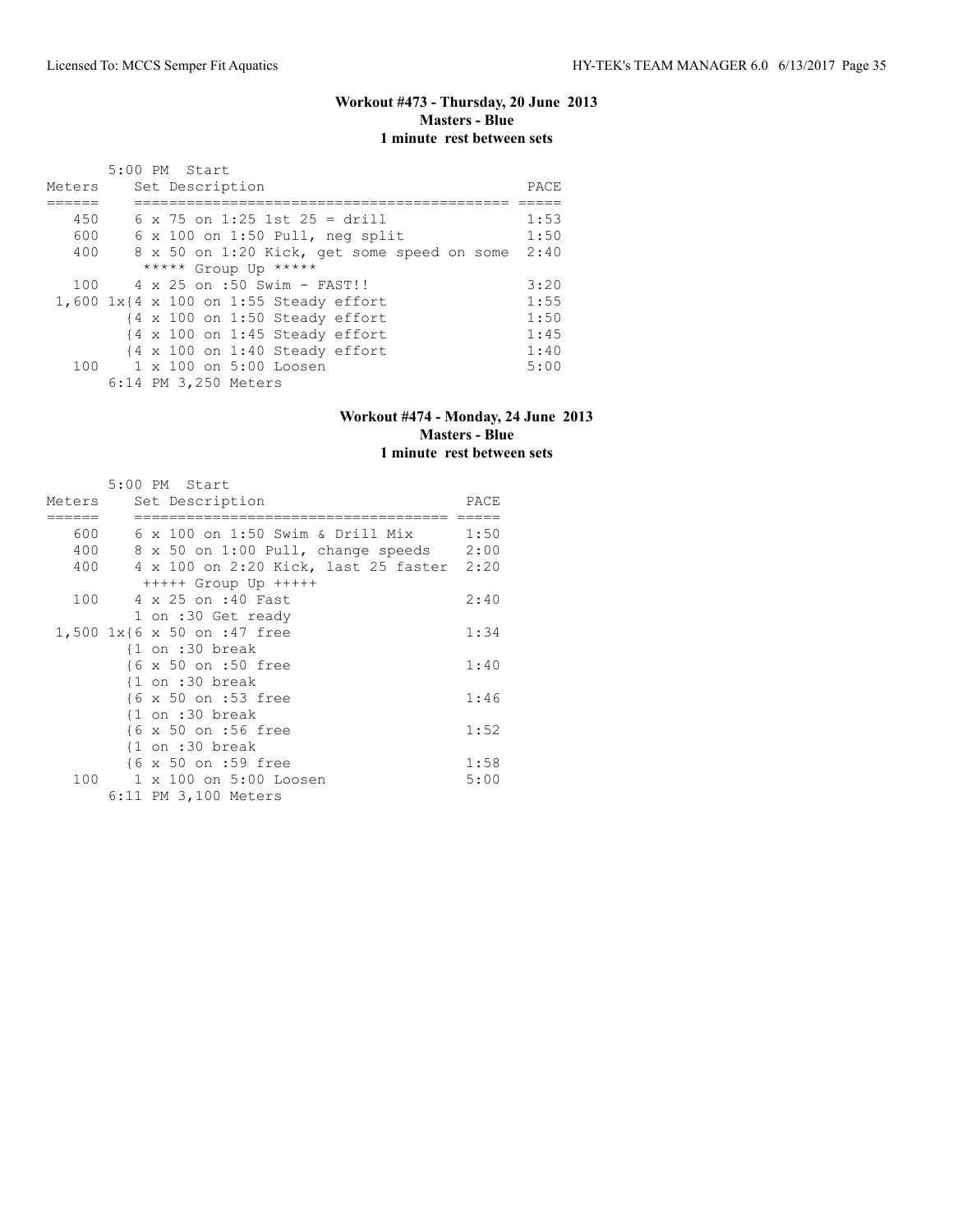# **Workout #475 - Tuesday, 25 June 2013 Masters - Blue 1 minute rest between sets**

|            |  | $5:00$ PM Start                                                           |              |
|------------|--|---------------------------------------------------------------------------|--------------|
| Meters     |  | Set Description                                                           | PACE         |
| 600<br>400 |  | 3 x 200 on 3:30 Mix in some drills<br>8 x 50 on 1:20 kick, mix speeds     | 1:45<br>2:40 |
| 400        |  | $4 \times 100$ on 1:55 Pull, build each one<br>$== == $ Group Up $== == $ | 1:55         |
|            |  | 300 2x{2 x 50 on 1:10 Desc 1-2<br>{2 x 25 on :40 Fast                     | 2:20<br>2:40 |
| 300<br>300 |  | 3 x 100 on 1:50 Desc 1-3<br>3 x 100 on 1:40 Desc 1-3                      | 1:50<br>1:40 |
| 200<br>200 |  | 2 x 100 on 1:50 Desc 1-2<br>2 x 100 on 1:40 Desc 1-2                      | 1:50<br>1:40 |
| 100        |  | 1 x 100 on 1:50 Fast                                                      | 1:50         |
| 100<br>100 |  | $1 \times 100$ on 1:40 Fast<br>1 x 100 on 5:00 Loosen                     | 1:40<br>5:00 |
|            |  | 6:16 PM 3,000 Meters                                                      |              |

## **Workout #476 - Wednesday, 26 June 2013 Masters - Blue 1 minute rest between sets**

| 5:00 PM Start                                          |      |
|--------------------------------------------------------|------|
| Meters Set Description                                 | PACE |
|                                                        |      |
| 600 8 x 75 on 1:20 Swim/drill Mix                      | 1:47 |
| 450 6 x 75 on 1:20 Pull, last 25 faster                | 1:47 |
| 450 6 x 75 on 1:40 Kick, last 25 faster 2:13           |      |
| XXXXX Group Up XXXXX                                   |      |
| $200.4 \times 50$ on 1:05 Desc 1-4                     | 2:10 |
| 900 $3 \times 300$ on $5:00$ Desc 1-3                  | 1:40 |
| 900 9 x 100 on 1:45 Desc 1-3, 4-6, 7-9                 | 1:45 |
| 450 9 x 50 on 1:00 1 fast, 2 steady                    | 2:00 |
| $100 \text{ 1 x } 100 \text{ on } 5:00 \text{ Loosen}$ | 5:00 |
| 6:26 PM 4,050 Meters                                   |      |

## **Workout #477 - Thursday, 27 June 2013 Masters - Blue 1 minute rest between sets**

|                      | 5:00 PM Start                                           |      |  |  |  |  |
|----------------------|---------------------------------------------------------|------|--|--|--|--|
|                      | Meters Set Description                                  | PACE |  |  |  |  |
|                      |                                                         |      |  |  |  |  |
|                      | 500 1 x 500 on 8:30 Mix drill and swim                  | 1:42 |  |  |  |  |
|                      | 500 1 x 500 on 9:00 Pull, Hold steady stroke count 1:48 |      |  |  |  |  |
|                      | 500 1 x 500 on 13:00 Kick Choice                        | 2:36 |  |  |  |  |
|                      | ^^^^^^ Group Up ^^^^^^                                  |      |  |  |  |  |
|                      | 250 2 x 125 on 2:25 Steady Pace                         | 1:56 |  |  |  |  |
|                      | 100 2 x 50 on 1:00 Fast Pace                            | 2:00 |  |  |  |  |
|                      | 250 2 x 125 on 2:20 Steady Pace                         | 1:52 |  |  |  |  |
|                      | 100 2 x 50 on 1:05 Fast Pace                            | 2:10 |  |  |  |  |
|                      | 250 2 x 125 on 2:15 Steady Pace                         | 1:48 |  |  |  |  |
|                      | 100 2 x 50 on 1:10 Fast Pace                            | 2:20 |  |  |  |  |
|                      | 250 2 x 125 on 2:10 Steady Pace                         | 1:44 |  |  |  |  |
|                      | 100 2 x 50 on 1:15 Fast Pace                            | 2:30 |  |  |  |  |
|                      | 100 1 x 100 on 5:00 Loosen                              | 5:00 |  |  |  |  |
| 6:18 PM 3,000 Meters |                                                         |      |  |  |  |  |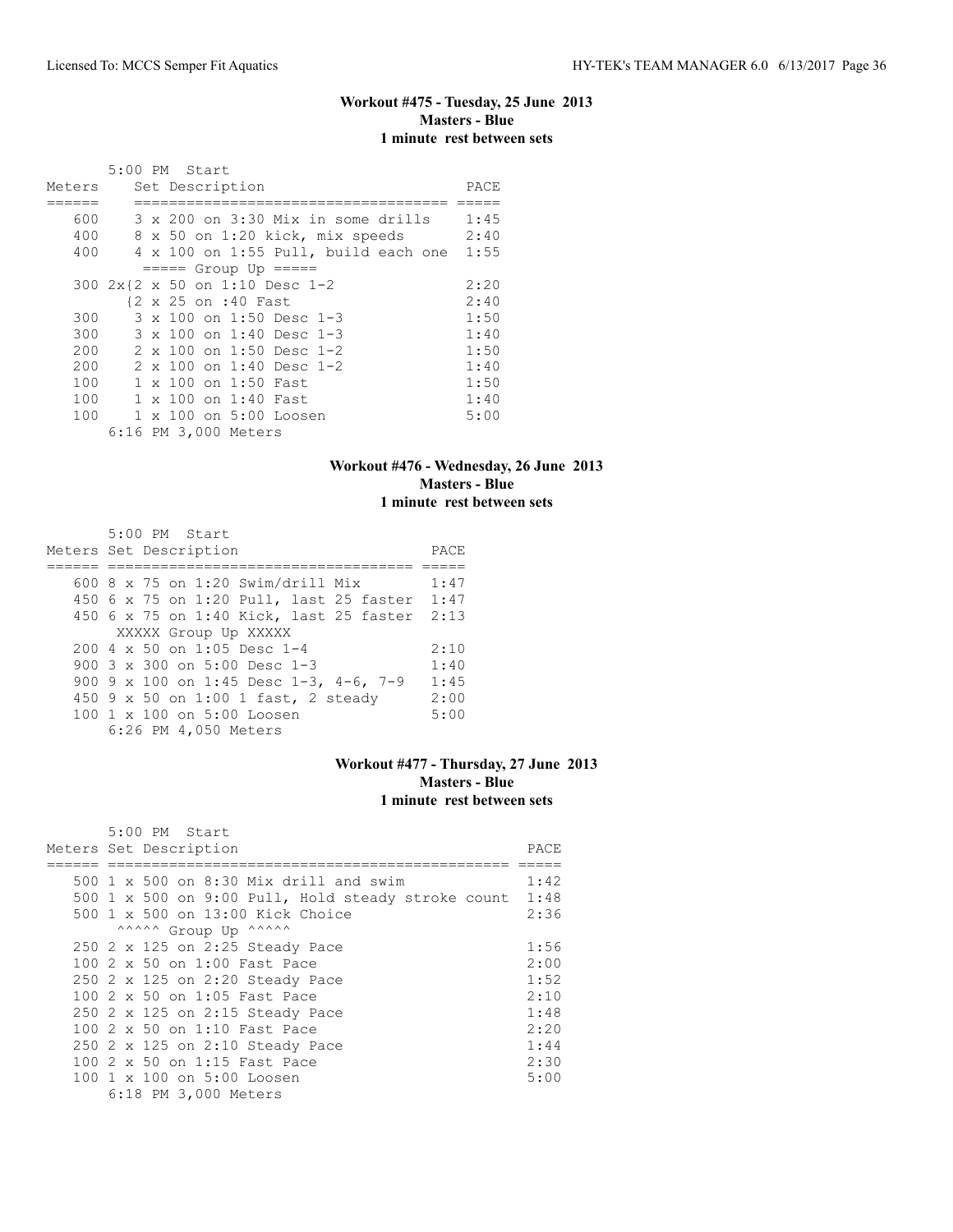## **Workout #478 - Monday, 01 July 2013 Masters - Blue 1 minute rest between sets**

| 5:00 PM Start<br>Meters Set Description              | PACE |
|------------------------------------------------------|------|
| 400 1 x 400 on 8:00 Mix swim & Drill                 | 2:00 |
| 400 1 x 400 on 8:00 Pull, mix speeds                 | 2:00 |
| $400$ 4 x 100 on 2:45 Kick, mix in a fast 25 on each | 2:45 |
| ***** Group Up ******                                |      |
| 100 4 x 25 on 1:00 Speedy!                           | 4:00 |
| 400 8 x 50 on 1:05 Desc 1-4, 5-8                     | 2:10 |
| 200 1 x 200 on 4:00 Get Ready                        | 2:00 |
| $6006 \times 100$ on $3:00$ Test Yourself!!          | 3:00 |
| 500 1 x 500 on 10:00 Cool down                       | 2:00 |
| 6:19 PM 3,000 Meters                                 |      |

# **Workout #498 - Monday, 01 July 2013 Masters - Blue**

**1 minute rest between sets**

| $5:00$ PM Start                                    |      |
|----------------------------------------------------|------|
| Meters Set Description                             | PACE |
|                                                    |      |
| 400 1 x 400 on 8:00 Mix swim & Drill               | 2:00 |
| 400 1 x 400 on 8:00 Pull, mix speeds               | 2:00 |
| 400 4 x 100 on 2:45 Kick, mix in a fast 25 on each | 2:45 |
| ***** Group Up ******                              |      |
| 100 4 x 25 on 1:00 Speedy!                         | 4:00 |
| 400 8 x 50 on 1:05 Desc 1-4, 5-8                   | 2:10 |
| 200 1 x 200 on 4:00 Get Ready                      | 2:00 |
| $6006 \times 100$ on $3:00$ Test Yourself!!        | 3:00 |
| $500 \t 1 \t x \t 500$ on $10:00$ Cool down        | 2:00 |
| 6:19 PM 3,000 Meters                               |      |

## **Workout #479 - Tuesday, 02 July 2013 Masters - Blue 1 minute rest between sets**

| 5:00 PM Start                                          |      |
|--------------------------------------------------------|------|
| Meters Set Description                                 | PACE |
|                                                        |      |
| $600$ 3 x 200 on 3:45 Swim and drill                   | 1:52 |
| 450 6 x 75 on 1:45 Kick, always faster last 25         | 2:20 |
| 400 8 x 50 on 1:00 Pull, steady pace                   | 2:00 |
| ***** Group Up *****                                   |      |
| 100 4 x 25 on :40 FAST                                 | 2:40 |
| 1 on :30 Break                                         |      |
| $200.4 \times 50$ on 1:00 Desc 1-4                     | 2:00 |
| 400 2 x 200 on 3:30 Last 100 Faster on each            | 1:45 |
| $200.4 \times 50$ on 1:05 Desc 1-4                     | 2:10 |
| 400 2 x 200 on 3:35 Last 100 faster                    | 1:48 |
| $2004 \times 50$ on 1:10 Desc 1-4                      | 2:20 |
| $100 \text{ 1 x } 100 \text{ on } 5:00 \text{ Loosen}$ | 5:00 |
| 6:17 PM 3,050 Meters                                   |      |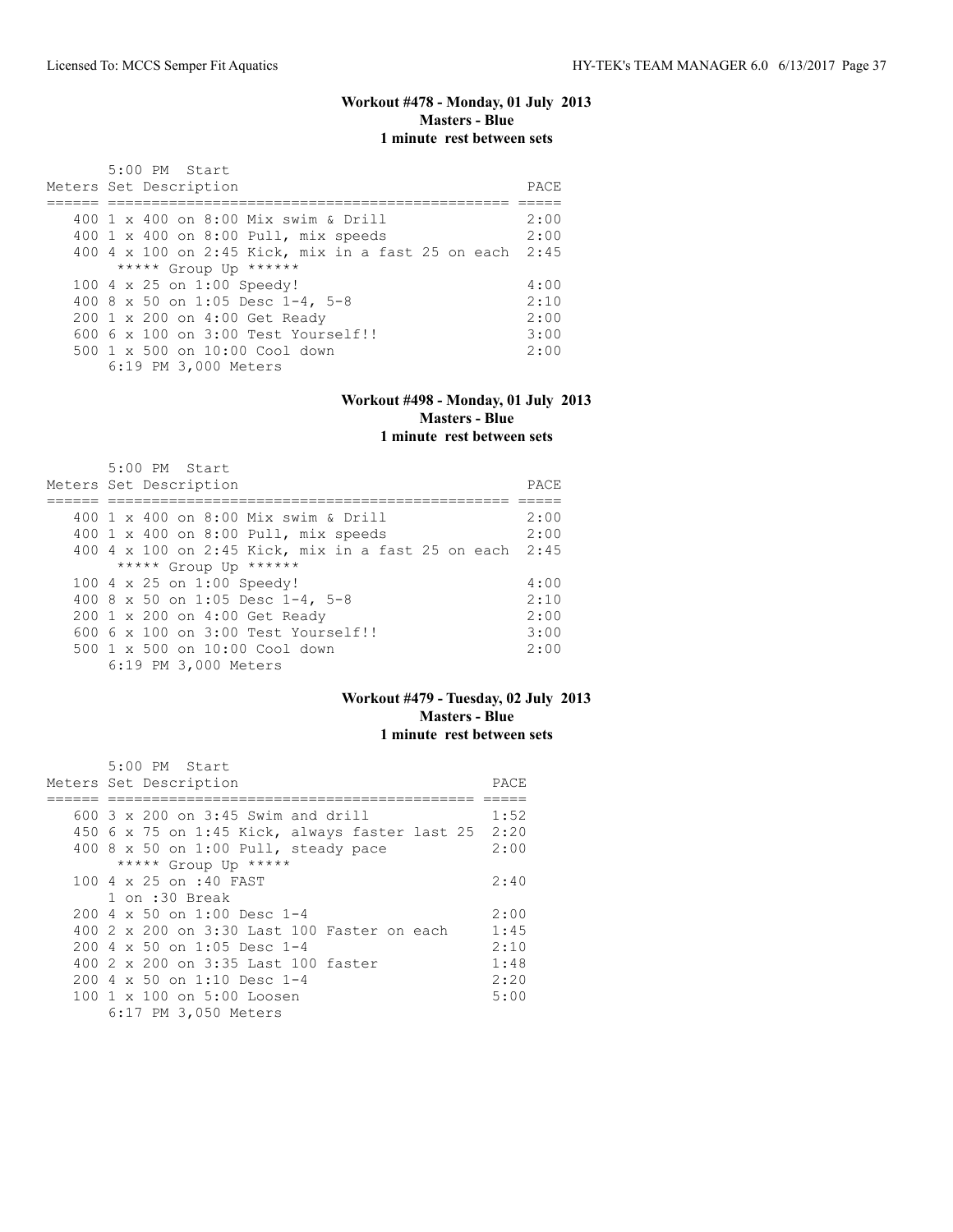## **Workout #480 - Wednesday, 03 July 2013 Masters - Blue 1 minute rest between sets**

| 5:00 PM Start                                         |      |
|-------------------------------------------------------|------|
| Meters Set Description                                | PACE |
|                                                       |      |
| $500\ 10 \times 50$ on $1:00$ Mix of swim and drill   | 2:00 |
| 500 10 x 50 on 1:00 Pull, mix efforts                 | 2:00 |
| $400 \t1 x 400$ on $10:00$ kick as desired            | 2:30 |
| $11111$ group Up $\  \  \$                            |      |
| 100 4 x 25 on :40 Get speedy                          | 2:40 |
| $200$ 4 x 50 on 1:00 Find a good pace                 | 2:00 |
| 400 4 x 100 on 1:45 Test that pace                    | 1:45 |
| 1 on :30 break                                        |      |
| 600 1 x 600 on 10:20 negative split                   | 1:43 |
| 600 $2 \times 300$ on 5:20 Desc 1-2                   | 1:47 |
| 600 $4 \times 150$ on 2:45 Get up and get after these | 1:50 |
| 100 1 x 100 on 5:00 Loosen                            | 5:00 |
| 6:31 PM 4,000 Meters                                  |      |

## **Workout #481 - Friday, 05 July 2013 Masters - Blue 1 minute rest between sets**

5:00 AM Start

| Meters Set Description                                | PACE |
|-------------------------------------------------------|------|
|                                                       |      |
| $600\,6 \times 100$ on 1:50 As desired                | 1:50 |
| 500 2 x 250 on 5:00 Pull, mix efforts                 | 2:00 |
| 400 16 x 25 on :35 kick, alt fast and easy            | 2:20 |
| $====$ Group Up $====$                                |      |
| $200 \text{ } 4 \text{ } \times 50$ on 1:05 Desc 1-4  | 2:10 |
| 900 6 x 150 on 2:30 Desc 1-3, 4-6                     | 1:40 |
| $1$ on $1:00$ break                                   |      |
| 450 3 x 150 on 3:00 Best Efforts                      | 2:00 |
| $100 \text{ 1 x } 100 \text{ on } 5:00 \text{ loops}$ | 5:00 |
| 6:12 AM 3,150 Meters                                  |      |

## **Workout #482 - Monday, 08 July 2013 Masters - Blue 1 minute rest between sets**

|        | 5:00 PM Start                                                                 |      |
|--------|-------------------------------------------------------------------------------|------|
| Meters | Set Description                                                               | PACE |
|        |                                                                               |      |
| 600    | 6 x 100 on 1:50 Mix speeds, include some drill                                | 1:50 |
| 400    | 2 x 200 on 3:45 Pull, Last 50 faster efforts                                  | 1:52 |
| 400    | 8 x 50 on 1:15 kick, odd easy, even fast                                      | 2:30 |
|        | $--- $ Group Up $--- $                                                        |      |
| 100    | 4 x 25 on :40 Fast!                                                           | 2:40 |
|        | 1,500 3x{1 on :30 Rest                                                        |      |
|        | {6 x 25 on :50 Alt Mod / Fast                                                 | 3:20 |
|        | $\{2 \times 50 \text{ on } 1:15 \text{ } 41 \text{ Fast, } 42 \text{ Easy}\}$ | 2:30 |
|        | {4 x 25 on :50 Alt Mod / Fast @ 25                                            | 3:20 |
|        | $\{2 \times 50 \text{ on } 1:15 \text{ #1 Fast, } \text{#2 Easy}\}$           | 2:30 |
|        | {2 x 25 on :40 Fast!                                                          | 2:40 |
|        | 100 1 x 100 on 5:00 Loosen                                                    | 5:00 |
|        | 6:28 PM 3,100 Meters                                                          |      |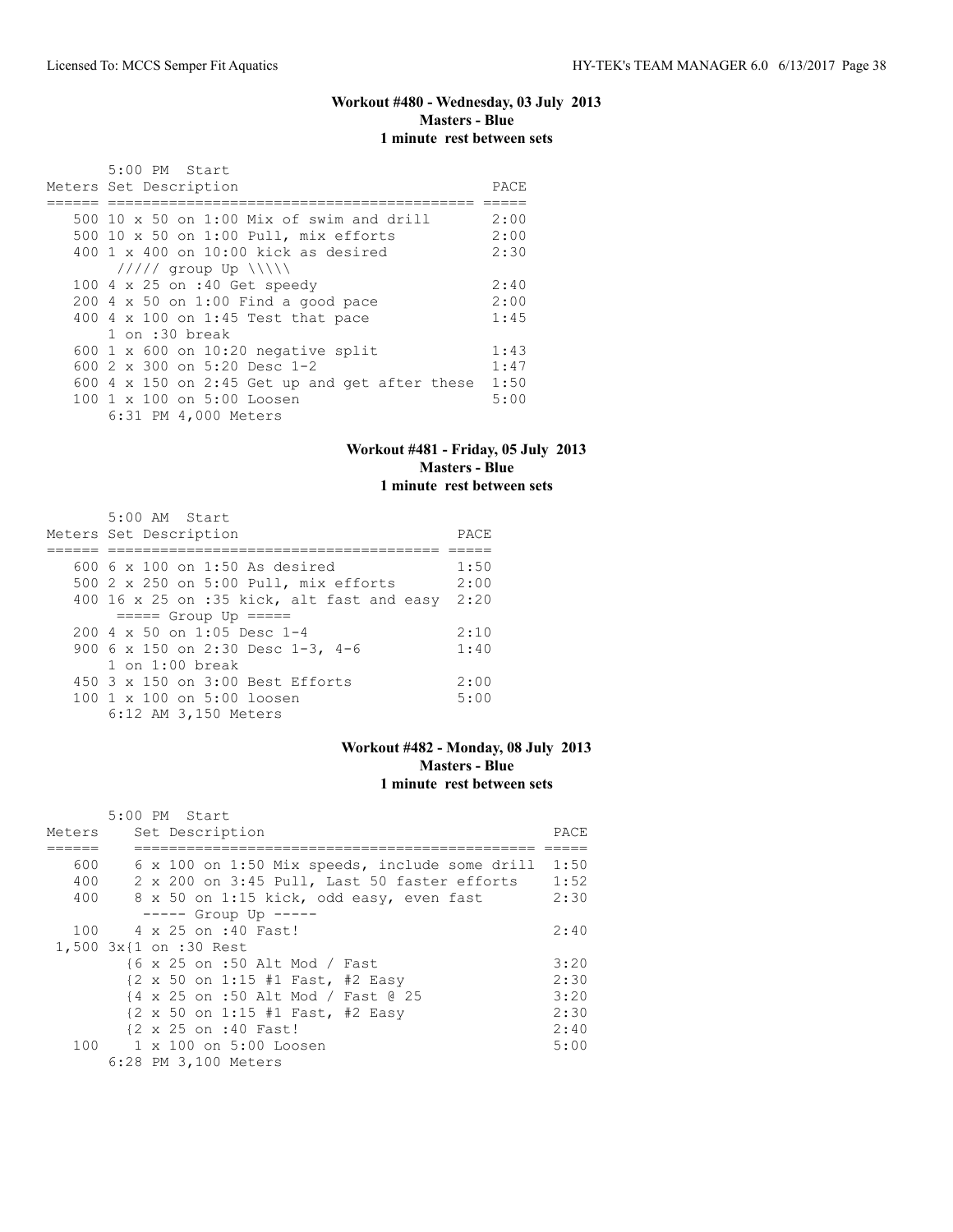## **Workout #483 - Tuesday, 09 July 2013 Masters - Blue 1 minute rest between sets**

|        | 5:00 PM Start                                                   |      |
|--------|-----------------------------------------------------------------|------|
| Meters | Set Description                                                 | PACE |
|        |                                                                 |      |
| 500    | 1 x 500 on 9:00 Mix up swim and drill                           | 1:48 |
| 500    | 1 x 500 on 9:00 Pull, Mix speeds                                | 1:48 |
| 500    | $1 \times 500$ on $13:00$ Kick as desired                       | 2:36 |
|        | $++++$ Group Up $++++$                                          |      |
| 100    | 4 x 25 on :40 Fast!                                             | 2:40 |
|        | 1 on :30 Get ready                                              |      |
|        | $1,500$ $3x$ $2x$ $75$ on $1:55$ Steady, even pace              | 2:33 |
|        | $\{2 \times 75 \text{ on } 1:35 \text{ faster Race}\}$          | 2:07 |
|        | $\{2 \times 75 \text{ on } 1:15 \text{ Fast } \& \text{Strong}$ | 1:40 |
|        | {1 x 50 on 1:30 Loosen                                          | 3:00 |
|        | 6:11 PM 3,100 Meters                                            |      |

### **Workout #484 - Wednesday, 10 July 2013 Masters - Blue 1 minute rest between sets**

| $5:00$ PM Start<br>Meters Set Description              | PACE |
|--------------------------------------------------------|------|
|                                                        |      |
| 600 $3 \times 200$ on $3:40$ Swimming and drills       | 1:50 |
| 400 8 x 50 on 1:00 Pull, Desc set                      | 2:00 |
| 450 6 x 75 on 2:00 Kick, last 25 faster effort 2:40    |      |
| ##### Group Up #####                                   |      |
| 100 4 x 25 on :40 Fast!                                | 2:40 |
| 800 $2 \times 400$ on 6:45 Desc 1-2                    | 1:41 |
| 400 4 x 100 on 1:45 Steady pace                        | 1:45 |
| 800 $2 \times 400$ on 6:55 Desc 1-2                    | 1:44 |
| 400 4 $\times$ 100 on 1:45 Steady to the finish!       | 1:45 |
| $100 \text{ 1 x } 100 \text{ on } 5:00 \text{ Loosen}$ | 5:00 |
| 6:29 PM 4,050 Meters                                   |      |

## **Workout #485 - Thursday, 11 July 2013 Masters - Blue 1 minute rest between sets**

|        | 5:00 PM Start                                    |       |
|--------|--------------------------------------------------|-------|
| Meters | Set Description                                  | PACE. |
|        |                                                  |       |
| 600    | 2 x 300 on 5:15 Drill / Swim Mix                 | 1:45  |
| 450    | 6 x 75 on 1:20 Pull, Faster effort last 25       | 1:47  |
| 400    | 4 x 100 on 2:30 Kick, include some faster effort | 2:30  |
|        | ~~~~~ Group Up ~~~~~                             |       |
| 100    | 4 x 25 on :40 Fast!                              | 2:40  |
|        | 1 on :30 Get Ready                               |       |
|        | 1,600 1x{3 x 200 on 3:30 Fast Pace               | 1:45  |
|        | {1 x 200 on 3:45 Steady                          | 1:52  |
|        | {2 x 200 on 3:30 Fast Pace                       | 1:45  |
|        | {1 x 200 on 3:45 Steady                          | 1:52  |
|        | {1 x 200 on 3:30 Fast Pace                       | 1:45  |
|        | 100 1 x 100 on 5:00 Loosen                       | 5:00  |
|        | 6:11 PM 3,250 Meters                             |       |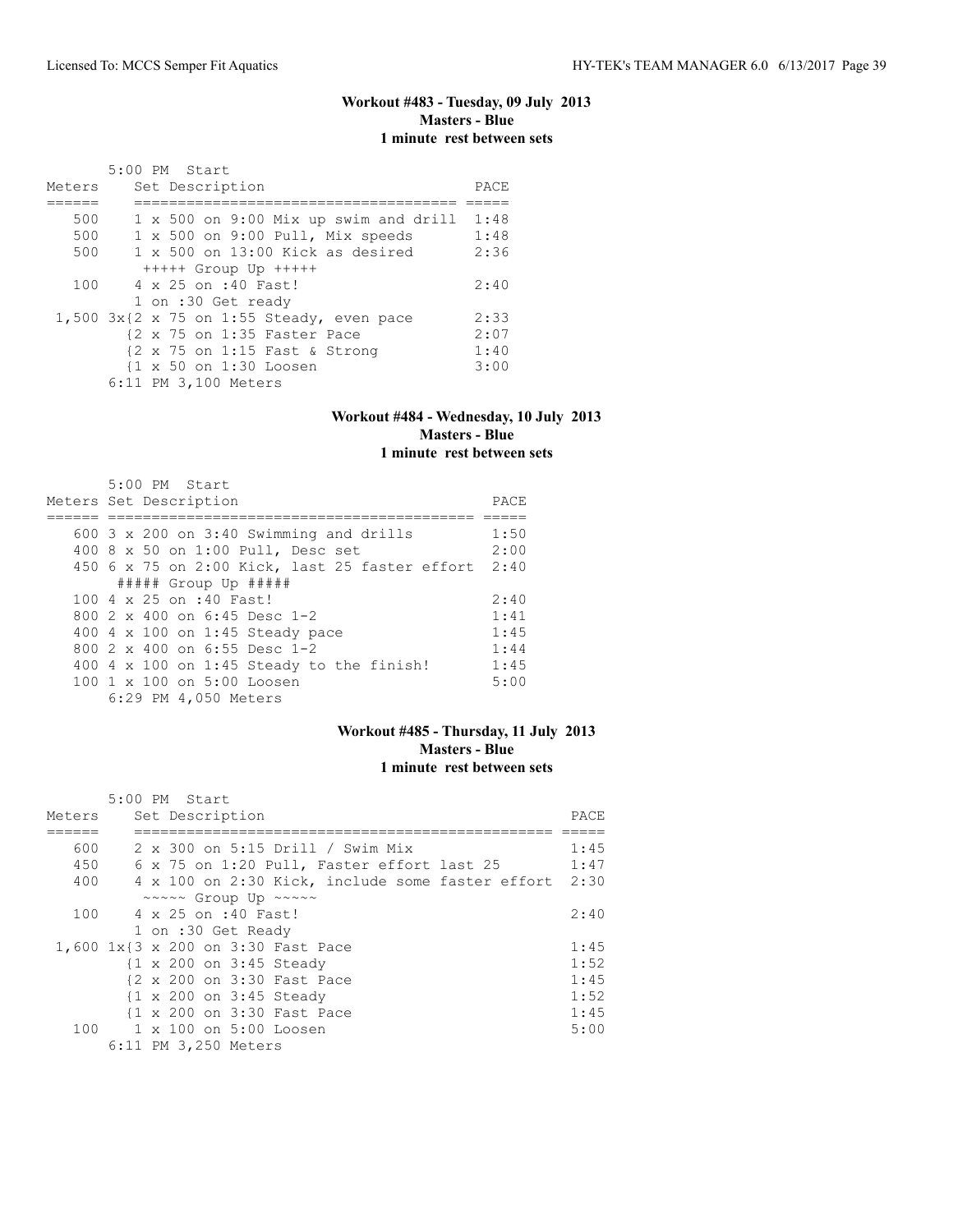## **Workout #486 - Monday, 15 July 2013 Masters - Blue 1 minute rest between sets**

|        | 5:00 PM Start                                        |      |
|--------|------------------------------------------------------|------|
| Meters | Set Description                                      | PACE |
|        |                                                      |      |
| 600    | 6 x 100 on 1:50 Mix speeds, swim, and drill 1:50     |      |
| 400    | 2 x 200 on 3:40 Pull, last 100 faster                | 1:50 |
| 400    | 8 x 50 on 1:25 Kick, alt easy and fast               | 2:50 |
|        | $== == $ Group Up $++++$                             |      |
| 100    | 4 x 25 on :40 Fast                                   | 2:40 |
| 400    | 4 x 100 on 1:50 Desc 1-4, #4 is FAST                 | 1:50 |
| 50     | 1 x 50 on 1:30 Loosen                                | 3:00 |
|        | 950 1x{4 x 50 on 1:05 Desc 1-4                       | 2:10 |
|        | {3 x 50 on 1:10 Desc 1-3                             | 2:20 |
|        | $\{2 \times 50 \text{ on } 1:15 \text{ desc } 1-2\}$ | 2:30 |
|        | {1 x 50 on 1:20 FAST                                 | 2:40 |
|        | $\{2 \times 50 \text{ on } 1:15 \text{ Desc } 1-2\}$ | 2:30 |
|        | $\{3 \times 50 \text{ on } 1:10 \text{ Desc } 1-3$   | 2:20 |
|        | $\{4 \times 50 \text{ on } 1:05 \text{ Desc } 1-4$   | 2:10 |
| 100    | 1 x 100 on 5:00 Loosen                               | 5:00 |
|        | 6:18 PM 3,000 Meters                                 |      |

### **Workout #487 - Tuesday, 16 July 2013 Masters - Blue 1 minute rest between sets**

|        | 5:00 PM Start                                       |      |
|--------|-----------------------------------------------------|------|
| Meters | Set Description                                     | PACE |
|        |                                                     |      |
| 600    | $3 \times 200$ on $3:45$ Swim and drill mix         | 1:52 |
| 400    | 2 x 200 on 5:00 Kick, mix efforts                   | 2:30 |
| 400    | 8 x 50 on 1:00 Pull, alt mod and fast               | 2:00 |
|        | ***** Group Up *****                                |      |
| 200    | $4 \times 50$ on 1:10 Desc 1-4                      | 2:20 |
|        | $1,300$ 2x{4 x 100 on 1:45 Steady, strong even pace | 1:45 |
|        | {1 x 200 on 3:45 Fast effort                        | 1:52 |
|        | {1 x 50 on 1:30 Loosen                              | 3:00 |
|        | $100 \t 1 \times 100$ on $5:00$ Loosen              | 5:00 |
|        | 6:10 PM 3,000 Meters                                |      |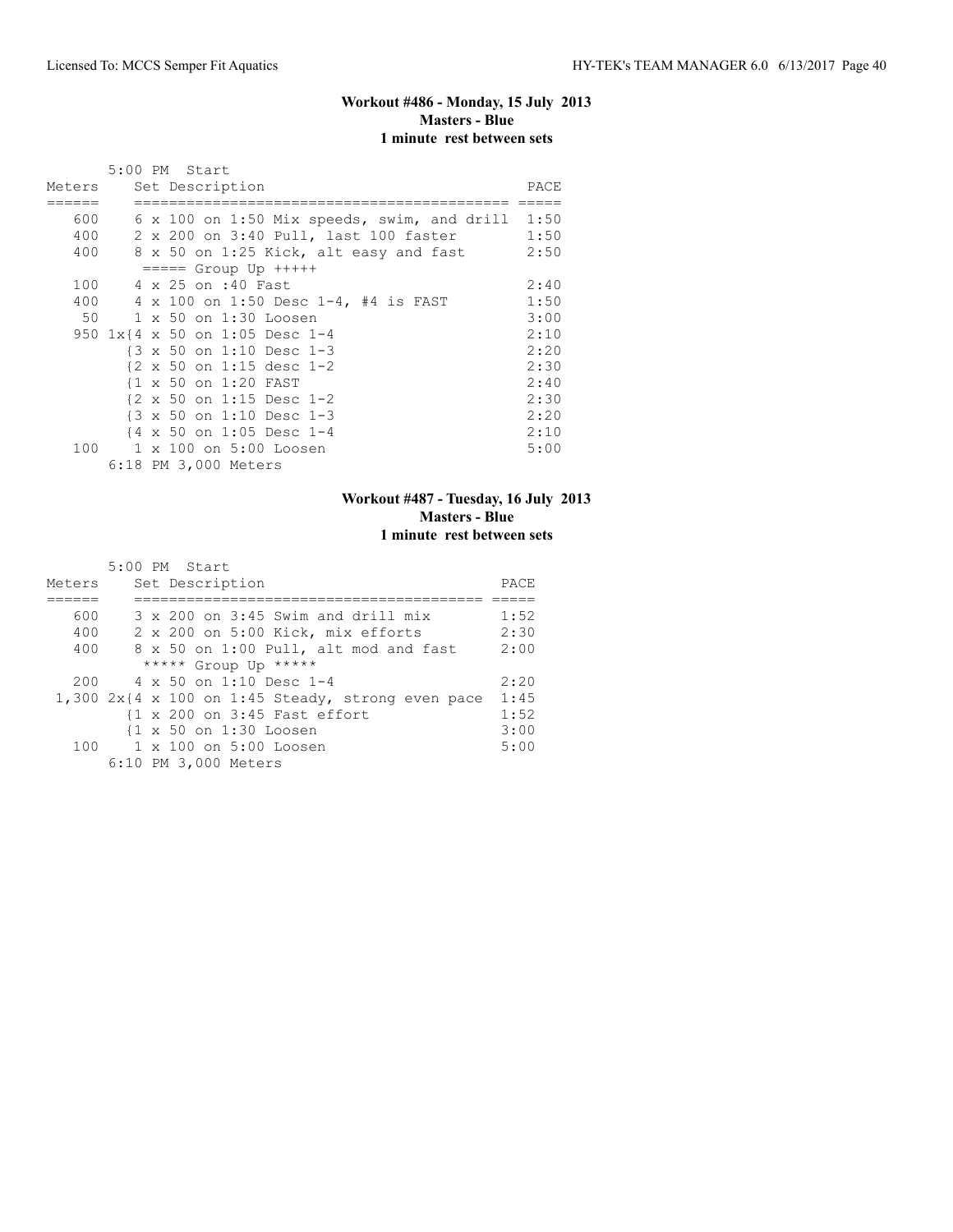## **Workout #488 - Wednesday, 17 July 2013 Masters - Blue 1 minute rest between sets**

| 5:00 PM Start                           |      |
|-----------------------------------------|------|
| Meters Set Description                  | PACE |
|                                         |      |
| 500 1 x 500 on 8:45 As desired          | 1:45 |
| 600 2 x 300 on 5:15 Pull, mix efforts   | 1:45 |
| 450 6 x 75 on 1:45 Kick, last 25 faster | 2:20 |
| $====$ Group Up $====$                  |      |
| 100 4 x 25 on :40 Speedy                | 2:40 |
| 300 6 x 50 on 1:05 Hold the pace        | 2:10 |
| 500 1 x 500 on 8:50 Steady, smooth      | 1:46 |
| 300 6 x 50 on 1:10 Hold that pace?      | 2:20 |
| 500 1 x 500 on 8:45 Hold that pace?     | 1:45 |
| 300 6 x 50 on 1:15 Keep it going!       | 2:30 |
| 500 1 x 500 on 8:40 Still holding?      | 1:44 |
| 100 1 x 100 on 5:00 Loosen              | 5:00 |
| 6:38 PM 4,150 Meters                    |      |

## **Workout #489 - Thursday, 18 July 2013 Masters - Blue 1 minute rest between sets**

| 5:00 PM Start                                |      |
|----------------------------------------------|------|
| Meters Set Description                       | PACE |
|                                              |      |
| $450\,$ 6 x 75 on 1:20 Swim and drill mix    | 1:47 |
| 600 6 x 100 on 1:50 Pull, Desc 1-3, 4-6 1:50 |      |
| 450 6 x 75 on 1:40 kick, last 25 faster 2:13 |      |
| ##### Group Up #####                         |      |
| 100 4 x 25 on :40 Fast                       | 2:40 |
| 500 2 x 250 on 4:15 Desc 1-2                 | 1:42 |
| 400 $2 \times 200$ on $3:30$ Desc 1-2        | 1:45 |
| 300 2 x 150 on 2:45 Desc 1-2                 | 1:50 |
| $2002 \times 100$ on $2:00$ Desc 1-2         | 2:00 |
| 100 1 x 100 on 5:00 Loosen                   | 5:00 |
| 6:11 PM 3,100 Meters                         |      |

## **Workout #490 - Monday, 22 July 2013 Masters - Blue 1 minute rest between sets**

|        | 5:00 PM Start        |  |                 |                                  |                                      |      |
|--------|----------------------|--|-----------------|----------------------------------|--------------------------------------|------|
| Meters |                      |  | Set Description |                                  |                                      | PACE |
|        |                      |  |                 |                                  |                                      |      |
| 600    |                      |  |                 |                                  | 1 x 600 on 11:00 Swim & Drill Mix    | 1:50 |
| 400    |                      |  |                 |                                  | 2 x 200 on 3:30 Pull, last 50 faster | 1:45 |
| 400    |                      |  |                 |                                  | 4 x 100 on 2:30 Kick, steady effort  | 2:30 |
|        |                      |  |                 | $--- $ Group Up $---$            |                                      |      |
| 100    |                      |  |                 |                                  | 4 x 25 on :50 Swim - FAST!!          | 3:20 |
|        |                      |  |                 | 1,600 2x{2 x 75 on 1:15 Desc 1-2 |                                      | 1:40 |
|        |                      |  |                 | {2 x 75 on 1:25 Desc 1-2         |                                      | 1:53 |
|        |                      |  |                 | {2 x 75 on 1:35 Desc 1-2         |                                      | 2:07 |
|        |                      |  |                 | {2 x 75 on 1:45 Desc 1-2         |                                      | 2:20 |
|        |                      |  |                 | {2 x 75 on 1:55 Desc 1-2         |                                      | 2:33 |
|        |                      |  |                 | {1 x 50 on 2:00 Loosen           |                                      | 4:00 |
|        | 6:12 PM 3,100 Meters |  |                 |                                  |                                      |      |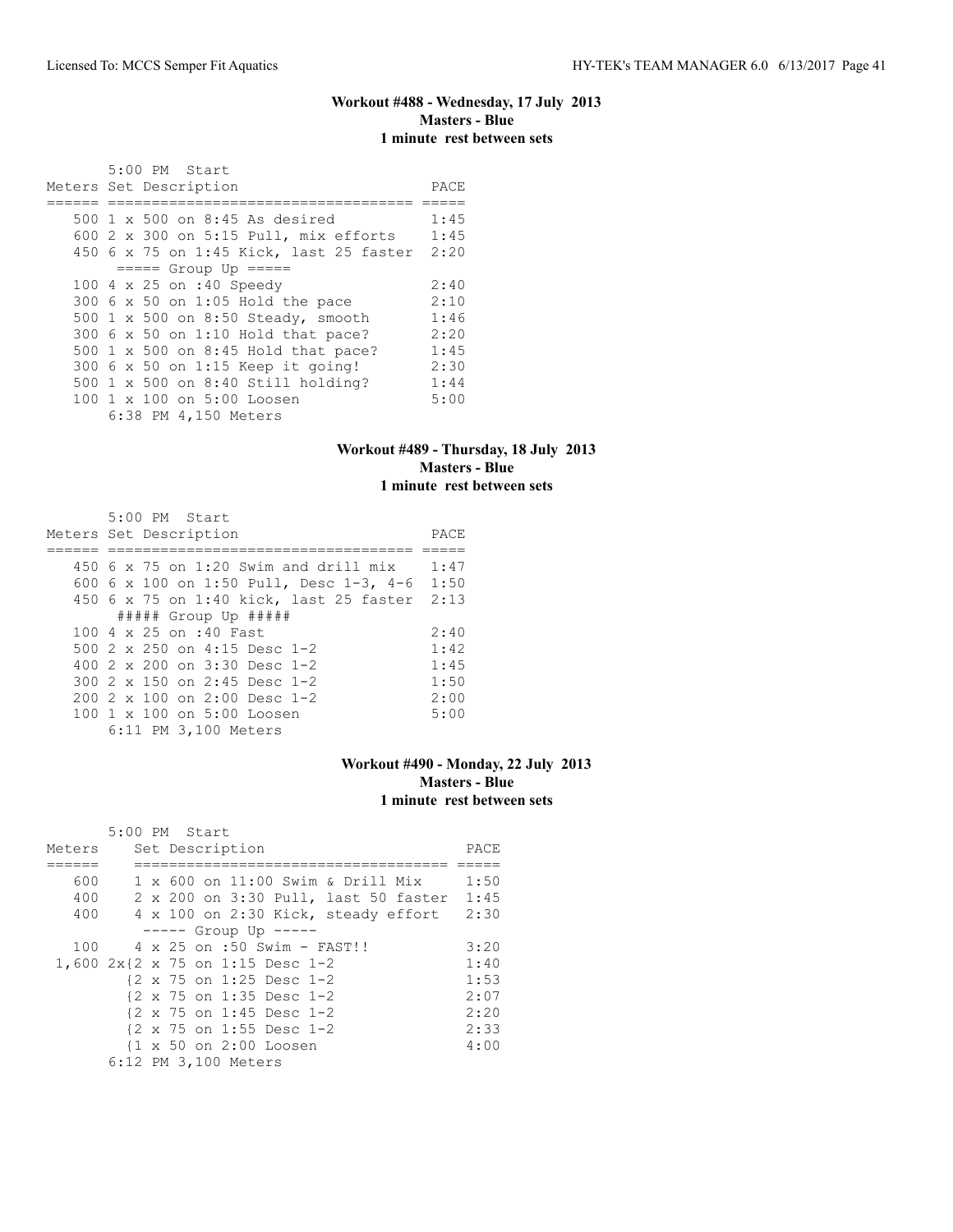## **Workout #491 - Tuesday, 23 July 2013 Masters - Blue 1 minute rest between sets**

 5:00 PM Start Meters Set Description PACE ====== ================================ ===== 600 6 x 100 on 1:50 Drill & Swim Mix 1:50 450 6 x 75 on 2:00 Kick, mix effort 2:40 400 1 x 400 on 7:00 Pull, mix effort 1:45 \*\*\*\*\* Group Up \*\*\*\*\* 100 4 x 25 on :50 Swim - FAST!! 3:20 1,500 10 x 150 on 2:30 Desc 1-5, 6-10 1:40<br>100 1 x 100 on 5:00 Loosen 5:00 100 1 x 100 on 5:00 Loosen 6:09 PM 3,150 Meters

## **Workout #492 - Wednesday, 24 July 2013 Masters - Blue 1 minute rest between sets**

| 5:00 PM Start                                              |      |
|------------------------------------------------------------|------|
| Meters Set Description                                     | PACE |
|                                                            |      |
| 600 3 x 200 on 3:30 Mix effort, swim & drill               | 1:45 |
| 400 2 x 200 on 3:30 Pull, last 50 faster                   | 1:45 |
| 400 2 x 200 on 5:00 Kick, middle 100 faster                | 2:30 |
| ##### Group Up #####                                       |      |
| $200 \text{ } 4 \text{ } \times 50$ on 1:05 Desc 1-4       | 2:10 |
| 1,200 3 x 400 on 6:30 Desc 1-3                             | 1:38 |
| 50 1 x 50 on 1:30 Loosen                                   | 3:00 |
| 600 3 x 200 on 3:20 Steady, Even Pace                      | 1:40 |
| 50 1 x 50 on 1:30 Loosen                                   | 3:00 |
| 400 1 x 400 on 7:00 Negative Split - fast last half $1:45$ |      |
| 100 1 x 100 on 5:00 Loosen                                 | 5:00 |
| 6:28 PM 4,000 Meters                                       |      |

### **Workout #493 - Thursday, 25 July 2013 Masters - Blue 1 minute rest between sets**

|        | 5:00 PM Start |  |                       |                                    |      |
|--------|---------------|--|-----------------------|------------------------------------|------|
| Meters |               |  | Set Description       |                                    | PACE |
|        |               |  |                       |                                    |      |
| 500    |               |  |                       | 1 x 500 on 9:00 Swim & Drill       | 1:48 |
| 500    |               |  |                       | 1 x 500 on 9:00 Pull, Mix efforts  | 1:48 |
| 500    |               |  |                       | 1 x 500 on 12:00 Kick, mix efforts | 2:24 |
|        |               |  |                       | ***** Group Up *****               |      |
| 100    |               |  |                       | 4 x 25 on :40 Swim - FAST!!        | 2:40 |
|        |               |  |                       | 1,500 1x{5 x 100 on 1:40 Steady    | 1:40 |
|        |               |  |                       | {4 x 100 on 1:45 Steady            | 1:45 |
|        |               |  |                       | {3 x 100 on 1:50 Steady            | 1:50 |
|        |               |  |                       | {2 x 100 on 1:55 Steady            | 1:55 |
|        |               |  | {1 x 100 on 3:00 Fast |                                    | 3:00 |
| 100    |               |  |                       | 1 x 100 on 5:00 Loosen             | 5:00 |
|        |               |  | 6:11 PM 3,200 Meters  |                                    |      |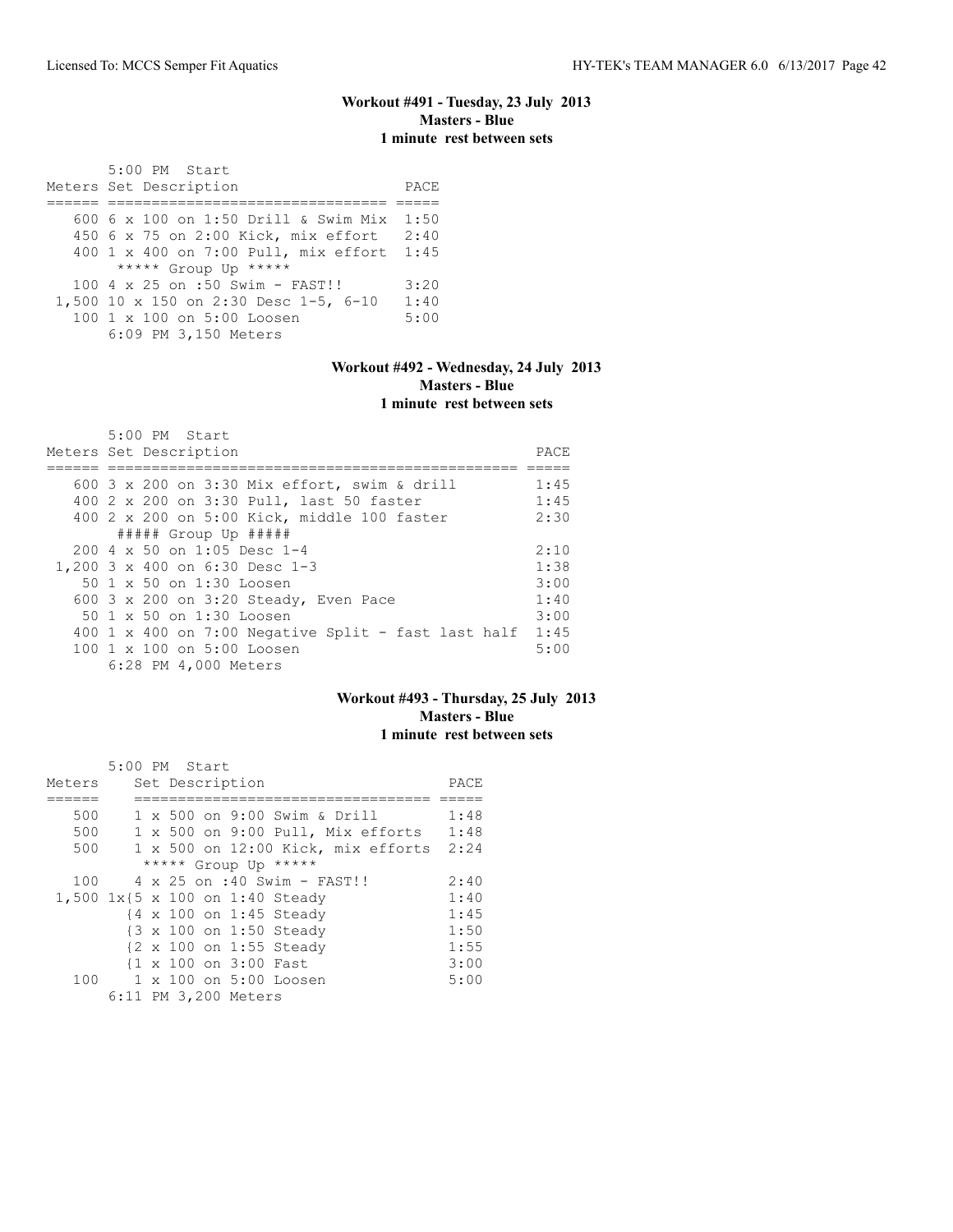## **Workout #494 - Monday, 29 July 2013 Masters - Blue 1 minute rest between sets**

| 5:00 PM Start<br>Meters Set Description          | PACE |
|--------------------------------------------------|------|
| 600 2 x 300 on 5:15 Swim and drill               | 1:45 |
| 450 6 x 75 on 2:00 Kick, always fast 1st 25 2:40 |      |
| 400 4 x 100 on 1:50 Pull, negative split         | 1:50 |
| $--- $ Group Up $--- $                           |      |
| 100 4 x 25 on :40 Swim - FAST!!                  | 2:40 |
| 1 on :30 Extra Rest                              |      |
| 500 10 x 50 on 1:10 Alt Mod and Fast             | 2:20 |
| 400 8 x 50 on 1:06 Two Mod, Two Fast             | 2:12 |
| 300 6 x 50 on 1:02 Three Mod, Three Fast         | 2:04 |
| 200 4 x 50 on :58 Four Mod                       | 1:56 |
| 1 on :30 Extra Rest                              |      |
| 100 2 x 50 on 1:15 FAST                          | 2:30 |
| 100 1 x 100 on 5:00 Loosen                       | 5:00 |
| 6:23 PM 3,150 Meters                             |      |

### **Workout #495 - Tuesday, 30 July 2013 Masters - Blue 1 minute rest between sets**

| Meters | $5:00$ PM Start<br>Set Description                  | PACE |
|--------|-----------------------------------------------------|------|
| 600    | 6 x 100 on 1:50 Mix up speeds, swim, and drill      | 1:50 |
| 400    | 2 x 200 on 3:30 Pull, Desc 1-2, Hold Stroke Coun    | 1:45 |
| 400    | 4 x 100 on 2:30 Kick, mix efforts                   | 2:30 |
|        | $====$ Group Up $====$                              |      |
| 100    | $4 \times 25$ on :45 Swim - FAST!!                  | 3:00 |
|        | 1,600 $4x$ {1 x 50 on 1:30 Loosen                   | 3:00 |
|        | $\{3 \times 100 \text{ on } 1:50 \text{ Desc } 1-3$ | 1:50 |
|        | {1 x 50 on 1:00 Max effort                          | 2:00 |
|        | 100 1 x 100 on 5:00 Loosen                          | 5:00 |
|        | 6:13 PM 3,200 Meters                                |      |

## **Workout #496 - Wednesday, 31 July 2013 Masters - Blue 1 minute rest between sets**

| 5:00 PM Start                                |      |
|----------------------------------------------|------|
| Meters Set Description                       | PACE |
|                                              |      |
| 800 4 x 200 on 3:30 Drill and Swim           | 1:45 |
| 400 4 x 100 on 1:50 Pull, Steady Pace        | 1:50 |
| 400 8 x 50 on 1:15 Kick - mix up the efforts | 2:30 |
| $++++$ Group Up $++++$                       |      |
| 300 6 x 50 on 1:10 Desc 1-5, #6 easier       | 2:20 |
| 900 $3 \times 300$ on 4:45 Desc 1-3          | 1:35 |
| 100 2 x 50 on 1:15 #1 easy, #2 fast          | 2:30 |
| 900 3 x 300 on 4:55 Negative Split           | 1:38 |
| 100 2 x 50 on 1:15 #1 easy, #2 fast          | 2:30 |
| 100 1 x 100 on 5:00 Loosen                   | 5:00 |
| 6:28 PM 4,000 Meters                         |      |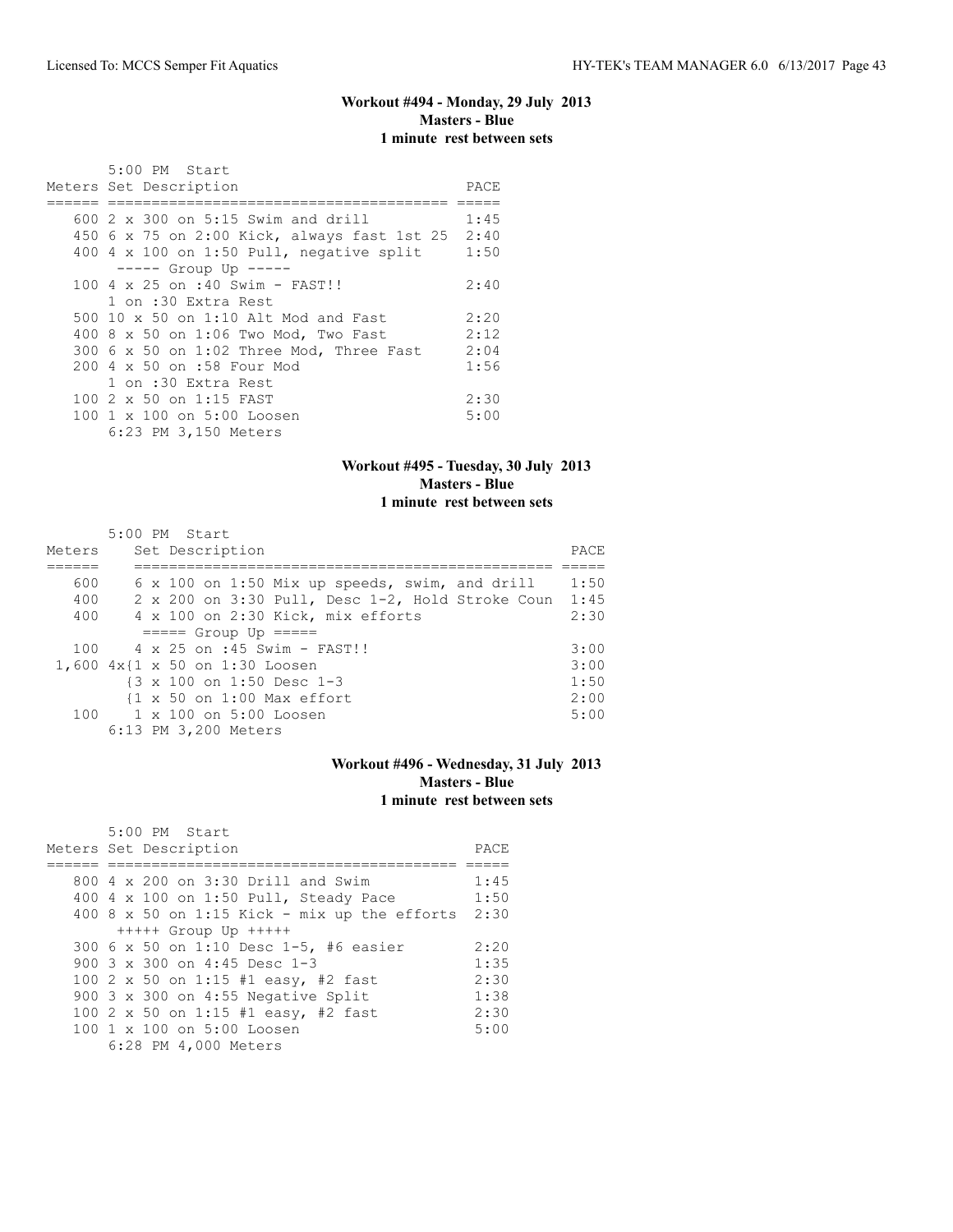### **Workout #497 - Thursday, 01 August 2013 Masters - Blue 1 minute rest between sets**

|        | $5:00$ PM Start                                                             |      |
|--------|-----------------------------------------------------------------------------|------|
| Meters | Set Description                                                             | PACE |
|        |                                                                             |      |
|        | AQUATHLON THU PM - PRACTICE FRI AM                                          |      |
| 500    | $1 \times 500$ on 9:00 Swim and drill                                       | 1:48 |
| 500    | $1 \times 500$ on 9:30 Pull as desired                                      | 1:54 |
| 400    | $1 \times 400$ on $11:00$ Kick as desired                                   | 2:45 |
|        | 00000 Group Up 00000                                                        |      |
| 100    | 4 x 25 on :40 Swim - FAST!!                                                 | 2:40 |
|        | 1,500 $2x(4 \times 125$ on 2:00 last 25 always faster                       | 1:36 |
|        | $\{4 \times 50 \text{ on } 1:15 \text{ Desc } 1-4. \# 4 \text{ is FAST} \}$ | 2:30 |
|        | {1 x 50 on 1:30 Loosen                                                      | 3:00 |
|        | 6:06 PM 3,000 Meters                                                        |      |

## **Workout #499 - Monday, 05 August 2013 Masters - Blue**

## **1 minute rest between sets**

| 5:00 PM Start                                           |       |
|---------------------------------------------------------|-------|
| Meters Set Description                                  | PACE. |
|                                                         |       |
| 400 1 x 400 on 8:00 Mix swim & Drill                    | 2:00  |
| 400 1 x 400 on 8:00 Pull, mix speeds                    | 2:00  |
| 400 4 x 100 on 2:45 Kick, mix in a fast 25 on each 2:45 |       |
| ***** Group Up ******                                   |       |
| 100 4 x 25 on 1:00 Speedy!                              | 4:00  |
| 400 8 x 50 on 1:05 Desc 1-4, 5-8                        | 2:10  |
| 200 1 x 200 on 4:00 Get Ready                           | 2:00  |
| $6006 \times 100$ on $3:00$ Test Yourself!!             | 3:00  |
| $500 \t 1 \t x \t 500$ on $10:00$ Cool down             | 2:00  |
| 6:19 PM 3,000 Meters                                    |       |

## **Workout #500 - Tuesday, 06 August 2013 Masters - Blue 1 minute rest between sets**

| 5:00 PM Start                                       |       |
|-----------------------------------------------------|-------|
| Meters Set Description                              | PACE. |
|                                                     |       |
| 600 2 x 300 on 5:30 Mix Drill & Swim                | 1:50  |
| 400 8 x 50 on 1:00 Pull, mix effort hold strk count | 2:00  |
| 450 6 x 75 on 2:00 Kick, last 25 FAST               | 2:40  |
| $====$ Group Up $====$                              |       |
| 100 4 x 25 on :40 Fast                              | 2:40  |
| 400 2 x 200 on 3:30 Desc 1-2                        | 1:45  |
| 400 $2 \times 200$ on $3:20$ Desc 1-2               | 1:40  |
| 400 $2 \times 200$ on $3:10$ Desc 1-2               | 1:35  |
| 50 1 x 50 on 1:30 Loosen                            | 3:00  |
| $200 \t1 x 200$ on $4:00$ Super-duper-speed!        | 2:00  |
| 100 1 x 100 on 5:00 Loosen                          | 5:00  |
| 6:15 PM 3,100 Meters                                |       |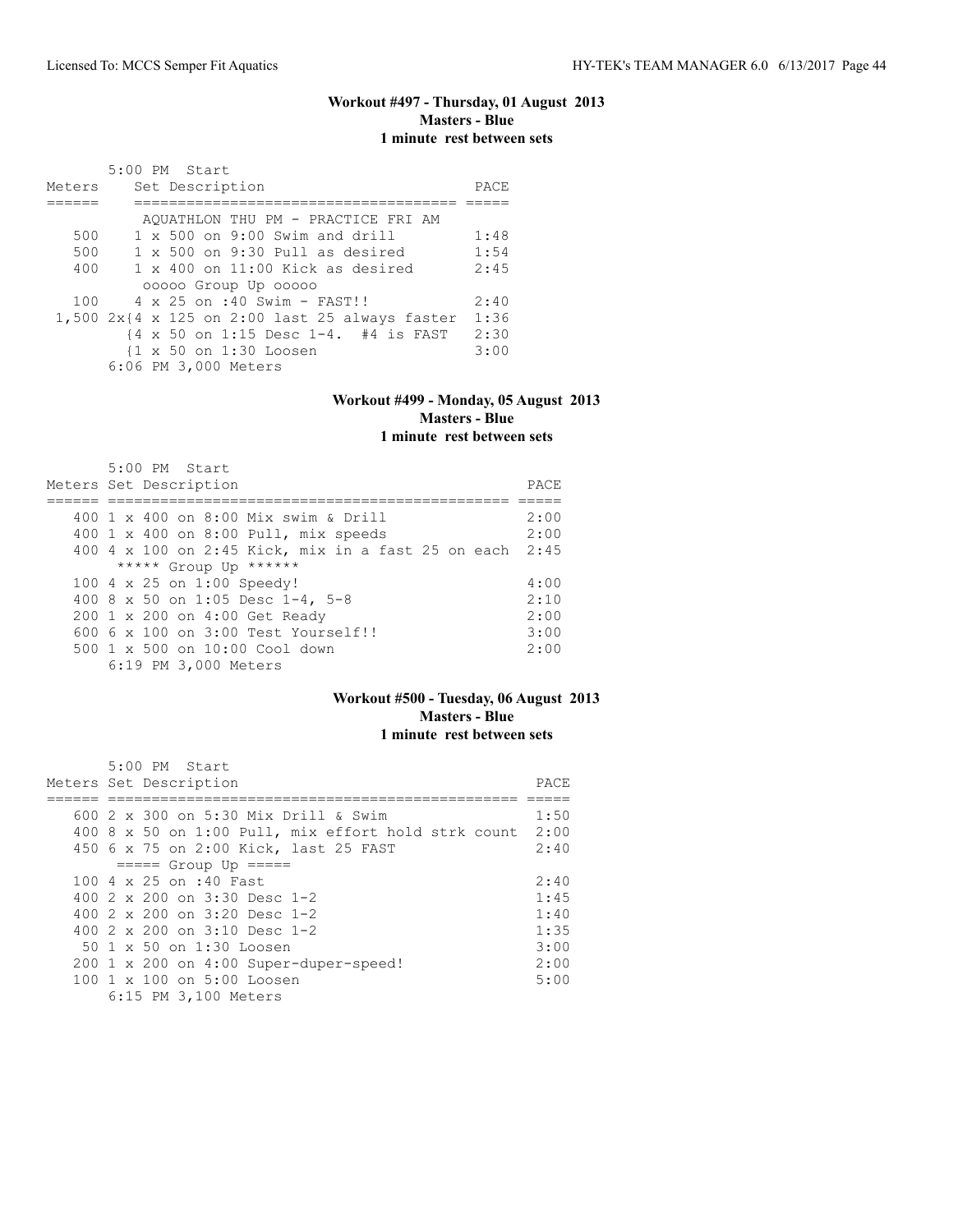## **Workout #501 - Wednesday, 07 August 2013 Masters - Blue 1 minute rest between sets**

|        | 5:00 PM Start                                     |      |
|--------|---------------------------------------------------|------|
| Meters | Set Description                                   | PACE |
|        |                                                   |      |
| 600    | $6 \times 100$ on 1:50 As desired - include drill | 1:50 |
| 400    | 2 x 200 on 5:15 Kick, last 50 faster effort       | 2:38 |
| 450    | 6 x 75 on 1:25 Pull, last 25 faster               | 1:53 |
|        | $---$ Group Up $---$                              |      |
|        | $200 \t 4 \times 50$ on 1:05 Desc 1-4             | 2:10 |
|        | $2,500$ 2x{1 x 600 on 10:00 Negative Split        | 1:40 |
|        | {4 x 100 on 1:45 Do as 2 Mod., 2 Faster           | 1:45 |
|        | {4 x 50 on :55 3 Mod., 1 Faster                   | 1:50 |
|        | {1 x 50 on 1:30 Loosen                            | 3:00 |
|        | 6:25 PM 4,150 Meters                              |      |

### **Workout #502 - Thursday, 08 August 2013 Masters - Blue 1 minute rest between sets**

|        | 5:00 PM Start                                                             |      |
|--------|---------------------------------------------------------------------------|------|
| Meters | Set Description                                                           | PACE |
|        |                                                                           |      |
| 600    | 8 x 75 on 1:20 Swim, drill mix                                            | 1:47 |
| 400    | 1 x 400 on 10:00 Kick steady                                              | 2:30 |
| 400    | 4 x 100 on 1:50 Pull, even pace                                           | 1:50 |
|        | ***** Group Up *****                                                      |      |
|        | 100 4 x 25 on :40 Fast                                                    | 2:40 |
|        | $1,600$ 2x{4 x 150 on 2:30 Build each swim                                | 1:40 |
|        | $\{3 \times 50 \text{ on } 1:05 \text{ Desc } 1-3, 43 \text{ is FAST} \}$ | 2:10 |
|        | {1 x 50 on 1:30 Loosen                                                    | 3:00 |
|        | 6:06 PM 3,100 Meters                                                      |      |

## **Workout #503 - Monday, 12 August 2013 Masters - Blue 1 minute rest between sets**

|        | 5:00 PM Start                                                |      |
|--------|--------------------------------------------------------------|------|
| Meters | Set Description                                              | PACE |
|        |                                                              |      |
| 500    | 10 x 50 on :55 Mix drill and swim                            | 1:50 |
| 450    | 6 x 75 on 1:20 Pull, last 25 faster                          | 1:47 |
| 500    | 10 x 50 on 1:10 Kick, faster as they go                      | 2:20 |
|        | ~~~~~ Group Up ~~~~~                                         |      |
|        | 100 4 x 25 on :40 Fast                                       | 2:40 |
|        | 1,500 $3x$ {4 x 25 on :50 #1 Easy, Max Effort 2-4            | 3:20 |
|        | $\{4 \times 100 \text{ on } 1:45 \text{ #1 Easy, Desc } 2-4$ | 1:45 |
|        | $100 \t 1 \times 100$ on $5:00$ Loosen                       | 5:00 |
|        | 6:14 PM 3,150 Meters                                         |      |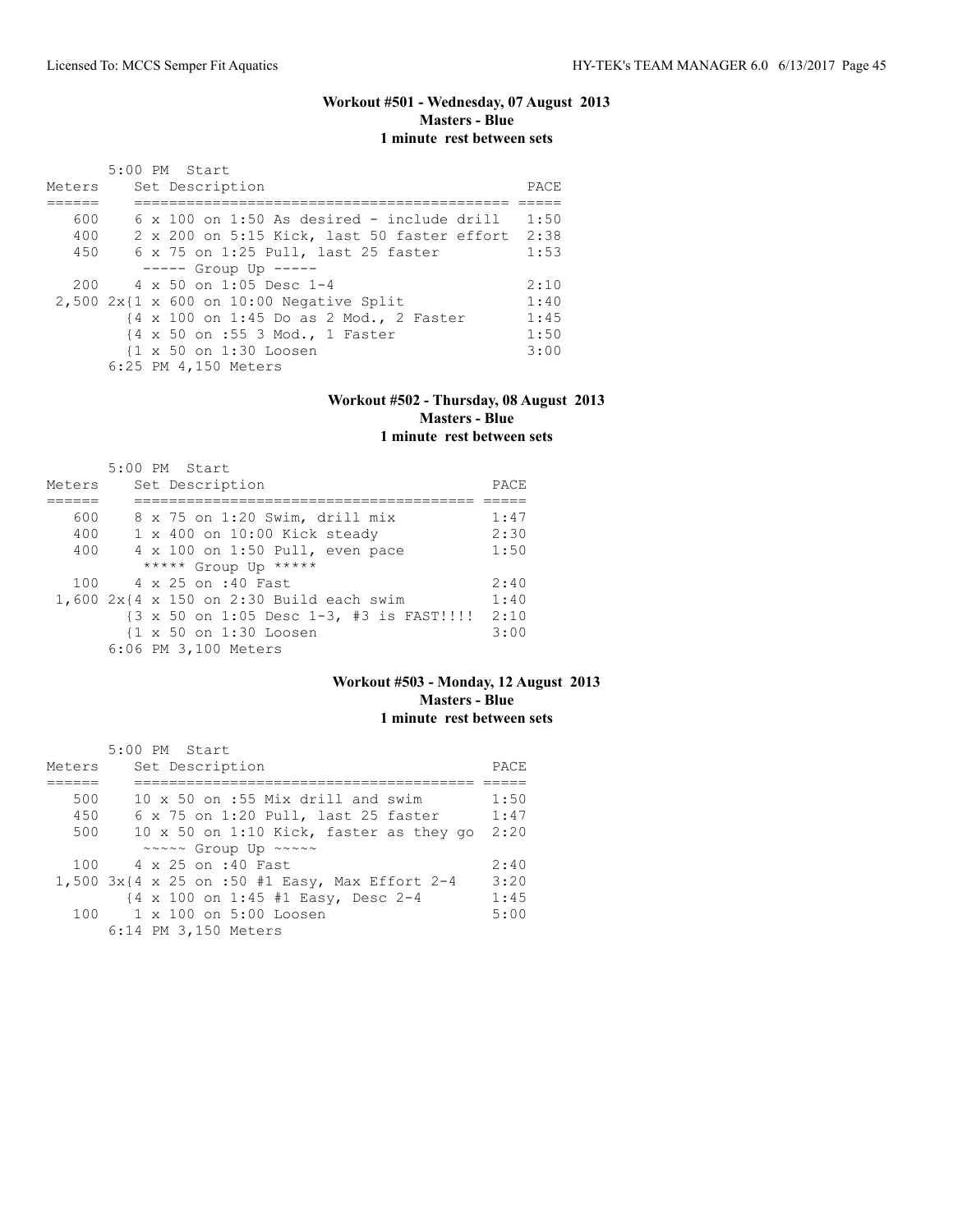## **Workout #504 - Tuesday, 13 August 2013 Masters - Blue 1 minute rest between sets**

|        | 5:00 PM Start                                         |      |
|--------|-------------------------------------------------------|------|
| Meters | Set Description                                       | PACE |
|        |                                                       |      |
| 600    | 3 x 200 on 3:50 Drill / Swim Mix                      | 1:55 |
| 400    | 4 x 100 on 2:30 Kick, mix speeds                      | 2:30 |
| 400    | 2 x 200 on 3:50 Pull, build each                      | 1:55 |
|        | $--- $ Group Up $---$                                 |      |
|        | 100 4 x 25 on :40 Fast                                | 2:40 |
|        | 1,500 3x{6 x 75 on 1:45 #1, #4 easier, 2-3/5-6 faster | 2:20 |
|        | {1 x 50 on 1:30 Easy                                  | 3:00 |
|        | 6:13 PM 3,000 Meters                                  |      |

## **Workout #505 - Wednesday, 14 August 2013 Masters - Blue 1 minute rest between sets**

| 5:00 PM Start                                        |      |
|------------------------------------------------------|------|
| Meters Set Description                               | PACE |
|                                                      |      |
| 600 2 x 300 on 5:15 Mix it up                        | 1:45 |
| 500 10 x 50 on :50 Pull, even faster than odd $1:40$ |      |
| 400 2 x 200 on 4:45 Kick, mix efforts                | 2:22 |
| ***** Group Up *****                                 |      |
| 100 4 x 25 on :40 Fast                               | 2:40 |
| 200 4 x 50 on :56 Desc 1-4                           | 1:52 |
| 800 $2 \times 400$ on 6:40 Desc 1-2                  | 1:40 |
| 200 4 x 50 on :58 Desc 1-4                           | 1:56 |
| 400 $2 \times 200$ on $3:20$ Desc 1-2                | 1:40 |
| $2004 \times 50$ on 1:00 Desc 1-4                    | 2:00 |
| $2002 \times 100$ on 1:40 Desc 1-2                   | 1:40 |
| 200 4 x 50 on 1:02 Desc 1-4                          | 2:04 |
| 100 2 x 50 on :50 Fast!                              | 1:40 |
| 100 1 x 100 on 5:00 Loosen                           | 5:00 |
| 6:34 PM 4,000 Meters                                 |      |

### **Workout #506 - Thursday, 15 August 2013 Masters - Blue 1 minute rest between sets**

| $5:00$ PM Start                                           |      |
|-----------------------------------------------------------|------|
| Meters Set Description                                    | PACE |
|                                                           |      |
| 600 6 x 100 on 1:45 Swim, Drill Mix                       | 1:45 |
| 400 8 x 50 on 1:00 Pull, mix speed, hold # strokes $2:00$ |      |
| 400 $1 \times 400$ on 11:00 Kick as desired               | 2:45 |
| 00000 Group Up 00000                                      |      |
| 200 1 x 200 on 3:30 Steady                                | 1:45 |
| 400 2 x 200 on 3:25 Steady                                | 1:42 |
| 600 3 x 200 on 3:20 Steady                                | 1:40 |
| 400 2 x 200 on 3:15 Steady                                | 1:38 |
| 200 1 x 200 on 4:00 Last one, Fast one                    | 2:00 |
| $100 \text{ 1 x } 100 \text{ on } 5:00 \text{ Loosen}$    | 5:00 |
| 6:15 PM 3,300 Meters                                      |      |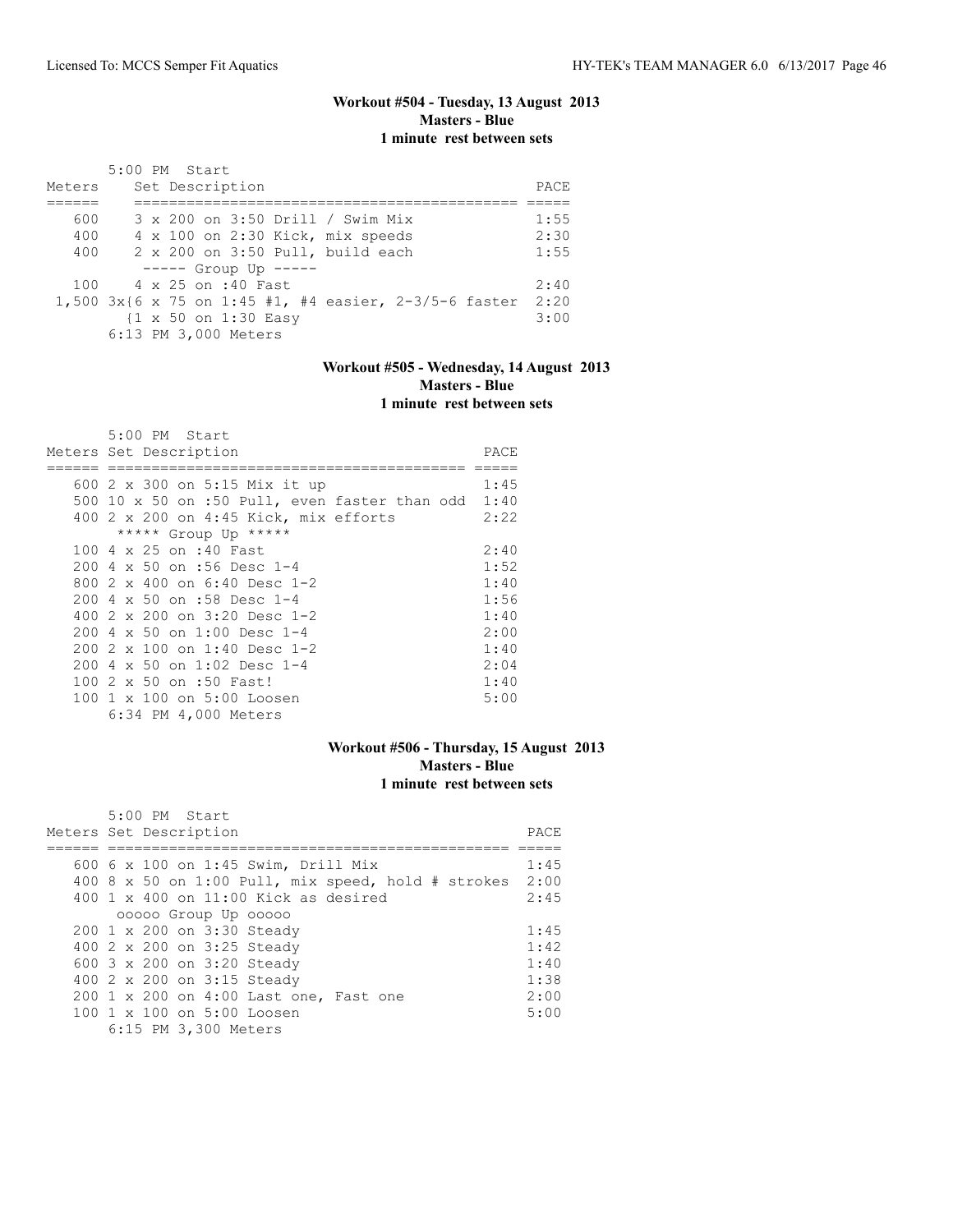## **Workout #510 - Monday, 19 August 2013 Masters - Blue 1 minute rest between sets**

|        | 5:00 PM Start                                   |      |
|--------|-------------------------------------------------|------|
| Meters | Set Description                                 | PACE |
|        |                                                 |      |
| 600    | 4 x 150 on 2:40 Mix up drill and swim           | 1:47 |
| 400    | 1 x 400 on 7:30 Pull, negative split            | 1:52 |
| 400    | 8 x 50 on 1:20 Kick, alternate easy, mod        | 2:40 |
|        | $== == $ Group Up $== == $                      |      |
| 100    | 4 x 25 on :40 Fast Swims!                       | 2:40 |
|        | 1,200 2x{6 x 50 on 1:05 Desc 1-3, 4-6           | 2:10 |
|        | $\{1 \times 50 \text{ on } 1:10 \text{ Easy}\}$ | 2:20 |
|        | {4 x 50 on 1:15 All FAST!                       | 2:30 |
|        | $\{1 \times 50 \text{ on } 1:10 \text{ Easy}\}$ | 2:20 |
| 200    | 4 x 50 on 1:30 Max Efforts                      | 3:00 |
|        | 100 1 x 100 on 5:00 Loosen                      | 5:00 |
|        | 6:18 PM 3,000 Meters                            |      |

### **Workout #509 - Tuesday, 20 August 2013 Masters - Blue 1 minute rest between sets**

| 5:00 PM Start                                                                                                                                                                                                                |      |
|------------------------------------------------------------------------------------------------------------------------------------------------------------------------------------------------------------------------------|------|
| Meters Set Description                                                                                                                                                                                                       | PACE |
|                                                                                                                                                                                                                              |      |
| 500 1 x 500 on 9:00 swim and drill                                                                                                                                                                                           | 1:48 |
| 500 1 x 500 on 9:00 Pull, mix efforts                                                                                                                                                                                        | 1:48 |
| 450 6 x 75 on 2:00 Kick, last 25 faster                                                                                                                                                                                      | 2:40 |
| $($ $($ $($ $($ $($ $($ $))$ $)$ $)$ $($ $)$ $($ $)$ $($ $)$ $($ $)$ $($ $)$ $($ $)$ $($ $)$ $($ $)$ $($ $)$ $($ $)$ $($ $)$ $($ $)$ $($ $)$ $($ $)$ $($ $)$ $($ $)$ $($ $)$ $($ $)$ $($ $)$ $($ $)$ $($ $)$ $($ $)$ $($ $)$ |      |
| 100 4 x 25 on :45 Fast                                                                                                                                                                                                       | 3:00 |
| 200 2 x 100 on 1:50 Desc 1-2                                                                                                                                                                                                 | 1:50 |
| 400 4 x 100 on 1:50 Desc 1-4                                                                                                                                                                                                 | 1:50 |
| 600 6 x 100 on 1:45 Desc 1-3, 4-6                                                                                                                                                                                            | 1:45 |
| 300 $3 \times 100$ on 1:40 Desc 1-3                                                                                                                                                                                          | 1:40 |
| 100 1 x 100 on 4:00 FAST - What do you have left?                                                                                                                                                                            | 4:00 |
| 100 1 x 100 on 5:00 Loosen                                                                                                                                                                                                   | 5:00 |
| 6:19 PM 3,250 Meters                                                                                                                                                                                                         |      |

## **Workout #508 - Wednesday, 21 August 2013 Masters - Blue 1 minute rest between sets**

|        | 5:00 PM Start                                        |      |
|--------|------------------------------------------------------|------|
| Meters | Set Description                                      | PACE |
|        |                                                      |      |
| 600    | $6 \times 100$ on 1:45 1st 25 always drill           | 1:45 |
| 600    | 3 x 200 on 3:30 Pull, Neg Split                      | 1:45 |
| 400    | 1 x 400 on 10:00 Kick as you desire                  | 2:30 |
|        | ***** Group Up *****                                 |      |
| 200    | 4 x 50 on 1:05 Desc 1-4                              | 2:10 |
|        | $1,700$ 2x{1 x 500 on 7:45 Steady, stronger last 100 | 1:33 |
|        | {6 x 50 on 1:00 Hold same pace as above              | 2:00 |
|        | {1 x 50 on 1:20 Loosen                               | 2:40 |
| 500    | 1 x 500 on 10:00 Last one, fast one - GO GO GO       | 2:00 |
| 100    | 1 x 100 on 5:00 Loosen                               | 5:00 |
|        | 6:29 PM 4,100 Meters                                 |      |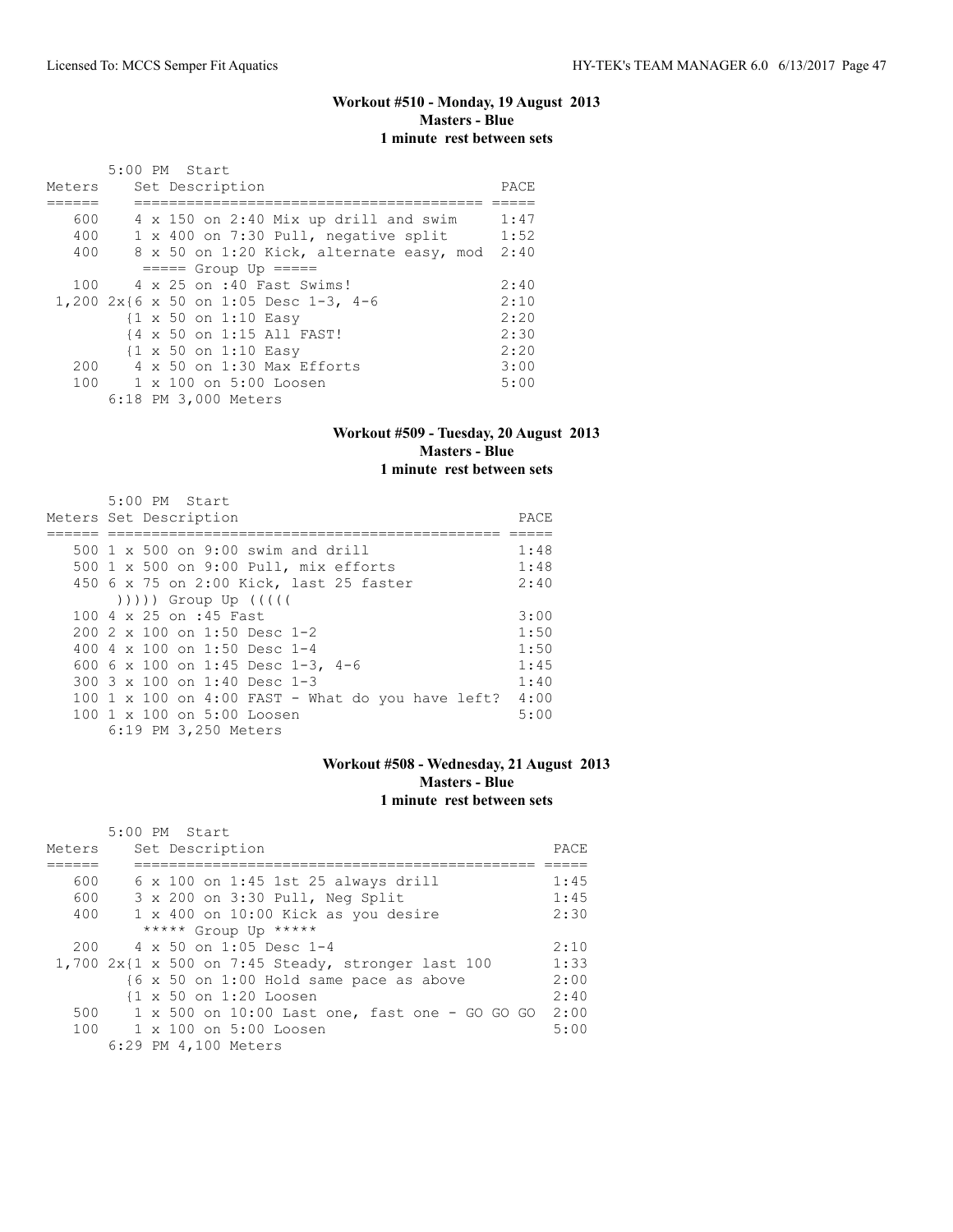## **Workout #507 - Thursday, 22 August 2013 Masters - Blue 1 minute rest between sets**

 5:00 PM Start Meters Set Description PACE ====== ================================= ===== 500 1 x 500 on 9:00 some drill work 1:48 500 10 x 50 on 1:05 Pull, mix efforts 2:10 400 4 x 100 on 2:30 Kick, build each 2:30 +++++ Group UP +++++ 50 2 x 25 on :40 Fast & Strong 2:40<br>750 3 x 250 on 4:15 Last 50 Faster 1:42 750 3 x 250 on 4:15 Last 50 Faster 1:42<br>50 2 x 25 on :50 #1 Easy, #2 Fast 3:20 50 2 x 25 on :50 #1 Easy, #2 Fast 500 2 x 250 on 4:10 Last 150 Faster 1:40<br>50 2 x 25 on :50 #1 Easy, #2 Fast 3:20 50 2 x 25 on :50 #1 Easy, #2 Fast 3:20<br>250 1 x 250 on 4:05 All Fast 1:38 250 1 x 250 on 4:05 All Fast 1:38<br>100 1 x 100 on 5:00 Loosen 5:00 100 1 x 100 on 5:00 Loosen 6:17 PM 3,150 Meters

#### **Workout #511 - Monday, 26 August 2013 Masters - Blue 1 minute rest between sets**

|        | 5:00 PM Start                                              |      |
|--------|------------------------------------------------------------|------|
| Meters | Set Description                                            | PACE |
|        |                                                            |      |
| 600    | 2 x 300 on 5:30 mix of swim and drill                      | 1:50 |
| 400    | $2 \times 200$ on 3:30 Pull, desc 1-2, same # strokes 1:45 |      |
| 400    | 4 x 100 on 2:30 Kick, mix efforts                          | 2:30 |
|        | $====$ Group Up $====$                                     |      |
| 100    | 4 x 25 on :50 Swim - FAST!!                                | 3:20 |
|        | 1,500 $3x$ {2 x 75 on 1:20 Steady & Strong                 | 1:47 |
|        | {2 x 75 on 1:40 Faster Efforts                             | 2:13 |
|        | {2 x 75 on 2:00 Fastest!!                                  | 2:40 |
|        | $\{1 \times 50 \text{ on } 1:20 \text{ Loosen}\}$          | 2:40 |
|        | $100 \t 1 \times 100$ on $5:00$ Loosen                     | 5:00 |
|        | 6:16 PM 3,100 Meters                                       |      |

### **Workout #512 - Tuesday, 27 August 2013 Masters - Blue 1 minute rest between sets**

| 5:00 PM Start                                          |      |
|--------------------------------------------------------|------|
| Meters Set Description                                 | PACE |
|                                                        |      |
| 600 6 x 100 on 1:50 1st 25 = drill                     | 1:50 |
| 400 8 x 50 on 1:20 Kick, build each one                | 2:40 |
| 400 4 x 100 on 1:50 Pull, negative split               | 1:50 |
| ***** Group Up *****                                   |      |
| 100 4 x 25 on :45 Fast                                 | 3:00 |
| 600 $4 \times 150$ on 2:30 Desc 1-4                    | 1:40 |
| 200 4 x 50 on 1:15 Desc 1-4; #1 = easy                 | 2:30 |
| 600 4 x 150 on 2:40 Desc $1-4$ , #4 = Max Effort       | 1:47 |
| $100 \text{ 1 x } 100 \text{ on } 5:00 \text{ Loosen}$ | 5:00 |
| 6:11 PM 3,000 Meters                                   |      |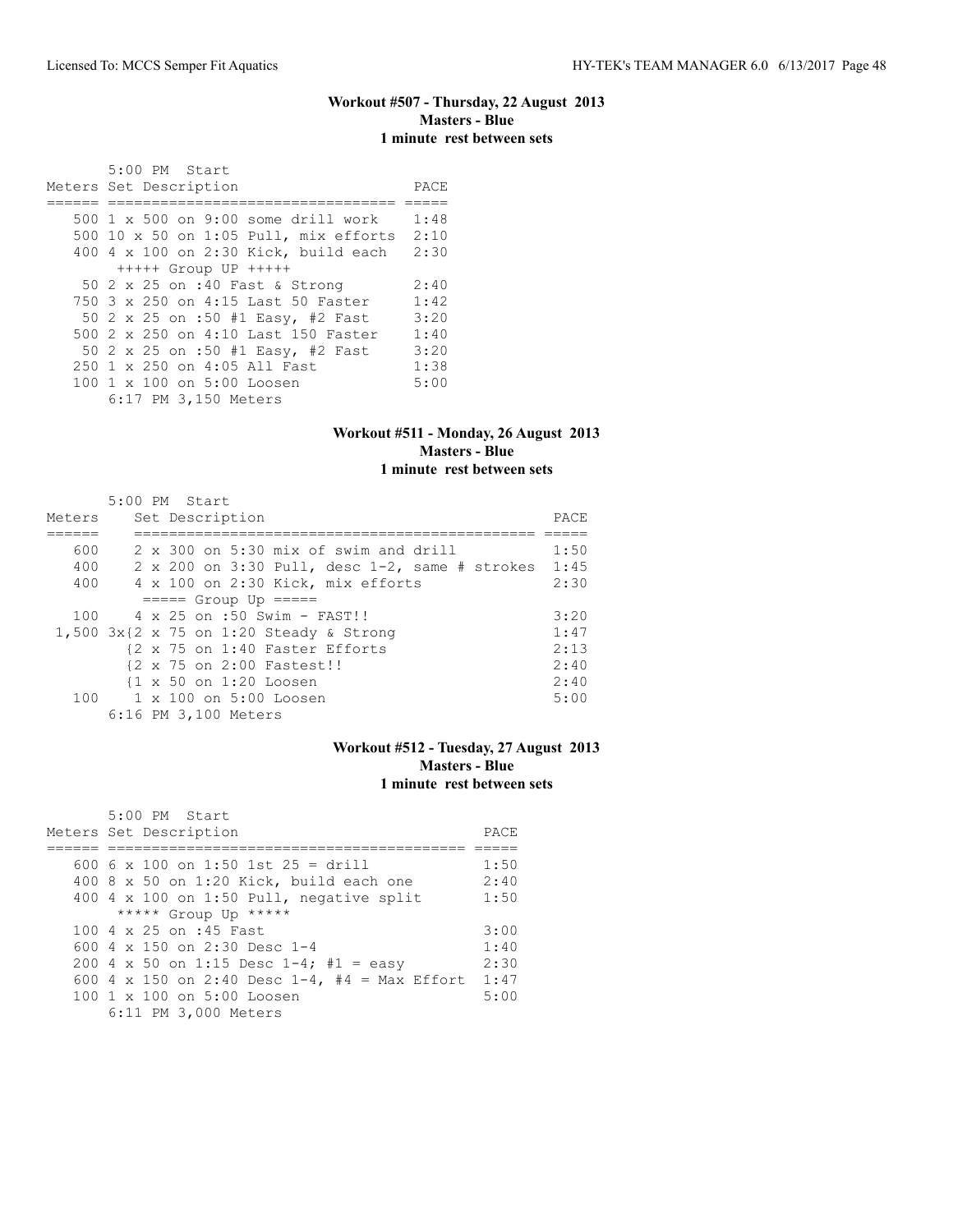## **Workout #513 - Wednesday, 28 August 2013 Masters - Blue 1 minute rest between sets**

| 5:00 PM Start                                                 |      |
|---------------------------------------------------------------|------|
| Meters Set Description                                        | PACE |
|                                                               |      |
| 500 10 $\times$ 50 on 1:00 Steady effort with some drill 2:00 |      |
| 500 10 x 50 on 1:00 Pull, mix efforts                         | 2:00 |
| $400 \t1 x 400$ on $11:00$ Kick as desired                    | 2:45 |
| $--- $ Group Up $--- $                                        |      |
| 200 4 x 50 on 1:00 Desc 1-4                                   | 2:00 |
| 800 $2 \times 400$ on 6:30 Desc 1-2                           | 1:38 |
| 100 2 x 50 on 1:05 Desc 1-2                                   | 2:10 |
| 600 $2 \times 300$ on $5:00$ Desc 1-2                         | 1:40 |
| 100 $2 \times 50$ on 1:10 Desc 1-2                            | 2:20 |
| 400 $2 \times 200$ on $3:24$ Desc 1-2                         | 1:42 |
| 100 2 x 50 on 1:15 Desc 1-2                                   | 2:30 |
| $200$ 2 x 100 on 1:44 Swim - FAST!!                           | 1:44 |
| 100 1 x 100 on 5:00 Loosen                                    | 5:00 |
| 6:34 PM 4,000 Meters                                          |      |

### **Workout #514 - Thursday, 29 August 2013 Masters - Blue 1 minute rest between sets**

|        | $5:00$ PM Start                                         |      |
|--------|---------------------------------------------------------|------|
| Meters | Set Description                                         | PACE |
|        |                                                         |      |
| 600    | $3 \times 200$ on $3:30$ drill and swim mix             | 1:45 |
| 400    | $1 \times 400$ on 7:00 Pull as desired                  | 1:45 |
| 450    | 6 x 75 on 2:00 Kick, last 25 faster effort              | 2:40 |
|        | ##### Group Up #####                                    |      |
| 100    | 4 x 25 on :40 FAST                                      | 2:40 |
|        | 1,625 5x{1 x 25 on 1:00 Loosen                          | 4:00 |
|        | {1 x 100 on 1:45 Steady                                 | 1:45 |
|        | $\{1 \times 100 \text{ on } 1:40 \text{ faster pace}\}$ | 1:40 |
|        | {1 x 100 on 1:35 Fast                                   | 1:35 |
| 100    | $1 \times 100$ on $5:00$ Loosen                         | 5:00 |
|        | 6:13 PM 3,275 Meters                                    |      |

### **Workout #515 - Monday, 02 September 2013 Masters - Blue 1 minute rest between sets**

|        |  | 5:00 PM Start                                                                    |       |
|--------|--|----------------------------------------------------------------------------------|-------|
| Meters |  | Set Description                                                                  | PACE. |
|        |  |                                                                                  |       |
| 600    |  | $6 \times 100$ on 1:50 Drill, swim mix                                           | 1:50  |
| 400    |  | 2 x 200 on 3:50 Pull, desc, hold stroke count                                    | 1:55  |
| 400    |  | 8 x 50 on 1:30 Kick, get some speed going!                                       | 3:00  |
|        |  | $====$ Group Up $====$                                                           |       |
| 100    |  | 4 x 25 on :40 Fast                                                               | 2:40  |
|        |  | 1,400 $2x\{2 \times 100 \text{ on } 1:50 \text{ #1 easy}, \text{ #2 moderate}\}$ | 1:50  |
|        |  | {2 x 50 on 1:10 Desc 1-2                                                         | 2:20  |
|        |  | $\{2 \times 50 \text{ on } 1:05 \text{ Desc } 1-2$                               | 2:10  |
|        |  | $\{2 \times 50 \text{ on } 1:00 \text{ Desc } 1-2\}$                             | 2:00  |
|        |  | {2 x 50 on :55 Desc 1-2                                                          | 1:50  |
|        |  | {2 x 50 on :50 Desc 1-2                                                          | 1:40  |
|        |  | 100 1 x 100 on 5:00 Loosen                                                       | 5:00  |
|        |  | 6:12 PM 3,000 Meters                                                             |       |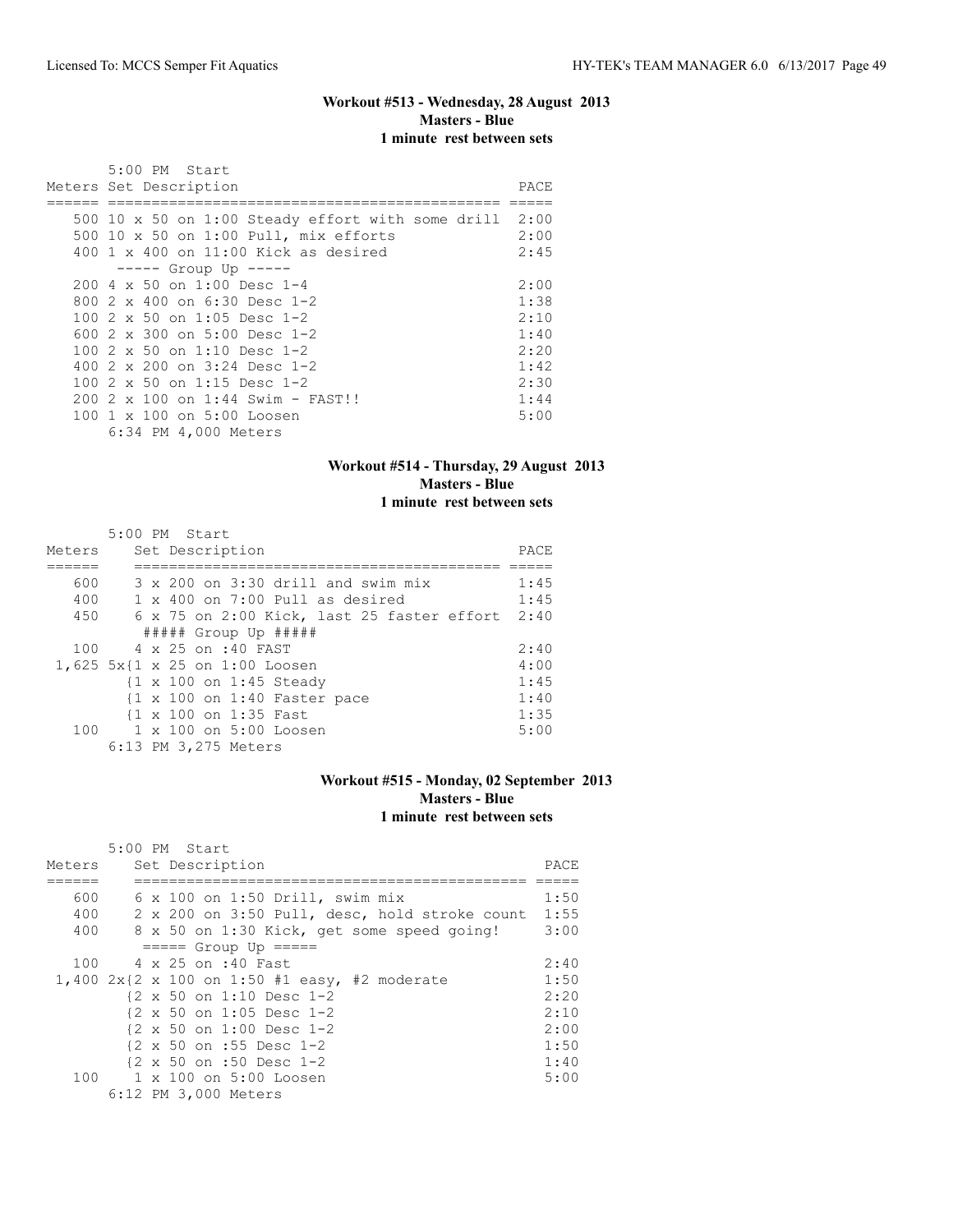## **Workout #516 - Tuesday, 03 September 2013 Masters - Blue 1 minute rest between sets**

| 5:00 PM Start                                     |      |
|---------------------------------------------------|------|
| Meters Set Description                            | PACE |
|                                                   |      |
| $600\,$ 3 $\times$ 200 on 3:45 Mix swim and drill | 1:52 |
| $400$ 8 x 50 on 1:00 Pull, alt mod and fast       | 2:00 |
| 400 2 x 200 on 5:00 Kick, last 50 faster          | 2:30 |
| $--- $ Group Up $---$                             |      |
| 100 4 x 25 on :40 Fast                            | 2:40 |
| 500 2 x 250 on 4:30 Fast Last 50                  | 1:48 |
| 250 5 x 50 on 1:10 Desc 1-5                       | 2:20 |
| 400 2 x 200 on 3:30 Fast Last 50                  | 1:45 |
| 200 4 x 50 on 1:10 Desc 1-4                       | 2:20 |
| 300 2 x 150 on 2:35 Fast Last 50                  | 1:43 |
| 100 1 x 100 on 5:00 Loosen                        | 5:00 |
| 6:20 PM 3,250 Meters                              |      |

### **Workout #517 - Wednesday, 04 September 2013 Masters - Blue 1 minute rest between sets**

| 5:00 PM Start                                    |      |
|--------------------------------------------------|------|
| Meters Set Description                           | PACE |
|                                                  |      |
| 600 2 x 300 on 5:15 Swim and drill mix           | 1:45 |
| $400 \t 1 \t x \t 400$ on 9:00 Kick as desired   | 2:15 |
| 450 6 x 75 on 1:25 Pull, mix efforts             | 1:53 |
| ***** Group Up *****                             |      |
| $2004 \times 50$ on 1:00 Desc 1-4                | 2:00 |
| 500 2 x 250 on 4:30 Desc 1-2 + Faster last 50    | 1:48 |
| 200 2 x 100 on 2:00 #1 easier, #2 very fast      | 2:00 |
| 1,000 2 x 500 on 8:30 Desc 1-2 + Faster last 100 | 1:42 |
| 200 2 x 100 on 2:00 #1 easier, #2 very fast      | 2:00 |
| 500 2 x 250 on 4:30 Desc 1-2, finish strong!     | 1:48 |
| 100 1 x 100 on 5:00 Loosen                       | 5:00 |
| 6:30 PM 4,150 Meters                             |      |

## **Workout #518 - Thursday, 05 September 2013 Masters - Blue 1 minute rest between sets**

| 5:00 PM Start                                |      |
|----------------------------------------------|------|
| Meters Set Description                       | PACE |
|                                              |      |
| 500 1 x 500 on 8:30 mix swim and drill       | 1:42 |
| 500 1 x 500 on 9:00 Pull, build each 100     | 1:48 |
| 450 6 x 75 on 2:00 Kick, last 25 faster 2:40 |      |
| 88888 Group Up 88888                         |      |
| 100 4 x 25 on :40 Fast                       | 2:40 |
| 400 4 x 100 on 2:00 Desc 1-4                 | 2:00 |
| 100 2 x 50 on 1:15 #1 easy, #2 moderate      | 2:30 |
| 400 4 $\times$ 100 on 1:50 Desc 1-4          | 1:50 |
| 100 2 x 50 on 1:15 #1 easy, #2 moderate      | 2:30 |
| 400 4 x 100 on 1:40 Desc 1-4                 | 1:40 |
| 100 1 x 100 on 5:00 Loosen                   | 5:00 |
| 6:16 PM 3,050 Meters                         |      |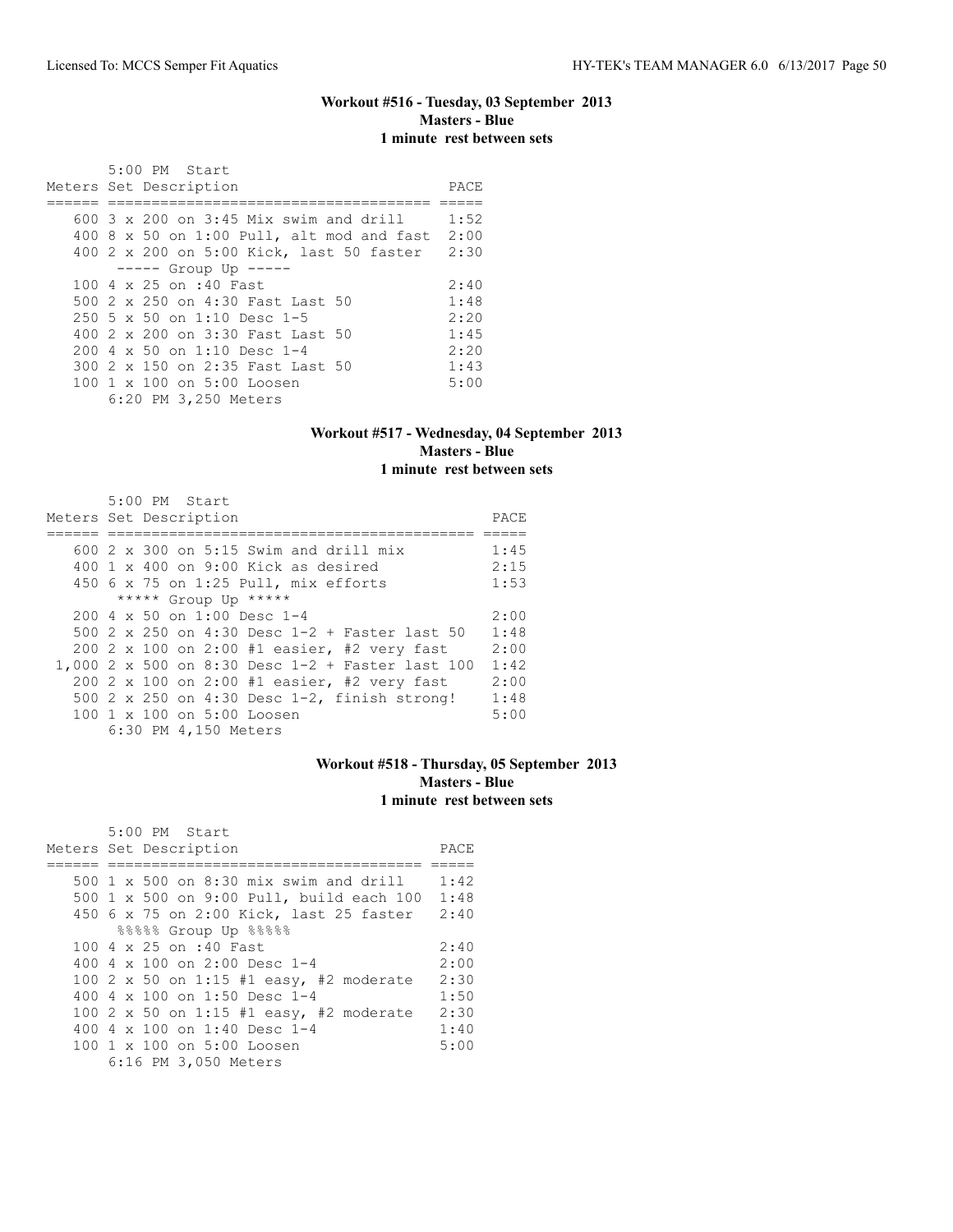## **Workout #519 - Monday, 09 September 2013 Masters - Blue 1 minute rest between sets**

| $5:00$ PM Start                                         |      |
|---------------------------------------------------------|------|
| Meters Set Description                                  | PACE |
|                                                         |      |
| 400 1 x 400 on 8:00 Mix swim & Drill                    | 2:00 |
| 400 1 x 400 on 8:00 Pull, mix speeds                    | 2:00 |
| 400 4 x 100 on 2:45 Kick, mix in a fast 25 on each 2:45 |      |
| ***** Group Up ******                                   |      |
| 100 4 x 25 on 1:00 Speedy!                              | 4:00 |
| 400 8 x 50 on 1:05 Desc 1-4, 5-8                        | 2:10 |
| 200 1 x 200 on 4:00 Get Ready                           | 2:00 |
| Coach will record masters times!                        |      |
| $6006 \times 100$ on $3:00$ Test Yourself!!             | 3:00 |
| $500 \t 1 \t x \t 500$ on $10:00$ Cool down             | 2:00 |
| 6:19 PM 3,000 Meters                                    |      |

## **Workout #520 - Tuesday, 10 September 2013 Masters - Blue 1 minute rest between sets**

| 5:00 PM Start<br>Meters Set Description       | PACE |
|-----------------------------------------------|------|
| 600 $2 \times 300$ on 5:30 Swim and drill mix | 1:50 |
| $400 \t1 x 400$ on 7:00 Pull as desired       | 1:45 |
| 400 8 x 50 on 1:30 Kick, speedy!              | 3:00 |
| $== == $ Group Up $== == $                    |      |
| 100 4 x 25 on :40 Fast                        | 2:40 |
| 400 2 x 200 on 3:40 Steady                    | 1:50 |
| 400 2 x 200 on 3:30 Faster                    | 1:45 |
| 400 2 x 200 on 3:20 Faster                    | 1:40 |
| 200 1 x 200 on 4:00 Best Effort               | 2:00 |
| 100 1 x 100 on 5:00 Loosen                    | 5:00 |
| 6:12 PM 3,000 Meters                          |      |

## **Workout #521 - Wednesday, 11 September 2013 Masters - Blue 1 minute rest between sets**

| 5:00 PM Start                                    |      |
|--------------------------------------------------|------|
| Meters Set Description                           | PACE |
|                                                  |      |
| 600 6 x 100 on 1:50 mix drill and swim           | 1:50 |
| 400 2 x 200 on 5:15 Kick, mix efforts            | 2:38 |
| 500 10 x 50 on 1:00 Pull, alt easy and mod       | 2:00 |
| ##### Group Up #####                             |      |
| 300 6 x 50 on 1:05 Desc 1-3, 4-6                 | 2:10 |
| 600 1 x 600 on 10:00 All of these are neq. split | 1:40 |
| 500 1 x 500 on 8:30 Neg split                    | 1:42 |
| 400 1 x 400 on 7:00 Neg. split                   | 1:45 |
| 300 1 x 300 on 5:30 Neg split                    | 1:50 |
| 200 1 x 200 on 4:00 Neg split                    | 2:00 |
| 100 1 x 100 on 2:30 GO, GO, GO!!!!!              | 2:30 |
| 100 1 x 100 on 5:00 Loosen                       | 5:00 |
| 6:33 PM 4,000 Meters                             |      |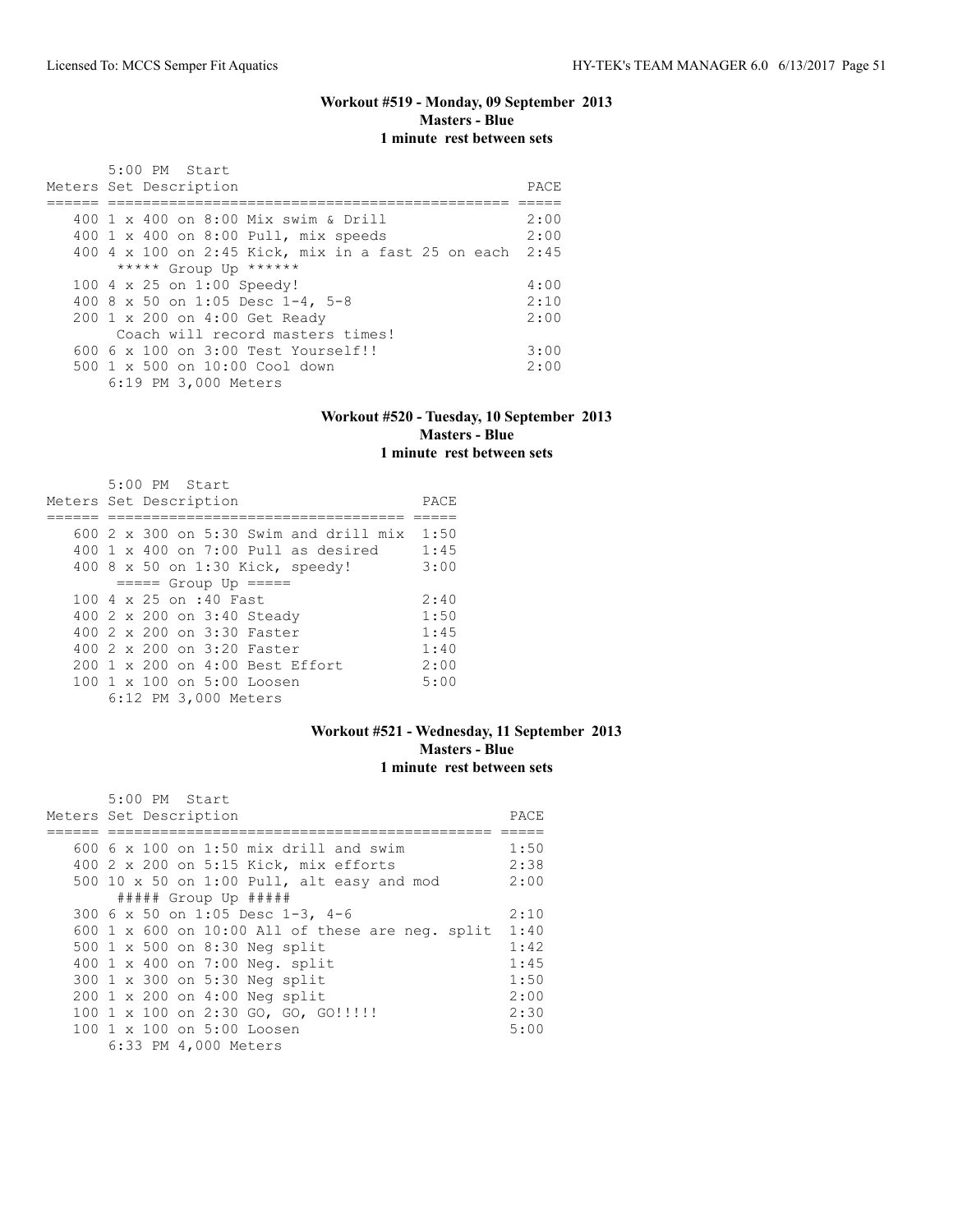## **Workout #522 - Thursday, 12 September 2013 Masters - Blue 1 minute rest between sets**

|        | $5:00$ PM Start                                        |      |
|--------|--------------------------------------------------------|------|
| Meters | Set Description                                        | PACE |
|        |                                                        |      |
| 400    | 2 x 200 on 3:30 Drill & Swim Mix                       | 1:45 |
| 600    | 8 x 75 on 1:25 Pull, last 25 faster                    | 1:53 |
| 400    | $1 \times 400$ on $10:30$ Kick as desired              | 2:38 |
|        | $== == $ Group Up $== == $                             |      |
|        | 400 2x{4 x 25 on :40 Fast                              | 2:40 |
|        | $\{2 \times 50 \text{ on } 1:00 \text{ Fast Effect}\}$ | 2:00 |
|        | {1 on :20 Extra Rest                                   |      |
|        | New circuit:                                           |      |
|        | 1,500 3x{1 x 150 on 2:45 Last 50 faster                | 1:50 |
|        | {1 x 150 on 2:35 Last 100 faster                       | 1:43 |
|        | {1 x 150 on 2:25 GO TIME!!                             | 1:37 |
|        | {1 x 50 on 1:30 Loosen                                 | 3:00 |
|        | 6:12 PM 3,300 Meters                                   |      |

## **Workout #523 - Monday, 16 September 2013 Masters - Blue 1 minute rest between sets**

| Meters | 5:00 PM Start<br>Set Description                                            | PACE |
|--------|-----------------------------------------------------------------------------|------|
| 400    | $1 \times 400$ on 7:00 Drill, swim mix                                      | 1:45 |
| 500    | 10 x 50 on 1:00 Pull, mix speeds                                            | 2:00 |
| 500    | 5 x 100 on 2:30 Kick, always finish fast                                    | 2:30 |
|        | ***** Group Up *****                                                        |      |
| 300    | 6 x 50 on 1:05 Desc 1-3, 4-6                                                | 2:10 |
| 1,200  | $4x{1 x 100 on 2:30 Loosen}$                                                | 2:30 |
|        | {2 x 25 on :30 1 Moderate, 1 Max Effort                                     | 2:00 |
|        | $\{2 \times 25 \text{ on } : 40 \text{ 1 }$ Moderate, 1 Max Effort          | 2:40 |
|        | $\{2 \times 25 \text{ on } : 50 \text{ 1 }$ Moderate, 1 Max Effort          | 3:20 |
|        | $\{2 \times 25 \text{ on } 1:001 \text{ Moderate, } 1 \text{ Max Effect}\}$ | 4:00 |
|        | 100 1 x 100 on 5:00 Loosen                                                  | 5:00 |
|        | 6:21 PM 3,000 Meters                                                        |      |

### **Workout #524 - Tuesday, 17 September 2013 Masters - Blue 1 minute rest between sets**

| 5:00 PM Start                              |      |
|--------------------------------------------|------|
| Meters Set Description                     | PACE |
|                                            |      |
| 600 2 x 300 on 5:20 Mix of swim and drill  | 1:47 |
| 400 8 x 50 on 1:25 Kick, steady and strong | 2:50 |
| 400 4 x 100 on 1:50 Pull, negative split   | 1:50 |
| $====$ Group Up $====$                     |      |
| 100 4 x 25 on :40 Fast!!                   | 2:40 |
| 600 8 x 75 on 1:50 Desc 1-4, 5-8           | 2:27 |
| 450 6 x 75 on 1:40 Desc 1-3, 3-6           | 2:13 |
| 300 4 x 75 on 1:30 Desc 1-2, 3-4           | 2:00 |
| 150 2 x 75 on 1:20 Desc 1-2                | 1:47 |
| 100 1 x 100 on 5:00 Loosen                 | 5:00 |
| 6:21 PM 3,100 Meters                       |      |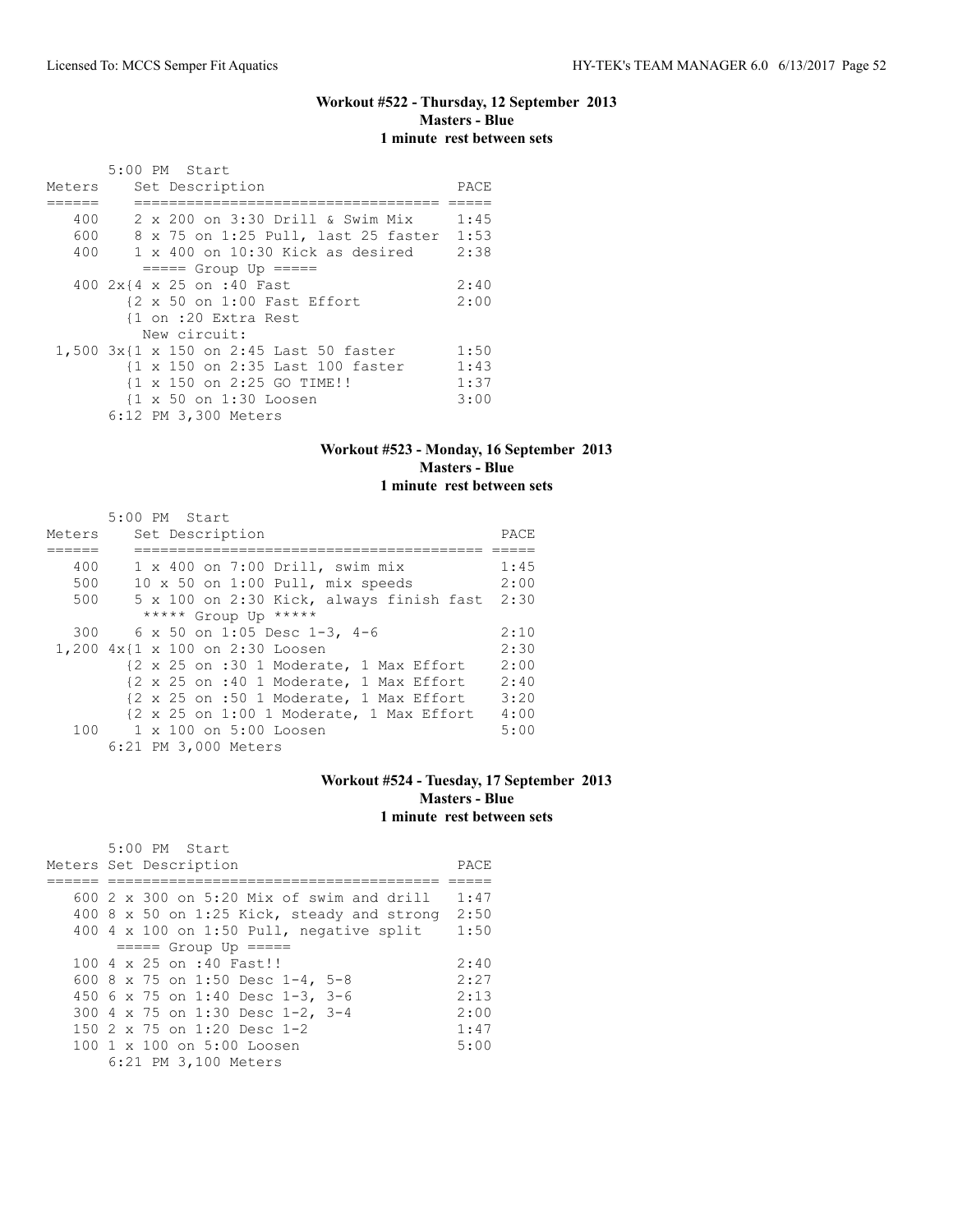## **Workout #525 - Wednesday, 18 September 2013 Masters - Blue 1 minute rest between sets**

| 5:00 PM Start<br>Meters Set Description      | PACE |
|----------------------------------------------|------|
|                                              |      |
|                                              |      |
| $800$ 4 x 200 on 3:30 Swim and drill mix     | 1:45 |
| 400 2 x 200 on 3:30 Pull, desc 1-2           | 1:45 |
| 450 6 x 75 on 1:45 Kick, last 25 fastest     | 2:20 |
| $== == $ Group Up $== == $                   |      |
| $200$ 4 x 50 on 1:00 Strong and steady       | 2:00 |
| 800 2 x 400 on 6:50 Desc 1-2 and Neg Split   | 1:42 |
| 400 $4 \times 100$ on 1:45 Strong and steady | 1:45 |
| 800 2 x 400 on 6:50 #1 moderate, #2 faster   | 1:42 |
| 200 4 x 50 on 1:00 Fast finish!              | 2:00 |
| 100 1 x 100 on 5:00 Loosen                   | 5:00 |
| 6:28 PM 4,150 Meters                         |      |

## **Workout #526 - Thursday, 19 September 2013 Masters - Blue 1 minute rest between sets**

|        | $5:00$ PM Start                           |      |
|--------|-------------------------------------------|------|
| Meters | Set Description                           | PACE |
|        |                                           |      |
| 600    | $1 \times 600$ on $11:00$ Swim as desired | 1:50 |
| 450    | 6 x 75 on 1:25 Pull, mix efforts          | 1:53 |
| 400    | 2 x 200 on 5:15 Kick, negative split      | 2:38 |
|        | ##### Group Up #####                      |      |
| 50     | 2 x 25 on :50 Fast                        | 3:20 |
|        | 1,500 2x{1 x 50 on 1:30 Loosen            | 3:00 |
|        | {2 x 200 on 3:20 Fast                     | 1:40 |
|        | {2 x 100 on 1:50 Fast                     | 1:50 |
|        | {2 x 50 on 1:10 Fast                      | 2:20 |
| 100    | 1 x 100 on 5:00 Loosen                    | 5:00 |
|        | 6:12 PM 3,100 Meters                      |      |

## **Workout #528 - Monday, 23 September 2013 Masters - Blue 1 minute rest between sets**

|        | 5:00 PM Start                                      |      |
|--------|----------------------------------------------------|------|
| Meters | Set Description                                    | PACE |
|        |                                                    |      |
| 600    | $2 \times 300$ on 5:05 Swim drill mix              | 1:42 |
| 400    | 4 x 100 on 2:30 Kick                               | 2:30 |
| 450    | 6 x 75 on 1:20 Pull, last 25 faster pace           | 1:47 |
|        | $== == $ Group Up $== == $                         |      |
| 200    | 4 x 50 on 1:10 Desc 1-4                            | 2:20 |
|        | 1,300 4x{1 x 25 on 1:30 Loosen                     | 6:00 |
|        | $\{4 \times 50 \text{ on } 1:05 \text{ Desc } 1-4$ | 2:10 |
|        | {4 x 25 on :35 Best Speed You Can Hold             | 2:20 |
| 100    | 1 x 100 on 5:00 Loosen                             | 5:00 |
|        | 6:17 PM 3,050 Meters                               |      |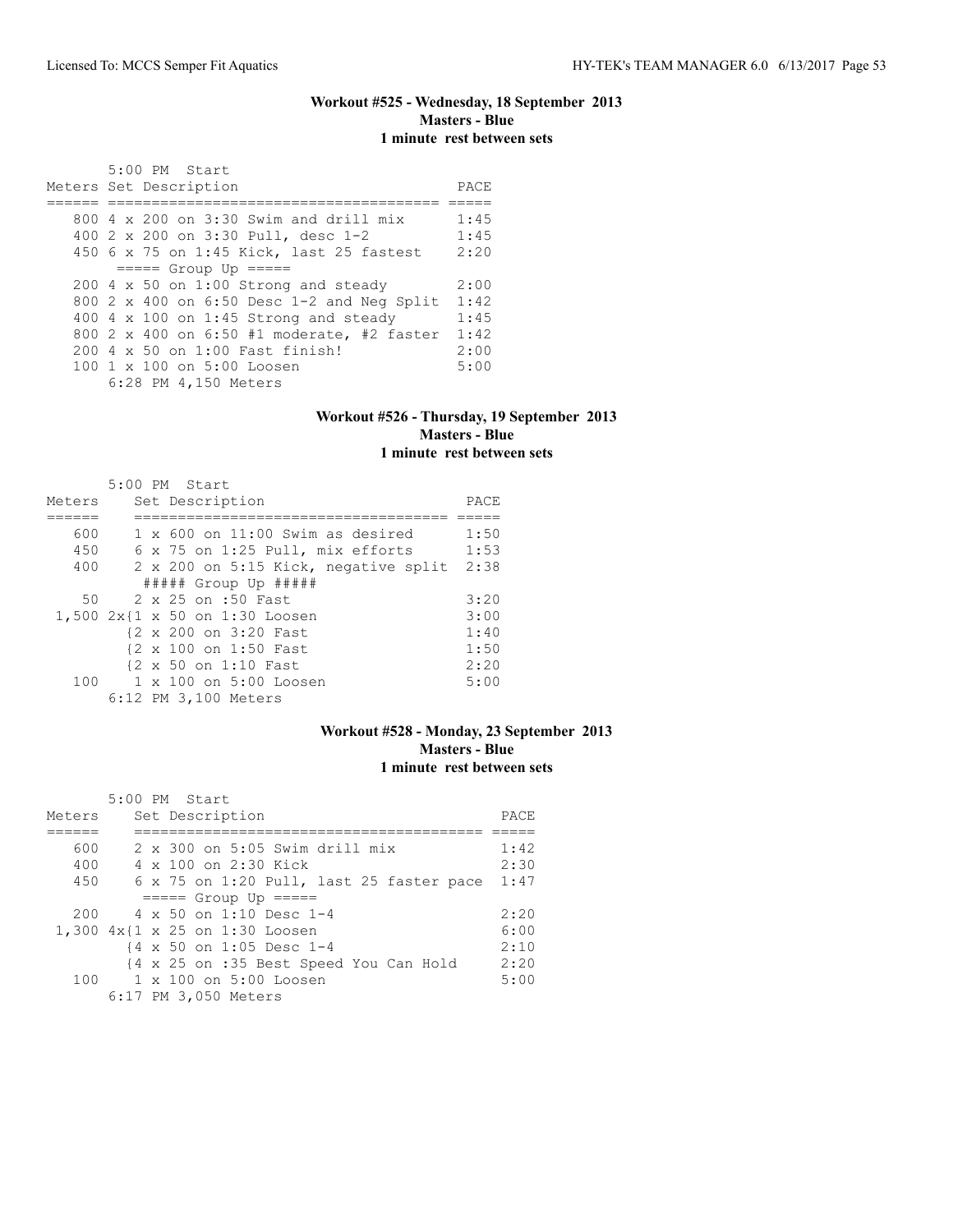## **Workout #529 - Tuesday, 24 September 2013 Masters - Blue 1 minute rest between sets**

|        | 5:00 PM Start                                            |      |
|--------|----------------------------------------------------------|------|
| Meters | Set Description                                          | PACE |
|        |                                                          |      |
| 600    | 3 x 200 on 3:30 Neg Split, do some drill                 | 1:45 |
| 400    | 8 x 50 on 1:00 Pull, mix efforts                         | 2:00 |
| 450    | 6 x 75 on 2:15 Kick, last 25 faster                      | 3:00 |
|        | $--- -$ Group Up $---$                                   |      |
|        | 100 4 x 25 on :40 Fast                                   | 2:40 |
|        | 1,425 3x{1 x 25 on 1:30 easy                             | 6:00 |
|        | $\{6 \times 75 \text{ on } 2:00 \text{ Best Effects} \}$ | 2:40 |
|        | 100 1 x 100 on 5:00 Loosen                               | 5:00 |
|        | 6:27 PM 3,075 Meters                                     |      |

## **Workout #530 - Wednesday, 25 September 2013 Masters - Blue 1 minute rest between sets**

|  | 5:00 PM Start                                  |      |
|--|------------------------------------------------|------|
|  | Meters Set Description                         | PACE |
|  |                                                |      |
|  | 800 2 x 400 on 7:00 Swim drill mix             | 1:45 |
|  | 400 8 x 50 on 1:00 Pull, alt easy and moderate | 2:00 |
|  | 400 4 x 100 on 2:30 kick, vary paces           | 2:30 |
|  | $== == $ Group Up $== == $                     |      |
|  | $200 \text{ } 4 \times 50$ on 1:05 Desc 1-4    | 2:10 |
|  | 150 2 x 75 on 1:20 last 25 fast                | 1:47 |
|  | 800 1 x 800 on 13:00 Negative Split            | 1:38 |
|  | 150 2 x 75 on 1:20 last 25 fast                | 1:47 |
|  | 400 1 x 400 on 6:45 Negative Split             | 1:41 |
|  | 150 2 x 75 on 1:20 last 25 fast                | 1:47 |
|  | $200 \t1 x 200$ on 3:30 Negative Split         | 1:45 |
|  | 150 2 x 75 on 1:20 last 25 fast                | 1:47 |
|  | 100 1 x 100 on 4:00 Best you can do            | 4:00 |
|  | 100 1 x 100 on 5:00 Loosen                     | 5:00 |
|  | 6:34 PM 4,000 Meters                           |      |

## **Workout #531 - Thursday, 26 September 2013 Masters - Blue 1 minute rest between sets**

|                               | 5:00 PM Start |  |                       |                                           |      |
|-------------------------------|---------------|--|-----------------------|-------------------------------------------|------|
| Meters                        |               |  | Set Description       |                                           | PACE |
|                               |               |  |                       |                                           |      |
| 500                           |               |  |                       | 1 x 500 on 8:30 Drill, Swim Mix           | 1:42 |
| 400                           |               |  |                       | $1 \times 400$ on $11:00$ Kick as desired | 2:45 |
| 600                           |               |  |                       | $6 \times 100$ on 1:45 Pull, steady       | 1:45 |
|                               |               |  |                       | ***** Group Up *****                      |      |
| 100                           |               |  |                       | 2 x 50 on 1:15 Desc 1-2                   | 2:30 |
| 1,200 1x{1 x 200 on 3:30 Fast |               |  |                       |                                           | 1:45 |
|                               |               |  |                       | {1 x 200 on 3:40 Steady                   | 1:50 |
|                               |               |  | {1 x 200 on 3:20 Fast |                                           | 1:40 |
|                               |               |  |                       | {1 x 200 on 3:40 Steady                   | 1:50 |
|                               |               |  | {1 x 200 on 3:10 Fast |                                           | 1:35 |
|                               |               |  |                       | {1 x 200 on 3:40 Steady                   | 1:50 |
| 200                           |               |  |                       | 1 x 200 on 6:00 BEST OF THE DAY           | 3:00 |
| 100                           |               |  |                       | 1 x 100 on 5:00 Loosen                    | 5:00 |
|                               |               |  | 6:12 PM 3,100 Meters  |                                           |      |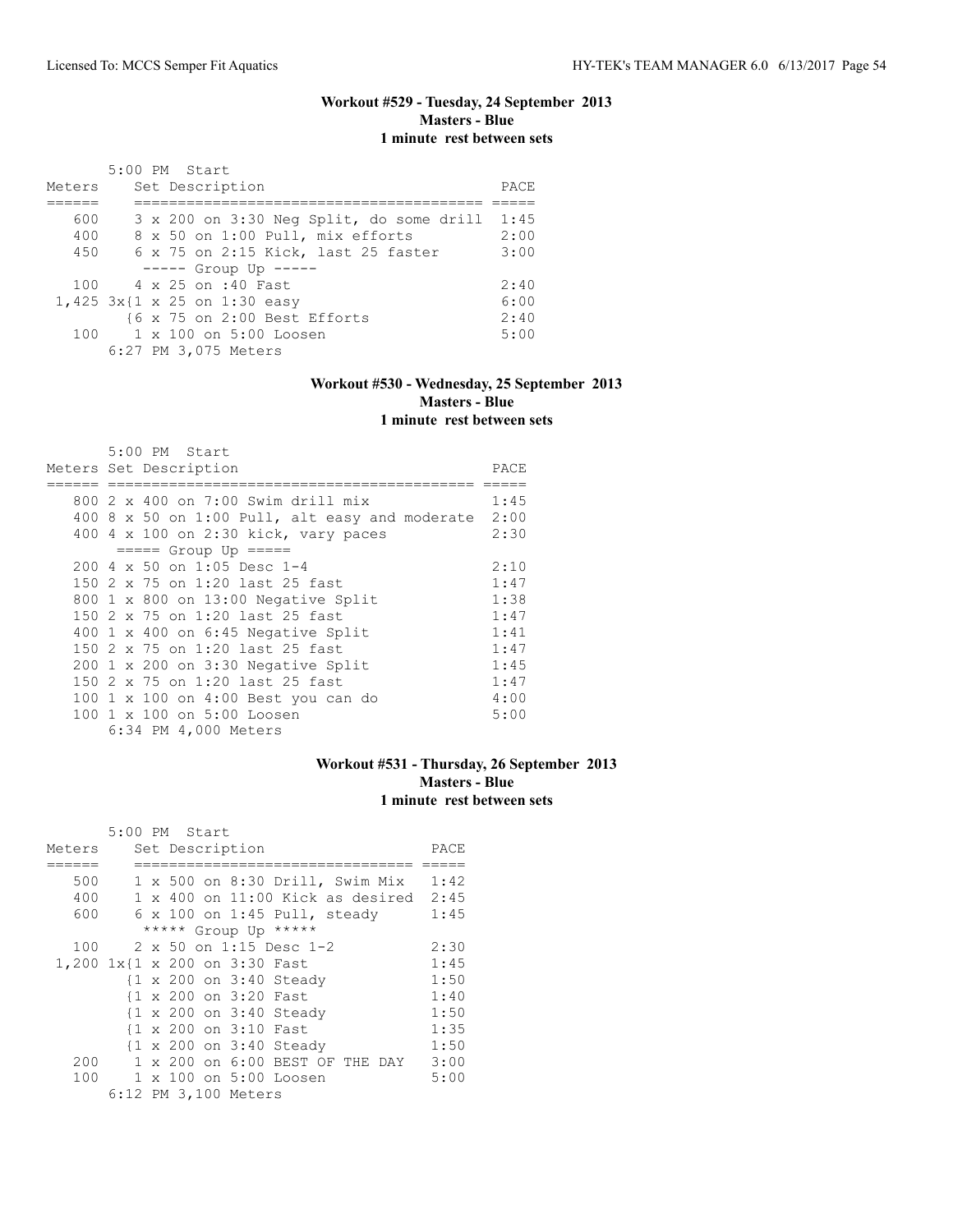## **Workout #527 - Monday, 30 September 2013 Masters - Blue 1 minute rest between sets**

| 5:00 PM Start                                   |      |
|-------------------------------------------------|------|
| Meters Set Description                          | PACE |
|                                                 |      |
| 900 3 x 300 on 5:30 Mix Drill and Swim          | 1:50 |
| 300 3 x 100 on 2:45 Kick - Steady Mix           | 2:45 |
| 300 3 x 100 on 1:45 Pull - Descending 1-4       | 1:45 |
| ********GROUP UP**********                      |      |
| 100 4 x 25 on :40 FAST!!                        | 2:40 |
| 300 6 x 50 on 1:05 3 Moderate 3 Faster          | 2:10 |
| 200 4 x 50 on 1:10 Odds- Fast, Evens Moderate   | 2:20 |
| 100 2 x 50 on 1:05 All Moderate                 | 2:10 |
| 100 2 x 50 on 1:15 Faster                       | 2:30 |
| 200 4 x 50 on 1:10 All Fast                     | 2:20 |
| 300 6 x 50 on 1:15 HOLD your pace               | 2:30 |
| 50 1 x 50 on 1:30 Easy                          | 3:00 |
| 50 1 x 50 on 2:00 Everything you have left! GO! | 4:00 |
| 100 1 x 100 on 5:00 Cool down                   | 5:00 |
| 6:27 PM 3,000 Meters                            |      |

## **Workout #532 - Tuesday, 01 October 2013 Masters - Blue 1 minute rest between sets**

| 5:00 PM Start                               |      |
|---------------------------------------------|------|
| Meters Set Description                      | PACE |
|                                             |      |
| 500 1 x 500 on 9:30 Mix Swim and Drill 1:54 |      |
| 450 6 x 75 on 1:45 Kick                     | 2:20 |
| $450$ 3 x 150 on 2:45 Pull                  | 1:50 |
| **********GROUP UP************              |      |
| 100 4 x 25 on :50 Fast                      | 3:20 |
| 600 6 x 100 on 1:50 Steady                  | 1:50 |
| 100 4 x 25 on :45 free                      | 3:00 |
| 400 4 $\times$ 100 on 1:55 Desc 1-4         | 1:55 |
| 100 4 x 25 on :40 free                      | 2:40 |
| $2002 \times 100$ on $2:00$ FAST            | 2:00 |
| 100 1 x 100 on 5:00 Cool Down               | 5:00 |
| 6:17 PM 3,000 Meters                        |      |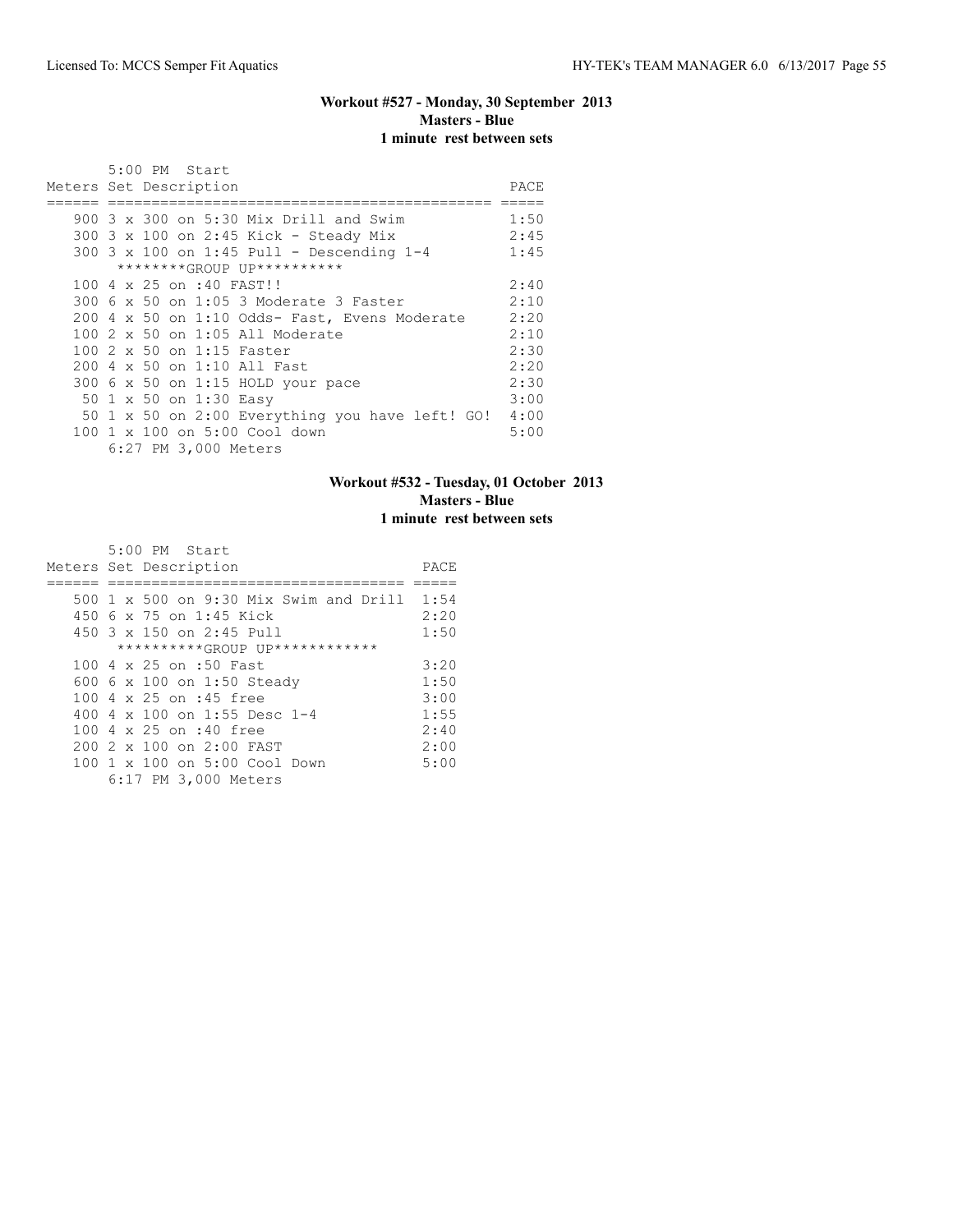## **Workout #533 - Wednesday, 02 October 2013 Masters - Blue 1 minute rest between sets**

 5:00 PM Start Meters Set Description **PACE** ====== ================================== ===== 600 12 x 50 on 1:00 Mix Swim and Drill 2:00 500 10 x 50 on 1:15 Mix Kick 2:30 400 1 x 400 on 7:00 Mix, Steady pull 1:45 \*\*\*\*\*\*\*\*GROUP UP\*\*\*\*\*\*\*\*\* 100 4 x 25 on :40 Fast 2:40 600 2 x 300 on 5:30 Desc 1-2 1:50 300 4 x 75 on 1:15 Desc 1-4 1:40 600 2 x 300 on 5:30 Desc 1-2 1:50 200 4 x 50 on :50 FAST 1:40<br>600 2 x 300 on 5:30 Desc 1-2 1:50 600 2 x 300 on 5:30 Desc 1-2 1:50 100 1 x 100 on 5:00 Loosen 6:31 PM 4,000 Meters

#### **Workout #534 - Thursday, 03 October 2013 Masters - Blue 1 minute rest between sets**

| 5:00 PM Start                        |      |
|--------------------------------------|------|
| Meters Set Description               | PACE |
|                                      |      |
| 500 1 x 500 on 10:00 Mix Swim, Drill | 2:00 |
| 400 4 x 100 on 2:00 Mix Kick         | 2:00 |
| 600 3 x 200 on 3:45 Pull, desc 1-3   | 1:52 |
| ******GROUP UP*******                |      |
| 300 4 x 75 on 1:30 Fast Swims        | 2:00 |
| 500 4 x 125 on 2:10 First 75 Fast    | 1:44 |
| 200 4 x 50 on 1:00 ALL FAST!         | 2:00 |
| 500 4 x 125 on 2:20 Last 75 Fast     | 1:52 |
| 100 4 x 25 on :40 ALL FAST!          | 2:40 |
| 100 1 x 100 on 5:00 Loosen           | 5:00 |
| 6:15 PM 3,200 Meters                 |      |

### **Workout #535 - Monday, 07 October 2013 Masters - Blue 1 minute rest between sets**

| $5:00$ PM Start                                         |      |
|---------------------------------------------------------|------|
| Meters Set Description                                  | PACE |
|                                                         |      |
| 400 1 x 400 on 8:00 Mix swim & Drill                    | 2:00 |
| 400 1 x 400 on 8:00 Pull, mix speeds                    | 2:00 |
| 400 4 x 100 on 2:45 Kick, mix in a fast 25 on each 2:45 |      |
| ***** Group Up ******                                   |      |
| 100 4 x 25 on 1:00 Speedy!                              | 4:00 |
| 400 8 x 50 on 1:05 Desc 1-4, 5-8                        | 2:10 |
| 200 1 x 200 on 4:00 Get Ready                           | 2:00 |
| Coach will record masters times!                        |      |
| $6006 \times 100$ on $3:00$ Test Yourself!!             | 3:00 |
| $500 \t 1 \t x \t 500$ on $10:00$ Cool down             | 2:00 |
| 6:19 PM 3,000 Meters                                    |      |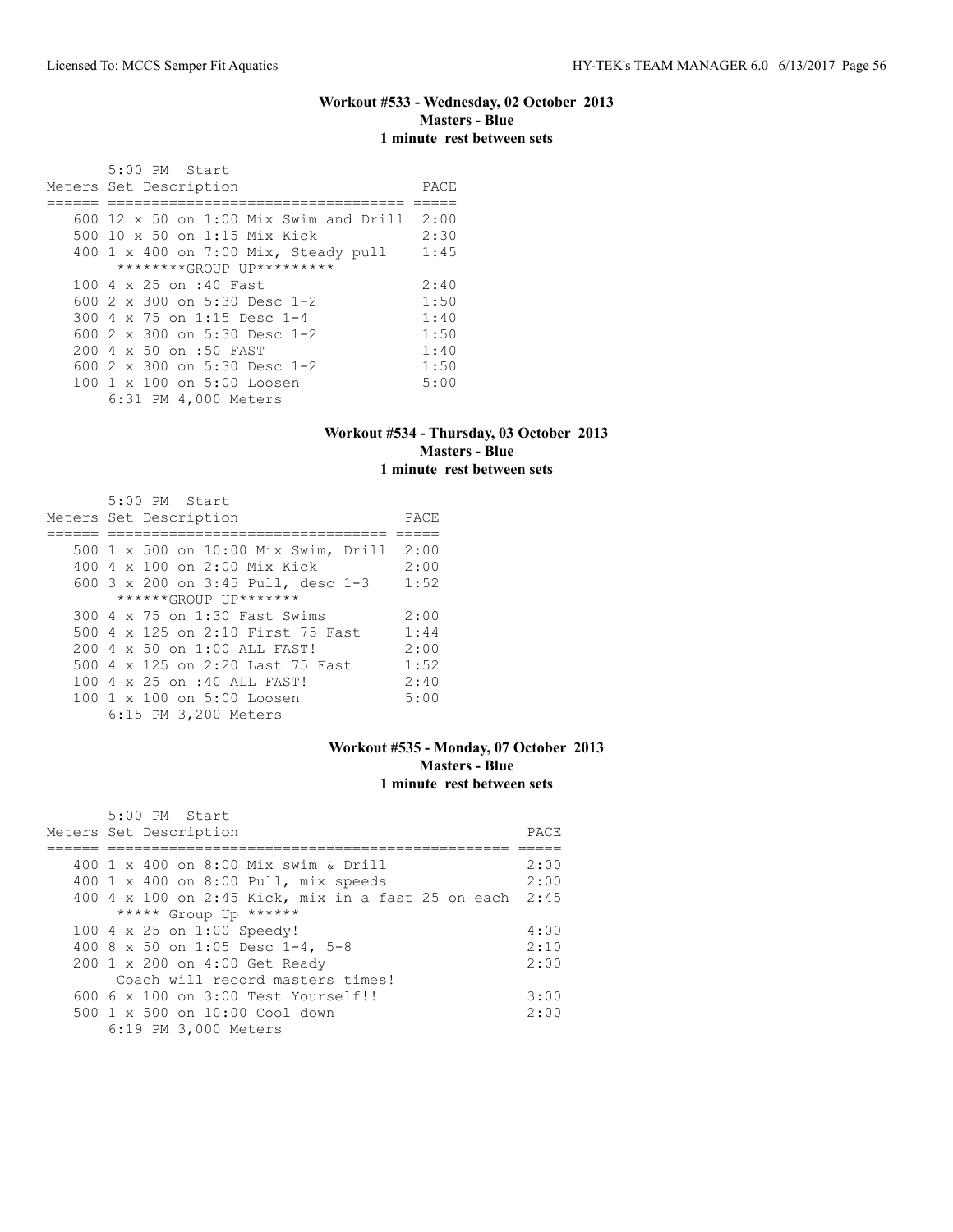## **Workout #536 - Tuesday, 08 October 2013 Masters - Blue 1 minute rest between sets**

| $5:00$ PM Start<br>Meters Set Description              | PACE. |
|--------------------------------------------------------|-------|
| 600 2 x 300 on 5:30 Drill/swim mix                     | 1:50  |
|                                                        |       |
| 400 4 x 100 on 1:50 Pull, build each                   | 1:50  |
| 400 8 x 50 on 1:20 Kick, alt speeds/efforts            | 2:40  |
| ***** Group Up *****                                   |       |
| 100 4 x 25 on :40 Fast                                 | 2:40  |
| 600 $3 \times 200$ on $3:30$ Desc 1-3                  | 1:45  |
| 600 $3 \times 200$ on $3:20$ Desc 1-3                  | 1:40  |
| 600 $3 \times 200$ on $3:10$ Desc 1-3                  | 1:35  |
| $100 \text{ 1 x } 100 \text{ on } 5:00 \text{ Loosen}$ | 5:00  |
| 6:16 PM 3,400 Meters                                   |       |

### **Workout #537 - Wednesday, 09 October 2013 Masters - Blue 1 minute rest between sets**

|        | 5:00 PM Start                                              |      |
|--------|------------------------------------------------------------|------|
| Meters | Set Description                                            | PACE |
|        |                                                            |      |
| 600    | 3 x 200 on 3:30 Drill & Swim                               | 1:45 |
| 400    | 8 x 50 on 1:00 Pull, alt ez and mod                        | 2:00 |
| 400    | 4 x 100 on 2:30 Kick, last 25 faster                       | 2:30 |
|        | $== == $ Group Up $== == $                                 |      |
| 200    | $4 \times 50$ on 1:05 Desc 1-4                             | 2:10 |
|        | $2,400$ $2x$ {1 x 600 on 9:45 Negative Split               | 1:38 |
|        | $\{1 \times 50$ on 1:00 Mod - not slow, not fast           | 2:00 |
|        | $\{1 \times 300 \text{ on } 5:15 \text{ Negative Split}\}$ | 1:45 |
|        | $\{1 \times 50$ on 1:00 Mod - not slow, not fast           | 2:00 |
|        | {1 x 150 on 2:45 Last 50 faster                            | 1:50 |
|        | {1 x 50 on 1:30 FAST!                                      | 3:00 |
|        | 100 1 x 100 on 5:00 Loosen                                 | 5:00 |
|        | 6:27 PM 4,100 Meters                                       |      |

## **Workout #538 - Thursday, 10 October 2013 Masters - Blue 1 minute rest between sets**

| 5:00 PM Start                                 |      |
|-----------------------------------------------|------|
| Meters Set Description                        | PACE |
|                                               |      |
| 400 $1 \times 400$ on 7:00 Mix swim and drill | 1:45 |
| 600 8 x 75 on 1:20 Pull, last 25 faster       | 1:47 |
| 400 2 x 200 on 5:30 Kick, mix efforts         | 2:45 |
| $--- $ Group Up $---$                         |      |
| 100 4 x 25 on :50 Fast                        | 3:20 |
| 1,200 8 x 150 on 2:30 Desc 1-3, 4-6, 7-8      | 1:40 |
| 1 on 1:00 Extra Rest                          |      |
| 300 2 x 150 on 2:45 Last two, Fast two!       | 1:50 |
| 100 1 x 100 on 5:00 Loosen                    | 5:00 |
| 6:11 PM 3,100 Meters                          |      |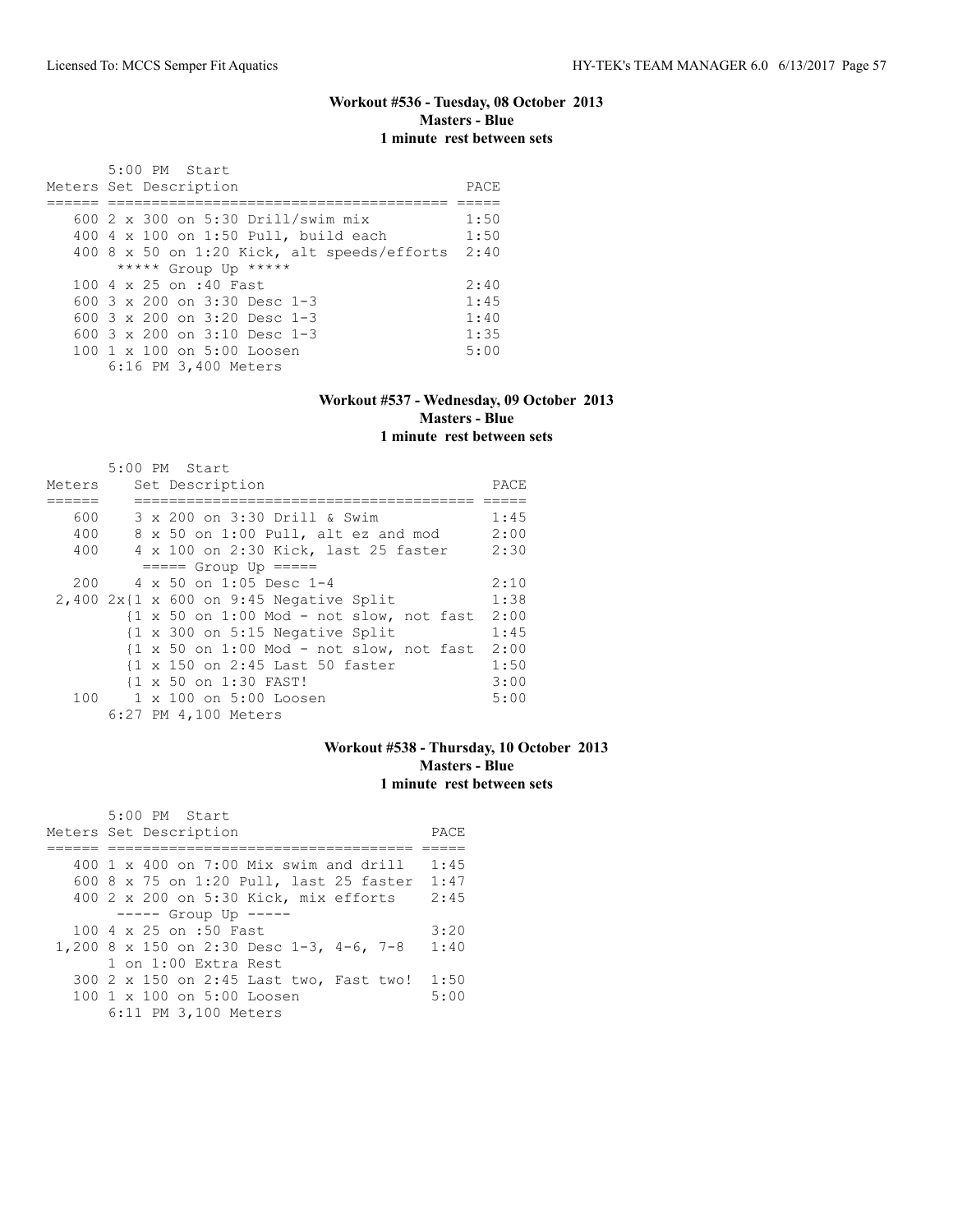## **Workout #539 - Monday, 14 October 2013 Masters - Blue 1 minute rest between sets**

| 5:00 PM Start                                  |      |
|------------------------------------------------|------|
| Meters Set Description                         | PACE |
| 600 2 x 300 on 6:30 Swim/Drill Mix             | 2:10 |
| 400 4 x 100 on 2:30 Mix Kick                   | 2:30 |
| 400 $4 \times 100$ on 2:00 Pull Desc 1-4       | 2:00 |
| **********GROUP UP**********                   |      |
| 200 4 x 50 on 1:00 Fast Pace                   | 2:00 |
| $250$ 10 x 25 on :45 Alternate Fast/Mod        | 3:00 |
| 200 8 x 25 on :40 Desc 1-4, 5-8                | 2:40 |
| 150 6 x 25 on :35 FAST!                        | 2:20 |
| 100 4 x 25 on 1:00 Mod/Easy                    | 4:00 |
| 150 6 x 25 on :35 FAST!                        | 2:20 |
| 200 8 x 25 on :40 Desc 1-4, 5-8                | 2:40 |
| $250$ 10 x 25 on :45 Alternate Fast/Mod $3:00$ |      |
| 100 1 x 100 on 5:00 Cool Down                  | 5:00 |
| 6:31 PM 3,000 Meters                           |      |

## **Workout #540 - Tuesday, 15 October 2013 Masters - Blue 1 minute rest between sets**

| Meters | 5:00 PM Start<br>Set Description                  | PACE |
|--------|---------------------------------------------------|------|
|        |                                                   |      |
| 600    | 3 x 200 on 4:00 Mix Swim/Drill                    | 2:00 |
| 400    | 8 x 50 on 1:30 KICK - Desc 1-4, 5-8               | 3:00 |
| 400    | 8 x 50 on 1:00 Pull Mix Desc 1-4, 5-8             | 2:00 |
|        | **********GROUP UP**********                      |      |
| 100    | 4 x 25 on :40 FAST SWIMS                          | 2:40 |
|        | 1,650 3x{1 x 50 on 1:30 LOOSEN                    | 3:00 |
|        | {6 x 75 on 1:20 RND 1/3 Desc<br>RND 2/4 Neg Split | 1:47 |
|        | {2 x 25 on :40 ALL FAST!                          | 2:40 |
|        | 100 1 x 100 on 5:00 Cool Down                     | 5:00 |
|        | 6:18 PM 3,250 Meters                              |      |

## **Workout #541 - Wednesday, 16 October 2013 Masters - Blue 1 minute rest between sets**

| 5:00 PM Start                                          |      |
|--------------------------------------------------------|------|
| Meters Set Description                                 | PACE |
|                                                        |      |
| 500 5 x 100 on 2:00 Mix Swim/Drill                     | 2:00 |
| 500 5 x 100 on 2:30 KICK - Mix Speeds                  | 2:30 |
| $500$ 5 x 100 on 2:00 Pull - Mix speeds                | 2:00 |
| **********GROUP UP**********                           |      |
| 800 2 x 400 on 7:00 Neg. split                         | 1:45 |
| 400 $2 \times 200$ on $3:30$ Desc 1-2                  | 1:45 |
| 800 2 x 400 on 6:30 Neg.split                          | 1:38 |
| 400 $2 \times 200$ on $3:00$ Desc 1-2                  | 1:30 |
| $100 \text{ 1 x } 100 \text{ on } 5:00 \text{ Loosen}$ | 5:00 |
| 6:25 PM 4,000 Meters                                   |      |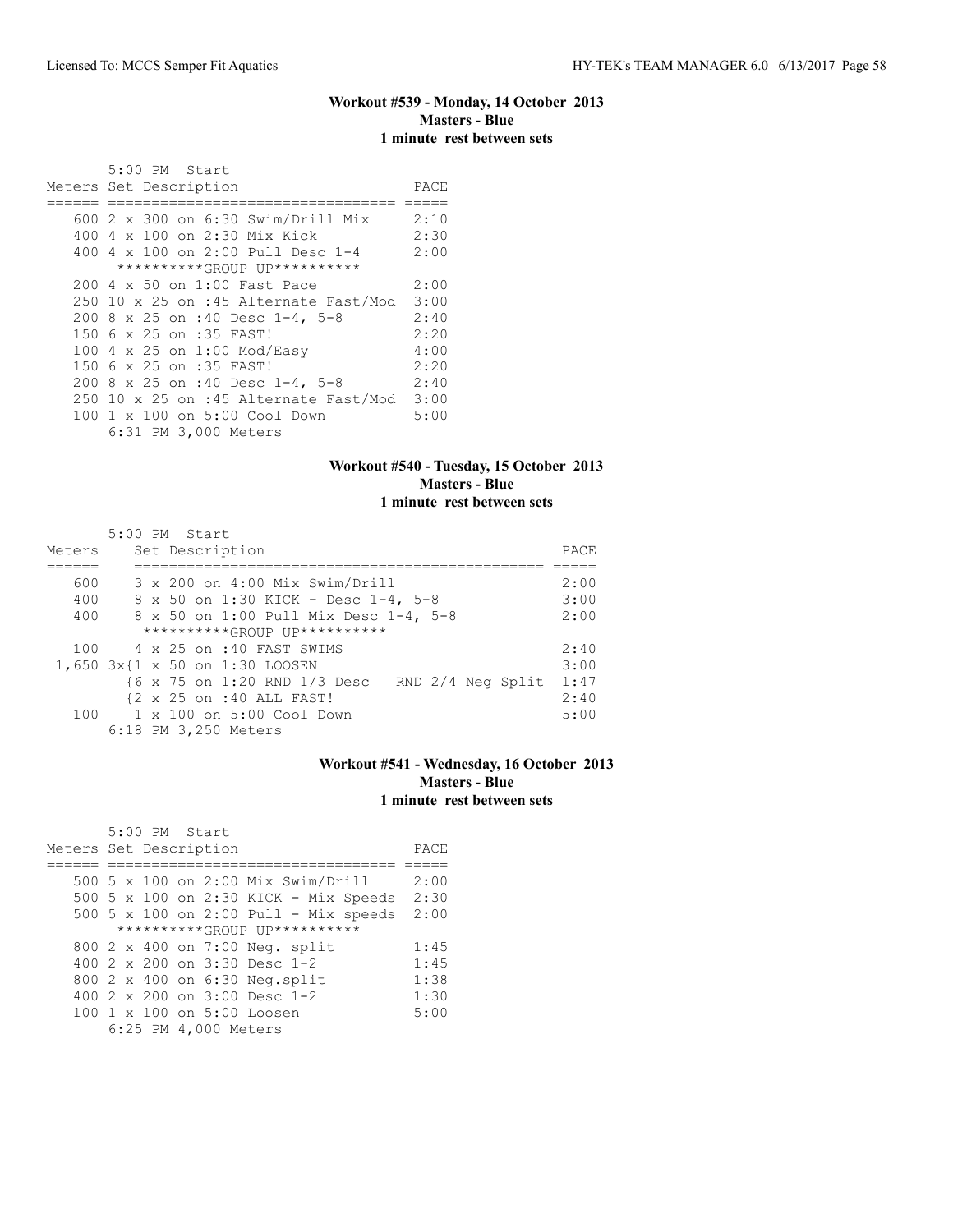## **Workout #542 - Thursday, 17 October 2013 Masters - Blue 1 minute rest between sets**

|        | $5:00$ PM Start                                         |      |
|--------|---------------------------------------------------------|------|
| Meters | Set Description                                         | PACE |
|        |                                                         |      |
| 400    | 1 x 400 on 7:30 MIX Drill/Swim                          | 1:52 |
| 600    | 8 x 75 on 2:00 KICK - MIX                               | 2:40 |
| 400    | 1 x 400 on 7:30 Mix Pull                                | 1:52 |
|        | **********(ROUP UP***********                           |      |
|        | 100 4 x 25 on :40 free                                  | 2:40 |
|        | 1,700 2x{2 x 200 on 3:15 First 50 and Last 50 Fast 1:38 |      |
|        | {2 x 100 on 1:45 2nd 100 FAST!                          | 1:45 |
|        | {4 x 50 on :55 Desc 1-4                                 | 1:50 |
|        | $\{1 \times 50 \text{ on } 1:15 \text{ Loosen}\}$       | 2:30 |
|        | $100 \t 1 \times 100$ on $5:00$ Cool Down               | 5:00 |
|        | 6:15 PM 3,300 Meters                                    |      |

### **Workout #550 - Monday, 21 October 2013 Masters - Blue 1 minute rest between sets**

|        | 5:00 PM Start |  |                                                        |      |
|--------|---------------|--|--------------------------------------------------------|------|
| Meters |               |  | Set Description                                        | PACE |
|        |               |  |                                                        |      |
| 600    |               |  | 2 x 300 on 6:00 Swim- Mix Strokes                      | 2:00 |
| 400    |               |  | 1 x 400 on 7:45 Pull- Build by 100s                    | 1:56 |
| 400    |               |  | 2 x 200 on 4:00 Kick- IM                               | 2:00 |
|        |               |  | $--- $ Group UP $--- $                                 |      |
| 100    |               |  | 4 x 25 on :45 Fast Swims!!                             | 3:00 |
|        |               |  | $1,400$ $4x$ $4 \times 50$ on 1:00 Alt Fast & Moderate | 2:00 |
|        |               |  | $\{1 \times 50 \text{ on } 1:15 \text{ Steady}\}$      | 2:30 |
|        |               |  | {4 x 25 on :45 All out Sprint!!                        | 3:00 |
|        |               |  | 100 1 x 100 on 5:00 Easy                               | 5:00 |
|        |               |  | 6:14 PM 3,000 Meters                                   |      |

## **Workout #551 - Tuesday, 22 October 2013 Masters - Blue 1 minute rest between sets**

|  | 5:00 PM Start                           |      |
|--|-----------------------------------------|------|
|  | Meters Set Description                  | PACE |
|  |                                         |      |
|  | 600 2 x 300 on 5:30 Mix swim & Drill    | 1:50 |
|  | 600 2 x 300 on 5:15 Pull Desc 1-2       | 1:45 |
|  | 300 1 x 300 on 8:00 Kick, mix up speeds | 2:40 |
|  | 88888 Group Up 88888                    |      |
|  | 100 4 x 25 on :40 FAST                  | 2:40 |
|  | 100 $2 \times 50$ on 1:10 Desc 1-2      | 2:20 |
|  | 600 3 x 200 on 3:30 Desc 1-3            | 1:45 |
|  | 100 2 x 50 on 1:10 Desc 1-2             | 2:20 |
|  | 400 $2 \times 200$ on $3:15$ Desc 1-2   | 1:38 |
|  | 100 $2 \times 50$ on 1:10 Desc 1-2      | 2:20 |
|  | 200 1 x 200 on 6:00 GO!!!!!!!!          | 3:00 |
|  | 100 1 x 100 on 5:00 Loosen              | 5:00 |
|  | 6:21 PM 3,200 Meters                    |      |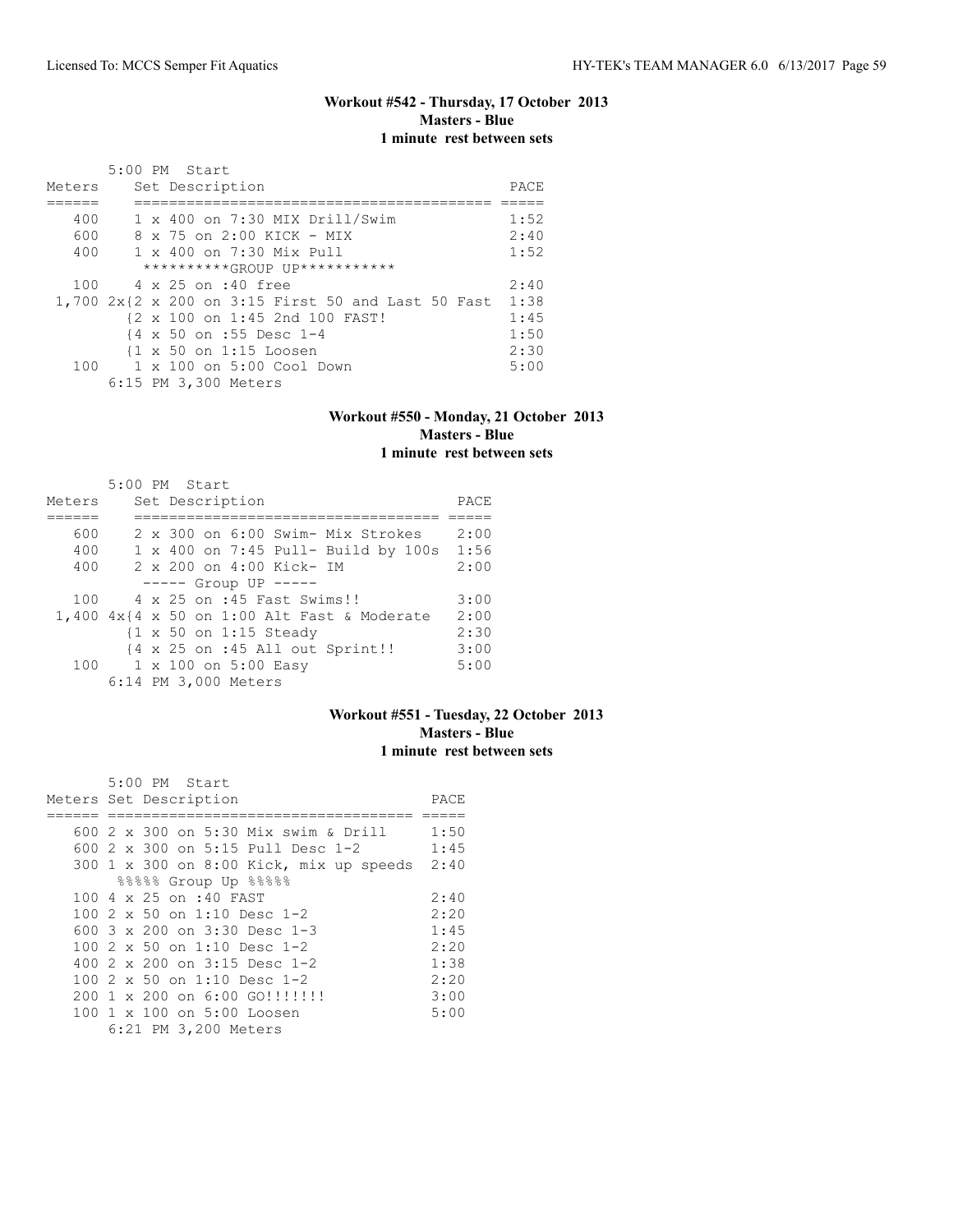## **Workout #552 - Wednesday, 23 October 2013 Masters - Blue 1 minute rest between sets**

|        | 5:00 PM Start |  |                      |                                                               |      |
|--------|---------------|--|----------------------|---------------------------------------------------------------|------|
| Meters |               |  | Set Description      |                                                               | PACE |
|        |               |  |                      |                                                               |      |
| 600    |               |  |                      | $6 \times 100$ on 1:40 Swim as desired                        | 1:40 |
| 400    |               |  |                      | 2 x 200 on 3:40 Pull Negative Split                           | 1:50 |
| 400    |               |  |                      | 1 x 400 on 9:30 Kick as desired                               | 2:22 |
|        |               |  |                      | +++++ Get down to business +++++                              |      |
| 200    |               |  |                      | 4 x 50 on 1:05 Find your speeds                               | 2:10 |
|        |               |  |                      | 2,500 1x{1 x 100 on 1:55 Neg Split                            | 1:55 |
|        |               |  |                      | {1 x 200 on 3:40 Steady                                       | 1:50 |
|        |               |  |                      | $\{1 \times 300 \text{ on } 5:15 \text{ Neg Split}\}$         | 1:45 |
|        |               |  |                      | {1 x 400 on 6:50 Steady                                       | 1:42 |
|        |               |  |                      | $\{1 \times 500$ on 8:30 Neg Split                            | 1:42 |
|        |               |  |                      | {1 x 400 on 7:00 Steady                                       | 1:45 |
|        |               |  |                      | $\{1 \times 300 \text{ on } 5:15 \text{ Neg Split}\}$         | 1:45 |
|        |               |  |                      | {1 x 200 on 4:00 Steady                                       | 2:00 |
|        |               |  |                      | $\{1 \times 100 \text{ on } 3:00 \text{ All you have left}\}$ | 3:00 |
| 100    |               |  |                      | 1 x 100 on 5:00 Loosen                                        | 5:00 |
|        |               |  | 6:29 PM 4,200 Meters |                                                               |      |

## **Workout #553 - Thursday, 24 October 2013 Masters - Blue 1 minute rest between sets**

|        | 5:00 PM Start                                     |      |
|--------|---------------------------------------------------|------|
| Meters | Set Description                                   | PACE |
|        |                                                   |      |
| 400    | 8 x 50 on 1:25 Kick, mix speeds                   | 2:50 |
| 400    | 8 x 50 on 1:00 Swim, Mix it up                    | 2:00 |
| 400    | 8 x 50 on 1:05 Pull, Desc 1-4, 5-8                | 2:10 |
|        | ***** Group Up *****                              |      |
| 100    | 4 x 25 on :35 SPEEDY                              | 2:20 |
|        | 1,800 4x{1 x 50 on 1:30 Loosen                    | 3:00 |
|        | {2 x 150 on 2:30 Desc 1-2                         | 1:40 |
|        | ${2 \times 50}$ on 1:00 Desc 1-2; #2 is Very Fast | 2:00 |
|        | 100 1 x 100 on 5:00 Loosen                        | 5:00 |
|        | 6:16 PM 3,200 Meters                              |      |

### **Workout #558 - Monday, 28 October 2013 Masters - Blue 1 minute rest between sets**

| 5:00 PM Start                               |      |
|---------------------------------------------|------|
| Meters Set Description                      | PACE |
|                                             |      |
| 500 2 x 250 on 5:00 Mix Swim/Drill          | 2:00 |
| 400 8 x 50 on 1:30 Mix Kicks and Speeds     | 3:00 |
| 500 2 x 250 on 5:00 Pull Desc. 1-3          | 2:00 |
| *************GROUP UP**********             |      |
| 100 4 x 25 on :45 Fast Speed                | 3:00 |
| 450 6 x 75 on 1:20 Desc. 1-6                | 1:47 |
| 450 6 x 75 on 1:25 Last 50 faster           | 1:53 |
| 450 6 x 75 on 1:30 Hold a pace              | 2:00 |
| 50 1 x 50 on 1:15 moderate swim - get ready | 2:30 |
| 150 2 x 75 on 1:30 FAST! Keep your pace     | 2:00 |
| 100 1 x 100 on 5:00 Cool Down               | 5:00 |
| 6:20 PM 3,150 Meters                        |      |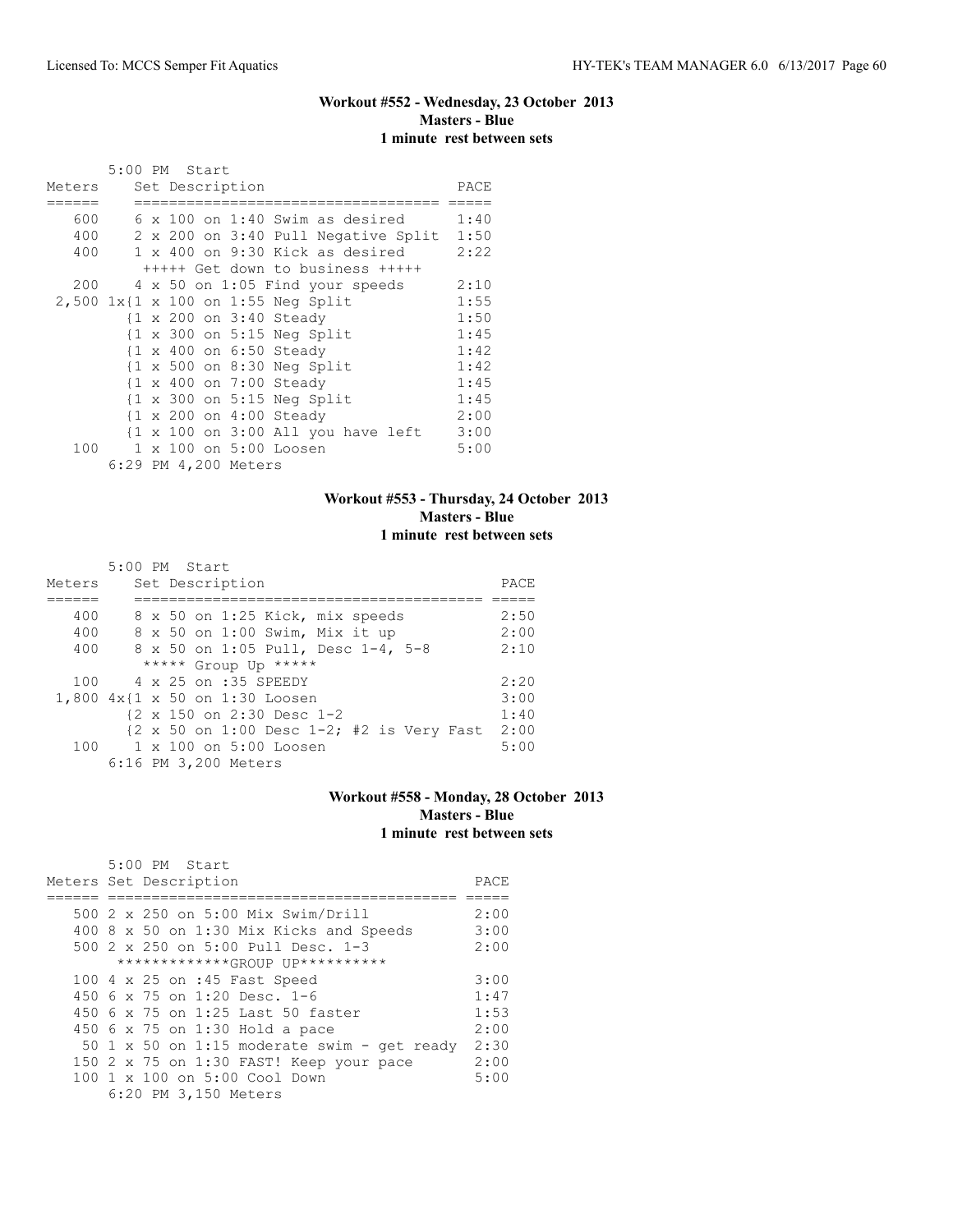## **Workout #559 - Tuesday, 29 October 2013 Masters - Blue 1 minute rest between sets**

|        | 5:00 PM Start                            |      |
|--------|------------------------------------------|------|
| Meters | Set Description                          | PACE |
|        |                                          |      |
| 500    | $1 \times 500$ on 9:30 Mix Swim/Drill    | 1:54 |
| 400    | $4 \times 100$ on 2:30 Kick - Mix Speeds | 2:30 |
| 500    | $1 \times 500$ on 9:30 Pull - mix speeds | 1:54 |
|        | **********GROUP UP**********             |      |
| 100    | 4 x 25 on :40 Fast Effort                | 2:40 |
|        | 1,650 3x{1 x 50 on 1:30 Loosen           | 3:00 |
|        | {2 x 150 on 2:30 Desc 1-2                | 1:40 |
|        | {4 x 50 on 1:00 Fast Effort              | 2:00 |
| 100    | 1 x 100 on 5:00 Cool Down                | 5:00 |
|        | 6:15 PM 3,250 Meters                     |      |

### **Workout #560 - Wednesday, 30 October 2013 Masters - Blue 1 minute rest between sets**

| $5:00$ PM Start                            |      |
|--------------------------------------------|------|
| Meters Set Description                     | PACE |
|                                            |      |
| 500 5 x 100 on 2:00 Swim/Drill Mix Speeds  | 2:00 |
| 450 6 x 75 on 2:00 Kick - Mix speeds       | 2:40 |
| 500 5 x 100 on 2:00 Pull - Mix Speeds      | 2:00 |
| **********GROUP UP**********               |      |
| 200 4 x 50 on 1:00 Steady Pace             | 2:00 |
| $1,200$ 3 x 400 on 6:45 Negative Split     | 1:41 |
| 400 4 x 100 on 1:45 Steady Pace            | 1:45 |
| 800 2 x 400 on 6:30 Negative Split         | 1:38 |
| $100 \t 1 \t x \t 100$ on $5:00$ Cool Down | 5:00 |
| 6:29 PM 4,150 Meters                       |      |

### **Workout #561 - Thursday, 31 October 2013 Masters - Blue 1 minute rest between sets**

| Meters | 5:00 PM Start<br>Set Description                                      | PACE |
|--------|-----------------------------------------------------------------------|------|
| 600    | 4 x 150 on 2:30 Whooooooooooo                                         | 1:40 |
| 400    | 1 x 400 on 7:15 Pull, don't get scared                                | 1:49 |
| 400    | 8 x 50 on 1:20 Kick, hallo-refic                                      | 2:40 |
|        | $---$ Group Up, if you dare $---$                                     |      |
| 100    | 4 x 25 on :35 Is a monster chasing you?                               | 2:20 |
| 200    | 4 x 50 on 1:05 Find a frightful pace                                  | 2:10 |
|        | 1,300 $2x(1 \times 50)$ on 1:20 Spooky Slow                           | 2:40 |
|        | {2 x 100 on 1:50 Desc 1-2 BOO!                                        | 1:50 |
|        | $\{2 \times 100 \text{ on } 1:45 \text{ smooth } \& \text{ Scary} \}$ | 1:45 |
|        | {2 x 100 on 1:40 Treat yourself to fast swims                         | 1:40 |
|        | 100 1 x 100 on 5:00 Slow & Slithery                                   | 5:00 |
|        | 6:12 PM 3,100 Meters                                                  |      |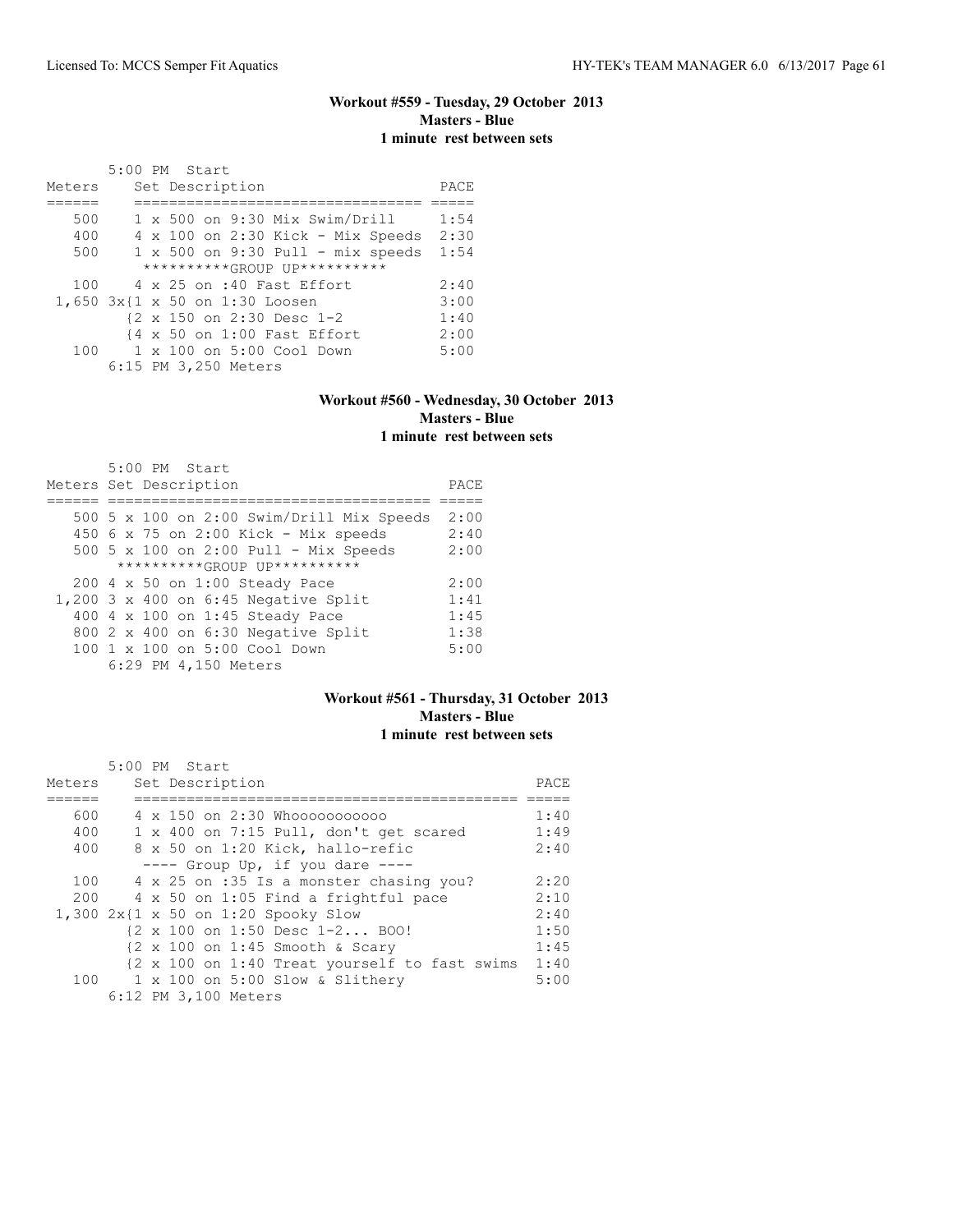## **Workout #571 - Monday, 04 November 2013 Masters - Blue 1 minute rest between sets**

| $5:00$ PM Start                                         |      |
|---------------------------------------------------------|------|
| Meters Set Description                                  | PACE |
|                                                         |      |
| 400 1 x 400 on 8:00 Mix swim & Drill                    | 2:00 |
| 400 1 x 400 on 8:00 Pull, mix speeds                    | 2:00 |
| 400 4 x 100 on 2:45 Kick, mix in a fast 25 on each 2:45 |      |
| ***** Group Up ******                                   |      |
| 100 4 x 25 on 1:00 Speedy!                              | 4:00 |
| 400 8 x 50 on 1:05 Desc 1-4, 5-8                        | 2:10 |
| 200 1 x 200 on 4:00 Get Ready                           | 2:00 |
| Coach will record masters times!                        |      |
| $6006 \times 100$ on $3:00$ Test Yourself!!             | 3:00 |
| $500 \t 1 \t x \t 500$ on $10:00$ Cool down             | 2:00 |
| 6:19 PM 3,000 Meters                                    |      |

## **Workout #572 - Tuesday, 05 November 2013 Masters - Blue 1 minute rest between sets**

| 5:00 PM Start                                     |       |
|---------------------------------------------------|-------|
| Meters Set Description                            | PACE. |
|                                                   |       |
| 500 1 x 500 on 9:30 Swim, but include some drills | 1:54  |
| 450 6 x 75 on 1:20 Pull, last 25 always faster    | 1:47  |
| 400 4 x 100 on 2:30 Kick, last 50 always faster   | 2:30  |
| $== == $ Group Up $== == $                        |       |
| 100 4 x 25 on :45 Fast!                           | 3:00  |
| 800 $4 \times 200$ on 3:20 Desc 1-4               | 1:40  |
| 1 on 1:00 Extra Rest                              |       |
| 800 4 x 200 on 3:10 All strong!                   | 1:35  |
| 100 1 x 100 on 5:00 Loosen                        | 5:00  |
| 6:10 PM 3,150 Meters                              |       |

## **Workout #573 - Wednesday, 06 November 2013 Masters - Blue 1 minute rest between sets**

| $5:00$ PM Start                                        |      |
|--------------------------------------------------------|------|
| Meters Set Description                                 | PACE |
|                                                        |      |
| 600 $3 \times 200$ on $3:45$ Drill / swim mix          | 1:52 |
| 450 6 x 75 on 1:45 Kick, last 25 faster                | 2:20 |
| $400 \t 1 \t x \t 400$ on 7:30 Pull as desired         | 1:52 |
| $== == $ Group Up $== == $                             |      |
| $100.4 \times 25$ on :40 Fast.                         | 2:40 |
| 600 6 x 100 on 1:45 Desc 1-3, 4-6                      | 1:45 |
| 1,200 2 x 600 on 10:15 Neg Split and Desc 1-2          | 1:42 |
| 1 on :30 Rest                                          |      |
| 600 6 x 100 on 1:55 Desc 1-3, 4-6                      | 1:55 |
| $100 \text{ 1 x } 100 \text{ on } 5:00 \text{ Loosen}$ | 5:00 |
| 6:30 PM 4,050 Meters                                   |      |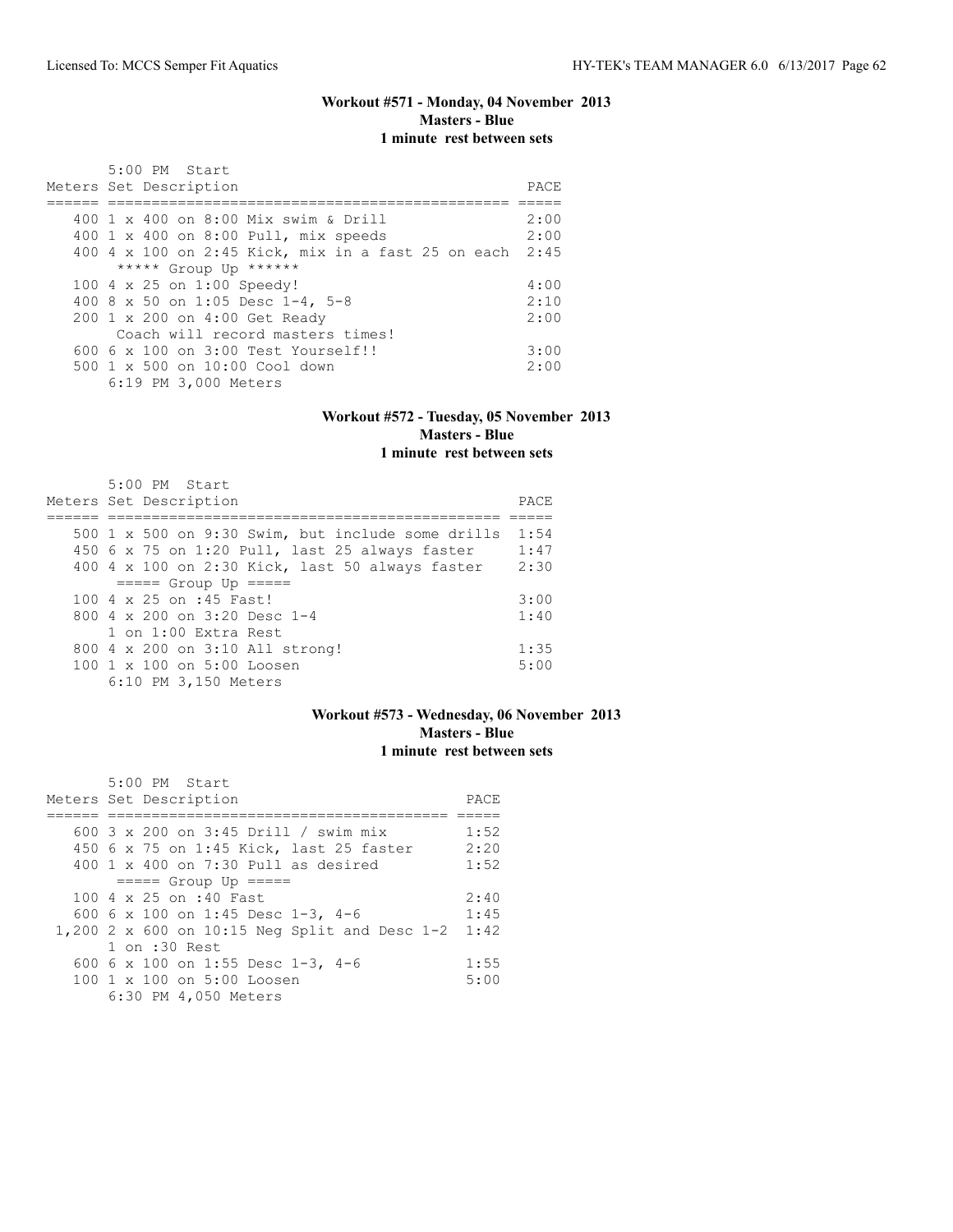## **Workout #574 - Thursday, 07 November 2013 Masters - Blue 1 minute rest between sets**

|        | 5:00 PM Start |  |                       |                                                                    |      |
|--------|---------------|--|-----------------------|--------------------------------------------------------------------|------|
| Meters |               |  | Set Description       |                                                                    | PACE |
|        |               |  |                       |                                                                    |      |
|        |               |  |                       | $1,400$ 2x{3 x 100 on 1:45 Drill/swim mix                          | 1:45 |
|        |               |  |                       | $\{1 \times 200 \text{ on } 5:15 \text{ Kick, steady}\}$           | 2:38 |
|        |               |  |                       | $\{1 \times 200 \text{ on } 3:45 \text{ Pull}, \text{Neg Split}\}$ | 1:52 |
|        |               |  |                       | >>>>> Group Up <<<<<                                               |      |
| 200    |               |  |                       | 4 x 50 on 1:05 Desc 1-4                                            | 2:10 |
|        |               |  |                       | 1,350 1x{3 x 150 on 2:50 Steady                                    | 1:53 |
|        |               |  |                       | {1 x 150 on 2:30 Fast Pace                                         | 1:40 |
|        |               |  |                       | {2 x 150 on 2:50 Steady                                            | 1:53 |
|        |               |  |                       | {1 x 150 on 2:30 Fast Pace                                         | 1:40 |
|        |               |  |                       | {1 x 150 on 2:50 Steady                                            | 1:53 |
|        |               |  | {1 x 150 on 3:00 Fast |                                                                    | 2:00 |
|        |               |  |                       | 100 1 x 100 on 5:00 Loosen                                         | 5:00 |
|        |               |  | 6:07 PM 3,050 Meters  |                                                                    |      |

## **Workout #580 - Monday, 11 November 2013 Masters - Blue 1 minute rest between sets**

|        | 5:00 PM Start                                   |      |
|--------|-------------------------------------------------|------|
| Meters | Set Description                                 | PACE |
|        |                                                 |      |
| 600    | 2 x 300 on 5:30 Warm Up Swim                    | 1:50 |
| 400    | 1 x 400 on 7:45 Pull, Desc by 100s              | 1:56 |
| 400    | 2 x 200 on 4:00 Kick, mix speeds                | 2:00 |
|        | $--- $ Group Up $--- $                          |      |
|        | $1,400$ $4x$ {6 x 25 on :45 Best Possible Speed | 3:00 |
|        | {1 x 50 on 1:30 Easy                            | 3:00 |
|        | {1 x 100 on 1:50 Fast                           | 1:50 |
|        | {1 x 50 on 1:30 Easy                            | 3:00 |
| 100    | $1 \times 100$ on $3:00$ Fast!!!!               | 3:00 |
| 100    | 1 x 100 on 5:00 Loosen                          | 5:00 |
|        | 6:18 PM 3,000 Meters                            |      |

## **Workout #581 - Tuesday, 12 November 2013 Masters - Blue 1 minute rest between sets**

| 5:00 PM Start                                                                           |              |
|-----------------------------------------------------------------------------------------|--------------|
| Meters Set Description                                                                  | PACE         |
| 500 1 x 500 on 9:20 Steady Warm Up Swim<br>400   4   x 100   on 1:55   Pull - Think DPS | 1:52<br>1:55 |
| 450 6 x 75 on 1:30 Kick - 3rd 25 Fast                                                   | 2:00         |
| @@@@@ Group Up @@@@@                                                                    |              |
| 100 4 x 25 on :40 FAST FAST FAST                                                        | 2:40         |
| 600 8 x 75 on 1:20 Desc. 1-4, 5-8                                                       | 1:47         |
| 400 4 x 100 on 1:50 FAST SWIMS!                                                         | 1:50         |
| 1 on 1:00 Extra Rest                                                                    |              |
| 300 4 x 75 on 1:20 Desc. 1-4                                                            | 1:47         |
| 200 2 x 100 on 2:00 BLAZING FAST!!!                                                     | 2:00         |
| 1 on 1:00 Extra Rest                                                                    |              |
| 100 1 x 100 on 3:00 ALL YOU'VE GOT LEFT 3:00                                            |              |
| 100 1 x 100 on 5:00 Cool Down                                                           | 5:00         |
| 6:18 PM 3,150 Meters                                                                    |              |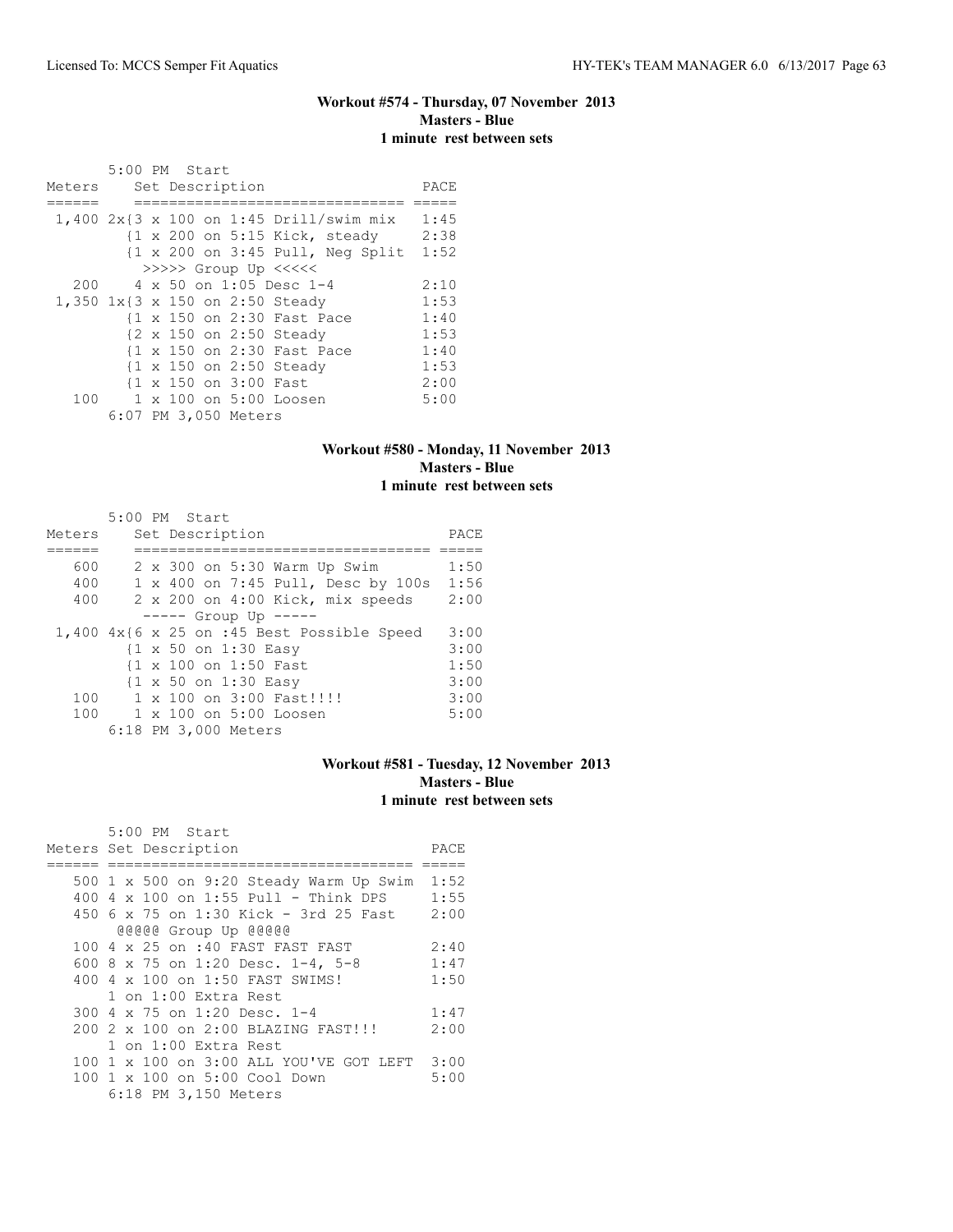## **Workout #582 - Wednesday, 13 November 2013 Masters - Blue 1 minute rest between sets**

| Meters | $5:00$ PM Start<br>Set Description                                                  | PACE |
|--------|-------------------------------------------------------------------------------------|------|
|        |                                                                                     |      |
| 500    | 1 x 500 on 9:30 Long Steady Choice Swim                                             | 1:54 |
| 400    | 4 x 100 on 1:55 Pull - Think about Stretch & DPS                                    | 1:55 |
| 450    | 6 x 75 on 1:30 Kick - Desc 1-3, 4-6                                                 | 2:00 |
|        | $====$ Group Up $====$                                                              |      |
| 100    | 4 x 25 on :35 Desc. 1-4                                                             | 2:20 |
|        | $2,600$ $2x$ {1 on 1:00 Extra Rest/Loosen                                           |      |
|        | {1 x 600 on 10:00 Neg. Split                                                        | 1:40 |
|        | $\{1 \times 400 \text{ on } 6:30 \text{ Desc. by } 100s \text{ within the swim} \}$ | 1:38 |
|        | $\{1 \times 200 \text{ on } 3:15 \text{ Strong } Swim$                              | 1:38 |
|        | {1 x 100 on 1:40 Fast Swim                                                          | 1:40 |
|        | 100 1 x 100 on 3:00 Cool Down                                                       | 3:00 |
|        | 6:23 PM 4,150 Meters                                                                |      |

### **Workout #583 - Thursday, 14 November 2013 Masters - Blue 1 minute rest between sets**

| Meters Set Description | 5:00 PM Start |                         |                                                                     | PACE |
|------------------------|---------------|-------------------------|---------------------------------------------------------------------|------|
|                        |               |                         | 600 $3 \times 200$ on $4:00$ Swim- Mix Strokes                      | 2:00 |
|                        |               |                         | 300 1 x 300 on 6:00 Pull- Negative Split                            | 2:00 |
|                        |               |                         | 400 1 x 400 on 8:30 Kick- Every 4th 25 FAST                         | 2:08 |
|                        |               |                         | 88888 Group Up 88888                                                |      |
|                        |               | 100 4 x 25 on :45 FAST! |                                                                     | 3:00 |
|                        |               |                         | 400 4 x 100 on 1:45 Descend 1-4                                     | 1:45 |
|                        |               |                         | 200 1 x 200 on 3:05 Long and Steady                                 | 1:32 |
|                        |               |                         | 300 3 x 100 on 1:50 Descend 1-3                                     | 1:50 |
|                        |               |                         | $200$ 1 x 200 on 3:10 Long and Steady                               | 1:35 |
|                        |               |                         | 200 2 x 100 on 1:55 Descend 1-2                                     | 1:55 |
|                        |               |                         | 200 1 x 200 on 3:15 Long and Steady                                 | 1:38 |
|                        |               |                         | $100 \text{ 1 x } 100 \text{ on } 2:00$ Fastest 100 of the Practice | 2:00 |
|                        |               |                         | 100 1 x 100 on 5:00 WARM DOWN                                       | 5:00 |
|                        |               | 6:17 PM 3,100 Meters    |                                                                     |      |

## **Workout #585 - Monday, 18 November 2013 Masters - Blue 1 minute rest between sets**

|        | $5:00$ PM Start                                |      |
|--------|------------------------------------------------|------|
| Meters | Set Description                                | PACE |
|        |                                                |      |
| 600    | $2 \times 300$ on $6:00$ Swim                  | 2:00 |
| 400    | $1 \times 400$ on $7:45$ Pull                  | 1:56 |
| 400    | 2 x 200 on 4:00 Kick                           | 2:00 |
|        | ***** Group Up *****                           |      |
| 100    | 4 x 25 on :40 Fast                             | 2:40 |
| 200    | $4 \times 50$ on 1:15 Desc 1-4                 | 2:30 |
|        | $1,200$ $4x$ {1 x 100 on 2:00 Steady Easy Pace | 2:00 |
|        | {4 x 50 on 1:05 Max, Mod, Mod, Max @ 50        | 2:10 |
| 100    | 1 x 100 on 5:00 Easy                           | 5:00 |
|        | 6:13 PM 3,000 Meters                           |      |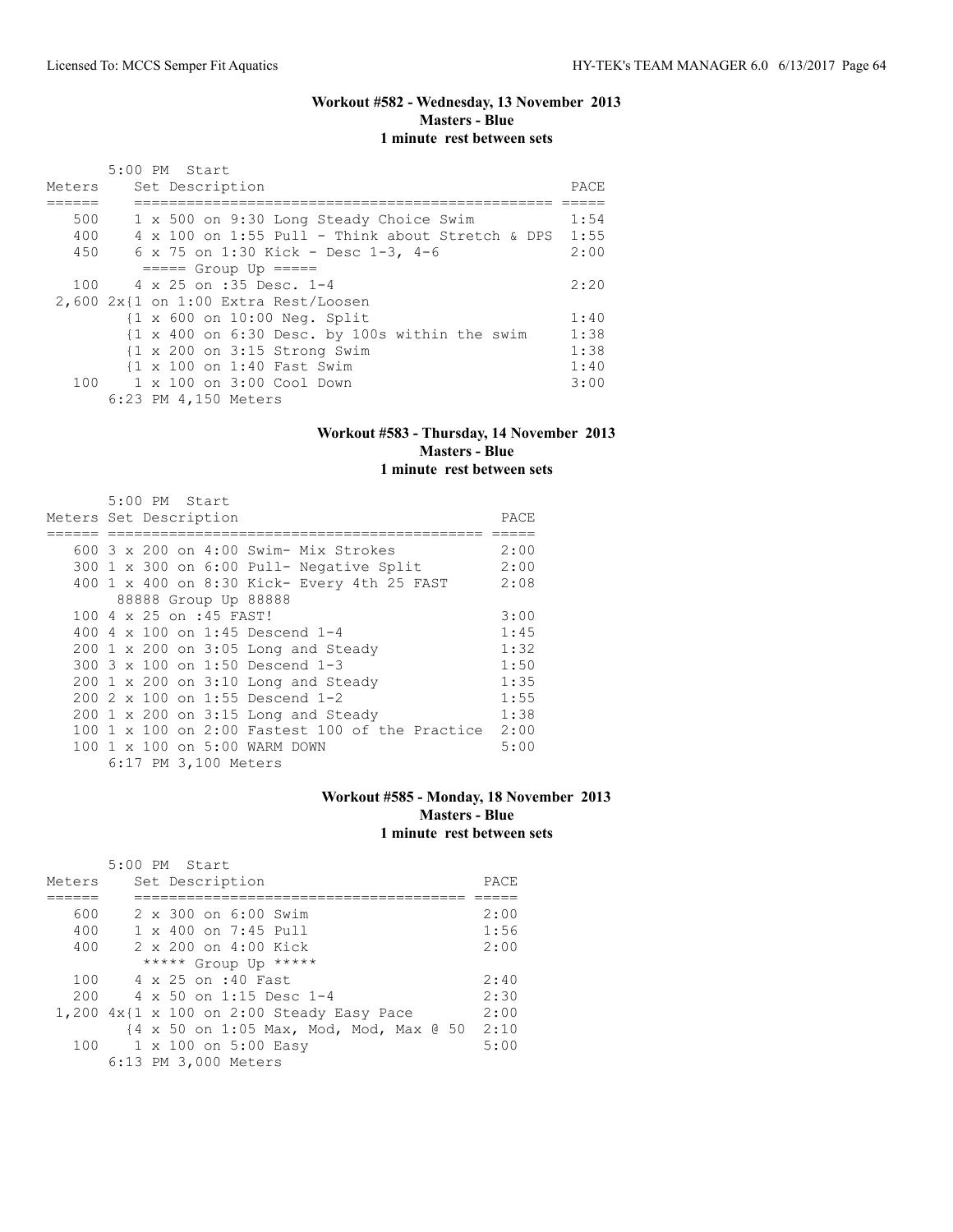## **Workout #586 - Tuesday, 19 November 2013 Masters - Blue 1 minute rest between sets**

| 5:00 PM Start                                    |      |
|--------------------------------------------------|------|
| Meters Set Description                           | PACE |
|                                                  |      |
| 600 $2 \times 300$ on 5:30 Mix swim and drill    | 1:50 |
| $400$ 8 x 50 on 1:20 Kick, alt mod and fast      | 2:40 |
| $400 \t1 x 400$ on 7:00 Pull as desired          | 1:45 |
| $++++$ Group Up $++++$                           |      |
| $100.2 \times 50$ on 1:05 Moderate               | 2:10 |
| 600 4 x 150 on 2:30 Last 50 faster effort        | 1:40 |
| 100 2 x 50 on 1:10 Moderate                      | 2:20 |
| $400.4 \times 100$ on 1:45 Last 50 faster effort | 1:45 |
| 100 2 x 50 on 1:15 Moderate                      | 2:30 |
| 200 4 x 50 on 1:20 Fast!                         | 2:40 |
| 100 1 x 100 on 5:00 Loosen                       | 5:00 |
| 6:15 PM 3,000 Meters                             |      |

### **Workout #587 - Wednesday, 20 November 2013 Masters - Blue 1 minute rest between sets**

|        | 5:00 PM Start |  |                      |                                                                       |      |
|--------|---------------|--|----------------------|-----------------------------------------------------------------------|------|
| Meters |               |  | Set Description      |                                                                       | PACE |
|        |               |  |                      |                                                                       |      |
| 600    |               |  |                      | 6 x 100 on 1:45 Desc 1-4                                              | 1:45 |
| 400    |               |  |                      | 8 x 50 on 1:10 Kick mix speeds                                        | 2:20 |
| 400    |               |  |                      | $1 \times 400$ on 7:45 Pull Neg Split                                 | 1:56 |
|        |               |  |                      | $--- $ Group Up $--- $                                                |      |
|        |               |  |                      | 2,600 1x{2 x 100 on 1:55 Neg Split                                    | 1:55 |
|        |               |  |                      | $\{2 \times 200 \text{ on } 3:40 \text{ Neg Split}\}$                 | 1:50 |
|        |               |  |                      | $\{2 \times 300 \text{ on } 5:25 \text{ Neg Split}\}$                 | 1:48 |
|        |               |  |                      | $\{2 \times 400 \text{ on } 6:45 \text{ Neq Split}\}$                 | 1:41 |
|        |               |  |                      | $\{1 \times 300 \text{ on } 5:30 \text{ Neg Split}\}$                 | 1:50 |
|        |               |  |                      | $\{1 \times 200 \text{ on } 3:45 \text{ Neq Split}\}$                 | 1:52 |
|        |               |  |                      | $\{1 \times 100 \text{ on } 3:00 \text{ Last one}, \text{fast one}\}$ | 3:00 |
|        |               |  |                      | 100 1 x 100 on 5:00 Loosen                                            | 5:00 |
|        |               |  | 6:26 PM 4,100 Meters |                                                                       |      |

### **Workout #588 - Thursday, 21 November 2013 Masters - Blue 1 minute rest between sets**

|                        |  | 5:00 PM Start |                          |                                         |      |
|------------------------|--|---------------|--------------------------|-----------------------------------------|------|
| Meters Set Description |  |               |                          |                                         | PACE |
|                        |  |               |                          |                                         |      |
|                        |  |               |                          | 600 6 x 100 on 1:45 Desc 1-3, 4-6       | 1:45 |
|                        |  |               |                          | 400 1 x 400 on 10:00 Kick as desired    | 2:30 |
|                        |  |               |                          | 400 4 x 100 on 1:50 Pull, Desc 1-4      | 1:50 |
|                        |  |               |                          | <<<<<< Group Up >>>>>                   |      |
|                        |  |               |                          | 200 4 x 50 on 1:10 Desc 1-4             | 2:20 |
|                        |  |               |                          | 200 2 x 100 on 1:40 Steady              | 1:40 |
|                        |  |               | 300 2 x 150 on 3:00 Fast |                                         | 2:00 |
|                        |  |               |                          | 200 2 x 100 on 1:45 Steady              | 1:45 |
|                        |  |               | 300 2 x 150 on 3:00 Fast |                                         | 2:00 |
|                        |  |               |                          | 200 2 x 100 on 1:50 Steady              | 1:50 |
|                        |  |               |                          | 150 1 x 150 on 5:00 The best you can do | 3:20 |
|                        |  |               |                          | 100 1 x 100 on 5:00 Loosen              | 5:00 |
|                        |  |               | 6:18 PM 3,050 Meters     |                                         |      |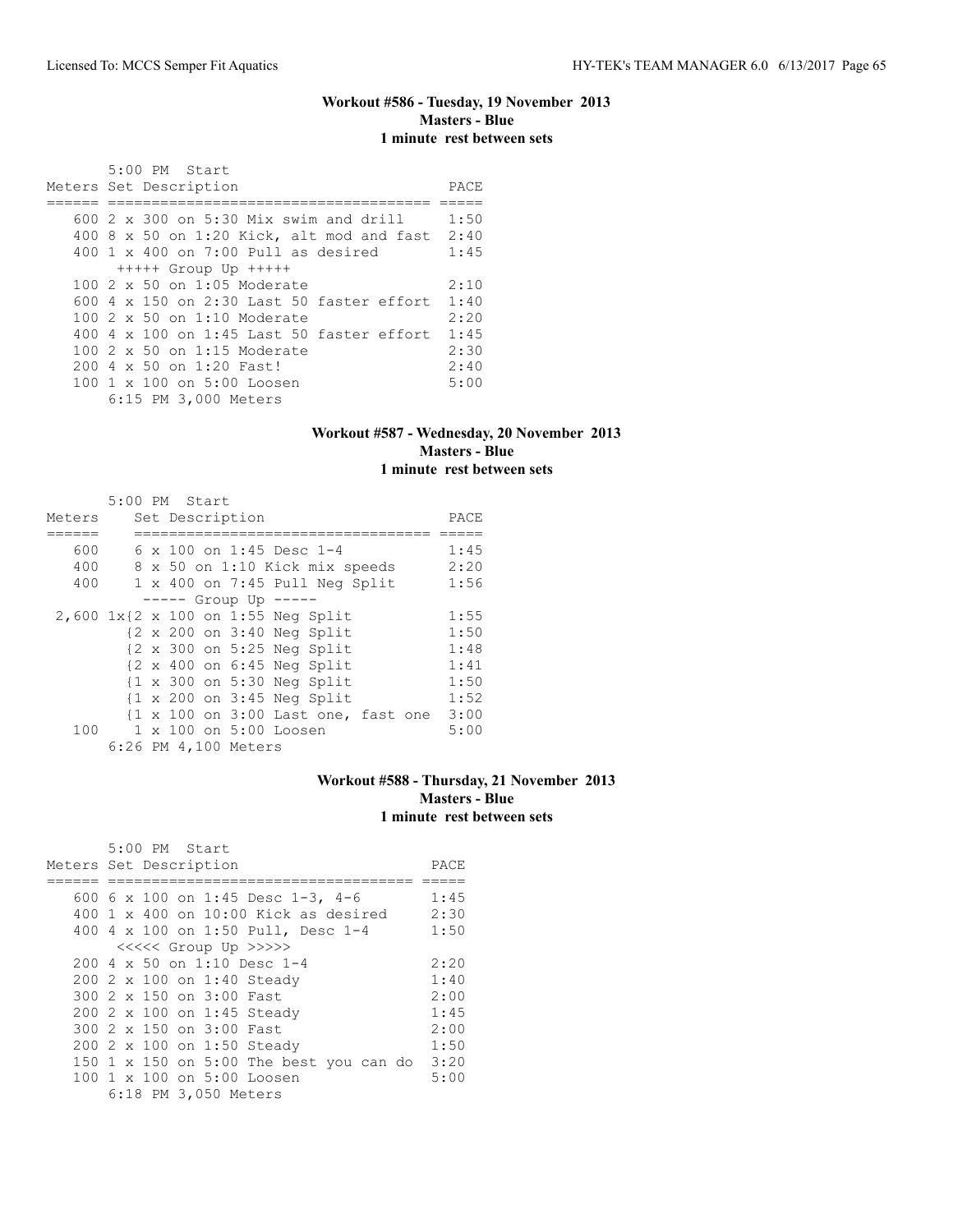## **Workout #595 - Monday, 25 November 2013 Masters - Blue 1 minute rest between sets**

|     | 5:00 PM Start                                          |      |
|-----|--------------------------------------------------------|------|
|     | Meters Set Description                                 | PACE |
|     |                                                        |      |
|     | 500 1 x 500 on 9:20 Swim Drill Mix                     | 1:52 |
| 400 | 4 x 100 on 1:50 Pull - Think Distance Per Stroke       | 1:50 |
|     | 450 $6 \times 75$ on 1:40 Kick - last 25 always faster | 2:13 |
|     | ----- Group Up -----                                   |      |
|     | 100 4 x 25 on :45 Sprint!                              | 3:00 |
|     | 600 8 x 75 on 1:20 Desc. 1-4, 5-8                      | 1:47 |
|     | 1 on :30 Extra Rest                                    |      |
|     | 300 4 x 75 on 2:00 Best speed you can hold             | 2:40 |
|     | 1 on :30 Extra Rest                                    |      |
|     | 300 4 x 75 on 1:20 Desc. 1-4                           | 1:47 |
|     | 1 on :30 Extra Rest                                    |      |
|     | 150 2 x 75 on 2:15 FAST AGAIN!                         | 3:00 |
|     | 1 on 1:00 Extra Rest                                   |      |
|     | 100 1 x 100 on 3:00 GO GO GO GO                        | 3:00 |
|     | 100 1 x 100 on 5:00 Cool Down                          | 5:00 |
|     | 6:19 PM 3,000 Meters                                   |      |

### **Workout #596 - Tuesday, 26 November 2013 Masters - Blue 1 minute rest between sets**

|        | 5:00 PM Start                                                              |      |
|--------|----------------------------------------------------------------------------|------|
| Meters | Set Description                                                            | PACE |
|        |                                                                            |      |
| 600    | $2 \times 300$ on 5:30 Mix swim and drill                                  | 1:50 |
| 400    | $1 \times 400$ on 7:30 Pull, neg split                                     | 1:52 |
| 400    | 2 x 200 on 4:40 Kick, neg split                                            | 2:20 |
|        | ***** Group Up *****                                                       |      |
| 100    | 4 x 25 on :40 SPRINT!!                                                     | 2:40 |
|        | 1,400 2x{1 on 1:00 Extra Rest                                              |      |
|        | {4 x 150 on 2:30 des 1-4                                                   | 1:40 |
|        | $\{2 \times 50 \text{ on } 1:15 \#1 \text{ Moderate, } \#2 \text{ FAST}\}$ | 2:30 |
| 100    | 1 x 100 on 5:00 Cool Down                                                  | 5:00 |
|        | 6:09 PM 3,000 Meters                                                       |      |

## **Workout #597 - Wednesday, 27 November 2013 Masters - Blue 1 minute rest between sets**

|                                   | 5:00 PM Start |  |                      |                                                     |                                |                                            |      |
|-----------------------------------|---------------|--|----------------------|-----------------------------------------------------|--------------------------------|--------------------------------------------|------|
| Meters                            |               |  | Set Description      |                                                     |                                |                                            | PACE |
|                                   |               |  |                      |                                                     |                                |                                            |      |
| 400                               |               |  |                      |                                                     | 2 x 200 on 3:30 Swim drill mix |                                            | 1:45 |
| 600                               |               |  |                      | $2 \times 300$ on 5:45 Pull -                       |                                |                                            | 1:55 |
| 400                               |               |  |                      | $4 \times 100$ on 2:00 Kick -                       |                                |                                            | 2:00 |
|                                   |               |  |                      | ~~~~~ Group Up ~~~~~                                |                                |                                            |      |
| 200                               |               |  |                      | 4 x 50 on 1:05 Desc. 1-4                            |                                |                                            | 2:10 |
| 2,400 1x{2 x 400 on 7:00 Desc 1-2 |               |  |                      |                                                     |                                |                                            | 1:45 |
|                                   |               |  |                      | {1 x 200 on 3:30 Steady                             |                                |                                            | 1:45 |
|                                   |               |  |                      | $\{2 \times 400 \text{ on } 6:45 \text{ Desc } 1-2$ |                                |                                            | 1:41 |
|                                   |               |  |                      | {1 x 200 on 3:45 Steady                             |                                |                                            | 1:52 |
|                                   |               |  |                      |                                                     |                                | {1 x 400 on 8:00 Last one, fast one!! 2:00 |      |
|                                   |               |  |                      | 100 1 x 100 on 3:00 Cool Down                       |                                |                                            | 3:00 |
|                                   |               |  | 6:23 PM 4,100 Meters |                                                     |                                |                                            |      |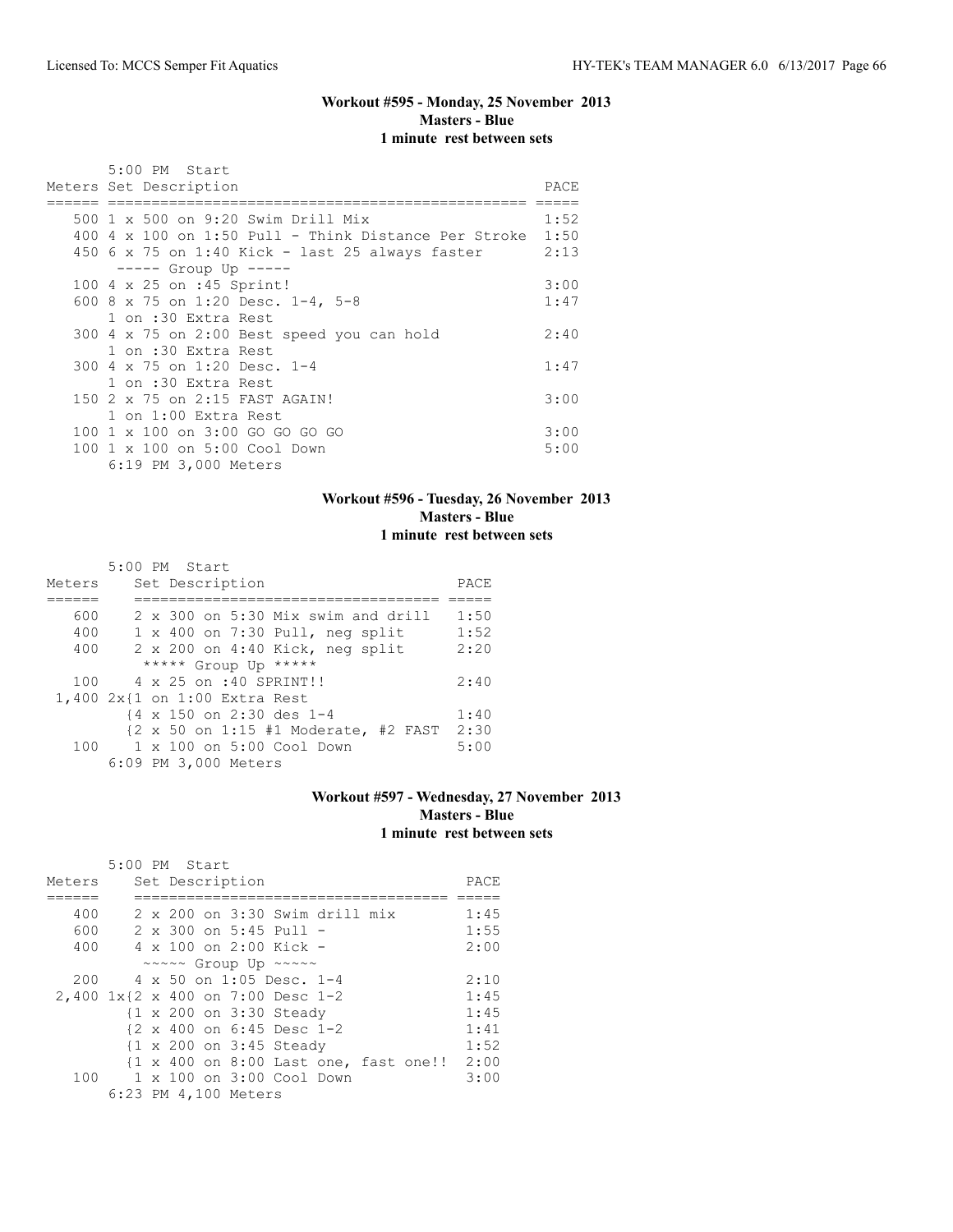### **Workout #599 - Friday, 29 November 2013 Masters - Blue 1 minute rest between sets**

 5:00 AM Start Meters Set Description PACE ====== ==================== ===== 5,000 2 x 2500 on 59:59 DD 2:24 7:00 AM 5,000 Meters

### **Workout #601 - Monday, 02 December 2013 Masters - Blue 1 minute rest between sets**

| 5:00 PM Start                                           |      |
|---------------------------------------------------------|------|
| Meters Set Description                                  | PACE |
|                                                         |      |
| 400 1 x 400 on 8:00 Mix swim & Drill                    | 2:00 |
| 400 1 x 400 on 8:00 Pull, mix speeds                    | 2:00 |
| 400 4 x 100 on 2:45 Kick, mix in a fast 25 on each 2:45 |      |
| ***** Group Up ******                                   |      |
| 100 4 x 25 on 1:00 Speedy!                              | 4:00 |
| 400 8 x 50 on 1:05 Desc 1-4, 5-8                        | 2:10 |
| 200 1 x 200 on 4:00 Get Ready                           | 2:00 |
| Coach will record masters times!                        |      |
| $6006 \times 100$ on $3:00$ Test Yourself!!             | 3:00 |
| $500 \t 1 \t x \t 500$ on $10:00$ Cool down             | 2:00 |
| 6:19 PM 3,000 Meters                                    |      |

## **Workout #602 - Tuesday, 03 December 2013 Masters - Blue 1 minute rest between sets**

| 5:00 PM Start                           |      |
|-----------------------------------------|------|
| Meters Set Description                  | PACE |
|                                         |      |
| 500 2 x 250 on 4:45 Mix drill and swim  | 1:54 |
| 400 8 x 50 on 1:10 Kick, steady efforts | 2:20 |
| $400$ 1 x $400$ on 7:15 Pull as desired | 1:49 |
| $== == $ Group Up $== == $              |      |
| 100 4 x 25 on :40 Fast!                 | 2:40 |
| 600 6 x 100 on 1:45 Desc 1-3, 4-6       | 1:45 |
| $200 \t 1 \times 200$ on $3:40$ Smooth  | 1:50 |
| 400 4 x 100 on 1:45 Desc 1-2, 3-4       | 1:45 |
| $200 \t1 x 200$ on $3:50$ Smooth        | 1:55 |
| 200 2 x 100 on 1:45 Desc 1-2            | 1:45 |
| 100 1 x 100 on 5:00 Loosen              | 5:00 |
| 6:15 PM 3,100 Meters                    |      |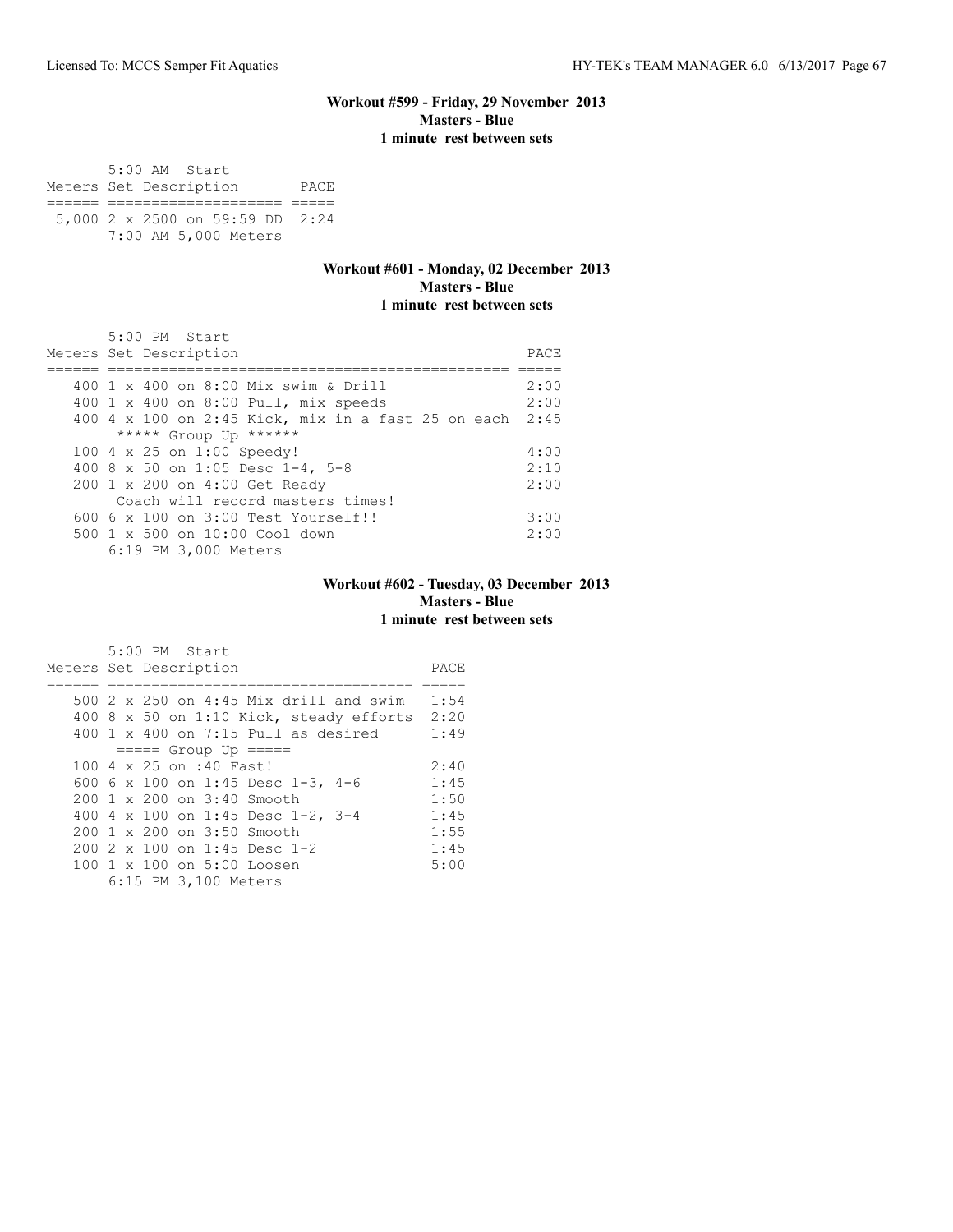## **Workout #603 - Wednesday, 04 December 2013 Masters - Blue 1 minute rest between sets**

|        | 5:00 PM Start                                              |      |
|--------|------------------------------------------------------------|------|
| Meters | Set Description                                            | PACE |
|        |                                                            |      |
| 600    | 2 x 300 on 5:15 Mix in some drills                         | 1:45 |
| 300    | 12 x 25 on :45 Kick, 2 fast, 1 easy                        | 3:00 |
| 500    | $1 \times 500$ on 8:30 Pull as desired                     | 1:42 |
|        | $++++$ Group Up $++++$                                     |      |
|        | $2,550$ 3x{1 x 600 on 9:30 Build - start easy, end fast!   | 1:35 |
|        | {1 x 50 on 1:30 Loosen                                     | 3:00 |
|        | $\{4 \times 50 \text{ on } 1:10 \text{ Very, very fast}\}$ | 2:20 |
|        | $100 \t 1 \times 100$ on $5:00$ Loosen                     | 5:00 |
|        | 6:25 PM 4,050 Meters                                       |      |

## **Workout #604 - Thursday, 05 December 2013 Masters - Blue 1 minute rest between sets**

|        | 5:00 PM Start                           |      |
|--------|-----------------------------------------|------|
| Meters | Set Description                         | PACE |
|        |                                         |      |
| 500    | 1 x 500 on 9:00 Swim, Your Choice       | 1:48 |
| 500    | 1 x 500 on 9:00 Pull, Your Choice       | 1:48 |
| 400    | 1 x 400 on 10:00 Kick, Any Way You Want | 2:30 |
|        | $\ldots$ . Group Up $\ldots$ .          |      |
| 50     | 2 x 25 on :40 Speedy!                   | 2:40 |
|        | 1,450 1x{3 x 150 on 2:45 Steady         | 1:50 |
|        | {2 x 25 on :50 Fast!                    | 3:20 |
|        | {3 x 150 on 2:35 Steady                 | 1:43 |
|        | {2 x 25 on 1:00 Fast!                   | 4:00 |
|        | {3 x 150 on 2:25 Last ones, fast ones   | 1:37 |
|        | 100 1 x 100 on 5:00 Loosen              | 5:00 |
|        | 6:07 PM 3,000 Meters                    |      |

## **Workout #609 - Monday, 09 December 2013 Masters - Blue 1 minute rest between sets**

|        | 5:00 PM Start                                |      |
|--------|----------------------------------------------|------|
| Meters | Set Description                              | PACE |
|        |                                              |      |
| 600    | $2 \times 300$ on 5:30 swim/drill mix        | 1:50 |
| 400    | 1 x 400 on 7:45 Pull, Desc by 100s           | 1:56 |
| 400    | 2 x 200 on 4:00 Kick, mix speeds             | 2:00 |
|        | $--- -$ Group Up $--- -$                     |      |
| 100    | 4 x 25 on :45 Max Speed!!!!                  | 3:00 |
|        | 1,300 4x{2 x 100 on 1:50 Fast                | 1:50 |
|        | {4 x 25 on :45 Best Possible Speed           | 3:00 |
|        | ${1 x 25 on : 55 Easy - 1/2 down, 1/2 back}$ | 3:40 |
| 100    | $1 \times 100$ on $3:00$ Fast!!!!            | 3:00 |
|        | 100 1 x 100 on 5:00 Loosen                   | 5:00 |
|        | 6:15 PM 3,000 Meters                         |      |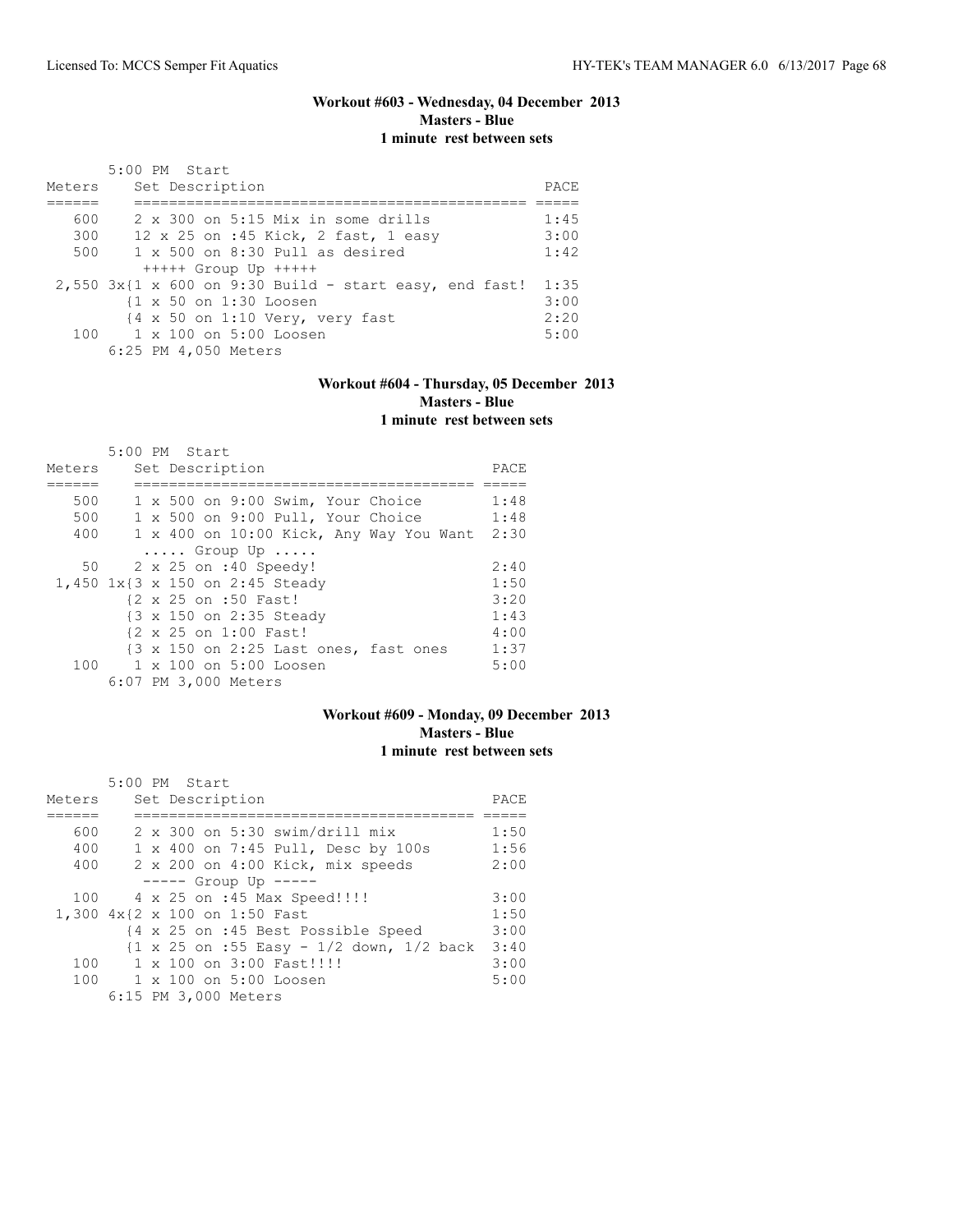## **Workout #610 - Tuesday, 10 December 2013 Masters - Blue 1 minute rest between sets**

|        | 5:00 PM Start                                                                                                                                                                                      |                      |
|--------|----------------------------------------------------------------------------------------------------------------------------------------------------------------------------------------------------|----------------------|
| Meters | Set Description                                                                                                                                                                                    | PACE                 |
|        | $1,400$ 2x{1 x 300 on 5:00 Mix drill and swim<br>$\{4 \times 50 \text{ on } 1:30 \text{ kick}, \text{ alt mod/fast}\}$<br>$\{1 \times 200 \text{ on } 3:30 \text{ Pull}, \text{ Negative Split}\}$ | 1:40<br>3:00<br>1:45 |
|        | $--- $ Group Up $---$                                                                                                                                                                              |                      |
| 100    | 4 x 25 on :40 F A S T                                                                                                                                                                              | 2:40                 |
|        | 1,500 1x{5 x 75 on 2:00 Desc 1-3, 4-5                                                                                                                                                              | 2:40                 |
|        | $\{1$ on $1:00$ rest                                                                                                                                                                               |                      |
|        | {5 x 75 on 1:45 Desc 1-3, 4-5                                                                                                                                                                      | 2:20                 |
|        | $\{1$ on $1:00$ rest                                                                                                                                                                               |                      |
|        | {5 x 75 on 1:30 Desc 1-3, 4-5                                                                                                                                                                      | 2:00                 |
|        | $\{1$ on $1:00$ rest                                                                                                                                                                               |                      |
|        | $\{5 \times 75 \text{ on } 1:15 \text{ Desc } 1-3, 4-5$                                                                                                                                            | 1:40                 |
| 100    | 1 x 100 on 5:00 Loosen                                                                                                                                                                             | 5:00                 |
|        | 6:16 PM 3,100 Meters                                                                                                                                                                               |                      |

### **Workout #611 - Wednesday, 11 December 2013 Masters - Blue 1 minute rest between sets**

|        | 5:00 PM Start                                                                   |      |
|--------|---------------------------------------------------------------------------------|------|
| Meters | Set Description                                                                 | PACE |
|        |                                                                                 |      |
| 500    | $1 \times 500$ on 9:00 Drill & Swim Mix                                         | 1:48 |
| 400    | $4 \times 100$ on 1:55 Pull - Desc. 1-4                                         | 1:55 |
| 450    | $6 \times 75$ on 1:35 Kick - 3rd 25 Faster                                      | 2:07 |
|        | $====$ Group Up $====$                                                          |      |
| 200    | $4 \times 50$ on 1:05 Desc. 1-4                                                 | 2:10 |
|        | 2,400 2x{1 on :30 Extra Rest                                                    |      |
|        | {2 x 400 on 6:30 Steady                                                         | 1:38 |
|        | {1 on :30 Extra Rest                                                            |      |
|        | $\{2 \times 200 \text{ on } 3:30 \text{ stronger than the } 400s \text{ } 1:45$ |      |
|        | $100 \t 1 \times 100$ on $5:00$ Loosen                                          | 5:00 |
|        | 6:24 PM 4,050 Meters                                                            |      |

### **Workout #612 - Thursday, 12 December 2013 Masters - Blue 1 minute rest between sets**

| 5:00 PM Start                                          |      |
|--------------------------------------------------------|------|
| Meters Set Description                                 | PACE |
|                                                        |      |
| 500 1 x 500 on 9:00 Swim as desired                    | 1:48 |
| 500 2 x 250 on 5:30 Kick as desired                    | 2:12 |
| 500 5 x 100 on 2:00 Pull, neg split                    | 2:00 |
| $++++$ Group Up $++++$                                 |      |
| 400 $2 \times 200$ on $3:20$ Desc 1-2                  | 1:40 |
| 50 2 x 25 on 1:00 #1 easy, #2 faster                   | 4:00 |
| 400 $2 \times 200$ on $3:30$ Desc 1-2                  | 1:45 |
| 50 2 x 25 on 1:00 #1 easy, #2 faster                   | 4:00 |
| 400 2 x 200 on 3:40 Desc 1-2                           | 1:50 |
| 50 2 x 25 on 1:00 #1 easy, #2 faster                   | 4:00 |
| 200 1 x 200 on 6:00 Best Effort                        | 3:00 |
| $100 \text{ 1 x } 100 \text{ on } 5:00 \text{ Loosen}$ | 5:00 |
| 6:19 PM 3,150 Meters                                   |      |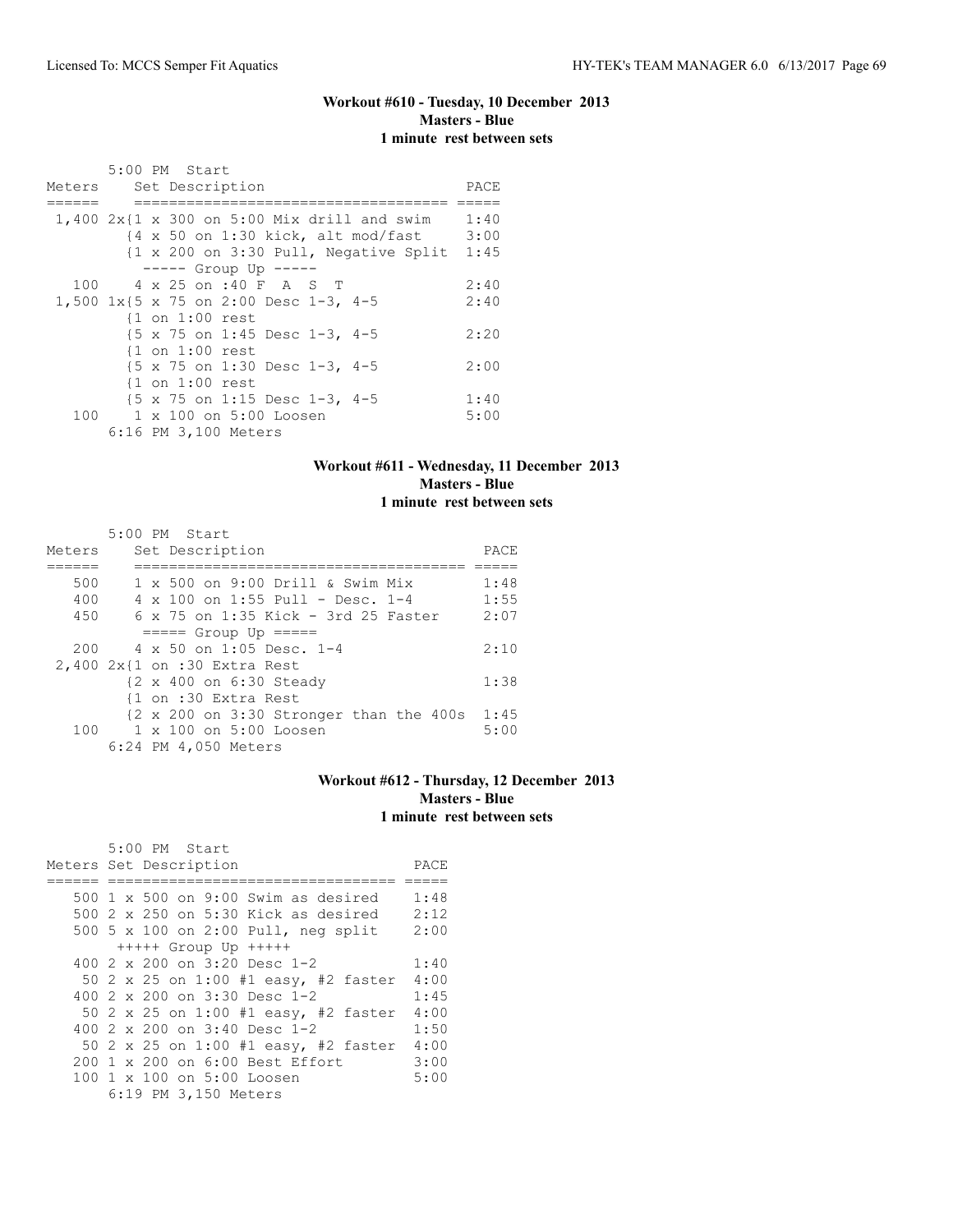## **Workout #618 - Monday, 16 December 2013 Masters - Blue 1 minute rest between sets**

|        |  | 5:00 PM Start        |                                                                            |      |
|--------|--|----------------------|----------------------------------------------------------------------------|------|
| Meters |  | Set Description      |                                                                            | PACE |
|        |  |                      |                                                                            |      |
| 600    |  |                      | $6 \times 100$ on 1:50 Mix drill and swim                                  | 1:50 |
| 400    |  |                      | 2 x 200 on 3:45 Pull mix speeds                                            | 1:52 |
| 400    |  |                      | 1 x 400 on 9:00 Kick as desired                                            | 2:15 |
|        |  |                      | $====$ GROUP UP $====$                                                     |      |
| 100    |  | 4 x 25 on :40 Fast   |                                                                            | 2:40 |
| 200    |  |                      | $4 \times 50$ on 1:05 Des 1-4:Wht ar yr pcs tdy?                           | 2:10 |
|        |  |                      | 1,300 2x{1 x 50 on 1:30 Loosen                                             | 3:00 |
|        |  |                      | $\{4 \times 50 \text{ on } 1:00 \text{ Desc } 1-4; \#4 \text{ is FAST} \}$ | 2:00 |
|        |  |                      | $\{4 \times 50 \text{ on } 1:15 \text{ Desc } -14, 44 \text{ is FAST} \}$  | 2:30 |
|        |  |                      | $\{4 \times 50 \text{ on } 1:30 \text{ Hold a fast pace on all}\}$         | 3:00 |
|        |  |                      | 100 1 x 100 on 5:00 Loosen                                                 | 5:00 |
|        |  | 6:20 PM 3,100 Meters |                                                                            |      |

### **Workout #619 - Tuesday, 17 December 2013 Masters - Blue 1 minute rest between sets**

| 5:00 PM Start                                    |      |
|--------------------------------------------------|------|
| Meters Set Description                           | PACE |
|                                                  |      |
| 600 $3 \times 200$ on $3:45$ Include some drills | 1:52 |
| 400 8 x 50 on 1:00 Pull, mix speeds              | 2:00 |
| 400 4 x 100 on 2:20 Kick, negative split         | 2:20 |
| ***** Group Up *****                             |      |
| 100 4 x 25 on :40 Fast!                          | 2:40 |
| 600 6 x 100 on 2:00 Desc 1-3, 4-6                | 2:00 |
| 400 4 $\times$ 100 on 1:45 Desc 1-4              | 1:45 |
| 200 2 x 100 on 1:30 Desc 1-2                     | 1:30 |
| 100 1 x 100 on 3:00 Loosen                       | 3:00 |
| 200 2 x 100 on 2:30 Both FAST!!                  | 2:30 |
| 100 1 x 100 on 5:00 Loosen                       | 5:00 |
| 6:17 PM 3,100 Meters                             |      |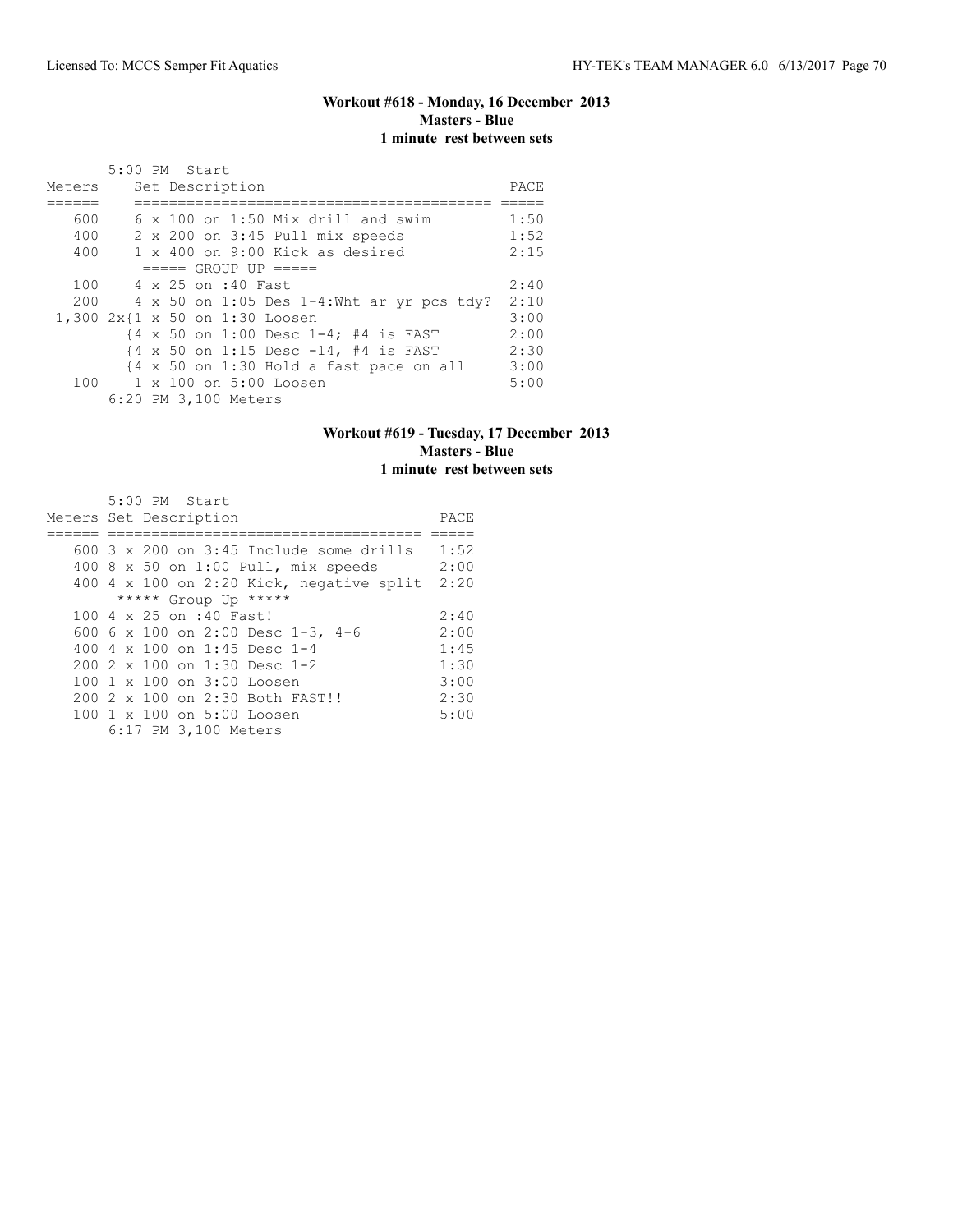## **Workout #620 - Wednesday, 18 December 2013 Masters - Blue 1 minute rest between sets**

|        |  | 5:00 PM Start                                              |      |
|--------|--|------------------------------------------------------------|------|
| Meters |  | Set Description                                            | PACE |
|        |  |                                                            |      |
| 600    |  | $1 \times 600$ on $11:00$ swim drill mix                   | 1:50 |
| 400    |  | 4 x 100 on 1:50 Pull - DPS                                 | 1:50 |
| 450    |  | $6 \times 75$ on 1:30 Kick - Desc 1-3, 4-6                 | 2:00 |
|        |  | 88888 Group Up 88888                                       |      |
|        |  | 2,450 1x{6 x 50 on 1:05 Desc 1-3, 4-6                      | 2:10 |
|        |  | $\{1 \times 500$ on 8:45 Neg Split                         | 1:45 |
|        |  | $\{1 \times 400 \text{ on } 6:40 \text{ Build by } 100s\}$ | 1:40 |
|        |  | $\{6 \times 50 \text{ on } 1:05 \text{ Desc } 1-3, 4-6$    | 2:10 |
|        |  | $\{1 \times 300 \text{ on } 5:15 \text{ Neg Split}\}$      | 1:45 |
|        |  | {1 x 200 on 3:20 Build by 50s                              | 1:40 |
|        |  | {6 x 50 on 1:05 Desc 1-3, 4-6                              | 2:10 |
|        |  | {1 x 100 on 1:45 FAST                                      | 1:45 |
|        |  | {1 x 50 on 1:30 FAST                                       | 3:00 |
| 100    |  | 1 x 100 on 3:00 Cool Down                                  | 3:00 |
|        |  | 6:22 PM 4,000 Meters                                       |      |

### **Workout #621 - Thursday, 19 December 2013 Masters - Blue 1 minute rest between sets**

| 5:00 PM Start                                     |      |
|---------------------------------------------------|------|
| Meters Set Description                            | PACE |
|                                                   |      |
| 800 4 x 200 on 3:30 Swim Mix                      | 1:45 |
| $400 \t1 x 400$ on $7:00$ Pull                    | 1:45 |
| 400 4 x 100 on 2:20 Kick - Every 4th 25 Sprint    | 2:20 |
| AAAAAAAAAAAAAA Group Up ^^^^^^^^^^^^^^^^^         |      |
| 100 4 x 25 on :45 Max Speed                       | 3:00 |
| 500 2 x 250 on 4:15 Last 50 faster effort         | 1:42 |
| 200 2 x 100 on 1:40 Desc 1-2; #2 is FAST          | 1:40 |
| 500 2 x 250 on 4:30 First & Last 50 Faster Effort | 1:48 |
| 200 2 x 100 on 1:40 Desc $1-2$ : #2 is VERY FAST  | 1:40 |
| $100 \t 1 \t x \t 100$ on 5:00 Cool Down          | 5:00 |
| 6:13 PM 3,200 Meters                              |      |

### **Workout #627 - Monday, 23 December 2013 Masters - Blue 1 minute rest between sets**

|        | 5:00 PM Start                                       |      |
|--------|-----------------------------------------------------|------|
| Meters | Set Description                                     | PACE |
|        |                                                     |      |
|        | Practices Mon PM, Tue AM, Thu AM, Thu PM, Fri AM    |      |
| 600    | $6 \times 100$ on 1:45 Mix drills and swim          | 1:45 |
| 400    | 2 x 200 on 5:00 kick, 1st & last 25 faster          | 2:30 |
| 400    | 8 x 50 on 1:00 Pull, Desc                           | 2:00 |
|        | $--- $ Group Up $--- $                              |      |
| 100    | 4 x 25 on :40 Fast!                                 | 2:40 |
|        | $1,600$ $2x$ { $2x$ 50 on 1:10 Moderate, Smooth     | 2:20 |
|        | {4 x 75 on 1:30 Fast & Strong                       | 2:00 |
|        | $\{2 \times 50 \text{ on } 1:10 \text{ Moderate}\}$ | 2:20 |
|        | {4 x 75 on 2:00 Maximum Speed!                      | 2:40 |
|        | $100 \t 1 \times 100$ on $5:00$ Loosen              | 5:00 |
|        | 6:20 PM 3,200 Meters                                |      |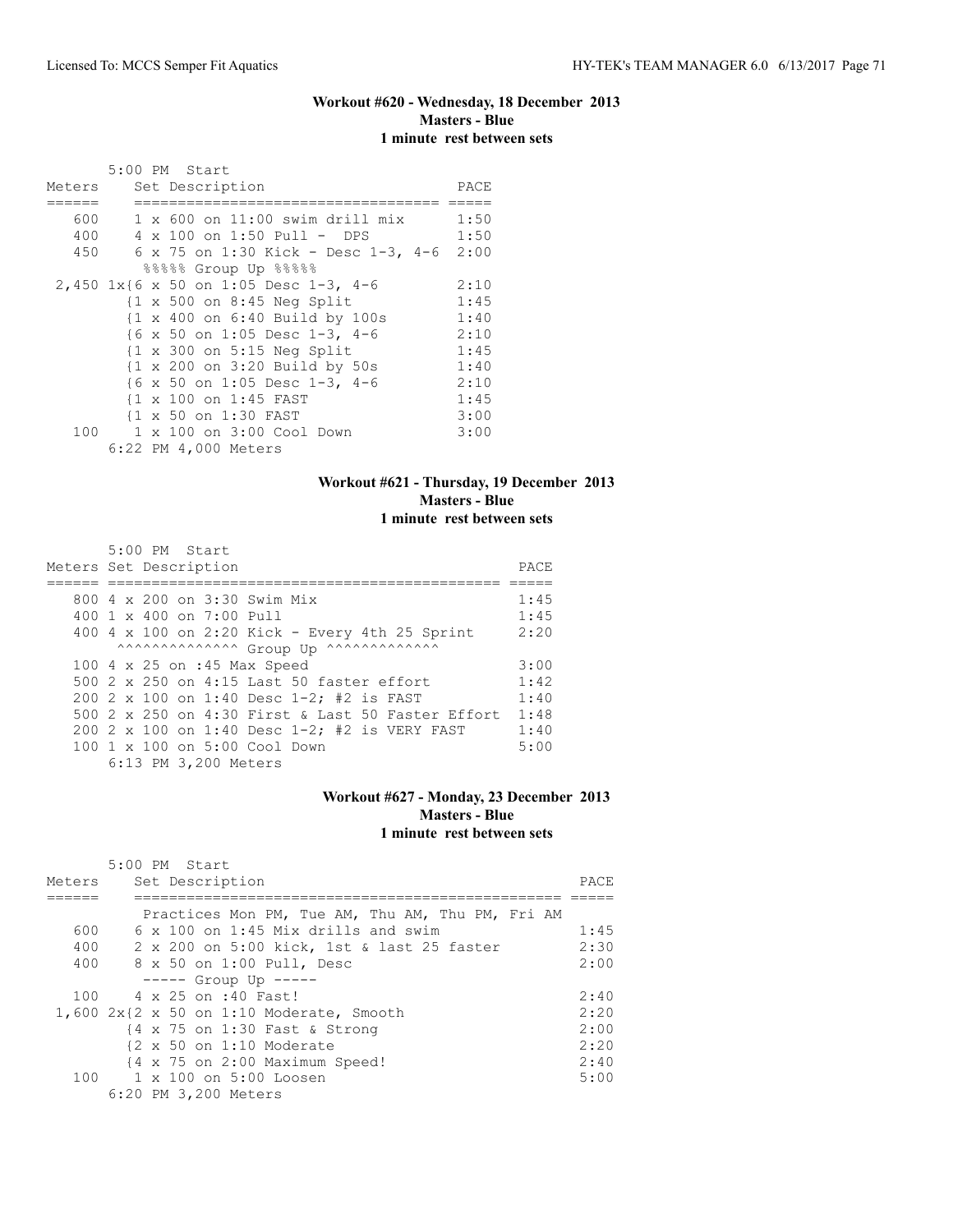## **Workout #628 - Wednesday, 25 December 2013 Masters - Blue 1 minute rest between sets**

| 5:00 PM Start                                                                                                                                                                                                                |      |
|------------------------------------------------------------------------------------------------------------------------------------------------------------------------------------------------------------------------------|------|
| Meters Set Description                                                                                                                                                                                                       | PACE |
|                                                                                                                                                                                                                              |      |
| Practices Mon PM, Tue AM, Thu AM, Thu PM, Fri AM<br>600 $8 \times 75$ on 1:20 Mix efforts                                                                                                                                    | 1:47 |
| $400 \t1 x 400$ on $10:00$ Kick as desired                                                                                                                                                                                   | 2:30 |
| 400 8 x 50 on 1:00 Pull, Desc 1-4, 5-8                                                                                                                                                                                       | 2:00 |
| $($ $($ $($ $($ $($ $($ $))$ $)$ $)$ $($ $)$ $($ $)$ $($ $)$ $($ $)$ $($ $)$ $($ $)$ $($ $)$ $($ $)$ $($ $)$ $($ $)$ $($ $)$ $($ $)$ $($ $)$ $($ $)$ $($ $)$ $($ $)$ $($ $)$ $($ $)$ $($ $)$ $($ $)$ $($ $)$ $($ $)$ $($ $)$ |      |
| 200 4 x 50 on 1:05 Steady                                                                                                                                                                                                    | 2:10 |
| 400 4 x 100 on 1:50 Desc 1-4                                                                                                                                                                                                 | 1:50 |
| 400 1 x 400 on 6:30 Steady                                                                                                                                                                                                   | 1:38 |
| 400 4 x 100 on 1:45 Desc 1-4                                                                                                                                                                                                 | 1:45 |
| 400 1 x 400 on 6:20 Steady                                                                                                                                                                                                   | 1:35 |
| 400 4 x 100 on 1:40 Desc 1-4                                                                                                                                                                                                 | 1:40 |
| 400 1 x 400 on 10:00 GO TIME!                                                                                                                                                                                                | 2:30 |
| 100 1 x 100 on 5:00 Loosen                                                                                                                                                                                                   | 5:00 |
| 6:35 PM 4,100 Meters                                                                                                                                                                                                         |      |

## **Workout #629 - Thursday, 26 December 2013 Masters - Blue 1 minute rest between sets**

|        | 5:00 PM Start                                                              |      |
|--------|----------------------------------------------------------------------------|------|
| Meters | Set Description                                                            | PACE |
|        |                                                                            |      |
|        | Practices Mon PM, Tue AM, Thu AM, Thu PM, Fri AM                           |      |
| 600    | 2 x 300 on 5:15 Drill / swim mix                                           | 1:45 |
| 400    | 8 x 50 on 1:20 Kick, mix speeds                                            | 2:40 |
| 400    | 8 x 50 on 1:00 Pull, Desc 1-2                                              | 2:00 |
|        |                                                                            |      |
| 100    | 4 x 25 on :45 Fast!                                                        | 3:00 |
|        | 1,600 1x{5 x 100 on 2:00 Steady Effort                                     | 2:00 |
|        | {4 x 100 on 1:50 75 Steady + 25 Fast                                       | 1:50 |
|        | $\{3 \times 100 \text{ on } 1:40\}$ 50 Steady + 50 Fast                    | 1:40 |
|        | $\{2 \times 100 \text{ on } 1:30\ 25 \text{ Steady } + 75 \text{ Fast} \}$ | 1:30 |
|        | {1 x 100 on 3:00 Loosen                                                    | 3:00 |
|        | {1 x 100 on 3:00 Best Effort                                               | 3:00 |
| 100    | 1 x 100 on 5:00 Loosen                                                     | 5:00 |
|        | 6:15 PM 3,200 Meters                                                       |      |